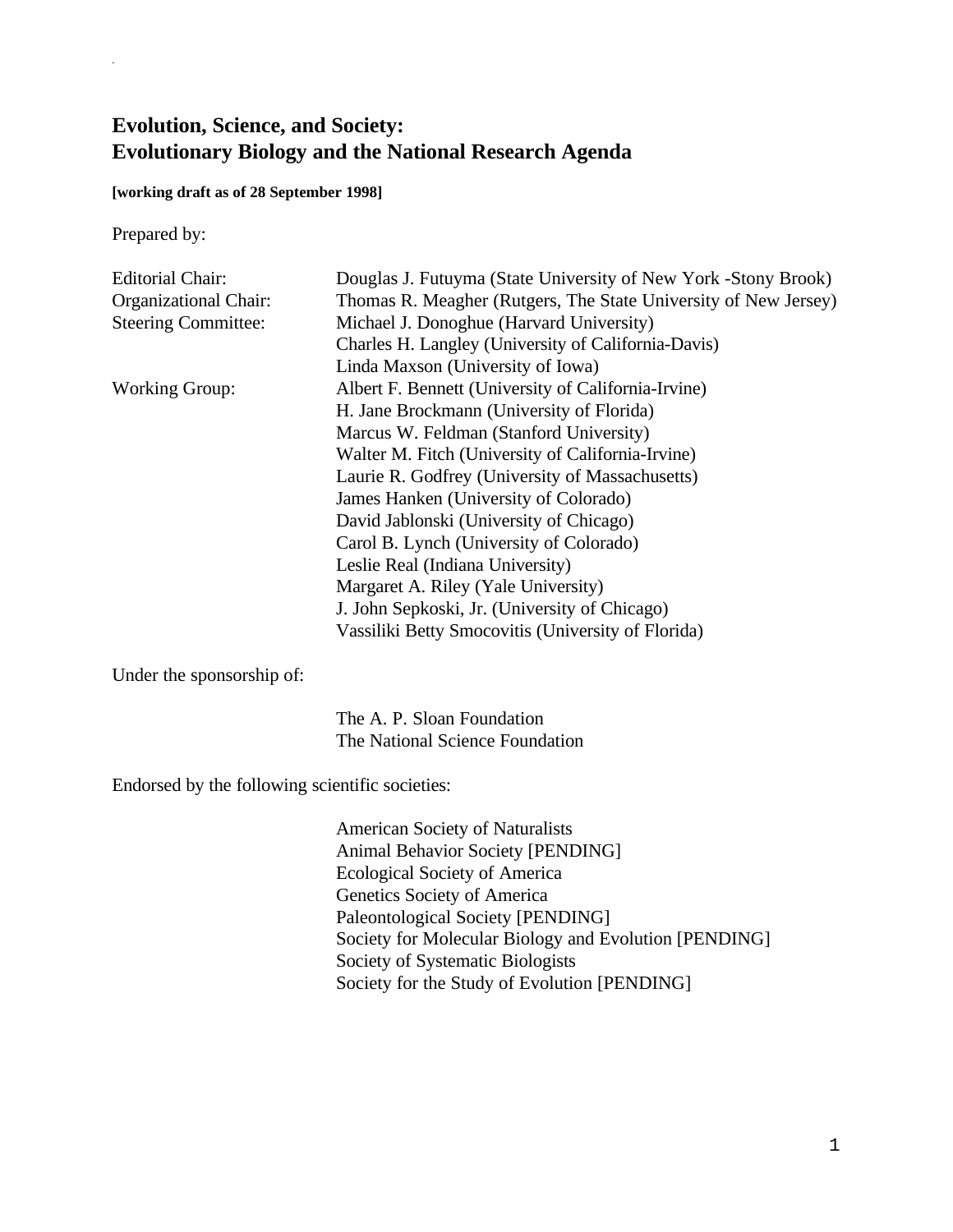## **CONTENTS**

.

PREAMBLE

- I. INTRODUCTION
- II. WHAT IS EVOLUTION?
- III. WHAT IS EVOLUTIONARY BIOLOGY?
	- A. Subdisciplines of Evolutionary Biology
	- B. Perspectives from Evolutionary Biology
- IV. HOW IS EVOLUTION STUDIED?
- V. SOME ACCOMPLISHMENTS OF EVOLUTIONARY BIOLOGY
- VI. CONTRIBUTIONS OF EVOLUTIONARY BIOLOGY TO THE BIOLOGICAL **SCIENCES** 
	- A. Molecular Biology
	- B. Developmental Biology
	- C. Physiology and Morphology
	- D. Neurobiology and Behavior

## VII. EVOLUTIONARY BIOLOGY: MEETING SOCIETAL NEEDS

- A. Human Health and Medicine
- B. Agriculture and Natural Resources
- C. Finding Useful Natural Products
- D. Environment and Conservation
- E. Applications beyond Biology
- F. Understanding Humanity

## VIII. CHALLENGES AND OPPORTUNITIES IN EVOLUTIONARY RESEARCH

- A. Basic Research
- B. Applications to Social Needs

## IX. MECHANISMS FOR MEETING CHALLENGES AND OPPORTUNITIES

- A. Research Funding
- B. Structural Mechanisms
- C. Education
- X. CONCLUSIONS AND RECOMMENDATIONS
	- A. Evolutionary Biology Plays a Critical Role in Modern Biology
	- B. Current Areas of Opportunity
	- C. Recommendations

APPENDICES

I. EVOLUTION: FACT, THEORY, CONTROVERSY

II. HOW THIS DOCUMENT WAS PRODUCED

III. GLOSSARY OF FREQUENTLY USED TERMS

BIBLIOGRAPHY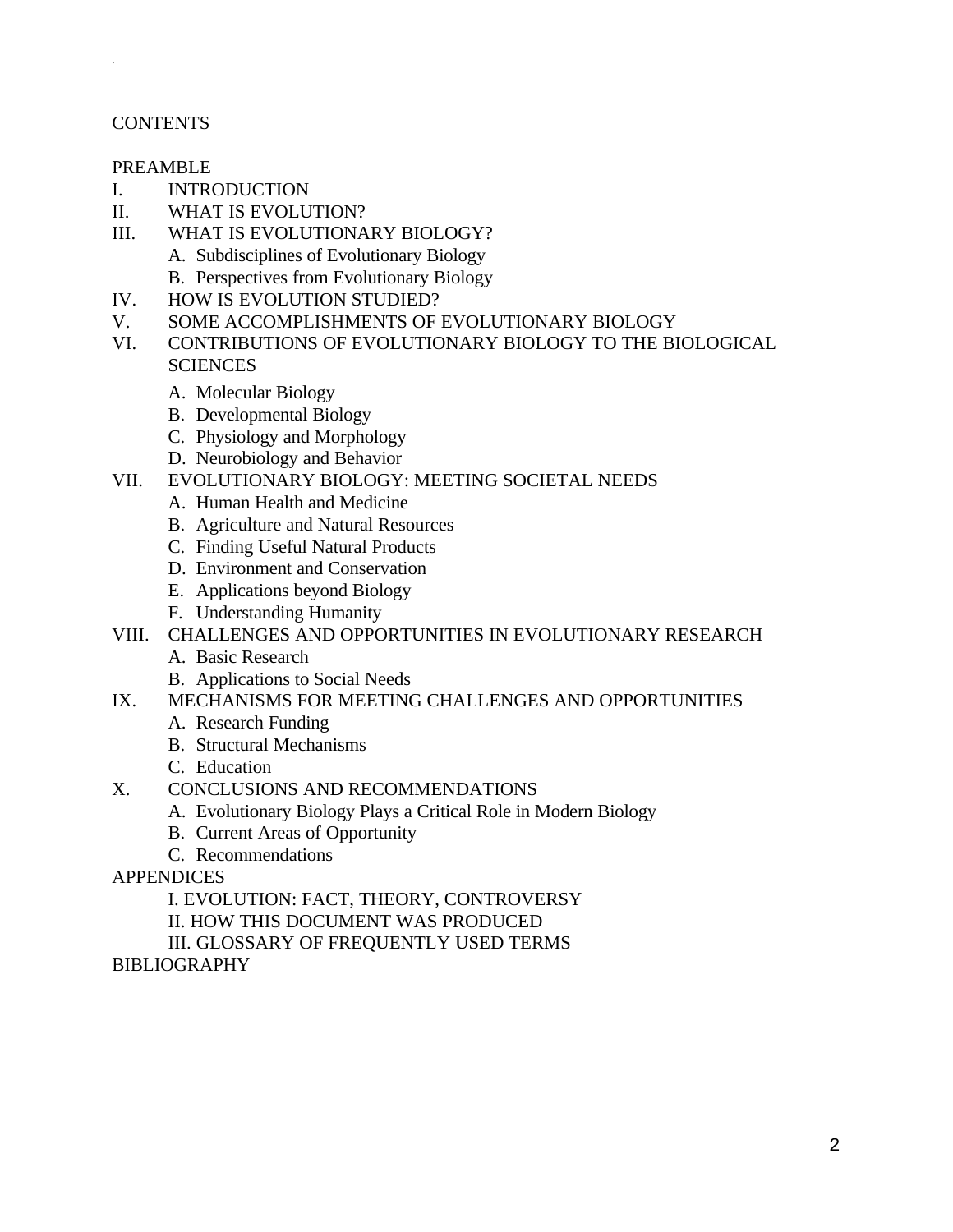### **PREAMBLE**

.

Three great themes run through the biological sciences: function, unity, and diversity. Much of biology, from molecular biology to behavioral biology, from bacteriology to medicine, is concerned with the mechanisms by which organisms function. Many of these mechanisms are *adaptations*: features that enhance survival and reproduction. Some such features are found only in certain groups of organisms, but others are shared by almost all living things, reflecting the *unity* of life. At the same time, the *diversity* of characteristics among the earth's millions of species is staggering.

The unity, diversity, and adaptive characteristics of organisms are consequences of evolutionary history, and can be understood fully only in this light. The science of evolutionary biology is the study of the history of life and of the processes that lead to its unity and diversity. Evolutionary biology sheds light on phenomena studied in the fields of molecular biology, developmental biology, physiology, behavior, paleontology, ecology, and biogeography, complementing these disciplines' study of biological mechanisms with explanations based on history and adaptation. Throughout the biological sciences, the evolutionary perspective provides a useful, often indispensable framework for organizing and interpreting observations and for making predictions. As was emphasized in a recent report from the United States National Academy of Sciences (37), biological evolution is "the most important concept in modern biology – a concept essential to understanding key aspects of living things."

Despite its centrality in the life sciences, evolutionary biology does not yet command a priority in educational curricula or in research funding commensurate with its intellectual contributions and its potential for contributing to societal needs. The reasons for this may include the misperception that all important scientific questions about evolution have already been answered, and the controversy among some nonscientists about the reality of evolution and its perceived threat to traditional social values. However, evolutionary biology is an intellectually and technologically dynamic discipline that includes some of the most exciting contemporary discoveries in the biological sciences.

The major purposes of this document are:

- to describe our present understanding of evolution and the major intellectual accomplishments of evolutionary biology;
- to identify major questions and challenges in evolutionary science on which progress can be expected in the near future;
- to describe past and expected future contributions of evolutionary biology, both to other sciences and to social needs in areas such as health science, agriculture, and environmental science; and
- to suggest ways in which progress can be facilitated in basic research, in applications of evolutionary biology to societal needs, and in science education.
- We conclude the following:
- Evolutionary biology has made spectacular progress in answering many major questions, but many important challenges remain.
- Evolutionary biology has made significant contributions to many other biological disciplines, but the potential for such contributions in certain areas has not been fully realized.
- Knowledge and concepts from evolutionary biology have had many important practical applications, but many more such applications can be expected in the future.
- The subdisciplines of evolutionary biology are intimately related to the missions of diverse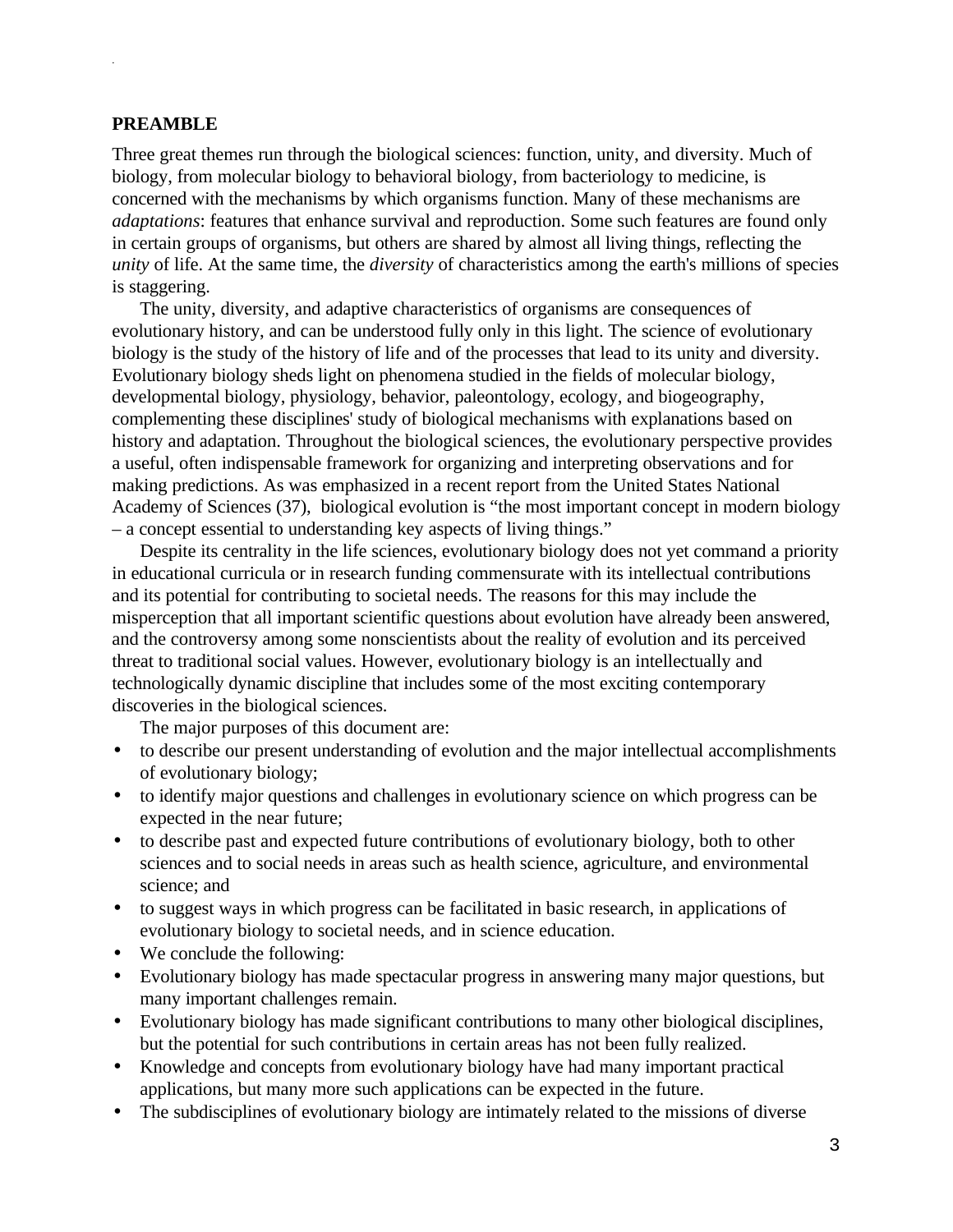funding agencies responsible for supporting both basic biological research and its application to societal needs.

- Mechanisms for supporting interchange between evolutionary science and areas of applied research and development should be encouraged.
- Increased emphasis on evolution is critically needed in science education, at both the secondary level and in college curricula.
- Evolutionary scientists should be more active in public outreach and education and in developing applications of their work to societal needs.

This document was prepared for decision makers responsible for guiding basic and applied scientific research and for developing educational curricula at all levels. Delegates from eight major professional scientific societies in the United States whose subject matter includes evolution have developed the document. Contributions have also been made by other specialists in various topics. A draft of the document was revised in light of feedback elicited from the community of evolutionary biologists in the United States and by making the draft available for public comment at scientific meetings and on the World Wide Web. Although full agreement cannot be expected on every detail and point of emphasis, the major points and conclusions in the following pages represent the opinion of a large majority of professional evolutionary biologists in the United States.

### **I. INTRODUCTION**

.

"What a piece of work is man! The beauty of the world, the paragon of animals!" Like Shakespeare's Hamlet, we too marvel at the exquisite features of our species, but after four centuries, we do so in the light of immensely greater knowledge. Reflect, for example, on the human body: a textbook of biology, a lesson in evolution.

We are struck, first, by the innumerable features that enable us to function. Whether we consider our eyes, our brain, or our immune system, we find complex features admirably suited for the functions they perform. Such features that serve our survival and reproduction are called *adaptations*. How did they come to be?

Looking more closely, we also find anomalies that do not make adaptive sense. How do we account for our nonfunctional appendix, for nipples on men, for wisdom teeth that erupt painfully or not at all, or for the peculiar arrangement of our digestive and respiratory tracts, which inconveniently cross each other so that we risk choking on food?

Considering our species at large, we see almost endless variation. Differences among people in size, shape, and pigmentation are just the tip of the iceberg. Almost everyone has unique facial features and unique DNA "fingerprints," there is hereditary variation in susceptibility to infectious diseases, and an unfortunate number of people inherit any of many rare genetic defects. What accounts for all this variation?

If we expand our view and compare ourselves with other organisms, we find a range of features that we share with many other species. We are united with apes and monkeys by our fingernails; with all mammals by hair, milk, and the structure of our teeth and jaws; with reptiles, birds, and amphibians by the basic structure of our arms and legs; and with all vertebrates, including fishes, by our vertebrae and many other features of our skeleton. Probing more deeply, we find that the structure of our cells unites us with all animals, and that the biochemical functions of our cells are virtually identical across a still wider group of organisms, the eukaryotes: not just animals, but also plants, fungi, and protozoans such as amoebas. Most fundamental of all are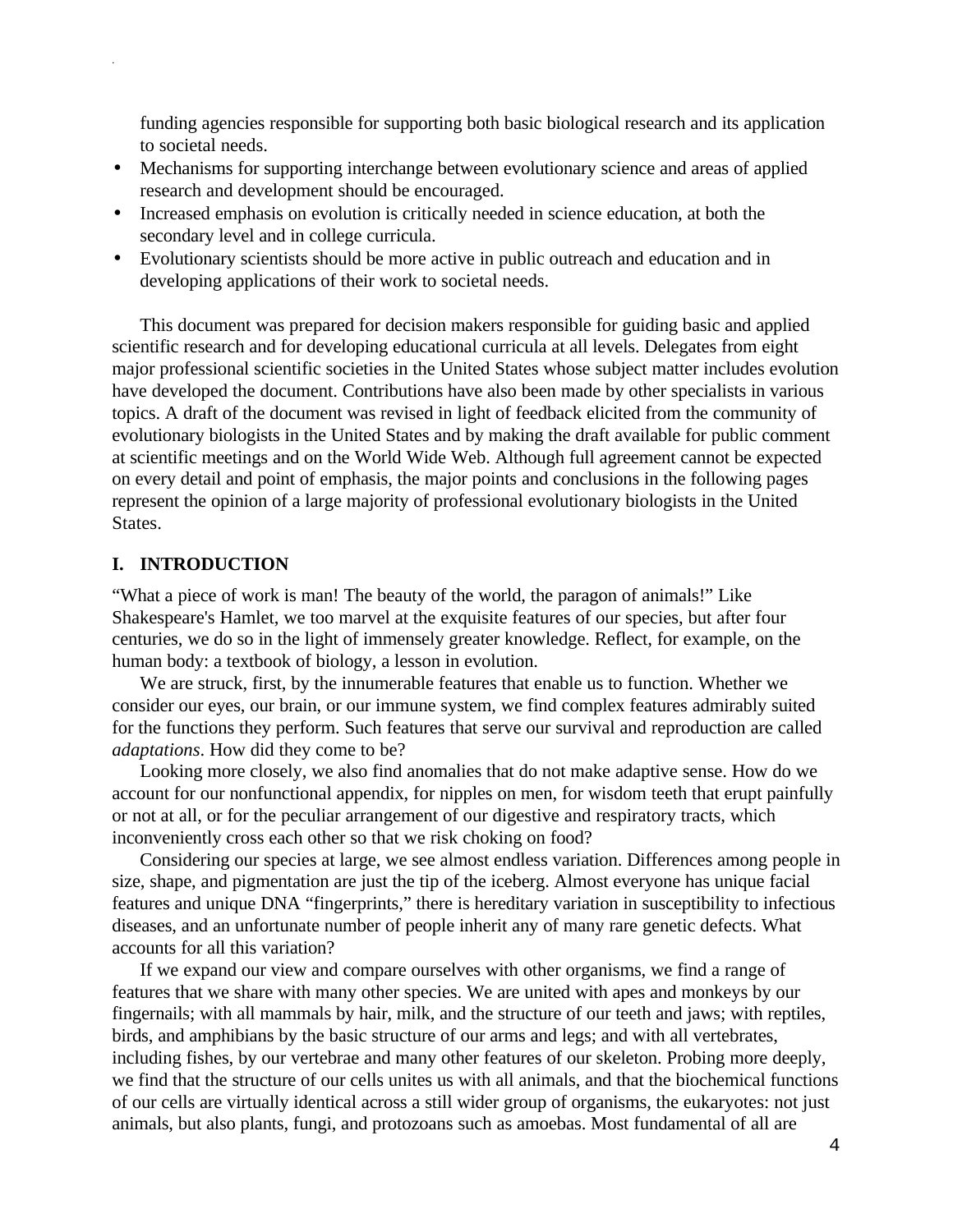DNA, the vehicle of heredity, the variety of amino acids that are the building blocks of proteins, and the specific code in the DNA for each of these amino acids. All these features are the same throughout the living world, from bacteria to mammals. Such commonalities among species demand explanation.

.

This world of species with which we hold so much in common—how extraordinarily diverse it is, despite its unity! Look at a backyard, a roadside ditch, or even an abandoned city lot, and you will find an astonishing variety of plants, insects, and fungi, and perhaps some birds and mammals. With a lens or microscope you would discover diverse mites, nematode worms, and bacteria. Even you yourself have a thriving community of many kinds of bacteria on your skin, in your mouth, and in your intestine. And this is just the beginning. From the driest deserts to the hot vents on the ocean floor, the world teems with organisms—at least 2 million and perhaps more than 10 million species—that differ in the most amazing ways. They range in size from giant redwoods and whales to viruses that are hardly more than large molecules. They nourish themselves by photosynthesis, by chemical synthesis, and by eating plants, dry wood, hair, or live or dead animals. Some can live almost anywhere; others are so specialized that they can eat only one species of plant, or live only within the cells of a single species of insect. They may reproduce sexually or clonally, have separate sexes or not, outcross or self-fertilize. Their behavior may be as simple as orienting toward light, or complex enough to involve them in networks of cooperation. Among these millions of species are some without which we could not survive, and others, such as the virus that causes AIDS and the protozoan that causes malaria, that are our formidable enemies.

These reflections raise some of the most sweeping and profound questions in biology. How do we account for the unity of life? How can we explain its astonishing diversity? What accounts for the wondrous adaptations of all species, including ourselves, as well as for their nonadaptive features? What accounts for variation, both within and among species?

These are the fundamental questions of the science of evolutionary biology. The endeavor to answer them, and the thousand other questions that grow out of them, has spawned theories and methods that have continually deepened our understanding of the living world—including ourselves. Every subject in the biological sciences has been enriched by an evolutionary perspective. Evolution, which provides an explanatory framework for biological phenomena ranging from genes to ecosystems, is the single unifying theory of biology.

Evolutionary science explains the unity of life by its history, whereby all species have arisen from common ancestors over the past 4 billion years. It explains the diversity and the characteristics of organisms, both adaptive and nonadaptive, by processes of genetic change, influenced by environmental circumstances. It fashions from general principles specific explanations for the diverse characteristics of organisms, ranging from their molecular and biochemical features to their behavior and ecological attributes. In developing such explanations, evolutionary biologists have honed methods and concepts that are being applied in other fields, such as linguistics, medicine, and even economics. Thus, the perspective developed by evolutionary biology can inform the study of a wide range of phenomena, but the reach of evolutionary thought does not stop there. Attended by controversy, to be sure, the evolutionary perspective that Darwin originated shook the foundations of philosophy, left its imprint on literature and the arts, deeply affected psychology and anthropology, and provided wholly new perspectives on what it means to be human. Few scientific discoveries have had so far-reaching and challenging—an impact on human thought.

This document addresses the fundamental role that evolutionary science plays in modern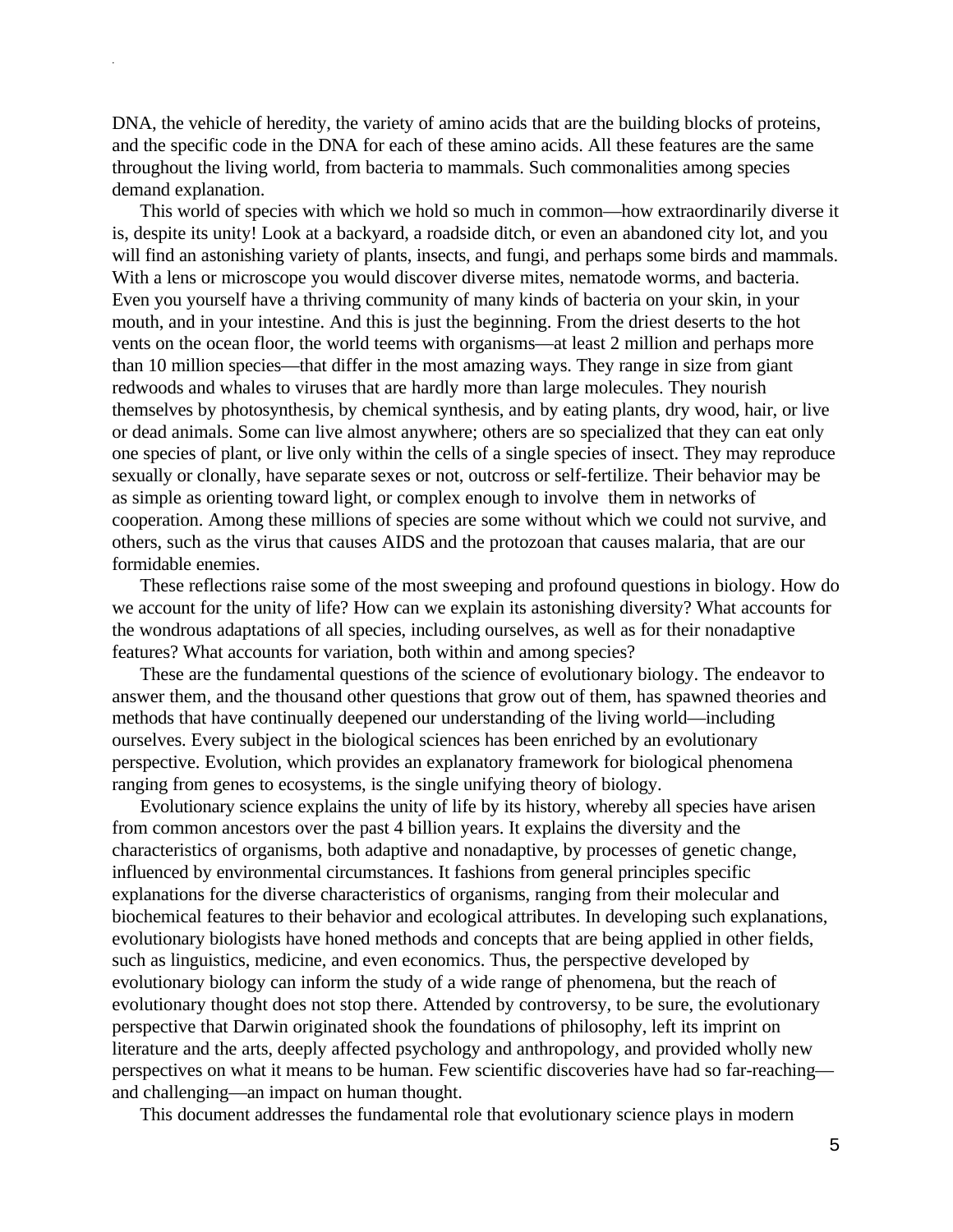biology, its applications to societal concerns and needs, the major future directions of evolutionary research and its applications, and the critical position that evolutionary biology must hold in biological research and in education. To address these issues, it is necessary first to describe the nature of evolutionary research and to highlight its accomplishments, both as basic and applied science.

### **II. WHAT IS EVOLUTION?**

.

Biological evolution consists of change in the hereditary characteristics of groups of organisms over the course of generations. Groups of organisms, termed *populations* and *species*, are formed by the division of ancestral populations or species, and the descendant groups then change independently. Hence, from a long-term perspective, evolution is *the descent, with modification, of different lineages from common ancestors*. Thus, the history of evolution has two major components: the branching of lineages, and changes within lineages (including extinction). Initially similar species become ever more different, so that over the course of sufficient time, they may come to differ profoundly.

All forms of life, from viruses to redwoods to humans, are related by unbroken chains of descent. The hierarchically organized patterns of commonality among species—such as the common features of all primates, all mammals, all vertebrates, all eukaryotes, and all living things—reflect a history in which all living species can be traced back through time to fewer and fewer common ancestors. This history can be described by the metaphor of the phylogenetic tree (see sidebar 1). Some of this history is recorded in the fossil record, which documents simple, bacteria-like life as far back as 3.5 billion years ago, followed by a long history of diversification, modification, and extinction. The evidence for descent from common ancestors lies also in the common characteristics of living organisms, including their anatomy, embryological development, and DNA. On such grounds, for example, we can conclude that humans and apes had a relatively recent common ancestor; that a more remote common ancestor gave rise to all primates; and that successively more remote ancestors gave rise to all mammals, to all four-legged vertebrates, and to all vertebrates, including fishes.

*Evolutionary theory* is a body of statements about the processes of evolution that are believed to have caused the history of evolutionary events. Biological (or organic) evolution occurs as the consequence of several fundamental processes. These processes are both random and nonrandom.

*Variation* in the characteristics of organisms in a population originates through *random mutation* of DNA sequences (*genes*) that affect the characteristics. "Random" here means that the mutations occur irrespective of their possible consequences for survival or reproduction. Variant forms of a gene that arise by mutation are often called *alleles*. Genetic variation is augmented by *recombination* during sexual reproduction, which results in new combinations of genes. Variation is also augmented by *gene flow*, the input of new genes from other populations.

Evolutionary change within a population consists of a change in the proportions (*frequencies*) of alleles in the population. For example, the proportion of a rare allele may increase so that it completely replaces the formerly common allele. Changes in the proportions of alleles can be due to either of two processes whereby some individuals leave more descendants than others, and therefore bequeath more genes to subsequent generations. One such process, *genetic drift*, results from random variation in the survival and reproduction of different genotypes. In genetic drift, the frequencies of alleles fluctuate by pure chance. Eventually, one allele will replace the others (i.e., it will be *fixed* in the population). Genetic drift is most important when the alleles of a gene are *neutral*—that is, when they do not substantially differ in their effects on survival or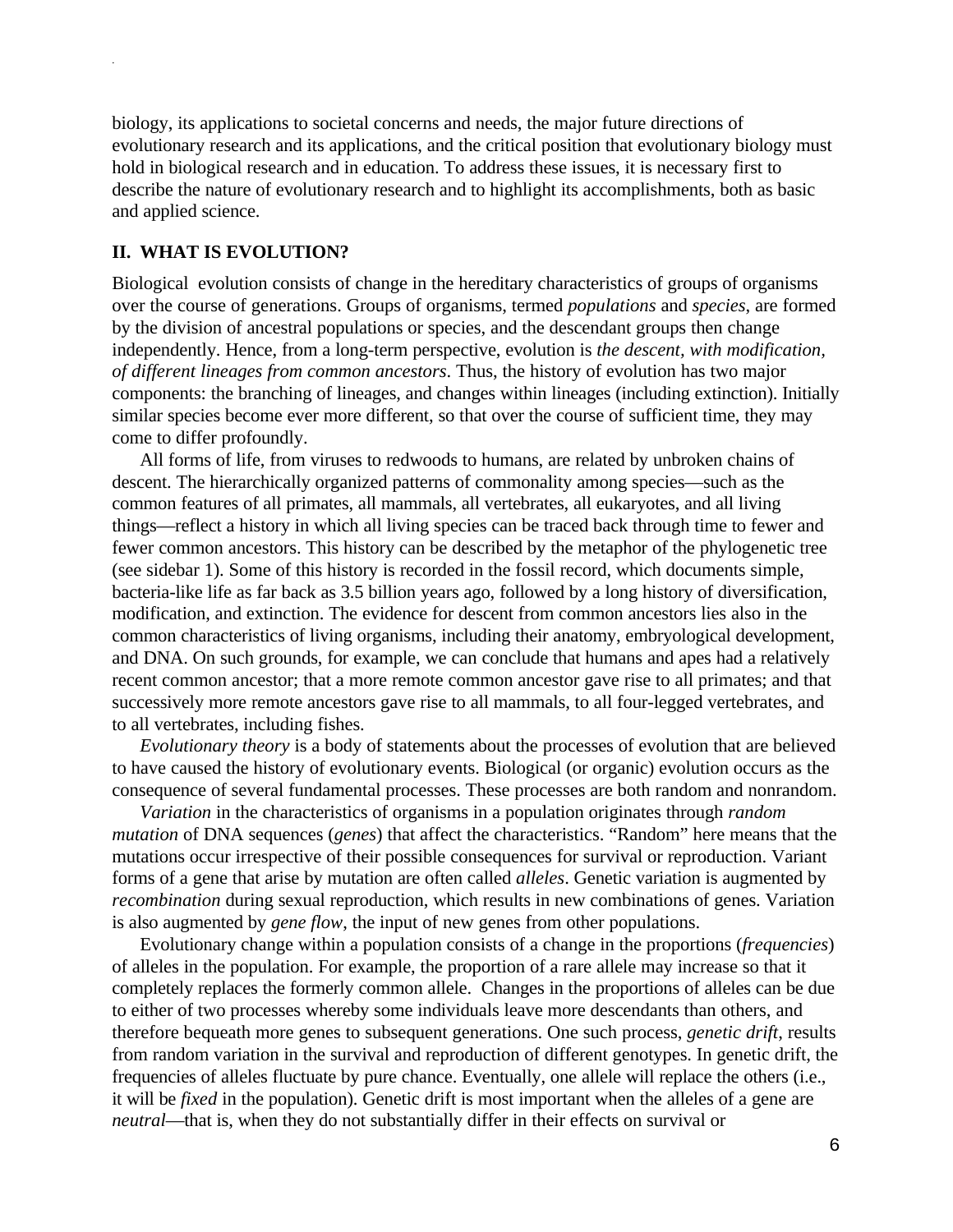reproduction—and it proceeds faster, the smaller the population is. Genetic drift results in evolutionary change, but not in adaptation.

.

The other major cause of change in the frequencies of alleles is *natural selection*, which is a name for any consistent (nonrandom) difference among organisms bearing different alleles or genotypes in their rate of survival or reproduction (i.e., their fitness) due to differences in one or more characteristics. In most cases, environmental circumstances affect which variant has the higher fitness. The relevant environmental circumstances depend greatly on an organism's way of life, and they include not only physical factors such as temperature, but also other species, as well as other members of its own species with which the organism competes, mates, or has other social interactions.

A common consequence of natural selection is *adaptation*, an improvement in the average ability of the population's members to survive and reproduce in their environment. (The word "adaptation" is also used for a feature that has evolved as a consequence of natural selection.) Natural selection tends to eliminate alleles and characteristics that reduce fitness (such as mutations that cause severe birth defects in humans and other species), and it also acts as a "sieve" that preserves and increases the abundance of *combinations* of genes and characteristics that increase fitness, but which would occur only rarely by chance alone. Thus, selection plays a "creative" role by making the improbable much more probable. Often the effect of selection will be the complete replacement of formerly common genes and characteristics with new ones (a process called *directional selection*), but under some circumstances, "*balancing selection*" can maintain several genetic variants indefinitely in a population (a state called *genetic polymorphism*, as in the case of the sickle-cell and "normal" hemoglobins found in some human populations in Africa).

Natural selection is the ultimate cause of adaptations such as eyes, hormonal controls on development, and courtship behaviors that attract mates, but it cannot produce such adaptations unless mutation and recombination generate genetic variation on which it can act. Over a long enough time, new mutations and recombinations, sorted by genetic drift or natural selection, can alter many characteristics, and can alter each characteristic both quantitatively and qualitatively. The result can be indefinitely great change, so great that a descendant species differs strikingly from its remote ancestor.

The movement of individuals among populations followed by interbreeding (i.e., gene flow) allows new genes and characteristics to spread from their population of origin throughout the species as a whole. If gene flow among different geographically separated populations is slight, different genetic changes can transpire in those populations. Because the populations experience different histories of mutation, genetic drift, and natural selection (the latter being especially likely if their environments differ), they follow different paths of change, diverging in their genetic constitutions and in the individual organisms' characteristics (*geographic variation*). The differences that accumulate eventually cause the different populations to be *reproductively isolated*: that is, if their members should encounter each other, they will not exchange genes because they will not mate with each other, or if they do, the "hybrid" offspring will be inviable or infertile. The different populations are now different *species*. The significance of this process of *speciation* is that the new species are likely to evolve independently from then on. Some may give rise to yet other species, which ultimately may become exceedingly different from one another. Successive speciation events, coupled with divergence, give rise to clusters of branches on the phylogenetic tree of living things.

Although each of the separate processes involved in evolution seems relatively simple,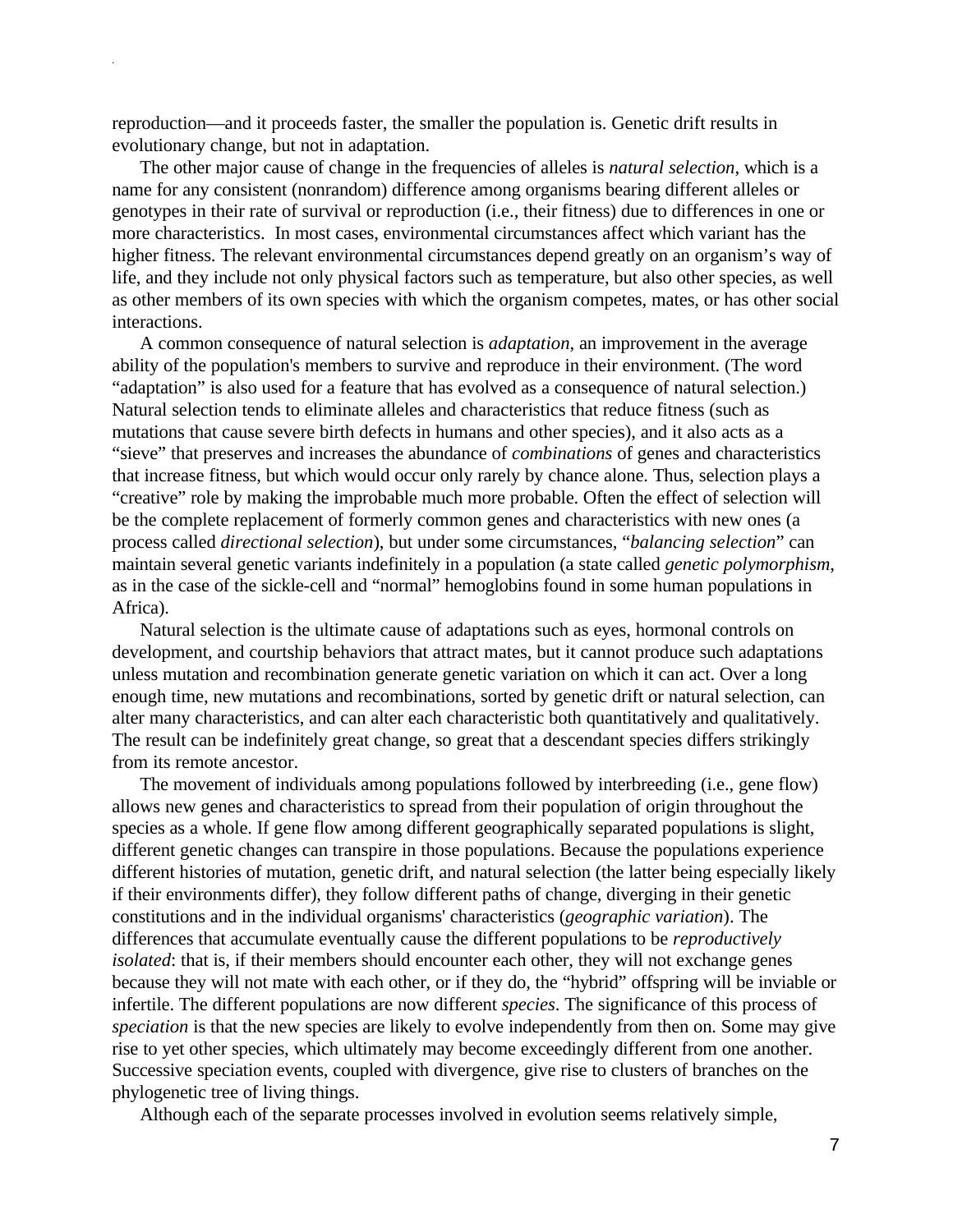evolution is not as straightforward as this summary might make it appear. The various processes of evolution interact in complex ways, and each of them itself has many nuances and complexities. One gene may affect several characters, several genes may affect one character, natural selection may change in rate or even direction from year to year, or conflicting selection pressures may affect a character. When such complexities are taken into account, it can be quite difficult to predict when and how a character will evolve. Mathematical theory and computer modeling are invaluable tools for understanding how the evolution of a character is likely to proceed. A great deal of evolutionary research consists of formulating precise, often quantitative models, then testing them by experiment or observation.

It is important to distinguish between the history of evolution and the processes held to explain this history. Most biologists regard the *history of evolution*—the proposition that all species have descended, with modification, from common ancestors—as a *fact*—that is, a claim *supported by such overwhelming evidence that it is accepted as true*. The body of principles that describe the causal processes of evolution, such as mutation, genetic drift, and natural selection, constitutes the *theory of evolution*. "Theory" is used here as it is used throughout science, as in "quantum theory" or "atomic theory," to mean not mere speculation, but *a well-established system or body of statements that explain a group of phenomena*. Although most of the details of the history of evolution remain to be described (as is true also of human history), the statement that there has been a history of common ancestry and modification is as fully confirmed a fact as any in biology. In contrast, the theory of evolution, like all scientific theories, continues to develop as new information and ideas deepen our understanding. Evolutionary biologists have great confidence that the major causes of evolution have been identified. However, views on the relative importance of the various processes continue to change as new information adds detail and modifies our understanding. Yet, to cite evolution as a fact can invite controversy, for probably no claim in all of science evokes as much emotional opposition. Thus we include Appendix I, entitled "Evolution: Fact, Theory, Controversy."

## **III.WHAT IS EVOLUTIONARY BIOLOGY?**

.

Evolutionary biology is the discipline that describes the history of life and investigates the processes that account for this history.

Evolutionary biology has two encompassing goals:

- To discover the history of life on earth: that is, (1) to determine the ancestor-descendant relationships among all species that have ever lived—their *phylogeny*; (2) to determine the times at which they originated and became extinct; and (3) to determine the origin of and the rate and course of change in their characteristics.
- To understand the causal processes of evolution: that is, to understand (1) the origins of hereditary variations; (2) how various processes act to affect the fate of those variations; (3) the relative importance of the many co-acting processes of change; (4) how rapidly changes occur; (5) how processes such as mutation, natural selection, and genetic drift have given rise to the diverse molecular, anatomical, behavioral, and other characteristics of different organisms; and (6) how populations become different species. Virtually all of biology bears on this vast project of understanding the causes of evolution, and reciprocally, understanding the processes of evolution informs every area of biology.

### **A. Subdisciplines of Evolutionary Biology**

Evolutionary biology includes numerous subdisciplines that differ in their subject matter and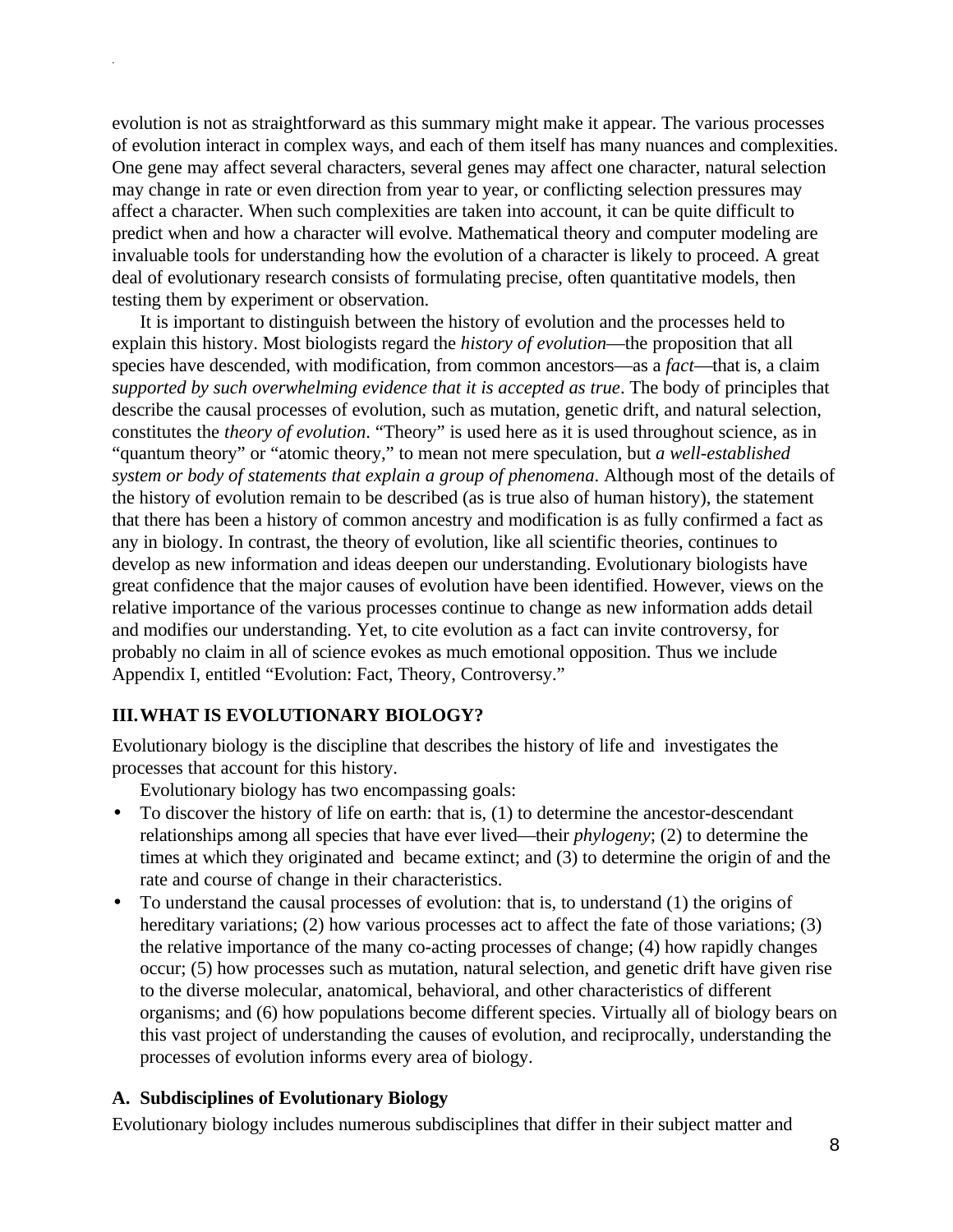methods. Some of the major subdisciplines are:

.

- **Behavioral evolution** (also called *behavioral ecology*). Behavioral evolutionists study the evolution of adaptations such as mating systems, courtship behavior, foraging behavior, predator escape mechanisms, and cooperation. Behavioral characteristics evolve in much the same way as structural features. Changes in the neural, hormonal, and developmental mechanisms underlying behavior are also objects of evolutionary study, as are the adaptive differences among species in memory, patterns of learning, and other cognitive processes, some of which are reflected in differences in brain structure. Behavior, physiology, structure, and life history patterns often evolve in concert.
- **Evolutionary developmental biology**. This field seeks to understand evolutionary changes in the processes that translate the genetic information contained in an organism's DNA (its *genotype*) into its anatomical and other characteristics (its *phenotype*). In part, it aims to describe how variation at the genetic level results in variation in the characteristics that affect survival and reproduction. Perhaps its greatest significance lies in its potential to reveal the extent to which developmental processes bias, constrain, or facilitate evolution of the phenotype.
- **Evolutionary ecology**. This field looks at how the life histories, diets, and other ecological features of species evolve, how these processes affect the composition and properties of communities and ecosystems, and how species evolve in response to one another. Its salient questions include: How do we account for the evolution of short or long life spans? Why are some species broadly and others narrowly distributed? Do parasites (including microbial pathogens) evolve to be more benign or more virulent as time passes? How do evolutionary changes and evolutionary history affect the number of species in a community, such as a tropical forest or a temperate forest?
- **Evolutionary genetics**. Evolutionary genetics (which includes population genetics) is a central discipline in the study of evolutionary processes. It uses both molecular and classic genetic methods to understand the origin of variation by mutation and recombination. It describes patterns of genetic variation within and among populations and species, and employs both empirical study and mathematical theory to discover how this variation is affected by processes such as genetic drift, gene flow, and natural selection. The mathematical theory of evolutionary genetics is essential for interpreting genetic variation and for predicting evolutionary changes when many factors interact. It also provides a strong foundation for understanding the evolution of special classes of characteristics, such as genome structure and life histories.
- **Evolutionary paleontology**. This field, often called *paleobiology*, addresses the large-scale evolutionary patterns of the fossil record. It examines the origins and fates of lineages and major groups, evolutionary trends and other changes in anatomy through time, and geographic and temporal variations in diversity throughout the geologic past. It also seeks to understand the physical and biological processes and the unique historical events that have shaped evolution. Paleontological data provide a window on deep time, and thus permit the direct study of problems ranging from the change in the form and distribution of species over millions of years to the evolutionary responses of major groups to both catastrophic and gradual environmental changes. These data also allow calibration of rates for such phenomena as mutations in nucleotide sequences.
- **Evolutionary physiology and morphology**. This broad field looks at how the biochemical, physiological, and anatomical features of organisms provide adaptation to their environments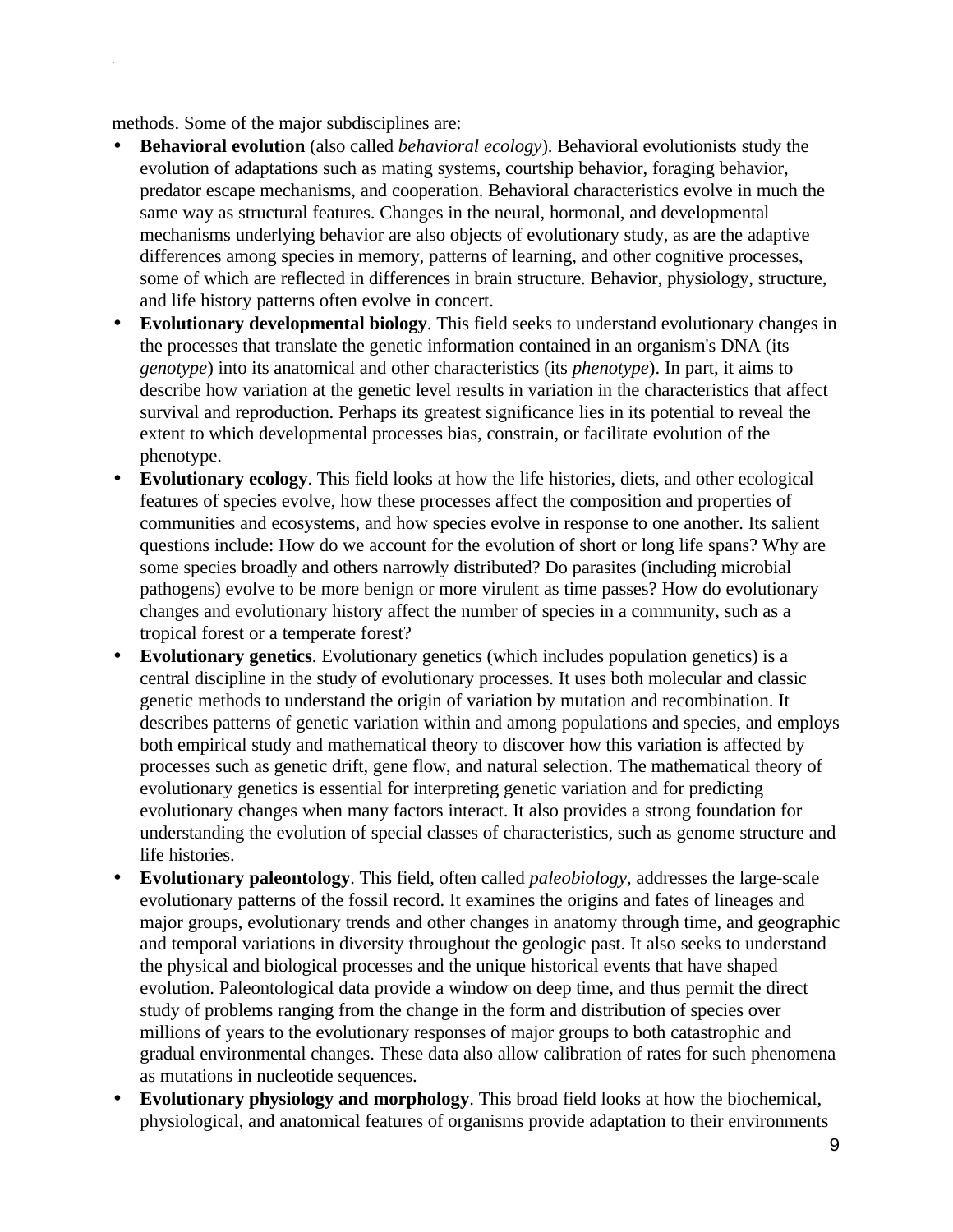and ways of life, and at the history of these adaptations. It is also beginning to define the limits to adaptation—for such limits may restrict a species' distribution or lead to its extinction. Among the questions studied in this field are: How do the form and the function of a feature change in relation to each other during evolution? How and why are some species tolerant of a broad range, and others of only a narrow range, of environmental factors such as temperature? Is there a diversity of mechanisms by which populations may adapt to a new environment?

- **Human evolution**. Many evolutionary biologists draw on the conceptual subdisciplines of evolutionary biology to study particular groups of organisms. Of these groups, one is especially notable: the genus *Homo*. The many anthropologists and biologists who take human evolution as their subject use principles, concepts, methods, and information from evolutionary systematics, paleontology, genetics, ecology, animal behavior—the full panoply of evolutionary disciplines. Other researchers study genetic variation and the processes that affect it in contemporary human populations (a subject intimately related to other areas of human genetics, such as medical genetics). Still others work in the controversial area of human behavior and psychology.
- **Molecular evolution**. Developing hand in hand with the spectacular advance of molecular biology, this field investigates the history and causes of evolutionary changes in the nucleotide sequences of genes (DNA), the structure and number of genes, their physical organization on chromosomes, and many other molecular phenomena. This field also provides tools for investigating numerous questions about the evolution of organisms, ranging from phylogenetic relationships among species to mating patterns within populations.
- **Systematics**. Systematists distinguish and name species, infer phylogenetic relationships among species, and classify species on the basis of their evolutionary relationships. Systematists have contributed greatly to our understanding of variation and the nature of species. Their special knowledge of particular groups of organisms is indispensable both for inferring the history of evolution and for understanding the detailed workings of evolutionary processes, since each group of organisms presents special, fascinating, and often important questions. Moreover, systematists' knowledge often has unexpected uses. Knowledge of the systematics and biological characteristics of deer mice became invaluable when the novel hantavirus, harbored by these mice, caused fatalities in the United States. Likewise, plants that are related to a species in which a pharmacologically useful compound has been found are likely to contain similar compounds.

## **B. Perspectives from Evolutionary Biology**

.

Biological disciplines such as molecular biology and physiology ask "how" questions: How do organisms and their parts work? Evolutionary biology adds "why" questions: Why do specific organisms have particular features rather than others? Thus, while much of biology addresses the proximate causation of observed phenomena, evolutionary biology addresses ultimate causation. Answers to questions about ultimate causation might include "because this species inherited the feature from its distant ancestors," or "because a history of natural selection favored this feature over others." That a human embryo has gill slits can be understood only in light of their inheritance from early vertebrate ancestors; that we walk upright can be understood as an adaptation, a trait favored by natural selection in our more recent ancestors. In emphasizing history, we must, at the same time, recognize that evolution is an active, ongoing process that affects humans and all other living organisms.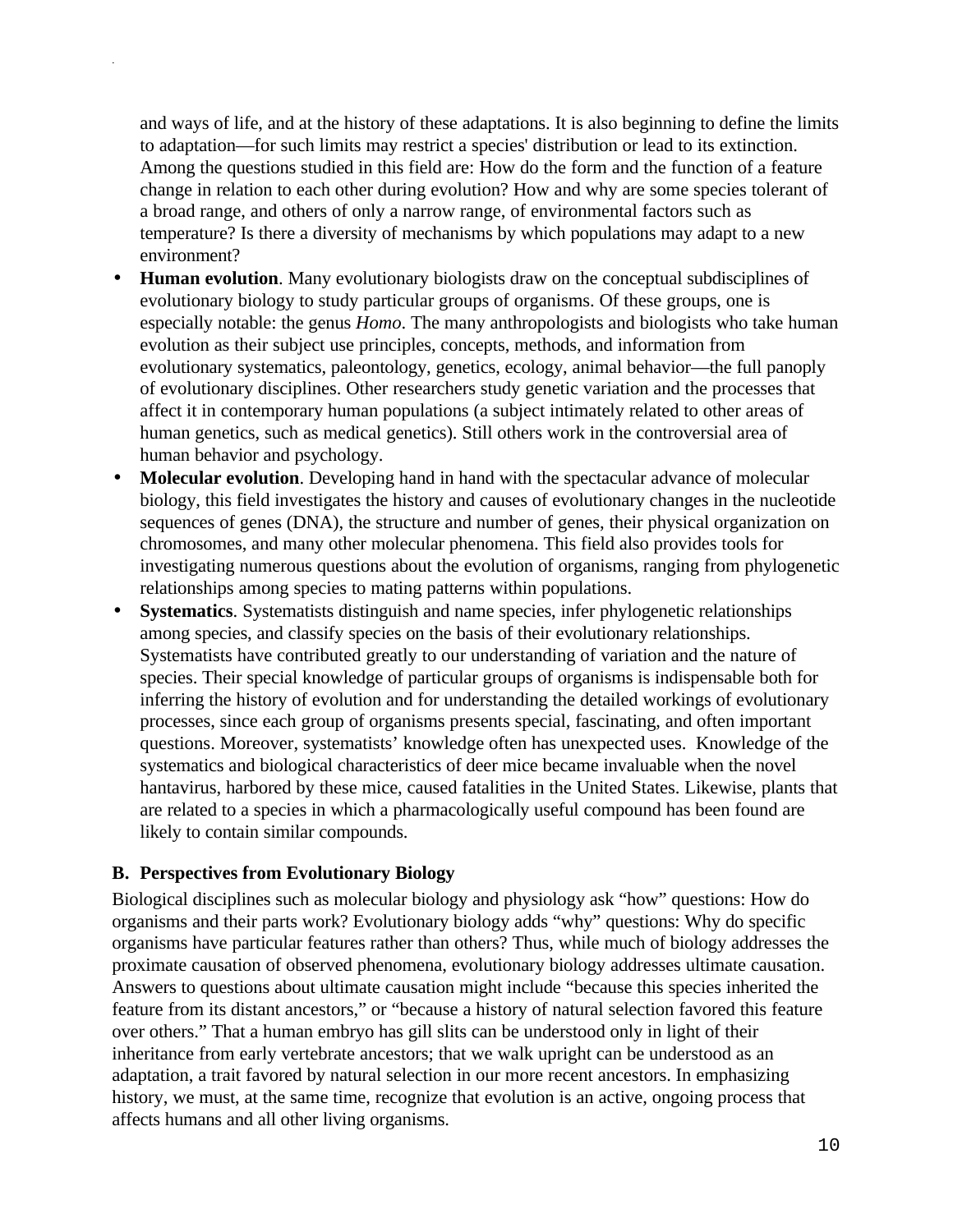The study of evolution entails several perspectives that have made important conceptual contributions to biology.

- **Chance and necessity**. A fundamental principle of evolutionary science is that living systems owe their properties to an interplay between *stochastic* (random) events and *deterministic* (consistent, predictable) processes. Random mutations, asteroid impacts, and other such events have greatly influenced the course of species' evolution. Therefore, evolutionary biologists have developed *probabilistic* theories that describe the likelihood of various evolutionary trajectories. An important corollary of random events is historical contingency. Although some adaptations to environmental factors are reasonably predictable, other characteristics of organisms are the consequence of "historical accidents" that launched evolution along one path rather than others. The modifications of the forelimbs for flight, for example, are very different in birds, bats, and pterodactyls, presumably because different mutations presented natural selection with different options in these lineages.
- **Variation**. Whereas physiologists may view variation as undesirable "noise" or experimental error that obscures a "true" value, variation is the all-important object of study for most evolutionary biologists. Probably no lesson from evolutionary biology is more important than the realization that there are no Platonic "essences," or fixed, "true," "normal" properties. Almost every character is somewhat different among the individuals of a population. Evolutionary biologists' emphasis on variation has borne methodological fruit—namely, statistical methods, such as analysis of variance and path analysis, that are widely used in other fields. The evolutionary perspective on variation also has implications for how we think about "normality" and "abnormality," and about differences in human characteristics. Awareness of variation within populations is a powerful antidote to racism and stereotyping of ethnic and other groups.
- **Biological diversity**. Evolutionary biologists are not only intrigued by the diversity of life, but are also keenly aware of the contributions to biology that come from studying diverse organisms. To be sure, immense advances in biology have come from in-depth studies of "model" organisms" such as yeasts, corn, rats, the bacterium *Escherichia coli*, and the fruit fly *Drosophila melanogaster*; indeed, many evolutionary biologists study these model organisms. However, without examining other species, we cannot know how widely applicable the principles revealed by these model systems are—and, in fact, we know that many such principles apply only with modification, or not at all, to vast numbers of other species. Gene regulation, for example, was first elucidated in bacteria, but is very different in eukaryotes. We need to study diverse organisms in order to learn about physiological adaptations to water shortage in desert plants (including potential crops), the mechanisms by which parasites combat their hosts' immune systems, or the evolution of social behavior, communication, or learning in animals such as primates. Different organisms present different biological questions, and some species are more suitable than others for addressing each question.

[SIDEBAR 1 - Uses of biodiversity knowledge]

## **IV.HOW IS EVOLUTION STUDIED?**

.

Because evolutionary biology embraces everything from molecular to paleontological studies, a catalogue of its methods would fill several volumes. We can note only a few of the most general, commonly used methods.

**Phylogenetic inference methods** are used to estimate relationships among species (living and extinct). Recent advances in logical and computational methods have greatly enhanced the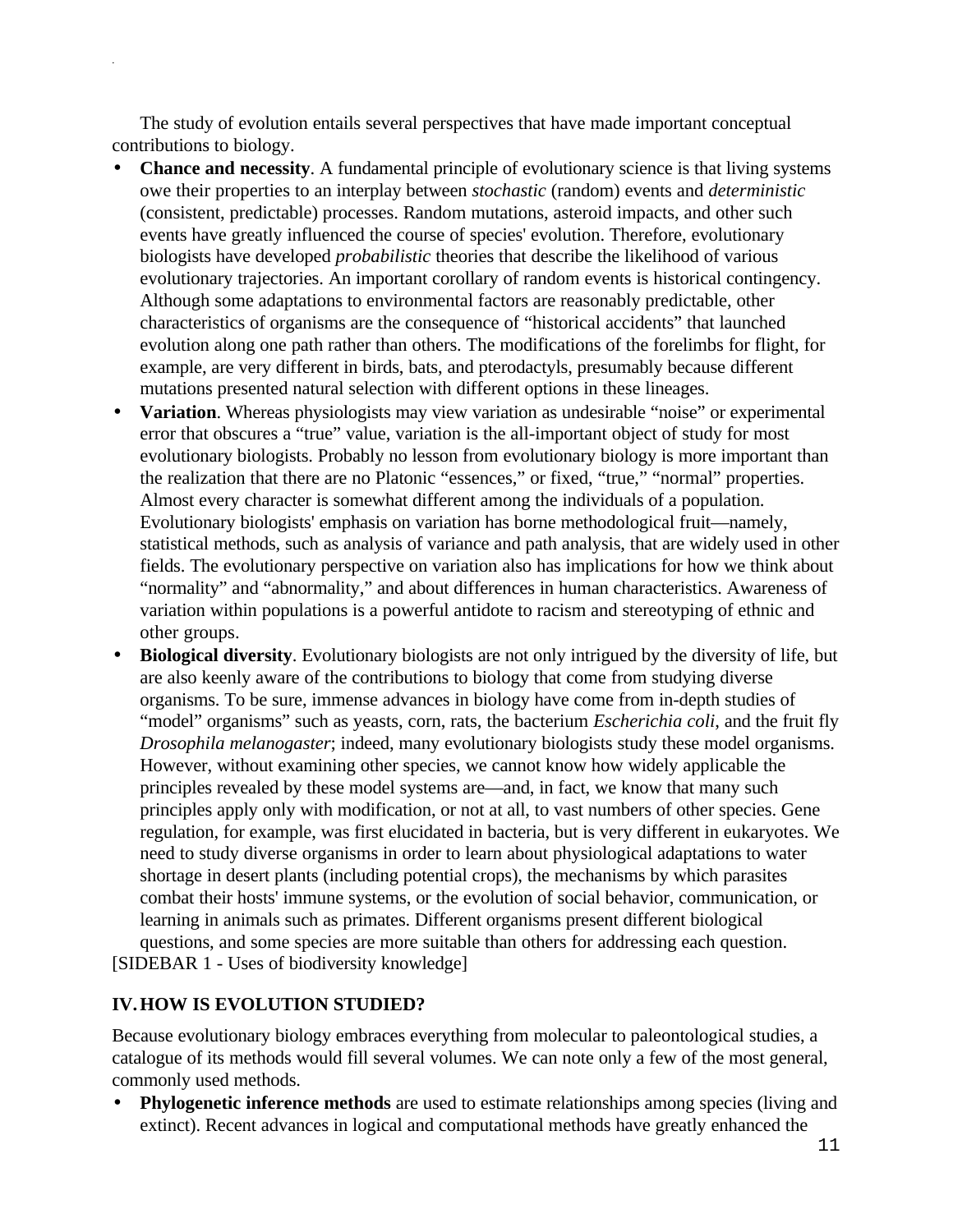confidence with which this can be done. Greatly oversimplified, the underlying principle of these methods is that species that share a greater number of derived ("advanced") features stem from a more recent common ancestor than species that share fewer such features. It is obvious, then, that rats, whales, apes, and other mammals share a more recent common ancestor with each other than with birds or lizards, since the mammals possess many unique, derived features (e.g., milk, hair, a single lower jawbone). It is less obvious, but nonetheless increasingly likely as new data accumulate, that chimpanzees are more closely related to humans than to gorillas. These conclusions are based not only on improved methods of analyzing data, but also on a virtually inexhaustible trove of new data: long sequences of DNA, which reveal far more similarities and differences among species than can be found readily in their anatomy. The same methods used to infer the genealogy of species can be used to infer the genealogy of the genes themselves. Thus, for example, molecular evolutionary studies can use DNA sequences to estimate how recently variants of a gene carried by different people arose from a single ancestral gene.

[SIDEBAR 2 - Origins of modern humans]

.

- **Paleontological databases**. Evolutionary paleontology is founded on systematics, including phylogenetic inference, because it is necessary to classify and determine the relationships of fossilized organisms before anything else can be done with them. Once this is done, fossils can be used for two major kinds of evolutionary study. One is tracing evolutionary changes in the characteristics of lineages through geologic time, such as those that occurred during the descent of mammals from reptilian ancestors. The other is determining the times and rates of origination and extinction of lineages and relating such changes to other events in earth history. For instance, each of five great *mass extinctions*—one of them evidently due to an asteroid impact—was followed by a great increase in the rate of origination of species and higher taxa, providing evidence that diversification of species is stimulated by the availability of vacated resources. [FIGURE 2] Studies of fossil biodiversity rely on computerized databases of the geologic and geographic occurrence of thousands of fossil taxa, data accumulated by thousands of paleontologists throughout the world over the course of two centuries.
- **Characterizing genetic and phenotypic variation**. Characterizing variation is one of evolutionary biology's most important tasks. The statistical methods used to do this can be applied to data of many different kinds. Quantitative genetic analysis, which is also used extensively in the breeding of crops and domestic animals, is an important tool for measuring and distinguishing between genetic and nongenetic variation in phenotypic characteristics. One method of making this distinction involves measuring similarities among relatives, which requires knowledge of the relationships among individuals within natural populations. Molecular genetic markers can often provide such information. Recent advances in DNAbased molecular technologies have made it feasible to construct detailed genetic maps for a wide range of species, and to identify specific DNA regions that control or regulate quantitative characters.
- **Inference from genetic patterns**. Many evolutionary changes (though not all) take immense amounts of time, so the processes involved are often inferred from existing patterns of variation rather than observed directly. Many hypotheses about evolutionary processes can be tested by comparing patterns of genetic and phenotypic variation with those predicted by evolutionary models. For instance, the "neutral theory" of molecular evolution by genetic drift holds that molecular variation within species should be greater, and divergence among species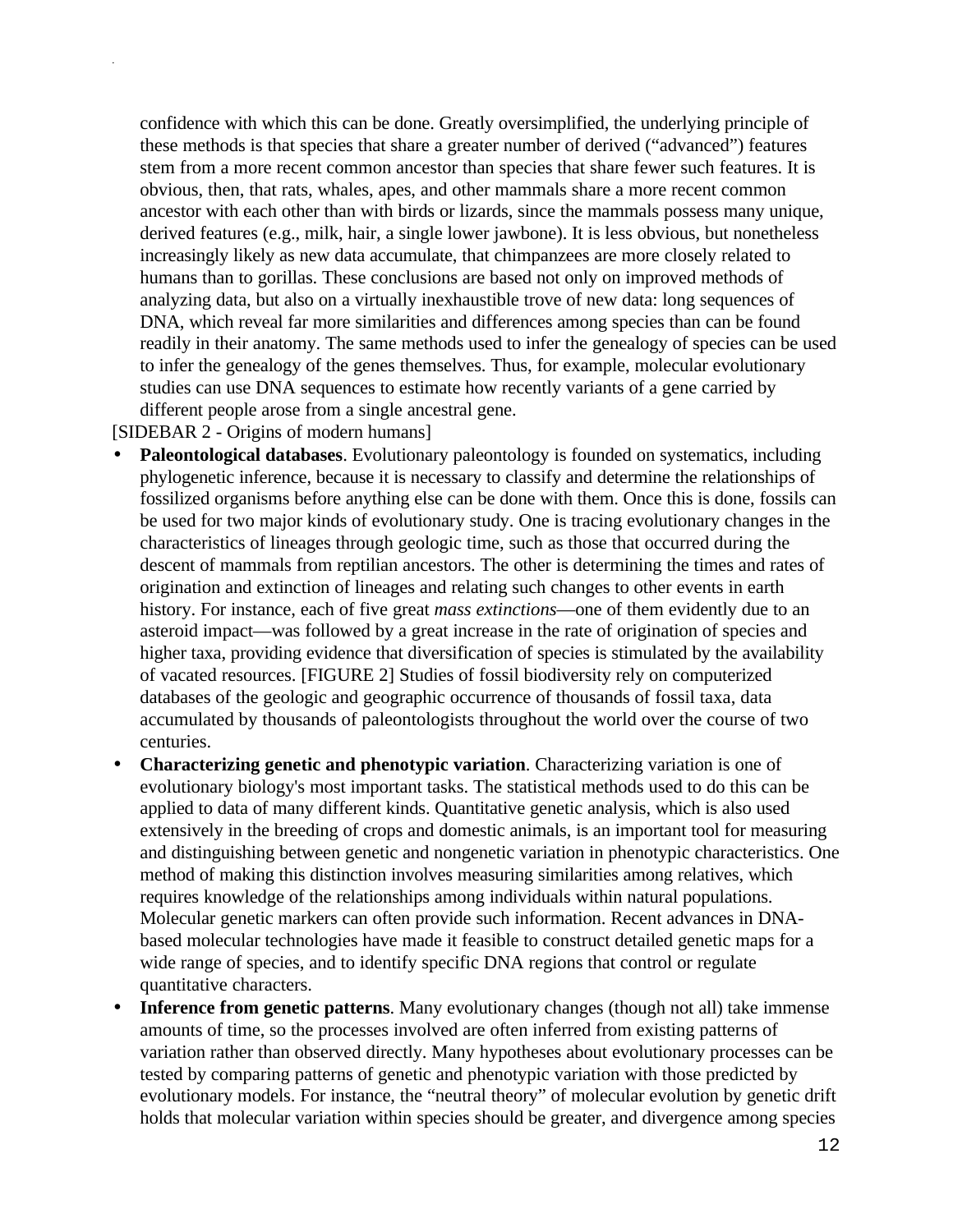more rapid, for genes in which most mutations have no effect on organisms' fitness than for those in which most mutations have a strong effect. According to this model, genes that encode unimportant proteins or which do not encode functional proteins at all, should display more nucleotide variation than genes that encode functionally important proteins. Studies of DNA variation have abundantly confirmed this model. This model is so powerful that molecular biologists now routinely use the level of sequence variation among species as a clue to whether or not a newly described DNA sequence has an important function.

.

- **Observing evolutionary change.** Some important evolutionary changes happen fast enough to document within one or a few scientific lifetimes. This is especially likely when, due to human activities or other causes, a population's environment changes, or a species is introduced into a new environment. For example, changes in food supply due to drought in the Galápagos Islands caused substantial, although temporary, evolutionary change in the beak size of a finch, within just a few years; a virus introduced to control rabbits in Australia evolved to be less virulent in less than a decade (and the rabbit population became more resistant to it); rats evolved resistance to the poison warfarin; hundreds of species of cropinfesting and disease-carrying insects have evolved resistance to DDT and other insecticides since World War II; and the rapid evolution of resistance to antibiotics in pathogenic microorganisms poses one of the most serious problems in public health (4, 42). [SIDEBAR 3 - Evolution of pesticide resistance]
- **Experimentation**. Evolutionary studies often involve experiments, such as placing populations in new environments and monitoring changes or selecting directly on a particular character of interest. Among the most common experiments are those that analyze evolutionary change in manipulated populations, either under natural conditions or in the laboratory, using organisms with short generation times that can evolve rapidly. For example, experimenters have used laboratory populations of bacteria to monitor the course of adaptation to high temperatures, novel chemical diets, antibiotics, and bacteriophage (viruses that attack bacteria), and have characterized the new mutations underlying these adaptations (16). One group of researchers predicted the evolutionary changes in life history characteristics (e.g., rate of maturation) that guppies should undergo if they were subjected to a certain species of predatory fish. They introduced guppies into a Trinidad stream where this predator lived, and found that after about six years, the introduced guppies differed from the ancestral population just as they had predicted (50).
- **The comparative method**. *Convergent evolution* is the independent evolution, in different lineages, of similar characteristics that serve the same or similar functions. For example, several unrelated groups of fishes that inhabit turbid waters have independently evolved the capacity to generate a weak electric field that enables them to sense nearby objects. Convergent evolution is so common that it can often be used to test hypotheses. If we hypothesize a certain function for a feature, then its occurrence or condition should be correlated with specific environments or ways of life. For example, evolutionary ecologists predicted that, irrespective of their phylogenetic relationships, plant species that inhabit environments poor in light, water, or nutrients, and which therefore cannot readily replace tissues lost to herbivores, should contain greater quantities of defensive chemicals than species that grow in richer environments. By comparing many species of plants that grow in different environments, evolutionary ecologists have found considerable evidence supporting this prediction  $(11)$ .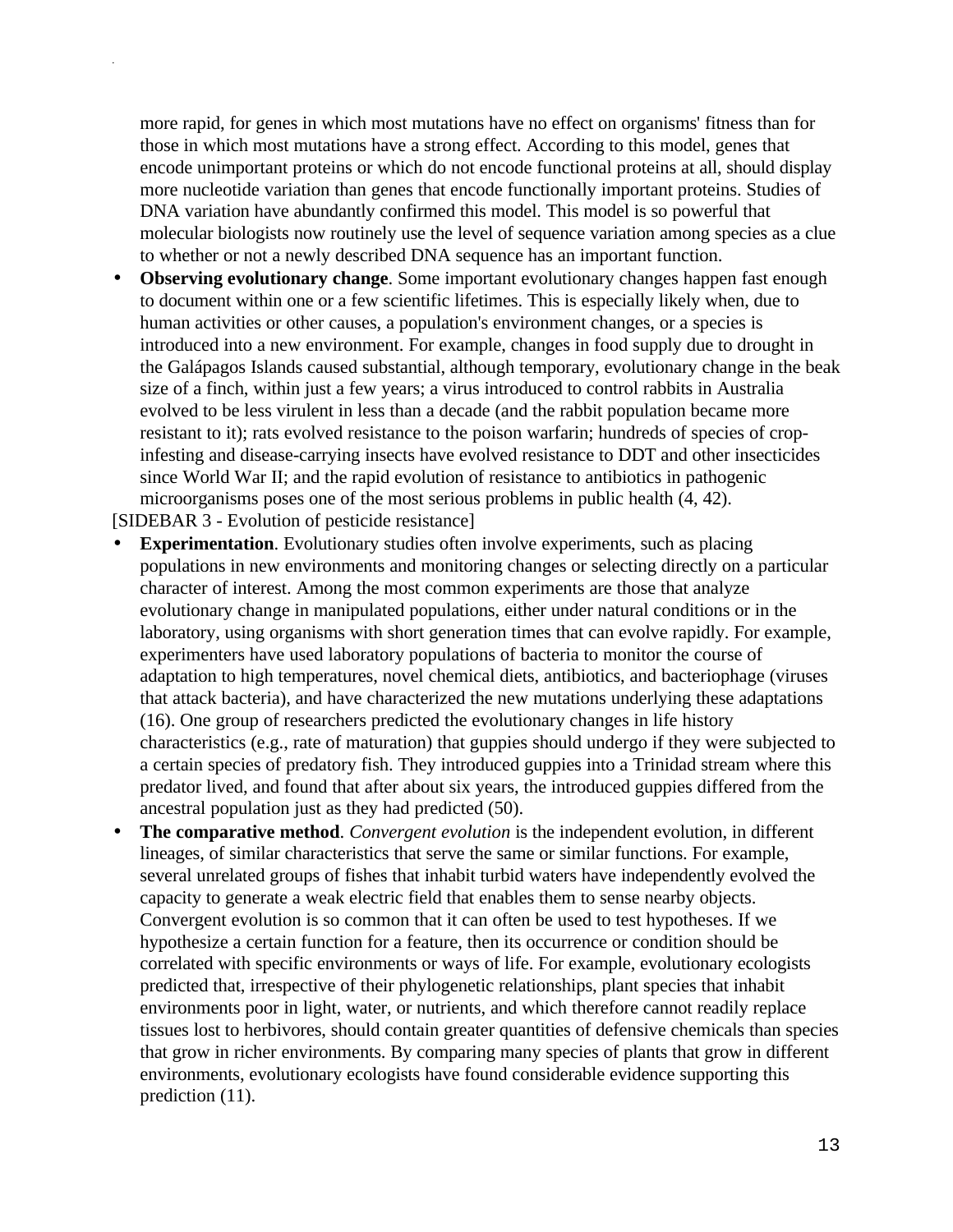### **V. SOME ACCOMPLISHMENTS OF EVOLUTIONARY BIOLOGY**

.

A full list of the accomplishments of evolutionary biology—some spectacular and others modest—would be very long. Here are capsule descriptions of a few of the most important advances.

• Many lines of evidence unequivocally demonstrate that evolution has occurred. It is currently believed that all known organisms are descended from a common ancestor that existed more than 3.5 billion years ago. The evidence for the relatedness of all life includes commonalities such as cell structure, the amino acid composition of proteins, the almost universal genetic code, and the near-identity of nucleotide sequences in many genes that play similar functional roles in very different organisms. For example, the genes that govern the first steps in embryonic development, specifying the axes and major body regions of the embryo-to-be, are similar in sequence, organization, and basic function in insects and vertebrates; in fact, some mouse genes, implanted in a fly's genome, can "instruct" the fly genes to perform their normal developmental functions. Evidence of common ancestry is also provided by nonfunctional DNA sequences called *pseudogenes*: "dead" genes that have lost their function, but are shared by many species. Morphological characteristics, such as the rudimentary wings of many flightless insects that are descended from flying ancestors, also attest to evolution. Inferences of common ancestry based on comparisons among living species have been abundantly supported by direct fossil evidence of evolutionary transitions. The evolution of terrestrial amphibians from fishes, of reptiles from amphibians, of birds from dinosaurs, of mammals from reptiles, and of whales from terrestrial mammals can all be traced in the fossil record [SIDEBAR 4 - Homeotic genes and evolution]

[SIDEBAR 5 - Transitions in the fossil record: whales from ungulates]

• Methods of phylogenetic, or genealogical, inference have been successfully developed, and many relationships among organisms have been established (although much remains to be done). Phylogenetic inference methods provide evidence on relationships among organisms, and this, in turn, provides a foundation for innumerable other studies. The history of evolutionary change in particular characteristics, for instance, can be inferred from their distribution on a phylogenetic tree. Among insects, we can safely say that social behavior has evolved independently at least 15 times, since each of the 15 groups of social species is most closely related to a different nonsocial group. Moreover, comparisons among closely related social insect species have shown that increasingly intricate sociality has evolved in steps.

Phylogenetic studies have revealed or confirmed some remarkable events in the history of life. Perhaps the most stunning of these discoveries is that some important parts of eukaryotes' cells, such as mitochondria and chloroplasts, are descended from free-living bacteria that became intracellular symbionts. Phylogenetic inference methods also yield "gene trees," diagrams of the relationships among variant genes within a species and among species. When analyzed in the light of population genetic models, gene trees can reveal a great deal about the history of populations, such as their age, their former size, and their history of subdivision (see Sidebar 2 on human evolution).

The tempo and mode of evolution has been documented. Phylogenetic and paleontological data show that different characteristics evolve at different rates within a lineage (a pattern called *mosaic evolution*), so that every organism is a patchwork of characteristics that have changed substantially in the recent past and others that have changed little over many millions of years. This is true of both DNA sequences and phenotypic features. Individual anatomical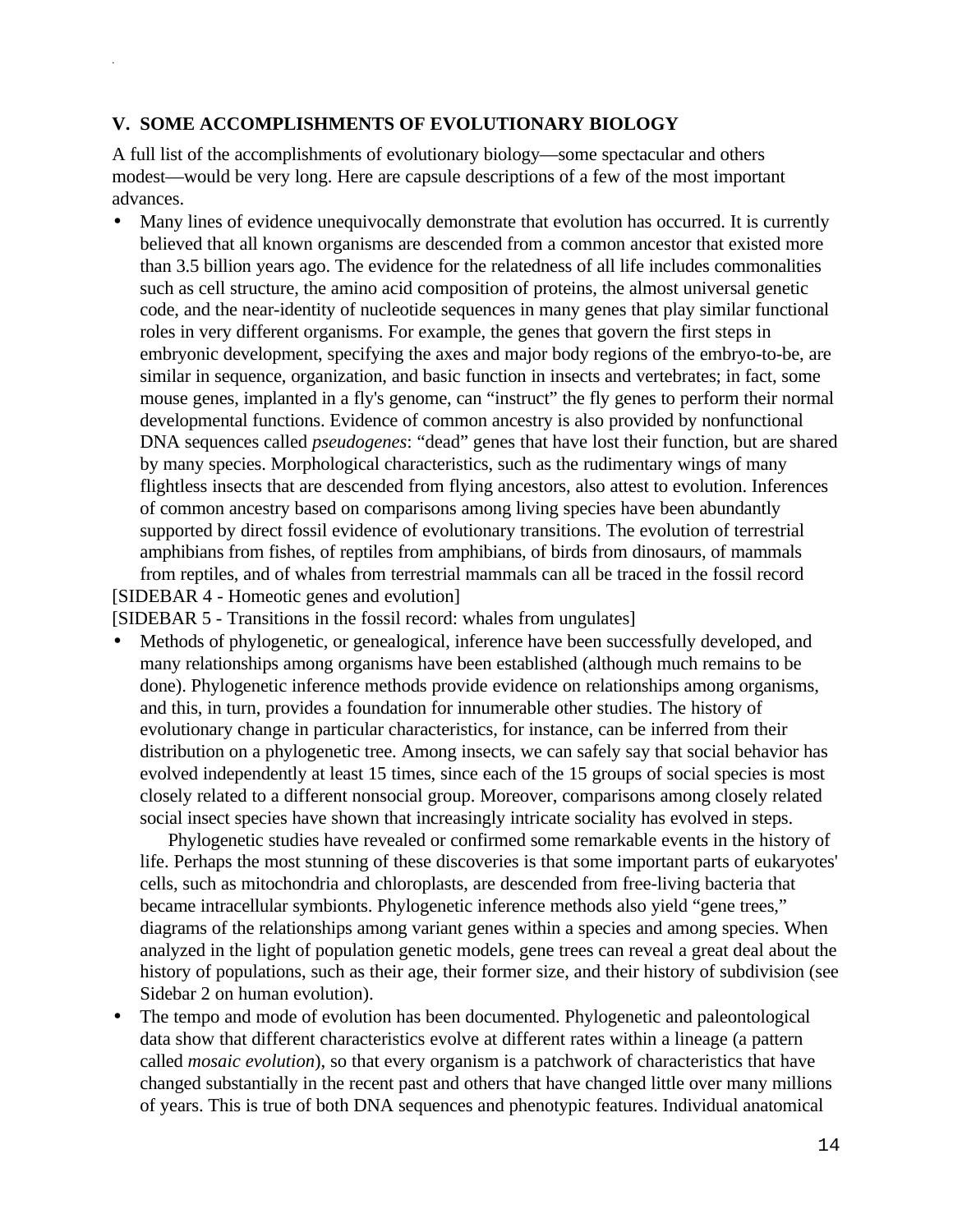features and clusters of features usually seem to evolve quite rapidly at some times in the history of a lineage, and hardly at all at other times. In the fossil record, this pattern is recorded as "*stasis*" interrupted occasionally by short periods of rapid change—a pattern that has been termed "*punctuated equilibrium*." There are several recent competing explanations for this pattern. Another common pattern is *evolutionary radiation*, in which many distinct lineages diverge from a common ancestor within a short time. These bursts of diversification are often associated with the evolution of a new adaptation that provides access to new resources or a new way of life (e.g., flight), or with the extinction of taxa that had previously dominated the ecosystem.

.

- Patterns of diversification and extinction have been described from the fossil record. Early marine organisms, for example, increased rapidly in diversity, then remained at a roughly stable level for much of the Paleozoic era (545–248 million years ago). Their diversity then dropped sharply, to perhaps 4% of their previous diversity, during the greatest mass extinction that life has yet suffered. Diversity then rebounded rapidly, and has more or less increased ever since (FIGURE 2). The separation of the continents, creating separate platforms for diversification, has contributed to the global increase in diversity, as has the ascendency of "modern" groups that can utilize a broader array of resources or habitats (e.g., flowering plants). Throughout the fossil record, there has been *turnover*—extinction and origination of taxa. The causes of extinction are poorly understood, but knowledge of the biological characteristics of groups that were prone to extinction in the past may help us to predict vulnerability to extinction among present-day species. The pattern of extinctions in coastal marine invertebrates over geologic time, for example, suggests that tropical reef dwellers are most vulnerable.
- A quantitative theory of fundamental evolutionary processes has been devised and validated. The mathematical theory of population genetics—of genetic change within and among populations—describes the interplay and relative importance, under various conditions, of mutation rate, recombination, genetic drift, gene flow versus isolation, and various forms of natural selection. These processes have been well documented and quantified in both experimental and natural populations of many species. Thus, for instance, it is possible to say confidently that natural selection exerts so much stronger a force than mutation on many phenotypic characters that the direction and rate of evolution is ordinarily driven by selection even though mutation is ultimately necessary for any evolution to occur. Population genetic models also show how several factors, such as certain forms of natural selection and population structure, maintain genetic variation instead of eroding it.
- The theory of evolutionary processes has been successfully extended to molecular data. For example, the neutral theory of molecular evolution, an extension of the theory of genetic drift developed in the 1930s, predicts that the greatest variation should occur in the functionally less critical parts of a gene. In one of many confirmations of this theory, mutations were experimentally induced in various parts of a gene of the bacterium *Escherichia coli*. As predicted, mutations in those regions that differ little among different species of bacteria proved to impair enzyme function, whereas mutations in regions that vary widely among species had little effect (15).
- Populations have been found to be highly variable genetically. Both classic and molecular techniques have revealed extensive genetic variation within and among populations. Certainly no two humans that have ever lived, except for identical twins, have been genetically identical. The tasks remains of explaining more fully why this variation exists, of determining why some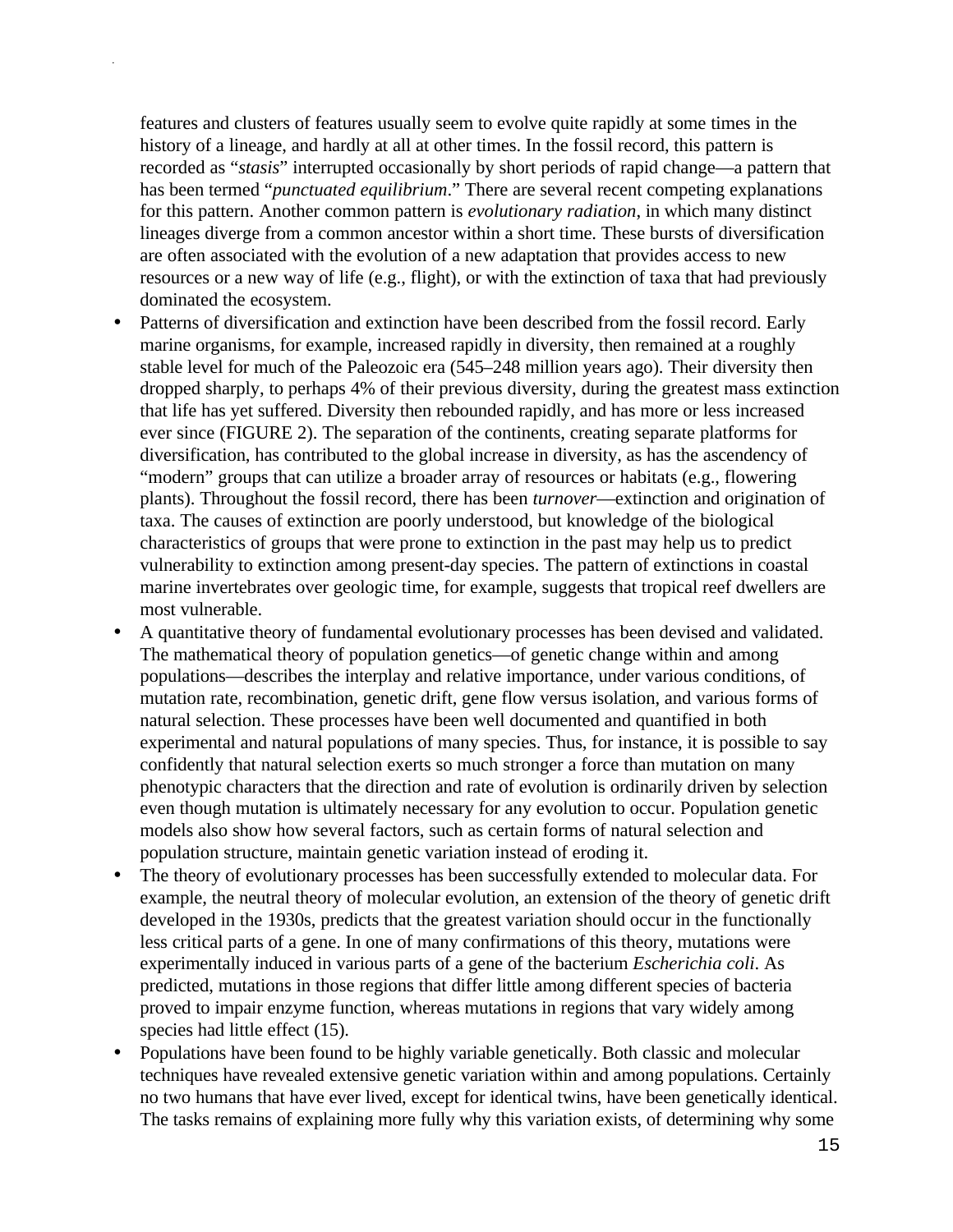features are more genetically variable than others, and of finding out how readily natural selection can shape this variation into new adaptations to various environmental challenges.

.

- These high levels of genetic variation have several implications. Most importantly, they may allow populations to evolve rapidly when environments change, rather than having to wait for just the right mutations to occur. The reservoir of genetic variation has contributed to the success of *artificial selection* (deliberate selection by humans) of desirable traits in crops and domestic animals, and accounts for other instances of rapid evolution, such as the development of insecticide resistance in many species of insects.
- The process of evolution can be observed and studied directly. The existence of genetic variation, and the continual origin of new genetic variation by mutation and recombination, enable us to study many evolutionary processes—as they occur. Studies of bacteria, for example, have shown that adaptive evolution can be based on new mutations, not just on preexisting variation (22). Observed adaptive changes often have deleterious side effects, which, if sufficiently great, can limit further adaptation. But subsequent genetic changes sometimes occur that remedy these side effects. For example, populations of a blowfly that attacks sheep evolved resistance to the insecticide diazinon. The resistant populations initially showed retarded development and physical abnormalities, but these traits later diminished due to selection of other genes that ameliorated the deleterious effects (32).
- The mechanisms by which new species arise have been clarified. Although much remains to be learned about speciation, a great deal has been learned about the genetic changes that underlie this process. In animals, it appears that speciation typically involves divergence between geographically separated populations, as the genes that come to predominate in one population are incompatible with those in the other. Genetic studies have shown that in some instances, this incompatibility is caused by a small number of genes, suggesting that speciation has occurred rapidly, while in other cases, interactions among a large number of genes are responsible, implying that speciation has occurred slowly and gradually. Certain modes of speciation are more prevalent in plants than in animals, such as speciation by *polyploidy* (multiplication of whole sets of chromosomes). Some wild species of plants that evolved by polyploidy have been directly "recreated" in laboratory experiments.
- Many forms of natural selection have been documented. For example, selection operates not only through differences in survival and female reproduction, but also through differences in male mating success, termed *sexual selection*. This process entails competition among males or preference by females for males with certain traits. Experiments have shown that sexual selection is responsible for many elaborate, even bizarre, male behaviors and anatomical traits, such as huge antlers in deer and the bright plumes and elaborate displays of many male birds.

Traditionally, natural selection was defined as differences in survival or reproduction among phenotypically different *individuals within populations* of a species. We now know that selection can also reside in differences in survival or reproduction *among genes* as such (genic selection), *among whole groups* of individuals (group selection), and *among species or higher taxa* (taxon selection). Genic selection can be especially potent. "Selfish genes" are genes that, by various mechanisms, spread more copies of themselves through a population than other genes do. For example, *transposable elements* are DNA sequences that replicate and spread throughout the genome. Such genes may not benefit, and may even harm, the organism or the species as a whole.

• Theories based on natural selection have explained the evolution of many puzzling characteristics. From a long list, we mention two examples: cooperative behavior and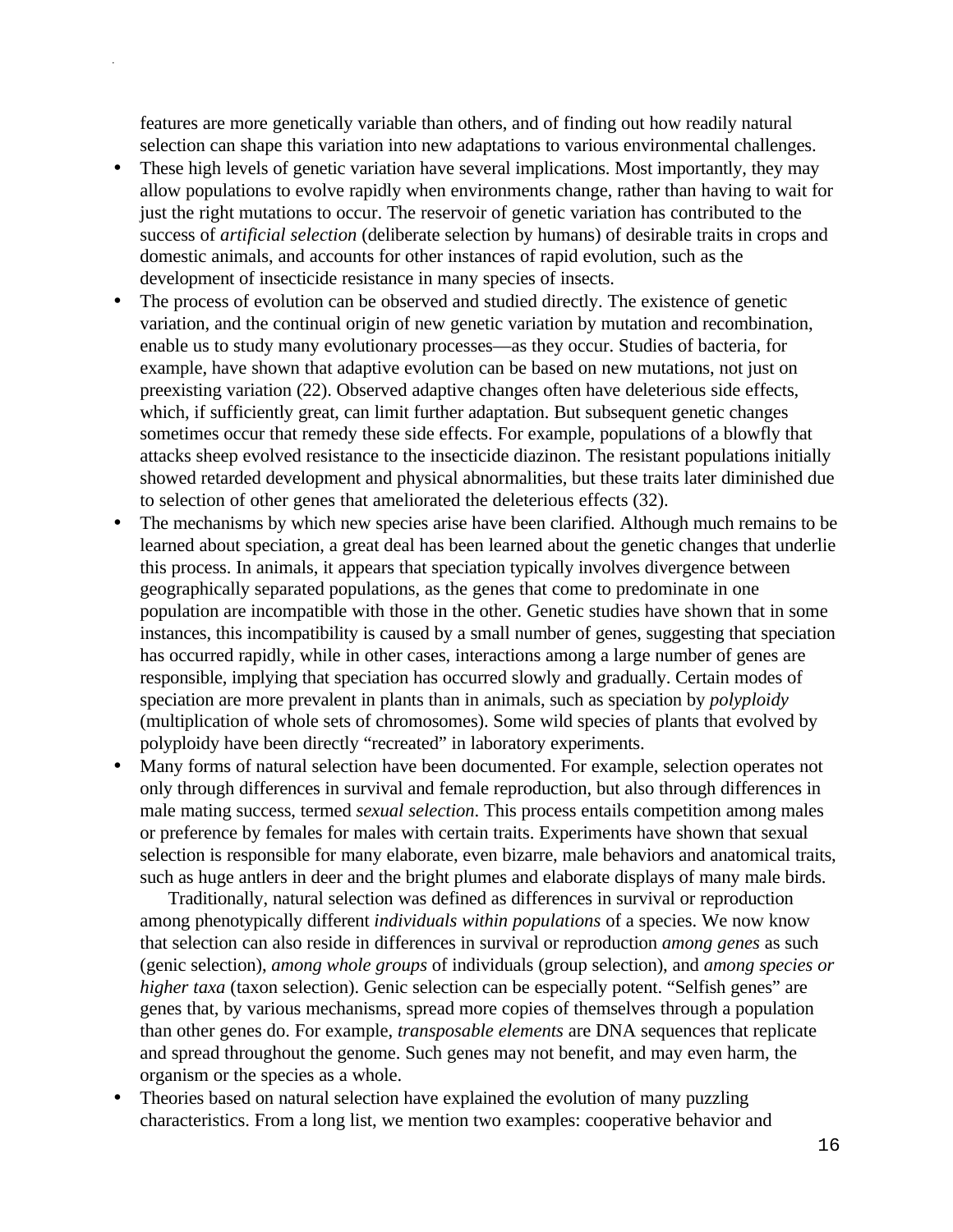senescence.

.

- Cooperative behavior. *Altruistic behavior*, such as adult animals failing to breed and instead helping other individuals to rear offspring, seems difficult to explain, because such "altruistic" genotypes divert energy that they could otherwise use for their own reproduction or survival. How, then, can we account for the cooperative behavior of many animals? A major answer to this question is *kin selection*. An individual who aids others may bequeath fewer of its own genes to subsequent generations, but it may more than compensate for this by enhancing the survival and reproduction of its relatives, which carry many of the same genes. Most cooperative behavior, it turns out on close study, is indeed directed toward relatives, not toward the species at large.
- Senescence. Why, if natural selection consists in part of differences in survival, do organisms undergo senescence and have a limited life span, shorter or longer depending on the species? The mathematical theory of life histories shows that offspring born late in a parent's life contribute less to future population numbers than offspring born earlier. Consequently, reproducing late in life contributes fewer genes to the population than early reproduction. Therefore, the genetic advantage of surviving to reproduce may be selected because of their effect on early reproduction, but cause senescence as a side effect. This hypothesis has been supported by studies again also declines with age. If, therefore, genes that enhance survival or reproduction early in life have deleterious side effects later in life, they of experimental populations of *Drosophila* (53).
- Processes of coevolution have been elucidated. Evolutionary ecologists are developing and testing hypotheses about how interacting species affect each other's evolution. For instance, the antagonism between prey and predators, and between hosts and parasites or pathogens, can lead to evolutionary "arms races" in which each changes in response to changes in the other. The adaptations that result can be intricate: plants, for example, have evolved diverse chemical defenses against herbivores and pathogens, including compounds such as nicotine, caffeine, and salicylic acid (aspirin) that humans have used for diverse purposes. Each such defense, however, has been overcome by some insect species, which have evolved physiological mechanisms to neutralize it.
- Greater understanding of the developmental basis of the evolution of complex characters has been achieved. A long-standing question is how complex anatomical characteristics, especially novel ones such as the feathers of the first birds, evolve. To answer this question, we will need to understand how the normal pathways of development of morphological features can change. The recent spectacular advances in developmental biology are paralleled by studies of evolutionary change in developmental mechanisms. In salamanders, for example, evolutionary changes in genes that affect the production of hormones, or the responses of various tissues to those hormones, have influenced the rate and timing of development, resulting in species that retain many juvenile characteristics throughout their adult life. Such changes may have important, widespread effects; for instance, some salamanders that grow only to a miniature size fail to develop certain bones and have greatly altered skulls. Molecular developmental studies in *Drosophila* fruit flies have discovered "master" switch genes, which regulate the action of other genes lower in the command hierarchy, that determine the identity and features of the segments of the insect's body. Comparative evolutionary studies show that homologues of these genes exist in mammals and other animals as well. These master genes all regulate lower-level genes that differ from one group of organisms to another, and so generate different characteristics. Likewise, genes have been found that may regulate flower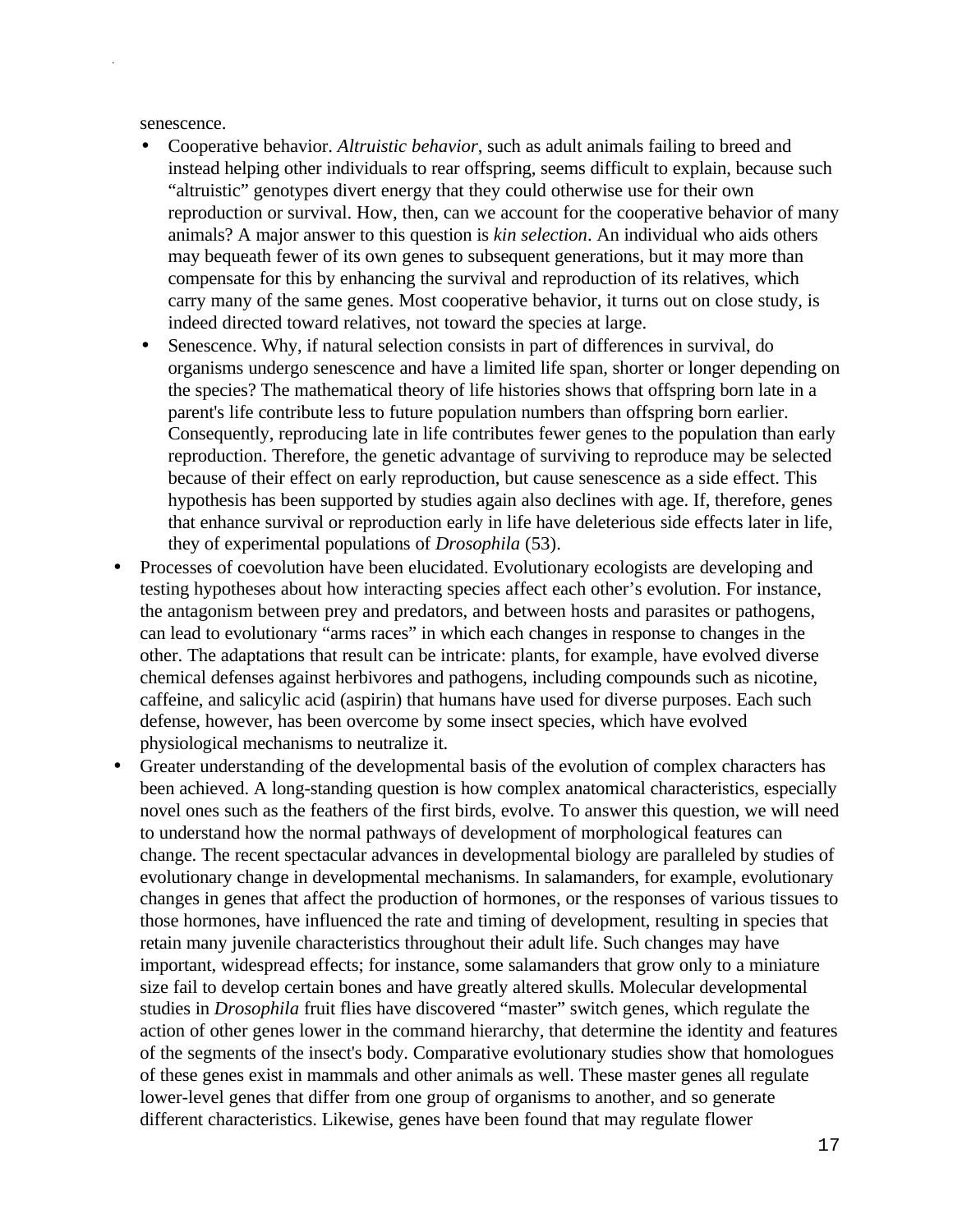development in all flowering plants. Remarkably, "master" genes that regulate the development of flowers have some similarities in DNA sequence to animals' master genes. Most of the advances in evolutionary developmental biology are very recent; the field is undergoing rapid growth.

Many aspects of human evolution have been elucidated by recent research in paleoanthropology, phylogenetic systematics, and molecular population genetics. DNA sequences show that humans are closely related to the African apes, especially to chimpanzees. The more than 98% DNA sequence similarity of humans and chimpanzees implies that they diverged from a common ancestor about 6 to 8 million years ago. Discoveries of early hominids with many apelike features (such as a small brain, curved finger and toe bones, and dental features) are being made almost yearly in eastern Africa. The oldest hominid fossils so far discovered are about 4.4 million years old, approaching the time of common ancestry suggested by the DNA data. Some fossil hominid populations grade into each other.

Considerable controversy surrounds the hypothesis, based on studies of variation in DNA, that all contemporary human populations are descended from a single African population that spread into Eurasia about 100,000 to 200,000 years ago, replacing populations of *Homo sapiens* that had previously occupied this region. (see Sidebar 2). According to this hypothesis, genetic differences among modern human populations in different parts of the globe have had little time (on an evolutionary scale) in which to develop. In fact, although there are some regional genetic differences in characteristics such as facial features and the frequencies of blood groups, all human populations are, overall, genetically very similar. Most human genetic variation is found within, rather than among, populations. Thus, if all humans were to become extinct except for a single tribe somewhere on earth, at least 85% of the genetic variation that exists today would still be present in the future population that grew from that surviving tribe (40).

## **VI.CONTRIBUTIONS OF EVOLUTIONARY BIOLOGY TO THE BIOLOGICAL SCIENCES**

Early in the twentieth century, most biologists were broadly trained, so that many brought both a mechanistic and an evolutionary perspective to their research. Many geneticists, for example, were motivated by evolutionary questions, and contributed to evolutionary theory as well as to our understanding of genetic mechanisms. Hermann Muller, for instance, made many important contributions to evolutionary genetics and also won a Nobel Prize for discovering that radiation causes mutations.

With the growth in science and the explosive growth in information, however, biology has become increasingly fragmented into specialized subdisciplines, and biologists have become increasingly narrowly trained. Hence many biologists who work in areas such as molecular biology and neurobiology have little background in evolutionary biology and are unaware of its potential contributions to their disciplines. Nevertheless, mutual influences between evolutionary biology and the other biological disciplines have continued, and in some areas have grown. We can sketch only a few examples of the contributions of evolutionary data and approaches to other biological sciences.

### **A. Molecular Biology**

.

Evolutionary approaches have contributed insight into the structure of ribosomal RNA, the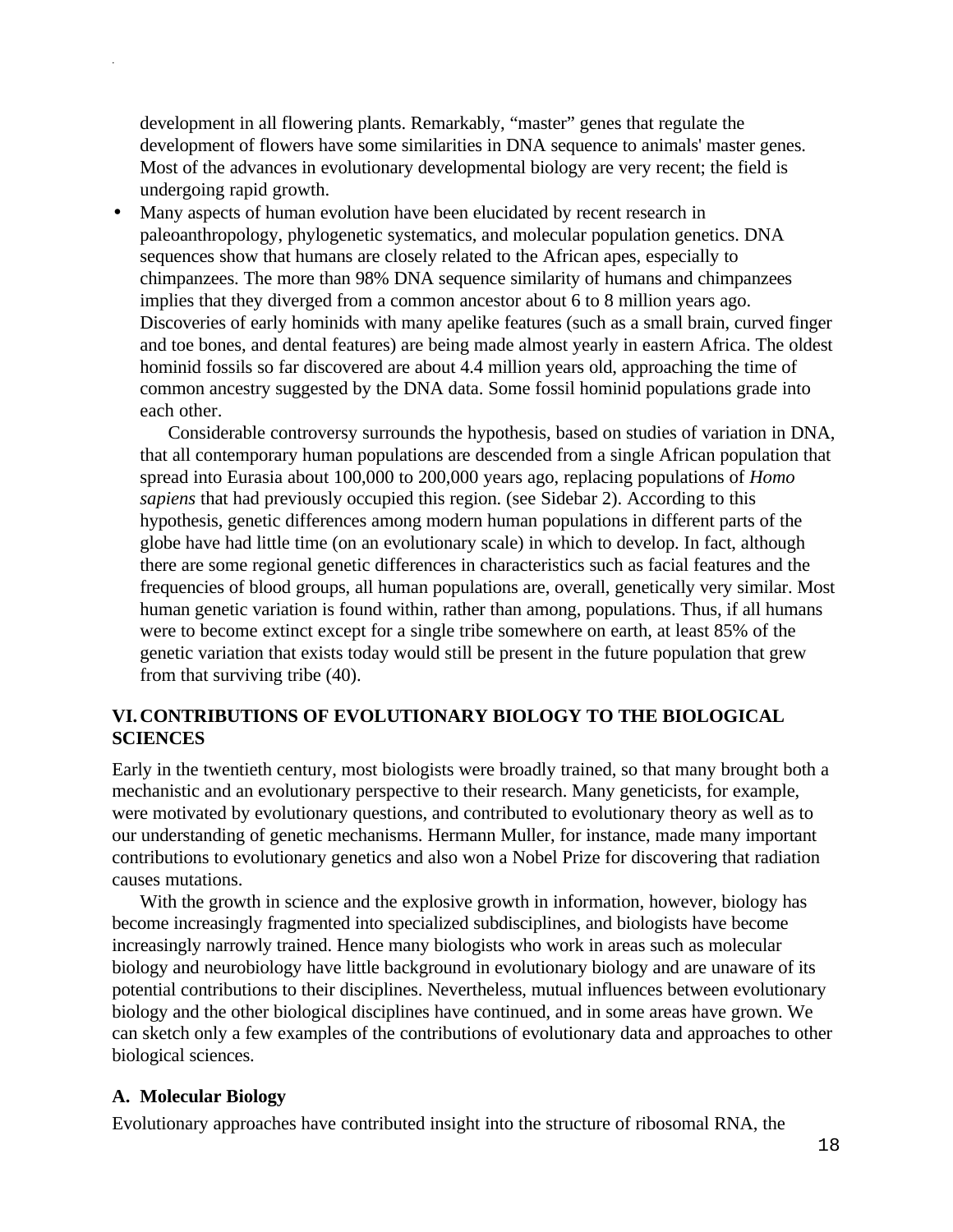chemical medium responsible for translating the genetic information in DNA into protein structure. Ribosomal RNA has a secondary structure composed of loops of unpaired nucleotide sequences and stems of base pairs that are matched in a manner similar to the double-stranded structure of DNA (Watson-Crick base pairing). Chemical and biophysical methods, such as X-ray crystallography, provided some information on the structure of small RNAs, but were ineffective in resolving the structure of larger RNAs such as ribosomal RNA. However, phylogenetic analyses of ribosomal RNA sequences from diverse species identified the evolutionarily conserved regions of the molecule, providing the basis for specifying those portions that maintain its secondary structure by Watson-Crick pairing. Thus, inference from evolutionary analysis provided fundamental data on the structure of these ubiquitous, critical components of the proteinsynthesizing machinery (43). In another application of phylogenetic analysis, molecular biologists have inferred the sequence of ancestral proteins, synthesized them, and examined their properties (2, 26).

The genomes of eukaryotic organisms, including mammals, vary greatly in size, due to variation in the often huge numbers of repeated sequences of DNA. These repeats, moreover, vary greatly in sequence and organization. For many years, they were accounted for by the "selfish DNA hypothesis" (12, 14, 46) which states that the repeated DNA serves no function for the organism, but is propagated because any DNA sequence that can successfully replicate itself and be transmitted to subsequent generations has a selective advantage over sequences that are less capable of doing so. This theory has prompted further work on repetitive DNA, and there is growing evidence that such DNA may sometimes play more of a functional role than previously thought.

The genetic code is redundant. Many of the amino acids that compose proteins are encoded in DNA by several nucleotide triplets (*codons*) that differ in the third nucleotide position. The several synonymous codons for a particular amino acid might be expected to be equally frequent in the DNA, but very often one is far more frequent than the others, a pattern called "*codon bias*." Molecular evolutionary biologists have reasoned that natural selection may be responsible for such patterns. Such selection would have to be weak, since synonymous codons do not differ in their effects on the protein products that carry out the biochemical functions on which the survival of the organism depends. Population genetic theory predicts that weak selection should be more effective in large than in small populations. As this theory predicts, codon bias is more pronounced in organisms such as bacteria and yeasts, which have huge populations, than in mammals, which have much smaller ones. Thus, it is indeed likely that natural selection chooses among synonymous codons, and the remaining question is what the mechanistic differences are among synonymous codons that might affect survival or reproduction. A leading hypothesis is that the translation of messenger RNA into protein may be more efficient if a common codon, rather than a variety of different codons, interacts with the transfer RNAs involved in protein synthesis (5). Evolutionary research thus points the way to research on fundamental molecular mechanisms.

### **B. Developmental Biology**

.

Similarities among the embryos of species that differ radically as adults were among Darwin's chief sources of evidence for evolution. Much of embryology in the decades after Darwin was concerned with differences among organisms in development and with development as a source of evidence for phylogenetic relationships. Early in the twentieth century, however, attention shifted to the mechanisms of development, and embryology became an experimental science, largely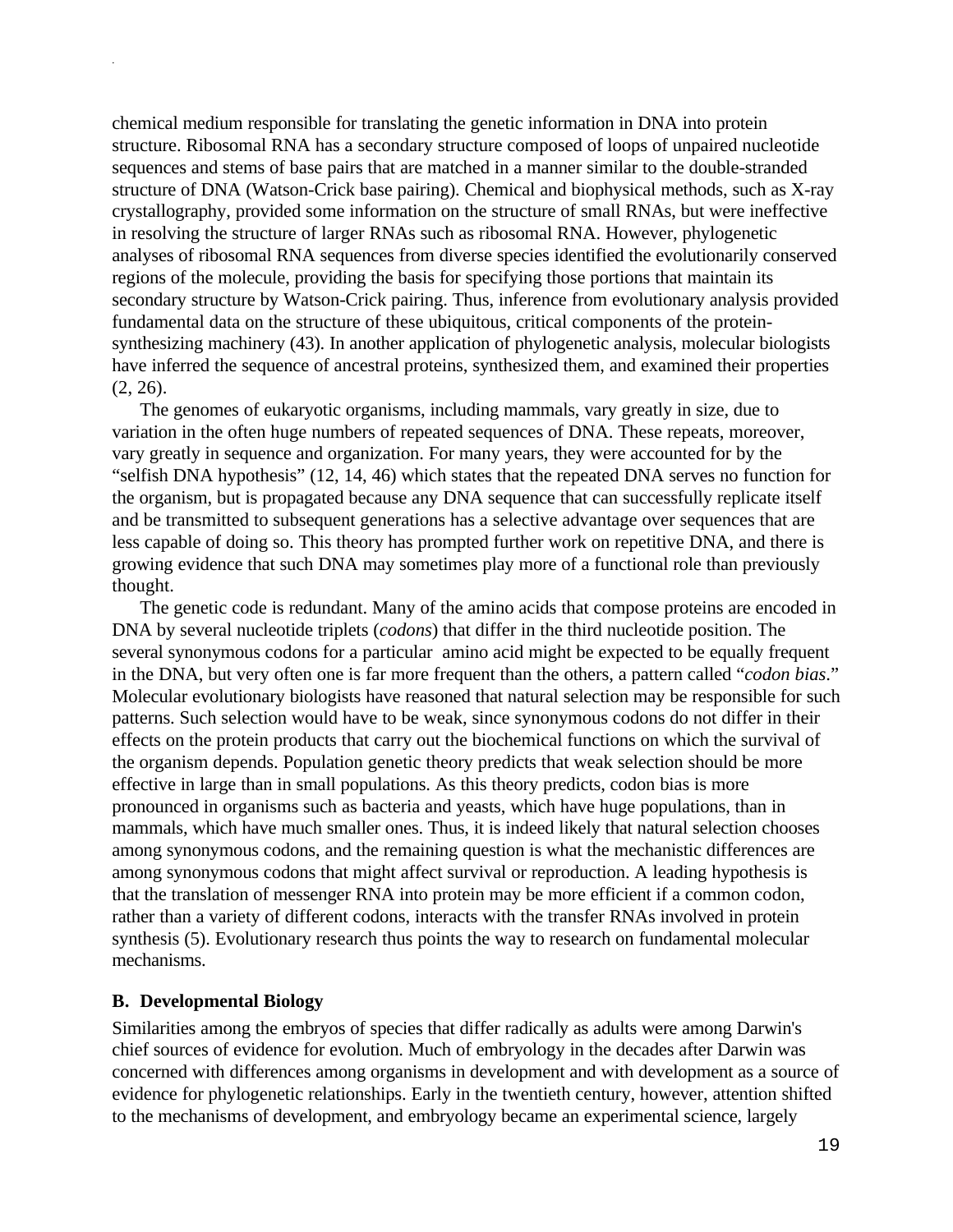divorced from evolutionary studies. Nevertheless, a few developmental biologists acknowledged that some embryological phenomena could be understood only in the light of evolutionary history. The notochord, for example, makes only a brief appearance in the development of mammals, after which it disappears. It plays an essential role, for it induces the development of the nervous system; but that it should exist at all is explicable only by the fact that it is a functionally important structural feature throughout life in primitive vertebrates. The developmental role of the notochord evolved early in vertebrate history, and because of this role, it has been retained in the embryos of mammals because long after its structural function in their ancestors was replaced by the evolution of the bony spinal column.

A resurgence in interaction between developmental and evolutionary biology is now under way, in part because of a renewed focus on development by evolutionary biologists and in part because comparisons among species genes that play critical roles in development. For example, the comparative approach has provided critical insights into the function of genes involved in eye development and into the mechanisms of eye morphogenesis. Walter Gehring and his research group in Switzerland have recently discovered that a similar system of genetic control of eye development prevails in insects and mammals, and may apply to all animals. In fact, they found that a gene that controls eye development in mammals can induce development of the very different eyes of insects when it is transplanted into *Drosophila* fruit flies. The key feature of this genetic system is a single "master control" gene that initiates eye formation and appears to regulate the activity of the many other genes that contribute to eye development (21). This commonality has a practical benefit: insects and other animal species, which are easier and less costly to study than humans, can be used as models for improving our understanding of the developmental and genetic bases of congenital and hereditary eye malformations, as well as their diagnosis and possible treatment, with the confidence that knowledge derived from these species can be applied meaningfully to humans.

### **C. Physiology and Morphology**

.

Evolutionary biology has long influenced the study of physiology in animals and plants, and can make many other contributions that are only now being developed. Some of these contributions will influence the field of human physiology, including related areas such as sports medicine and clinical psychology; others will advance our understanding of basic physiological mechanisms and their applications to areas such as medicine, agriculture, and veterinary science (20).

Evolutionary physiology includes the study of physiological functions in species that occupy different environments. Many interesting mechanisms for coping with extreme environments have been discovered that have deepened our understanding of physiology and biochemistry. Proteins have been discovered that prevent the formation of ice crystals in the cells of Antarctic fishes that live in waters near the freezing point. Studies of diving mammals such as seals have provided insight into how these animals can function without breathing for long periods at high pressures data that bear on the physiology of human divers. Another example bears on the regulation of blood pH during open-heart surgery (66). Usually, such surgery is facilitated by cooling the body and thus slowing the heart rate. Cooling the body raises blood pH, and clinicians have seen this as a "problem" to be solved by adjusting the pH to the level found at the body's normal temperature (37°C). However, comparative physiologists have pointed out that blood pH normally rises as body temperature declines in ectothermic animals such as reptiles, with no adverse effects. This recognition has led to changes in the way surgical hypothermia is managed.

The theory and methods of evolutionary genetics can contribute to our understanding of the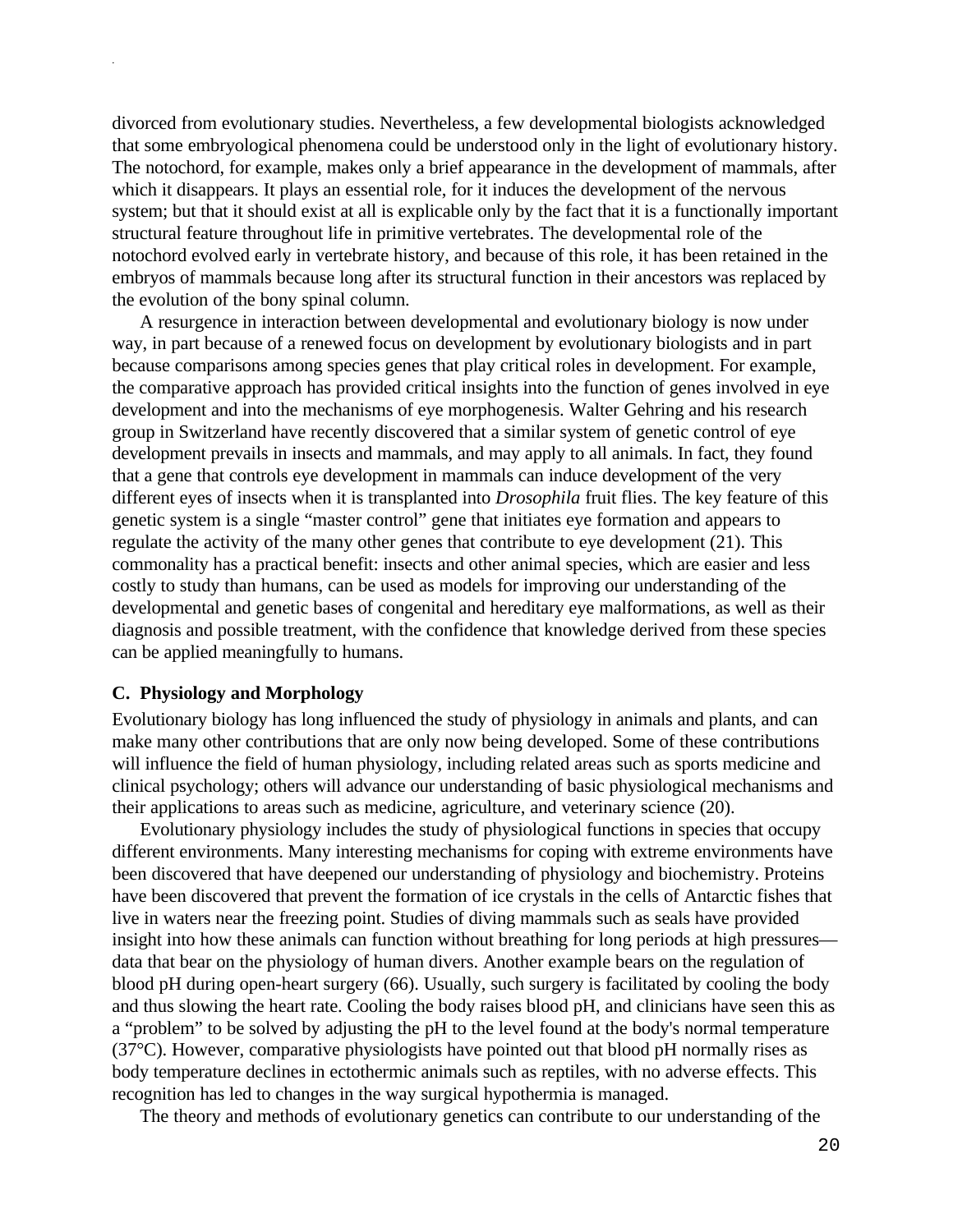basis of variation in physiological functions within species. These methods, for example, have been widely used to describe the extent to which physiological differences among individual organisms are due to genetic differences ("nature") versus individual adjustments to environmental variables ("nurture"). One such method is artificial selection on physiological characteristics. Human-induced evolutionary changes in experimental populations have shown that genes influence characteristics such as alcohol tolerance, temperature tolerance, and learning ability. In populations that have been altered by artificial selection, a search for characteristics that have undergone a correlated change can then reveal candidates for physiological mechanisms underlying the variation. Traits that may affect senescence are being sought in experimental populations of *Drosophila* and the nematode *Caenorhabditis elegans*, in which delayed maturity has been achieved by artificial selection (27, 53). In other studies, mouse populations are being selected for differences in activity levels, with the aim of determining whether or not such differences affect health, life span, or female reproduction (as may occur in humans). Because such data on humans are nonexperimental and difficult to interpret, such studies of animal models have much to contribute.

### **D. Neurobiology and Behavior**

.

Behavioral traits evolve just as morphological characteristics do, and like morphological traits, they are often most similar among closely related species. Phylogenetic studies of behavior have provided examples of how complex behaviors such as the courtship displays of some birds, have evolved from simpler ancestral behaviors.

Evolutionary biologists have worked extensively on the relative contributions of genes and experience (learning, in the broad sense) to variation in behavior, and have shown that these differ depending on the trait and the species. In an effort to understand how natural selection has acted on the genetic component of variation to shape adaptively important behaviors, evolutionary biologists have developed a wide range of mathematical models that predict the behaviors that may evolve, depending on a species' ecological and social environment. Some of these are related to economic models. For instance, models of foraging behavior have successfully predicted the foraging "decisions" made by birds and other animals in the face of variation in the quality and spatial distribution of food.

The evolutionary study of animal behavior has joined with comparative psychology in several research areas, such as the study of learning. It is now clear that natural selection has fostered the ability to learn different tasks in different species, and that such adaptations can be studied in much the same way as morphological adaptations. Species of birds, for instance, differ markedly in their ability to remember sites in which food has been stored; this ability is extremely high in those species that typically cache seeds or other food.

Although neurobiologists recognize that the mechanisms they study are adaptations, they generally do not study behavioral mechanisms in expressly evolutionary terms. So far, evolutionary biology has contributed little to the understanding of molecular processes in neurobiology, and the points of contact between neurobiology and evolutionary biology have been rather few. There are some notable exceptions, however, especially in comparative and evolutionary studies of sensory mechanisms and neuroanatomy. For instance, the size of the songcontrolling region in the brain of songbirds differs among populations and species that vary in the number of different songs they sing. In some species of owls that can locate prey in total darkness, clusters of brain cells that process information on sound are spatially organized so that they form a literal map of the three-dimensional environment from which sounds are received. Comparative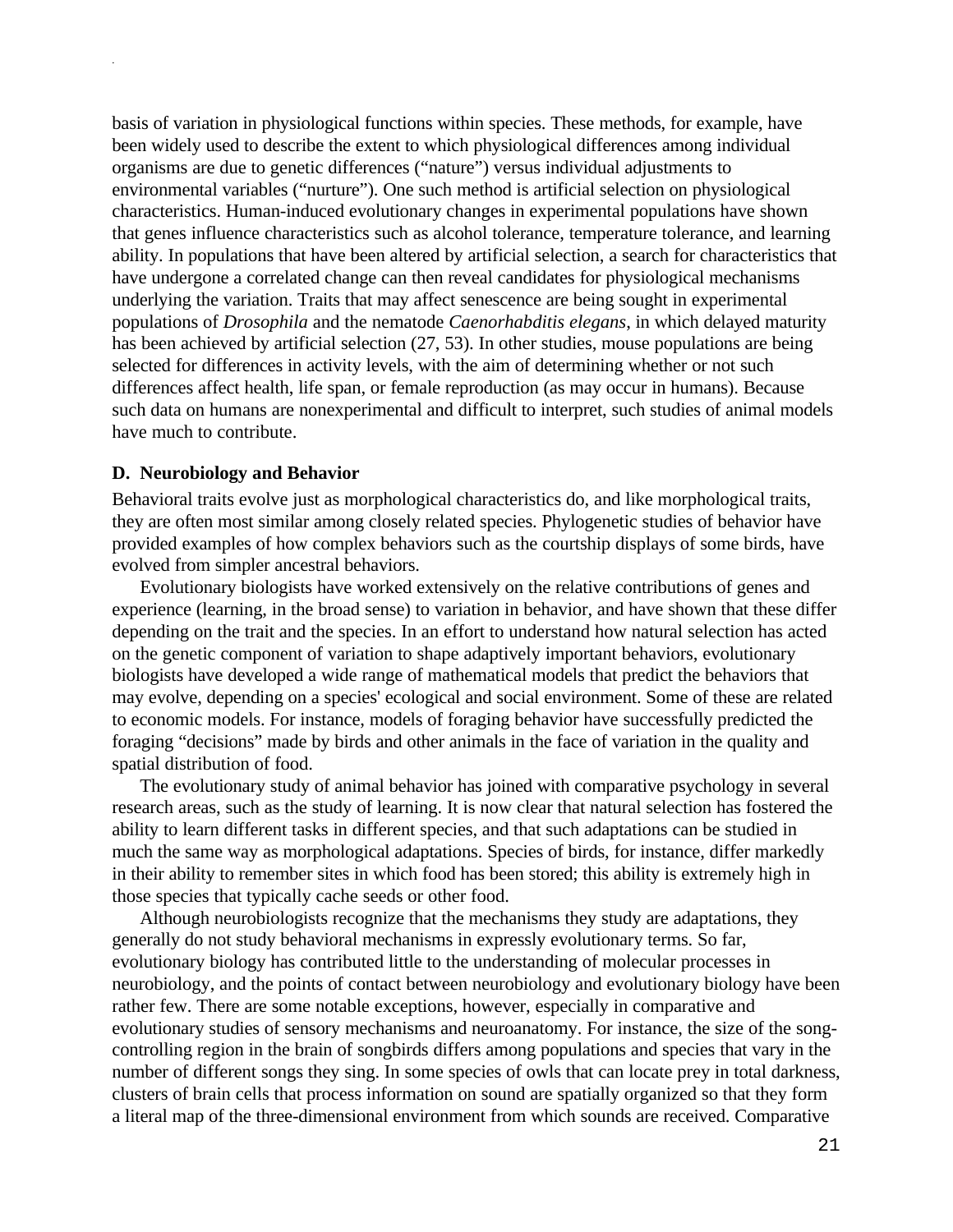studies of this kind, based on an understanding of the adaptive requirements of different species, can thus lead to new understanding of behavioral mechanisms.

## **VII. EVOLUTIONARY BIOLOGY: MEETING SOCIETAL NEEDS**

The many subdisciplines of evolutionary biology have made innumerable contributions to meeting societal needs. Here we mention only a few examples. We focus especially on contributions to human health, agriculture and renewable resources, natural products, environmental management and conservation, and analysis of human diversity. We also mention some extensions of evolutionary biology beyond the realm of the biological sciences.

## **A. Human Health and Medicine**

### **1. Genetic disease**

.

Genetic diseases are caused by variant genes or chromosomes, although the expression of such conditions often is influenced by environmental (including social and cultural) factors and by an individual's genetic constitution at other loci. To the many medical diseases caused by genetic variants, we can add many common conditions associated with old age, significant components of learning disabilities, and behavioral disorders, all of which contribute to human suffering and demand medical, educational, and social services resources. Each of these genetic disorders is caused by alleles at one or more genetic loci, which range in frequency from very rare to moderately common (such as the alleles for sickle-cell disease and cystic fibrosis, which are rather frequent in some populations). Allele frequencies are the subject of population genetics, which can be readily applied to two tasks: determining the reasons for the frequency of a deleterious allele, and estimating the likelihood that a person will inherit the allele or develop the trait. Thus, for example, the high frequency of alleles for sickle-cell and several other defective hemoglobins in some geographic locations signaled to population geneticists that some agent of natural selection probably maintained these alleles in populations. Their geographic distribution suggested an association with malaria, and subsequent research confirmed that these alleles are prevalent because heterozygous carriers have greater resistance to malaria. This is a clear illustration of the theory, developed by evolutionary biologists decades before the sickle-cell pattern was described, that a heterozygous fitness advantage can maintain deleterious alleles in populations.

It can be important to couples to know the likelihood that their children will inherit genetic diseases, especially if these have occurred in their family history. Genetic counseling has provided such advice for many decades. Genetic counseling is applied population genetics, for it relies on both pedigree analysis (standard genetics) and knowledge of the frequency of a particular allele in the population at large to calculate the likelihood of inheriting a genetic defect. Likewise, evaluating the health consequences of marriage among related individuals or of increased exposure to ionizing radiation and other environmental mutagens depends critically on theories and methods developed by population geneticists (65).

Molecular biology is revolutionizing medical genetics. The technology now exists to locate genes and determine their sequence in the hope of determining the functional difference between deleterious and normal alleles. Carriers of deleterious alleles can be identified from small samples of DNA (including those obtained by amniocentesis), and genetic therapy, whereby normal alleles can be substituted for defective ones, is a real possibility. Methods and principles developed by evolutionary biologists have contributed to these advances, and are likely to make other contributions in the future. Locating a gene for a particular trait, for instance, is no easy task. The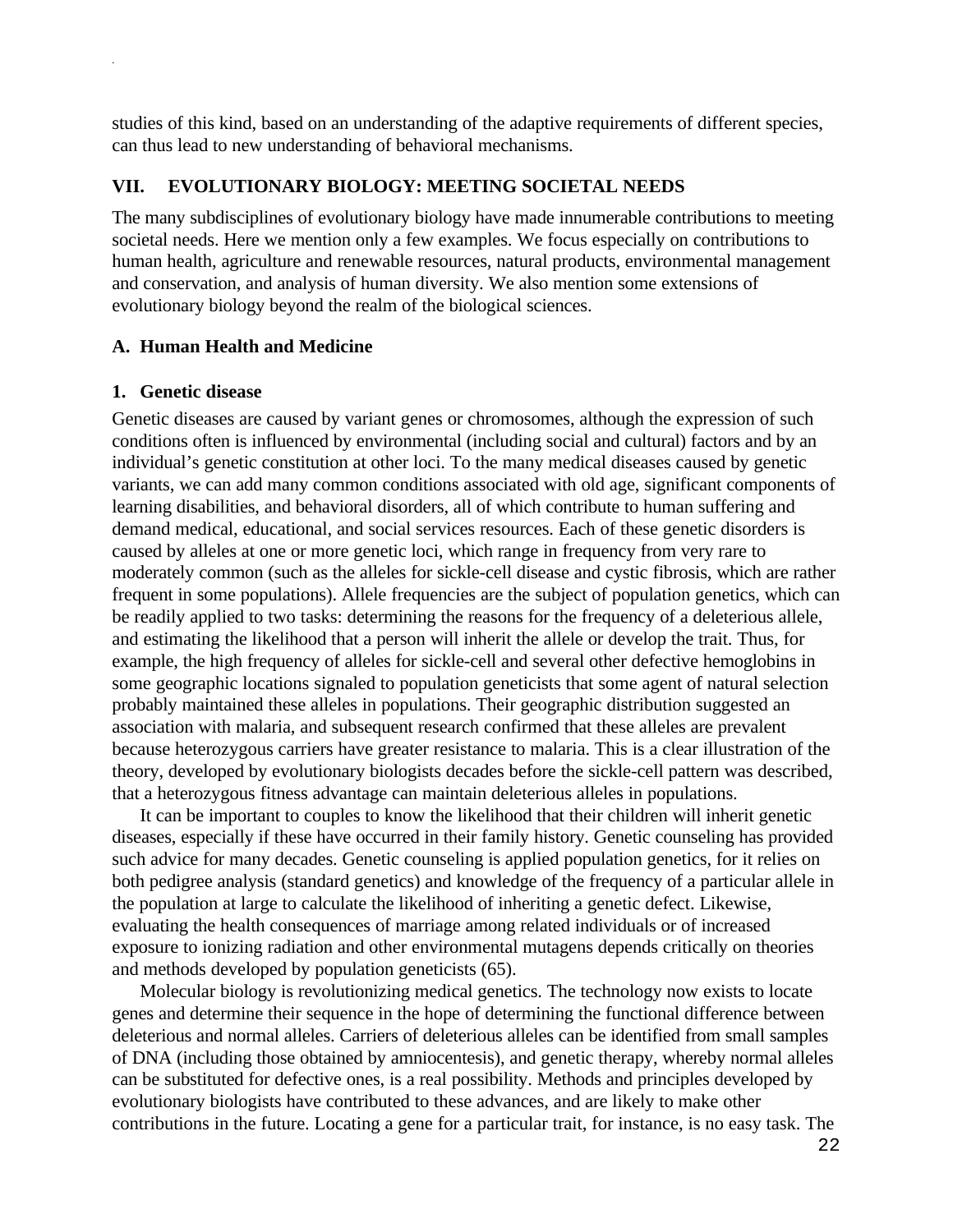process relies on associations between the gene sought and *linked genetic markers* (e.g., adjacent genes on the same chromosome). The consistency of association of an allele with such markers the likelihood that a marker on any one person's chromosome will signal the presence of a deleterious allele in its vicinity—is the degree of "*linkage disequilibrium*." Population genetics theory has been developed to predict the degree of linkage disequilibrium as a function of such factors as allele frequencies, recombination rates, and population size. This theory was instrumental in one of the first cases in which a common deleterious allele—the one causing cystic fibrosis—was located and subsequently sequenced. As the effort to realize the promised rewards of the Human Genome Project moves forward, the role played by theories from population genetics will grow (29).

Determining which of the many nucleotide differences between a deleterious allele and a normal allele causes a disease is important for understanding how its effects may be remedied. Molecular evolutionary studies have given rise to several methods that can help to distinguish variation in a gene sequence that strongly affects fitness (by affecting function) from variation that is relatively neutral. These methods employ analyses of DNA sequence variation both within species and among closely related species. We predict that these methods, including comparisons among human genes and their homologues in other primates, will help to identify the variations that cause genetic diseases. In this context, the growing data banks of gene sequences from many species, as well as the Human Genome Project, will provide abundant opportunities for comparisons.

[SIDEBAR 6 - Medical applications of population genetics: locating and characterizing genetic disease]

### **2. Systemic disease**

.

All genetic diseases collectively affect only about 1% of the human population. In contrast, more and more human disease and death is associated with chronic systemic diseases, such as coronary artery disease, stroke, hypertension, and Alzheimer's disease.

These diseases emerge from a complex set of interactions between genes and environment. This complexity makes it difficult to study the linkage between genes and systemic disease. Evolutionary principles and approaches have already had a major impact on the study of this linkage (65). For example, some genes, because of their known biochemical or physiological functions, can be identified as "candidate genes" for contributing to a systemic disease. However, there is so much molecular genetic variation at these candidate loci in the general human population that it is finding the specific variants associated with disease risk is akin to the proverbial search for the needle in the haystack. Evolutionary phylogenetic techniques can be used to estimate a gene tree from this genetic variation. Such a gene tree represents the evolutionary history of the genetic variants of the candidate gene. If any mutation has occurred during evolutionary history that has altered risk for a systemic disease, then the entire branch of the gene tree that bears that mutation should show a similar disease association.

Gene tree analyses have already been successfully used to discover genetic markers that are predictive of risk for coronary artery disease (23), risk for Alzheimer's disease (58), and the response of cholesterol levels to diet (18). Moreover, evolutionary analyses of gene trees can help to identify the mutation that actually causes the significant health effect (23,56)—a critical first step in understanding the etiology of the disease and in designing possible treatments. As more candidate genes for common systemic diseases are identified there will be a greater need for evolutionary analyses in the future.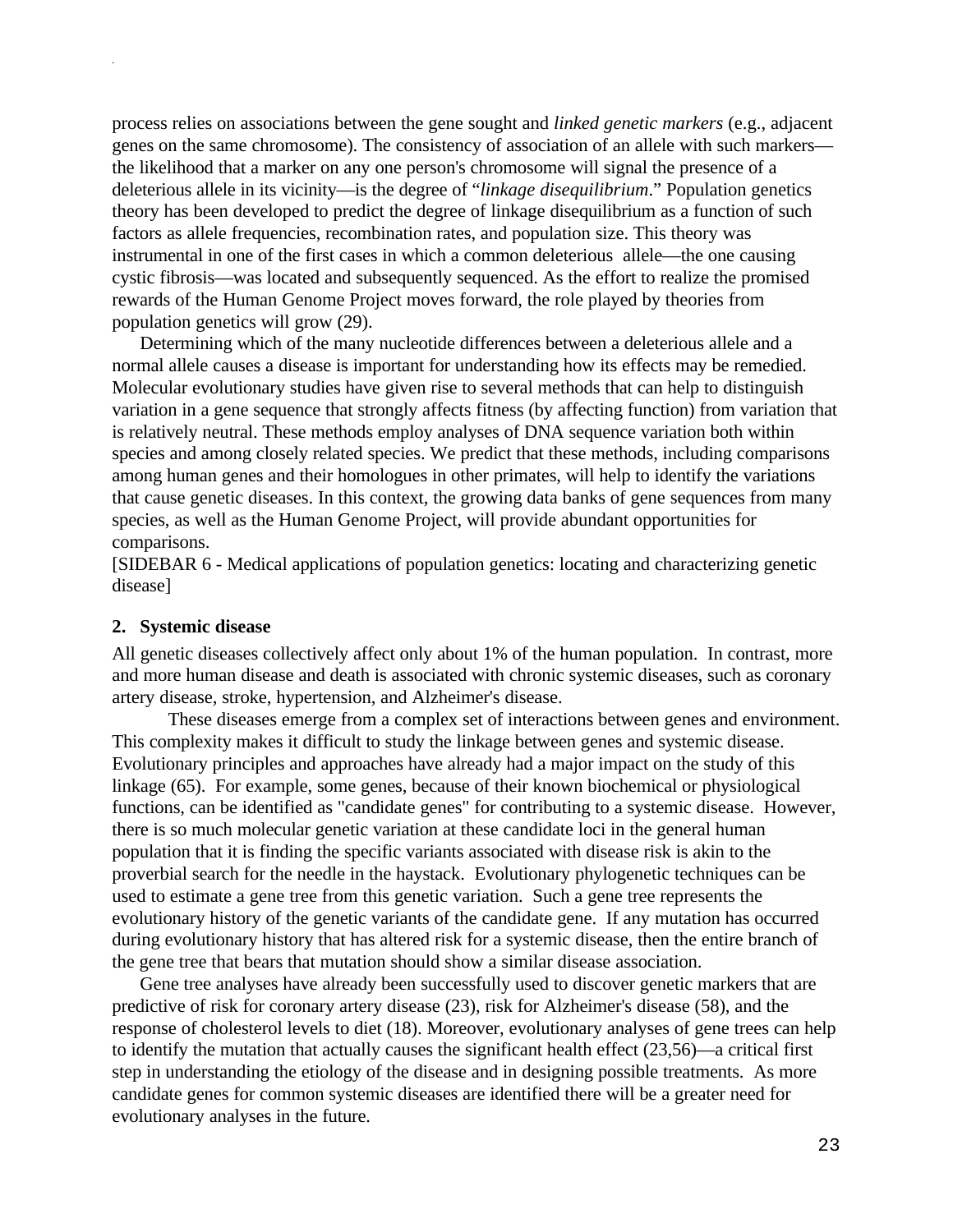### **3. Infectious disease**

.

Infectious diseases are caused by parasitic organisms such as viruses, bacteria, protists, fungi, and helminths (worms). Control and treatment of infectious disease requires not only medical but also ecological research and actions. Critical questions include: What is the disease-causing organism? Where did it come from? Do other host species act as reservoirs for the organism? How is it spread? If it is spread by a carrier agent such as an insect, how far does the carrier typically disperse, and what other ecological properties of the carrier might be exploited to control the spread? How does the organism cause disease, and how might it be treated with drugs or other therapies? How does it reproduce—sexually or asexually or both? Is it likely to evolve resistance to drugs or the body's natural defenses, and if so, how quickly? Is it likely to evolve greater or lesser virulence in the future, and under what conditions will it do so? To each of these questions, evolutionary biology can and does provide answers.

Identifying a disease-causing organism, and its carrier if there is one, is a matter of systematics. If, like HIV, it is a previously unknown organism, phylogenetic systematics can tell us what its closest relatives are, which immediately provides clues to its area of origin, other possible host species, and many of its likely biological characteristics, such as its mode of transmission. If a new species of malaria-causing protozoan (*Plasmodium*) were found, for example, we could confidently predict that it is carried by *Anopheles* mosquitoes, like other *Plasmodium* species. Similarly, identifying disease carriers using the methods of systematics is essential. Progress in controlling malaria in the Mediterranean region was slow until it was discovered that there are six almost identical species of *Anopheles* mosquitoes, differing in habitat and life history, only two of which ordinarily transmit the malarial organism. [SIDEBAR 7 - Human Immunodeficiency Virus]

The methods of population genetics are indispensable for discovering the mode of reproduction of pathogens and their carriers, as well as their population structure—that is, the sizes of and rates of exchange among local populations. For example, by using multiple genetic markers to study *Salmonella* and *Neisseria meningitidis* (the cause of meningococcal disease), population geneticists have found that both of these pathogenic bacteria reproduce mostly asexually, but do occasionally transfer genes by recombination, even among distantly related strains. The immunological variations that bacteriologists have traditionally used to classify strains of these bacteria are not well correlated with the genetic lineages revealed by multiple genetic markers, nor with variations in pathogenicity or host specificity. Thus, predicting these traits in public health studies will require the use of multiple genetic markers (3, 7). Similarly, population genetic methods can estimate rates and distances of movement of disease-carrying organisms, which affect both disease transmission and potential for control. Molecular analysis of a gene in a species of mosquito showed that the gene had recently spread among three continents, evidence of this insect's enormous dispersal capability (49).

The potential rapidity of evolution in natural populations of microorganisms, many of which have short generation times and huge populations, has exceedingly important implications. One, an evolutionary lesson that should have been learned long before it was, is that pathogens may be expected to adapt to consistent, strong selection, such as that created by widespread, intense use of therapeutic drugs. Resistance to antimicrobial drugs has evolved in HIV, the tuberculosis bacterium, the malarial protozoan, and many other disease-carrying organisms, rendering previously effective therapeutic controls ineffective. Many of these organisms, indeed, are resistant to drugs, partly because antibiotic resistance genes are often transferred between species of bacteria (42). The evolution of drug resistance has greatly increased the cost of therapy, has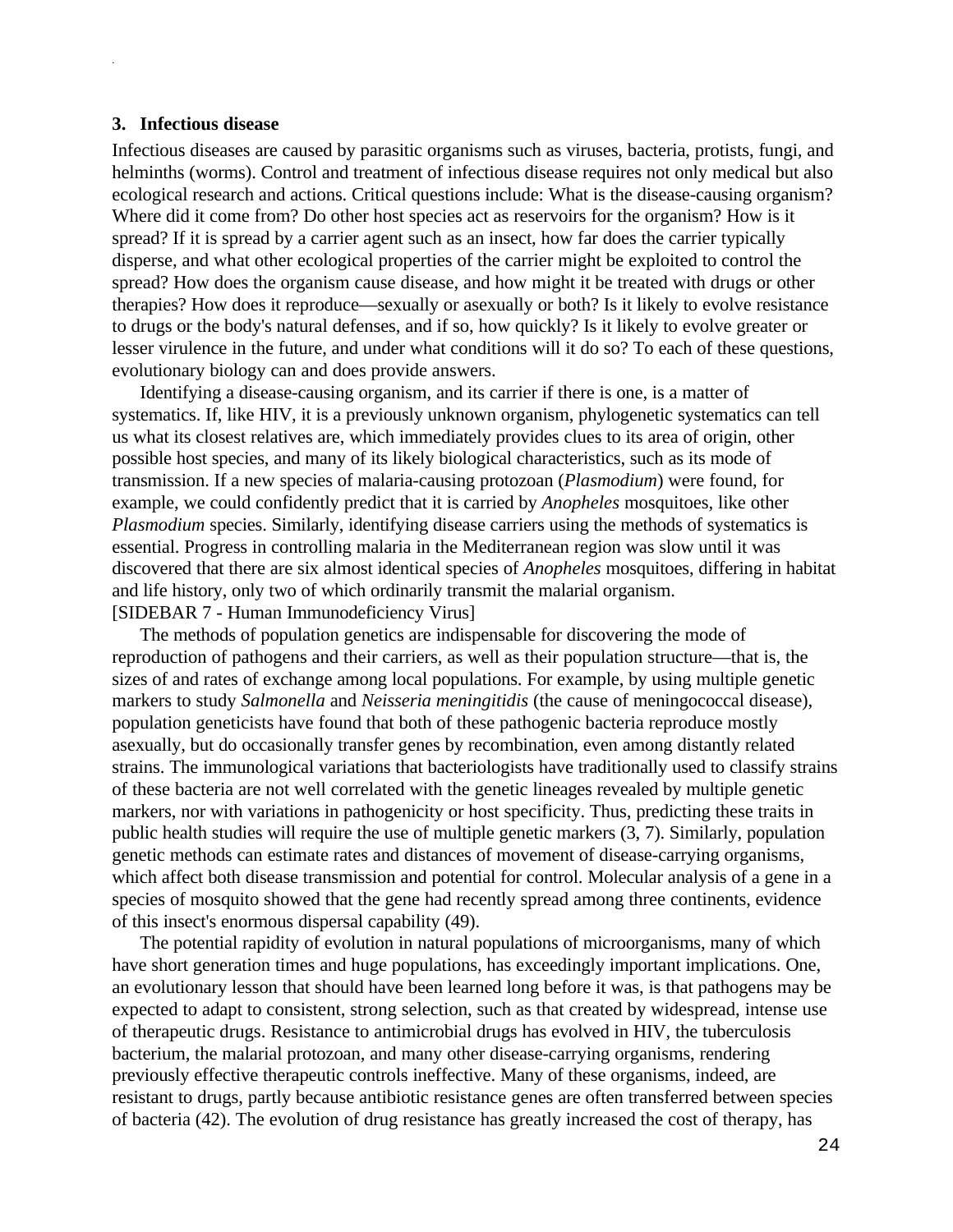increased morbidity and mortality, and has raised fears that many infectious diseases will be entirely untreatable in the near future (10). Evolutionary theory suggests that such a grim future may be averted by reducing selection for antibiotic resistance, and the World Health Organization has indeed recommended more judicious, sparing use of antibiotics (67). Further studies of the population genetics of pathogens will be important in future containment efforts.

The virulence of pathogens can also evolve rapidly. The theory of parasite/host coevolution predicts that greater virulence may evolve when opportunities for transmission among hosts increase. Some researchers have postulated that major outbreaks of influenza and other pandemics have been caused by such evolutionary changes that transpired in crowded cities and among mass movements of refugees. Likewise, there is suggestive evidence that HIV has evolved higher virulence due to high rates of transmission by sexual contact and sharing of needles by intravenous drug users (17, 64). It is well established that the population of HIV viruses in an infected person evolves during the course of the infection, and some authors attribute the onset of AIDS—the disease itself—to this genetic change (45).

#### **4. Normal physiological functions**

.

Understanding the human body's natural defenses against infectious disease is as important as understanding the diseases themselves, and here, too, evolutionary biology can work hand in hand with medical science. For example, genes in the major histocompatibility complex (MHC) play a critical role in cellular immune responses: Their products present foreign proteins to the immune system. The MHC also contributes to rejection of tissue transplants. Some MHC alleles are associated with autoimmune diseases such as juvenile diabetes and a form of crippling arthritis. Genetic variation in the MHC is exceedingly great, which has led population geneticists to seek reasons for this variation. Molecular analyses have revealed that the MHC genes must be under some kind of balancing selection that maintains variation. In fact, some human MHC alleles are genealogically closer to some chimpanzee alleles than to other human alleles, which provides clear evidence that natural selection has maintained variation for at least 5 million years. The variation is almost certainly maintained by the roles different alleles play in combating different pathogens, but its exact role requires further study (39).

### **B. Agriculture and Natural Resources**

#### **1. Plant and animal breeding**

The relationships among agricultural scientists, geneticists, and evolutionary biologists have been so long and intimate that their fields are sometimes hard to distinguish, especially in the breeding of improved varieties of crops and domestic animals. Darwin opened *On the Origin of Species* with a chapter on domesticated organisms and wrote a two-volume book on *Variation in Plants and Animals under Domestication*. One of the founders of population genetics, Sewall Wright, worked for years in animal breeding, and another, R. A. Fisher, contributed importantly to the design and analysis of crop trials. Since then, many geneticists have made equal contributions to evolutionary genetics and to the basic genetics and theory underlying effective selective breeding. In contrast, when the head of the Soviet ministry of agriculture, T. D. Lysenko, rejected evolutionary theory in the 1930s, he ultimately left plant breeding in that country decades behind. [SIDEBAR 8 - The legacy of Lysenko]

Concepts such as heritability, components of genetic variance, and genetic correlation, as well as experimental elucidation of phenomena such as hybrid vigor, inbreeding depression, and the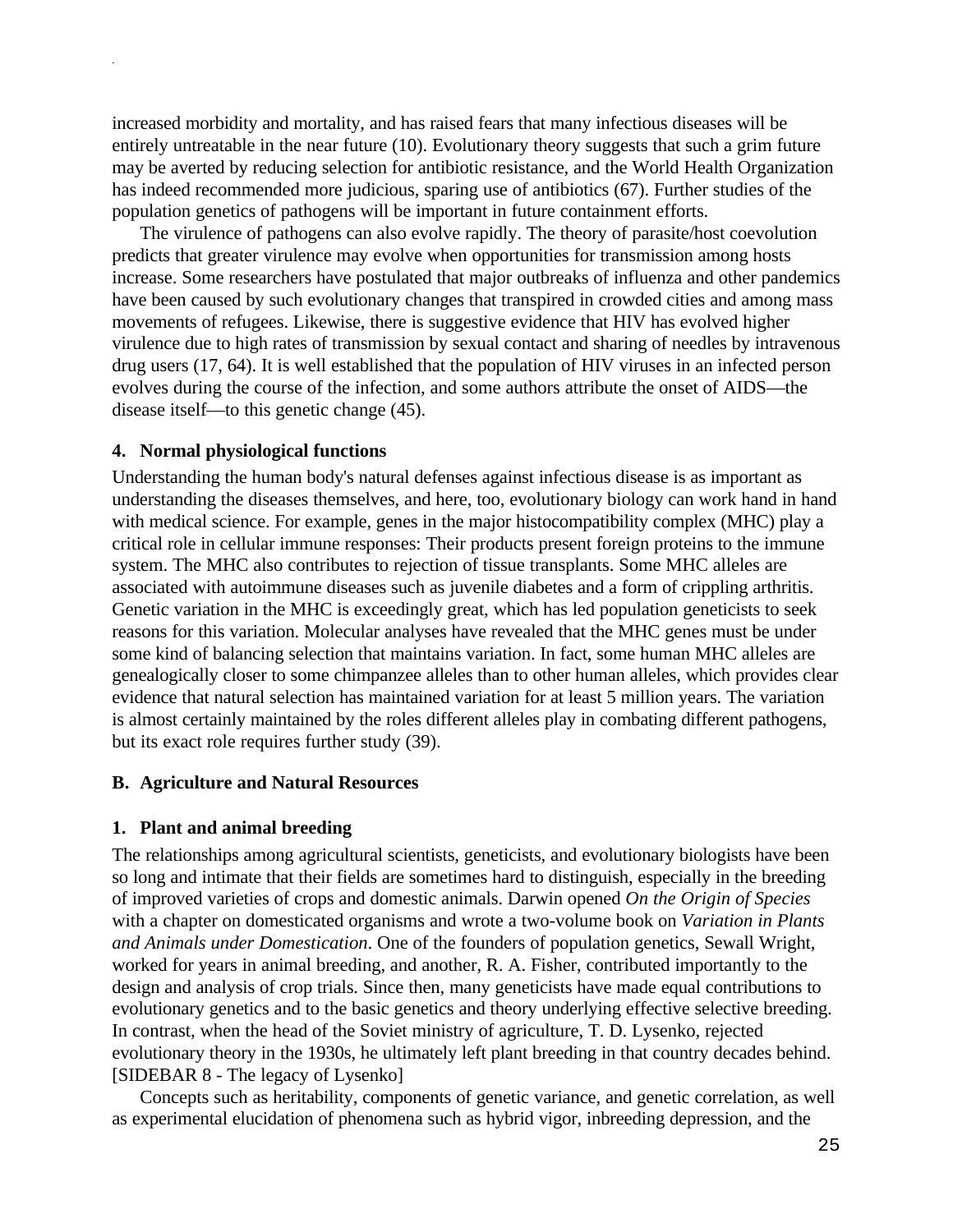basics of polygenic (quantitative) variation, play equally central roles in agricultural genetics and evolutionary theory. The most recent example of this mutualistic interaction between fields is the development and application of techniques using molecular markers to locate the multiple genes responsible for continuously varying traits, such as fruit size and sugar content, and to identify the metabolic function of these genes (called quantitative trait loci, or QTL). In the past, only a few model organisms, such as *Drosophila*, were sufficiently well known genetically to provide such information. Now, due to research by crop geneticists, population geneticists, and the Plant Genome Project, it is possible to map genes of interest in virtually any organism, whether it be a domesticated species or a wild species used for evolutionary studies.

Genetic variation, the stock in trade of evolutionary biologists, is the sine qua non of successful agriculture. As any evolutionary biologist knows, a widely planted, genetically uniform crop is a sitting duck for plant pathogens or other pests, which will adapt to it and spread rapidly. The potato blight that caused widespread famine in Ireland in the 1840's is one of many examples of this phenomenon (1). Another spectacular example is the epidemic of southern corn leaf blight in the United States in 1970, which caused an estimated economic loss of \$1 billion (1970 dollars). More than 85% of the nation's acreage of seed corn had been planted with strains carrying a genetic factor (*Tcms*) that prevents development of male flowers, which was useful for producing uniform hybrid varieties. The *Tcms* factor, however, made the corn susceptible to a mutant race of the fungus *Phytopthora infestans*, which rapidly spread through the Corn Belt and beyond. Only a combination of favorable weather and widespread planting of corn with normal genetic makeup prevented an even more devastating blight in 1971 (62).

Despite such lessons, genetically uniform crops are still widely used for reasons of economic efficiency, but it is widely recognized that it is essential to maintain genetic diversity (36). Thus, it is essential to build up "germ plasm" banks of different crop strains, especially strains that differ in characteristics such as drought tolerance and pest resistance. An important source of potentially useful genes is wild species related to the crop—which of course can be recognized only through good systematics. For example, the cultivated tomato, like most crop species, is a self-fertilizing (and therefore genetically homozygous) species that harbors little genetic variation, even among all the available varieties. It originated in Andean South America and made its way to North America via domestication in Europe. Studies of the genetics and evolution of the tomato led to the realization that it has many relatives that are native to Chile and Peru, and that these species carry a wealth of genetic variation. More than 40 genes for resistance to major diseases have been found among these native species, and 20 of them have been transferred into commercial tomato stock by hybridization. Fruit quality traits have also been improved in this way, and resistance to drought, salinity, and insect-pests is expected to be introduced in the next few years, for an estimated four- to five-fold increase in agricultural yield (51).

### **2. Using biodiversity**

.

Knowledge of the systematics of tomatoes, together with ecological genetics and an understanding of the plant's breeding system, formed the foundation for a successful application that is being repeated for many other crops. Genetic engineering, which makes it possible to transfer genes from virtually any species into any other, makes available, for agricultural and other purposes, the vast "genetic library" of the earth's organisms, which carry a tremendous variety of genes for traits such as heat tolerance, disease and insect resistance, chemicals that impart flavors and odors, and many other potentially useful features. If we are to use this library in the future, it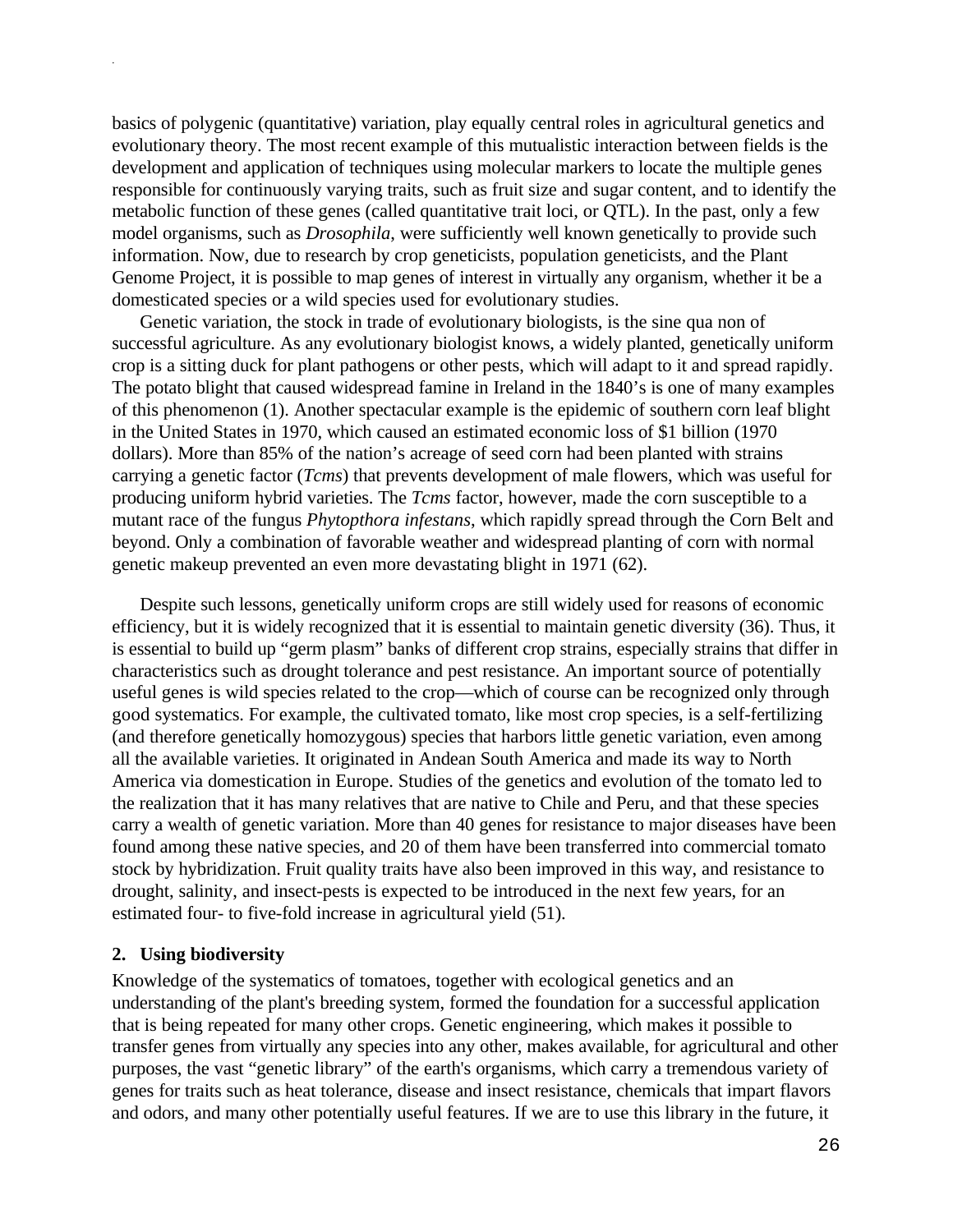is necessary both that the library be preserved—that is, that biodiversity not be lost—and that there be librarians—scientists who can provide some guidance toward finding useful "volumes." These librarians will be evolutionary biologists: those who study systematics and phylogeny, and so know what species exist and which are likely to share similar genes and characteristics, and those who study evolutionary genetics and adaptation, and are able to point the way toward organisms with desirable characteristics.

### **3. Pest management**

.

Plant pests, chiefly insects and fungi, take an enormous economic toll in crop losses and control measures annually. Evolutionary biology bears on this problem in many ways. Quite aside from the dangers to public health and the environment resulting from excessive use of chemical pesticides, more than 500 species of insects (including crop pests, pests of stored grains, and disease vectors) have evolved resistance to one or more insecticides in the last 40 years, and some are resistant to all known insecticides. The evolution of pesticide resistance has added \$1.4 billion to the annual cost of crop and forest product protection in the United States (47). Agricultural entomologists trained in evolutionary genetics (31,53) are contributing to efforts to delay or prevent the evolution of resistance, such as rotational use of different control measures and judicious combination of chemical with nonchemical controls. Two nonchemical methods have profited greatly from evolutionary knowledge and theory: use of natural enemies and resistance breeding.

Natural enemies, such as insects that are specialized predators or parasites of pest species, are often sought in the pest's region of origin. So the first question is, where does the pest come from? Finding the answer requires entomologists trained in evolutionary systematics, who may be able to identify the pest using a taxonomy based on evolutionary principles. If the pest is an unknown species, the best clue to its region of origin is the distribution of related species—which can be determined by using evolutionary taxonomy. The search for natural enemies uses the same principles. Once potential enemies such as parasites have been found, it is critical to distinguish among closely related, very similar species, for some may attack the pest and others may attack only its relatives. If an enemy is approved for introduction, large numbers must be bred for release. At this stage, the application of evolutionary genetics is crucial in order to prevent the parasite stock from becoming inbred or unconsciously selected for characteristics that could impair its effectiveness.

Another major pest management strategy is to select for resistance in crop plants by screening for genes that provide resistance in the laboratory or in field plots, and then crossing those genes into crop strains with other desirable characteristics. Knowing the genetic basis of resistance is important because some kinds of resistance are short-lived. A pest may adapt to a resistant crop strain as readily as it adapts to chemical insecticides. For example, at least six major genes for resistance to the Hessian fly have been successively bred into wheat. In each case, within a few years of widespread planting of the new strain, the fly overcame the resistance: for every resistance mutation in the plant, a corresponding mutation in the fly nullified its effect. Entomologists and plant breeders trained in evolutionary biology are working on methods of engineering multiple resistance to lengthen the effective life of new resistant cultivars.

### **4. Genetic engineering**

Proposals abound for introducing various traits into crop plants and for broadcasting engineered bacteria that can improve soil fertility or impart frost resistance to certain crops. Questions about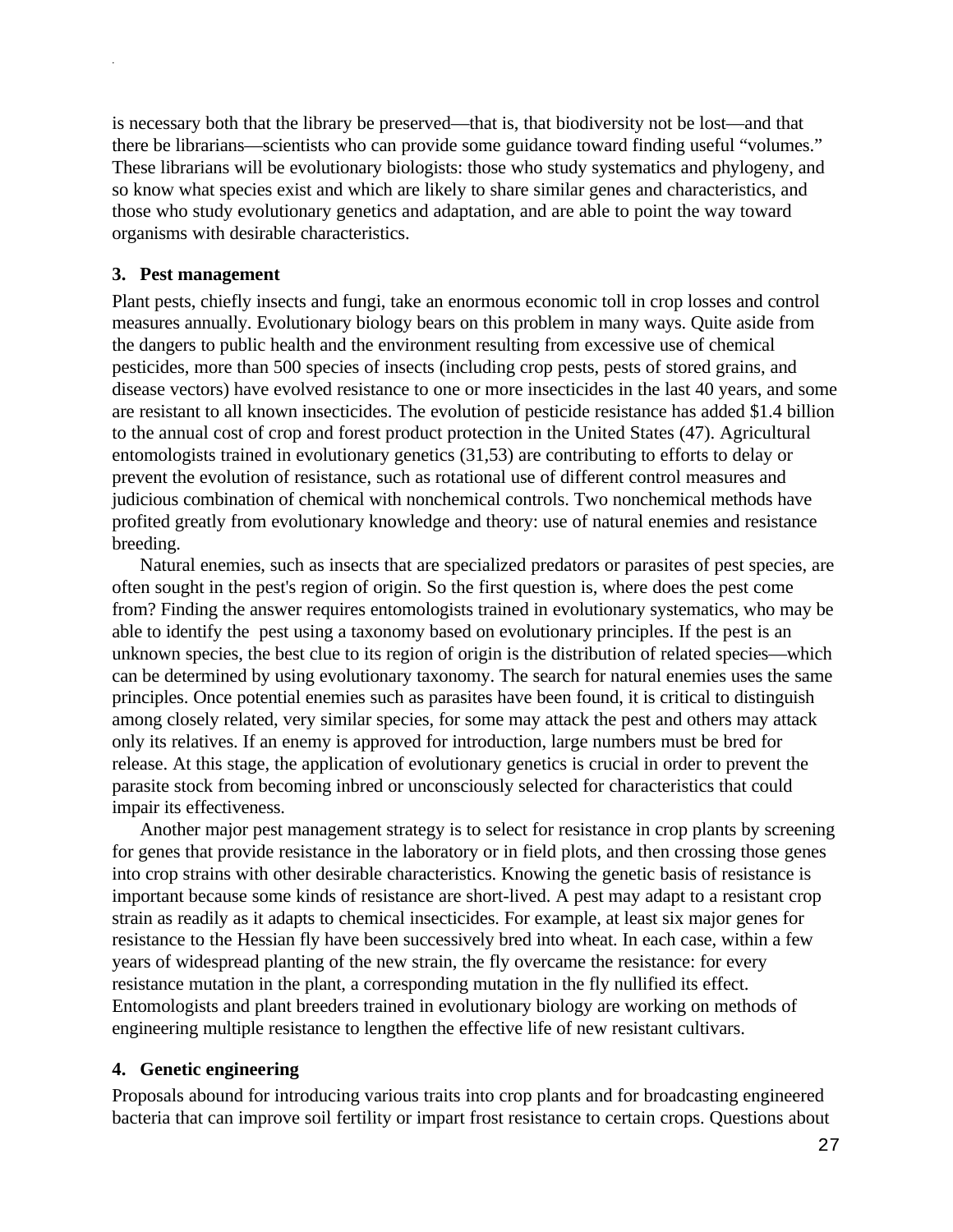their potential risks arise whenever such deliberate introductions are proposed. Evolutionary biologists who study gene interactions have noted the need for tests to be sure that a foreign gene does not unpredictably interact with a crop plant's own genes to generate harmful effects. Perhaps a more likely risk is that such genes could spread by cross-pollination into wild plants related to the crops (e.g., wild mustards related to cabbage) and cause them to become more vigorous weeds. Likewise, because genes are often transferred between species of bacteria, there has been concern that natural bacterial populations could acquire features from engineered bacteria that render them more vigorous and potentially harmful. Thus, methods developed by evolutionary biologists for determining the fitness effects of genes and measuring rates of gene exchange among populations and species will have valuable applications.

[SIDEBAR 9 - Risk assessment and genetically engineered organisms]

## **5. Forestry and fisheries**

.

Evolutionary biologists can reveal the genetic structure of populations and species by statistical analyses of genetic markers. These methods have many applications. They enable researchers, for instance, to distinguish among stocks of fish species that migrate from different spawning grounds. Such distinctions have important management and political implications in cases such as the salmon industry, since both the political units that include spawning locations and those where the fish are harvested have an economic interest in the stocks. In forestry, nurseries where commercial stocks of conifers are developed and grown are subject to genetic "contamination" by airborne pollen from wild trees. Methods developed by population geneticists are useful for determining the distance that pollen travels and for measuring levels of contamination, which affect the seed's market value. Evolutionary geneticists have also been active in analyzing the genetic basis of desirable traits, such as growth rate and insect resistance, in conifers. Such knowledge contributes to hybrid breeding and genetic engineering programs.

## **C. Finding Useful Natural Products**

Organisms past and present are the source of innumerable natural resources. Almost all pharmaceutical products, many household products, and many industrial applications (starting historically with the manufacture of bread and wine) either use living organisms or originated from biological processes in organisms. Moreover, long-dead organisms provide resources: fossil fuels. The search for fossil fuels is based largely on age correlations among sedimentary deposits – which in turn are based on fossilized protozoans, mollusks, and other organisms studied by paleontologists.

Many living species may prove useful as future crops or, especially, in medical, energy, industrial, or research applications. Indeed, organisms can be considered "living capital" in the words of the President's Committee of Advisors on Science and Technology (48). Over 20,000 different plants are listed by the World Health Organization as having been used for medicinal purposes by human populations, and a substantial fraction of these really are effective. For example, malaria was treated until very recently by quinine, from the cinchona tree. Recent discoveries of other medicinally useful plant compounds abound. Taxol, a compound found in the Pacific yew, has shown promise in the treatment of breast cancer; the rosy periwinkle of Madagascar contains two chemicals that have proved useful for fighting leukemia (and a variety of other cancers) and which have increased childhood leukemia survival rates from 10% to 95%. Diverse natural plant products are also used as scents, emulsifiers, and food additives in industrial applications. An extract from horseshoe crabs is the basis for the "lysate test," widely used in the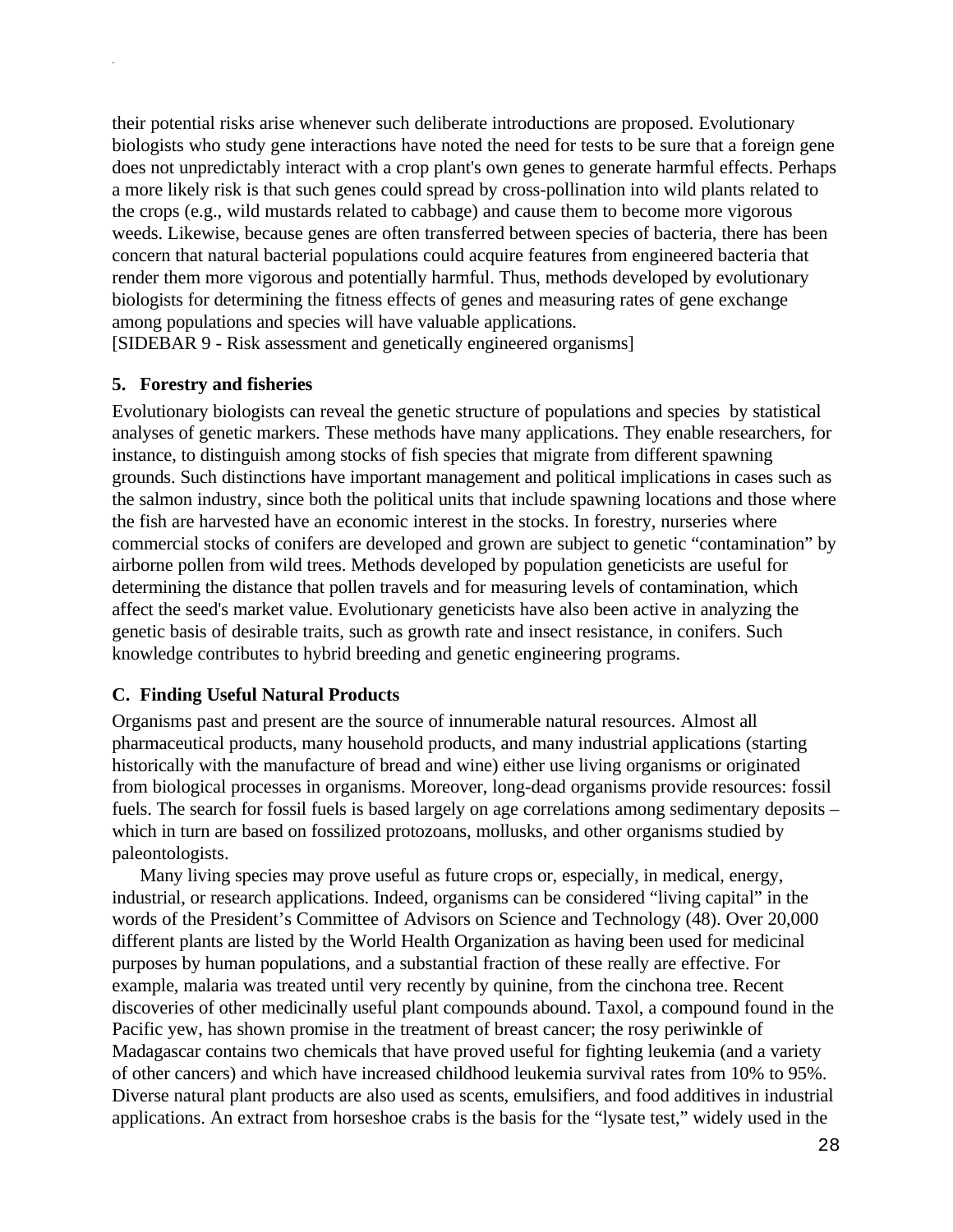pharmaceutical industry to test for the presence of bacteria.

.

Microorganisms provide not only products, but also biochemical processes useful in *biosyntheses* (e.g., of antibiotics, solvents, vitamins, and biopolymers), *biodegradations* (e.g., in breaking down toxic wastes), and *biotransformations* (to desired steroids, chiral compounds, and others). Modern molecular biology and biotechnology, for example, rely on the polymerase chain reaction, a method based on an enzyme that is stable at high temperatures, and which was discovered in bacteria that inhabit thermal springs. Pharmaceutical and other industries have initiated programs for screening natural products in the expectation of more such discoveries (see Sidebar 1).

Exploration of biological diversity for new natural products is a major emphasis of the National Research Council's report, "*A Biological Survey for the Nation*," (38) and of the Systematics Agenda 2000 (57), a report on the critical importance of research and training in systematics. Two areas of evolutionary biology are germane—indeed, indispensable—for such targeted exploration. Systematics provides the inventory of organisms, and of their phylogenetic relationships, that is essential for organizing and, in part, predicting the characteristics of organisms. Evolutionary ecology in the broad sense—the analysis of adaptations—points us toward organisms whose adaptive requirements are likely to produce features that we might use. For example, neurobiologists seeking inhibitors of neurotransmitters for research purposes were led successfully to the venoms of certain snakes and spiders, organisms that have evolved just such inhibitors to overcome their prey. Fungi release antibiotics to control bacterial competitors, and plants harbor many thousands of compounds to ward off their natural enemies. Evolutionaryecological study of such adaptations has only begun to reveal compounds that merit further attention.

### **D. Environment and Conservation**

Evolutionary studies have paved the way for new methods of environmental remediation and restoration of degraded land. For example, some grasses and other plants have become adapted to soils highly polluted with nickel and other toxic heavy metals. Extensive studies of the systematics, genetics, and physiology of these plants have laid the foundation for techniques for revegetating and stabilizing soils made barren by mining activities, and even for detoxifying metalcontaminated soil and water. It has been found that some bacteria have the capacity to metabolize mercury to a less toxic form, and their genes for this capacity have been transferred into plants in laboratory experiments. In other cases, plants that have evolved the capacity to "hyperaccumulate" heavy metals and thus withstand toxic soils are currently being used commercially as a cleanup technology. Likewise, studies of the evolutionary ecology of seed dispersal and germination are playing a role in the reforestation of overgrazed land in tropical America, and in the revegetation of landfill sites.

[SIDEBAR 10 - Heavy metals and plants: an evolutionary novelty becomes an environmental clean-up opportunity]

Concerns about the environmental impacts of human activity include the consequences of overpopulation, habitat alteration, the prospect of global warming, and documented and projected extinctions of many species. Paleobiological studies of past changes in climate, sea level, and species distributions provide insight into the kinds of organisms that are most likely to be adversely affected by global warming—namely, those with low dispersal powers, narrow geographic ranges, and narrow ecological tolerances. Evidence from populations evolving at different temperatures may also help us to predict the diversity of responses to climate change and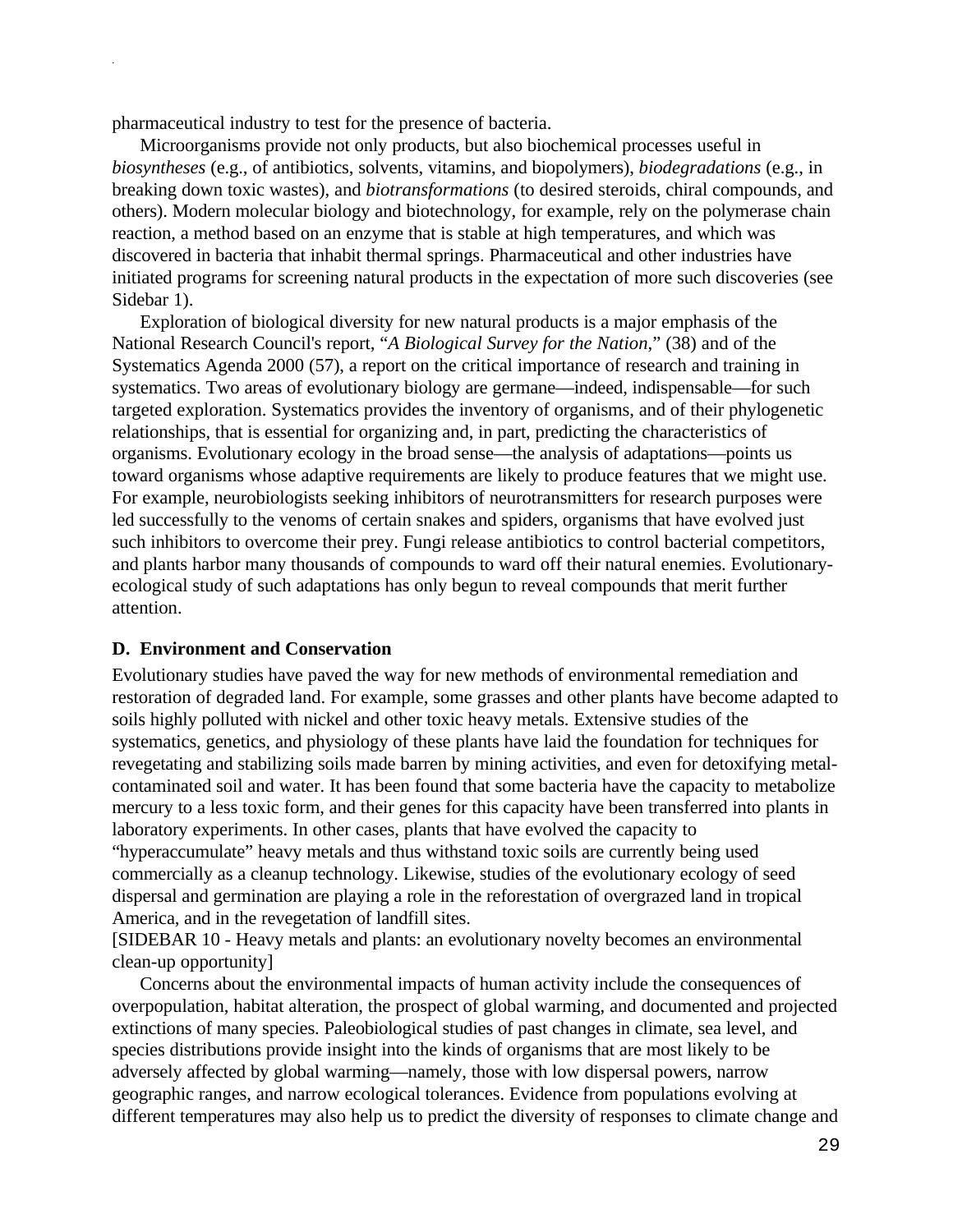the speed with which various populations can adjust to it (61).

.

As a result of human activity, genetically unique species and populations are becoming extinct at an alarming rate. Our activities threaten not only conspicuous species, such as large mammals and sea turtles, but also innumerable plants, arthropods, and other lesser-known organisms, which collectively are a potential source of natural products, pest control agents, and other useful services (including the recycling of chemical elements that enables the entire ecosystem to operate). Evolutionary biology is playing a major role in addressing this "biodiversity crisis." An important consideration is which species, ecological communities, or geographic regions merit the most urgent conservation efforts, since there are economic, political, and informational limits on the number of species we can save.

Among the conservation roles of evolutionary biology are:

- Using phylogenetic information to determine which regions contain the greatest variety of biologically different, unique species;
- Using the data and methods of evolutionary biogeography (the study of organisms' distributions) to identify "hot spots"—regions with high numbers of geographically localized species (Madagascar, New Guinea, and the Apalachicola region of Florida and Alabama are examples);
- Using genetic and other methods to distinguish species and genetically unique populations;
- Using population genetic theory to determine the minimal population size needed to prevent inbreeding depression and to design corridors between preserves to allow gene flow, both of which maintain the ability of populations to adapt to diseases and other threats;
- Using the theory of life histories and other characteristics to predict which species are most vulnerable to extinction;
- Using genetic markers to control traffic in endangered species. (These methods have been used to spot illegal whaling, and are routinely used to distinguish illegally smuggled from legally captive-bred parrots. In fact, these birds have such a high market value that insurance companies are requiring DNA fingerprints of pet parrots.)

### **E. Applications beyond Biology**

There are reciprocal benefits between evolutionary biology and nonbiological science and technology. Perhaps the oldest such relationship is with economic theory. Darwin's idea of natural selection was inspired by the works of the economist Thomas Malthus, who stressed the effects of competition for scarce resources. In the twentieth century, the development of several evolutionary topics, such as the evolution of life histories and foraging behavior, borrowed from economic theory. But ideas have flowed in the other direction as well. The influence of population genetics on economics began with Sewall Wright's work on path analysis, a statistical technique developed to analyze complex causal systems such as the effects of heredity and environment on phenotypes. This method is now widely used for causal analysis in economics and sociology. More recently, some economists have adopted one of the central principles of evolutionary theory, also given mathematical form by Wright—namely, the effects of historical contingency on subsequent change. Economists such as Douglass North have applied this principle, indicating a shift away from economic theory based on the classic notion that individuals know what it takes to maximize benefits and minimize costs (44).

The need for tools to solve theoretical and practical problems in evolution has stimulated developments in both statistics and mathematics. R.A. Fisher, who devised the analysis of variance, was both population geneticist and statistician. In analyzing random effects in evolution,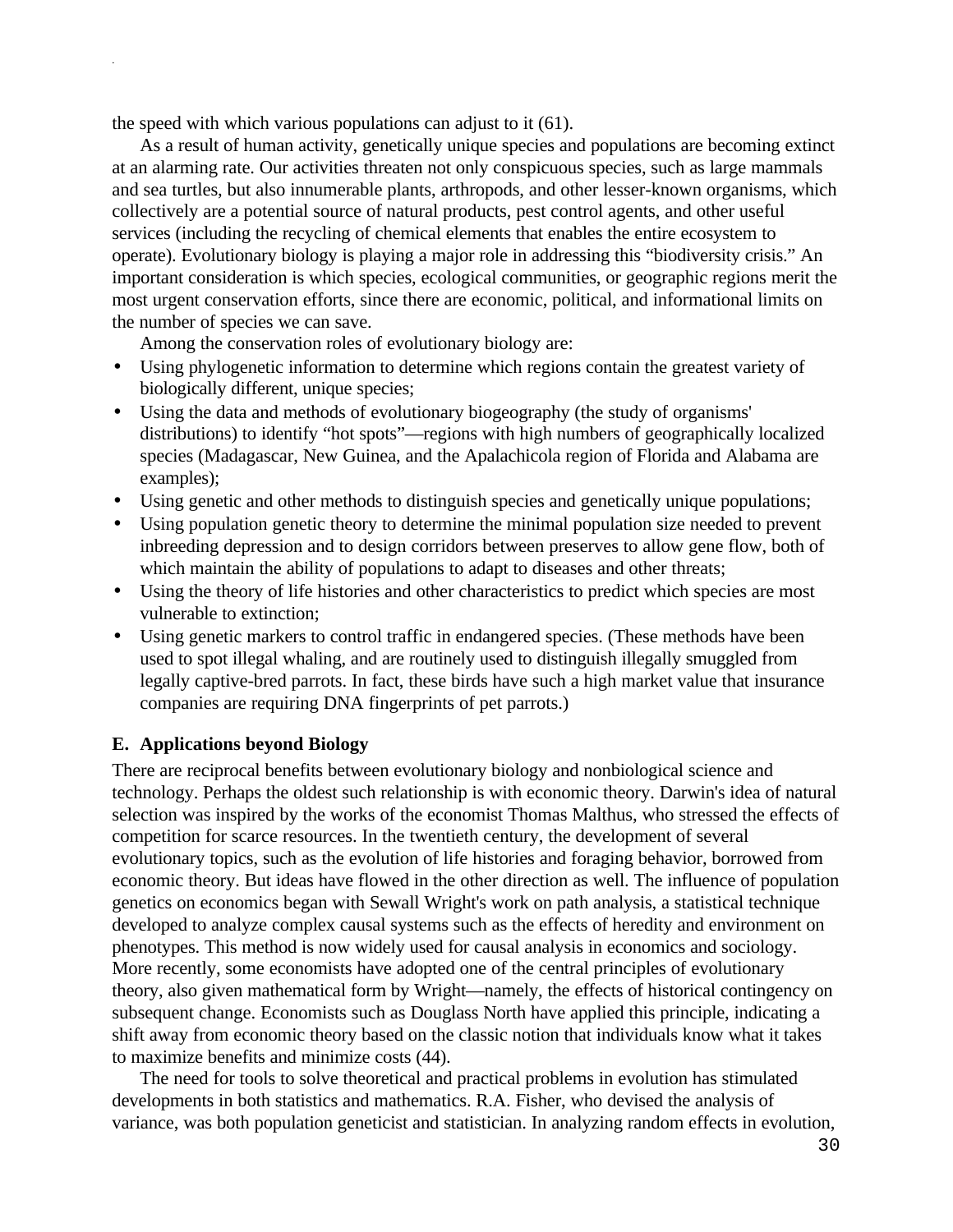Wright used diffusion equations that inspired further work on random processes by mathematicians such as William Feller, who was led to develop a large area of probability theory. More recently, the analysis of phylogenetic trees has inspired mathematical research. These methods, suitably modified, will have wide application outside evolutionary biology.

Evolutionary computation and artificial intelligence are among the most active, and potentially useful, subjects in computer science today and are based directly on evolutionary theory. The computer scientist John Holland (25) was profoundly influenced by his colleagues in evolutionary biology and, with his students, pioneered evolutionary computation and genetic algorithms for numerical problem solving. These algorithms, which employ maximization criteria designed to mimic natural selection in biological systems, are currently showing great potential in computer and systems applications. Evolutionary computation is such an active field that two new journals—*Evolutionary Computation* and *Adaptive Behavior*—include many papers on how biological concepts may be applied to computer science and engineering.

### **F. Understanding Humanity**

.

Evolutionary data and methods have been used to address many questions about the human species—our history, our variability, our behavior and culture, and indeed, what it means to be human. Some studies on human variation and evolution are unambiguous and uncontroversial. Other writings about human evolution and its social implications have been extremely controversial—and have evoked as much disagreement among evolutionary biologists as elsewhere. These controversial topics usually have insufficient data to support the claims made, or are instances in which scientific data have been used, without justification, to support social or ethical arguments. Moreover, some popular writers and journalists misinterpret the findings of human evolution and genetics—indicating the need for broader education in these subjects.

- **Human history**. Major topics of study in human history, referred to earlier in this document, are our incontrovertible relationships to African apes, the history of hominid evolution as revealed in the fossil record, and the history of modern human populations, in which evolutionary genetics has played the leading role. (see Sidebar 2) Extensive population genetic studies, coupled with phylogenetic methods, have also determined genealogical relationships among human populations. These genetic relationships correspond well to relationships among language groups, which linguists have elucidated with methods modified from evolutionary biology (9). The combination of these disciplines has provided a sounder basis for inferences about major population migrations and the spread of important cultural systems such as agriculture and the domestication of animals.
- **Variation within and among populations**. Genetic differences among human populations are small compared with the great amount of variation within them. Moreover, geographic patterns often differ from one gene to another, which implies that a difference between populations in one characteristic is not likely to be useful for predicting differences in other characteristics. These data and principles have supported the vigorous arguments that many evolutionary biologists have made against racism and other kinds of stereotyping (13, 35).
- **Human nature**. One of the most controversial of all subjects is what is "natural" to the human species. This topic evokes enormous interest among people in all walks of life, whatever their beliefs about evolution may be. In contrast to other species, it is evidently "natural" for us to learn and use language, for example. The issue comes down to which human behavior patterns are products of evolutionary history, which are products of cultural environment, and which result from an interaction between the two. Evolutionary behaviorists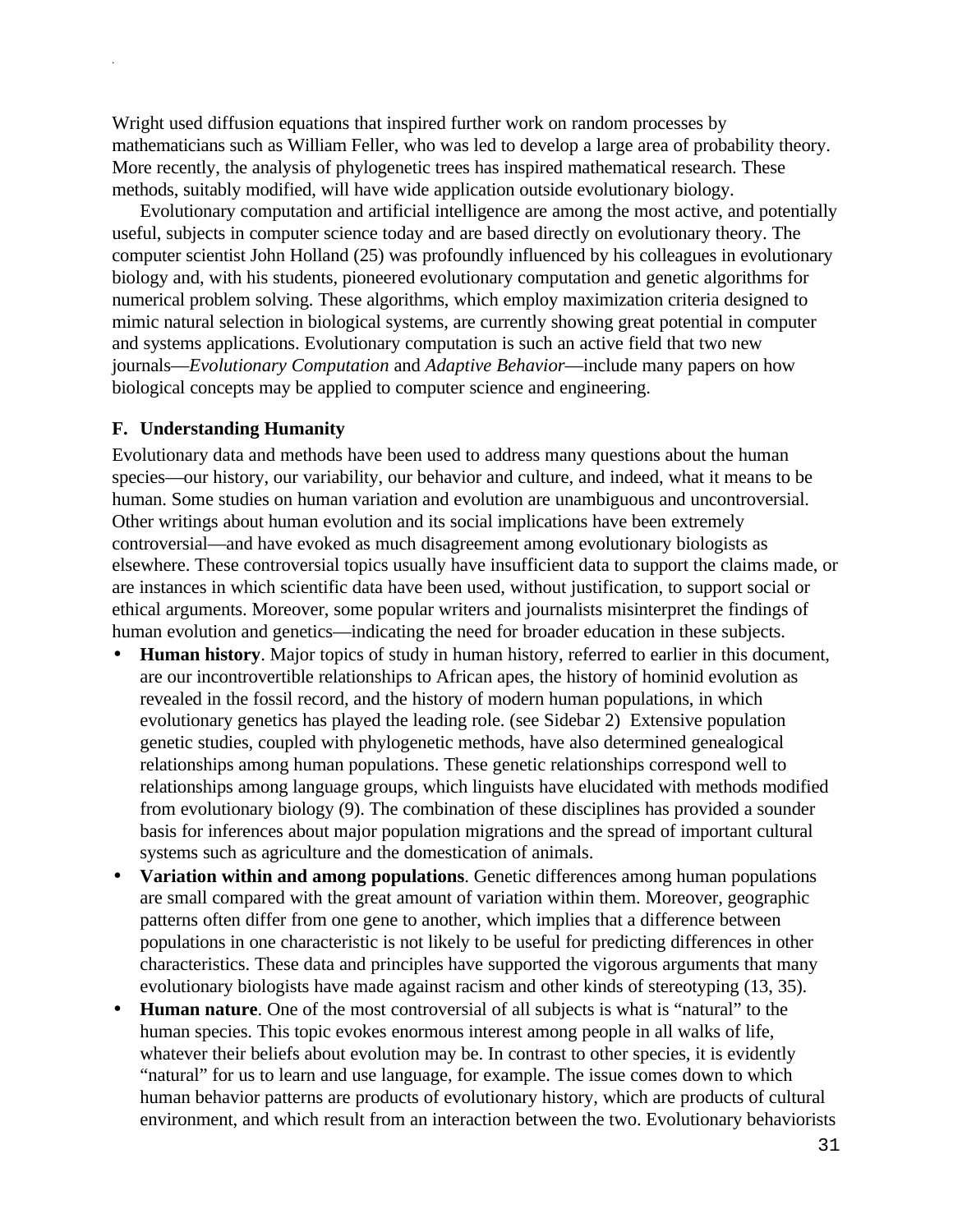have documented evolved differences in many behavioral traits among other animal species and have successfully used principles such as kin selection to explain how these behaviors are adaptive. Many evolutionary biologists, anthropologists, and psychologists are optimistic that such principles can be applied to human behavior, and have offered evolutionary explanations for some intriguing behaviors that are widely distributed among human populations, such as incest taboos and gender roles. Other evolutionary biologists, anthropologists, and psychologists are skeptical of these interpretations, and stress the effects of learning and culture. The challenge will be to devise definitive tests of the hypotheses.

.

- **Models of cultural change**. Analogies between cultural change and biological evolution have often been drawn, and at times have influenced models in cultural anthropology. Some past analogies were naive and erroneous, such as the supposition that complexity necessarily increases in both biological and cultural evolution. Even the best such analogies have severe limitations because some mechanisms of cultural "evolution" differ importantly from those of biological evolution. Nevertheless, the form and content of evolutionary models have been used, with suitable modifications, to develop models of cultural change (8). Some of these models take into account the interplay between cultural and genetic change, since there is evidence that each can influence the other. The most promising models are quite recent and have not yet been adequately tested with data.
- **Evolution in popular and intellectual culture**. No one, from the most dedicated biologist to the most impassioned creationist, would deny that the idea of evolution has had a huge influence on modern thought. Innumerable books have been written about the impact of Darwinism on philosophy, anthropology, psychology, literature, and political history. Evolution has been used (abused, we would say) to justify both communism and capitalism, both racism and egalitarianism. Such is the grip of the evolutionary concept on the imagination.

Fascination with evolution, though, is not limited to ethereal realms of intellectual discourse. An unmeasured, but probably large, economic benefit flows indirectly from the role of evolutionary biology in educating children and adults in scientific concepts and also in providing popular entertainment. Books and television productions on biodiversity, natural history, human origins, and prehistoric life (including dinosaurs) are extremely popular and provide a readily accessible entry into abstract scientific thinking. Many children first become interested in science, engineering, and environmental affairs through exposure to natural history and then through introduction to the evolutionary principles that explain life's unity, diversity, and adaptations. Even among people who do not pursue careers in science and engineering, an interest in natural history and evolution enhances critical thought (the basis of the Jeffersonian ideal of an educated citizenry). This interest is also a considerable economic force, through purchases of books and magazines, toys for children, and attendance at museums and even the cinema. (The popular movie *Jurassic Park* could not have been made without the new understanding of dinosaurs developed by evolutionary biologists in the preceding 20 years.) The throngs of visitors to dinosaur exhibits in museums, the popularity of science fiction that employs evolutionary themes, the news coverage of every major hominid fossil discovery and every major new idea about human evolution, the widespread public concern about genetic theories of human behavior and about the possibility of cloning—all attest to the fascination, foreboding, and hope that people feel about the evolutionary history and future of humanity and the world.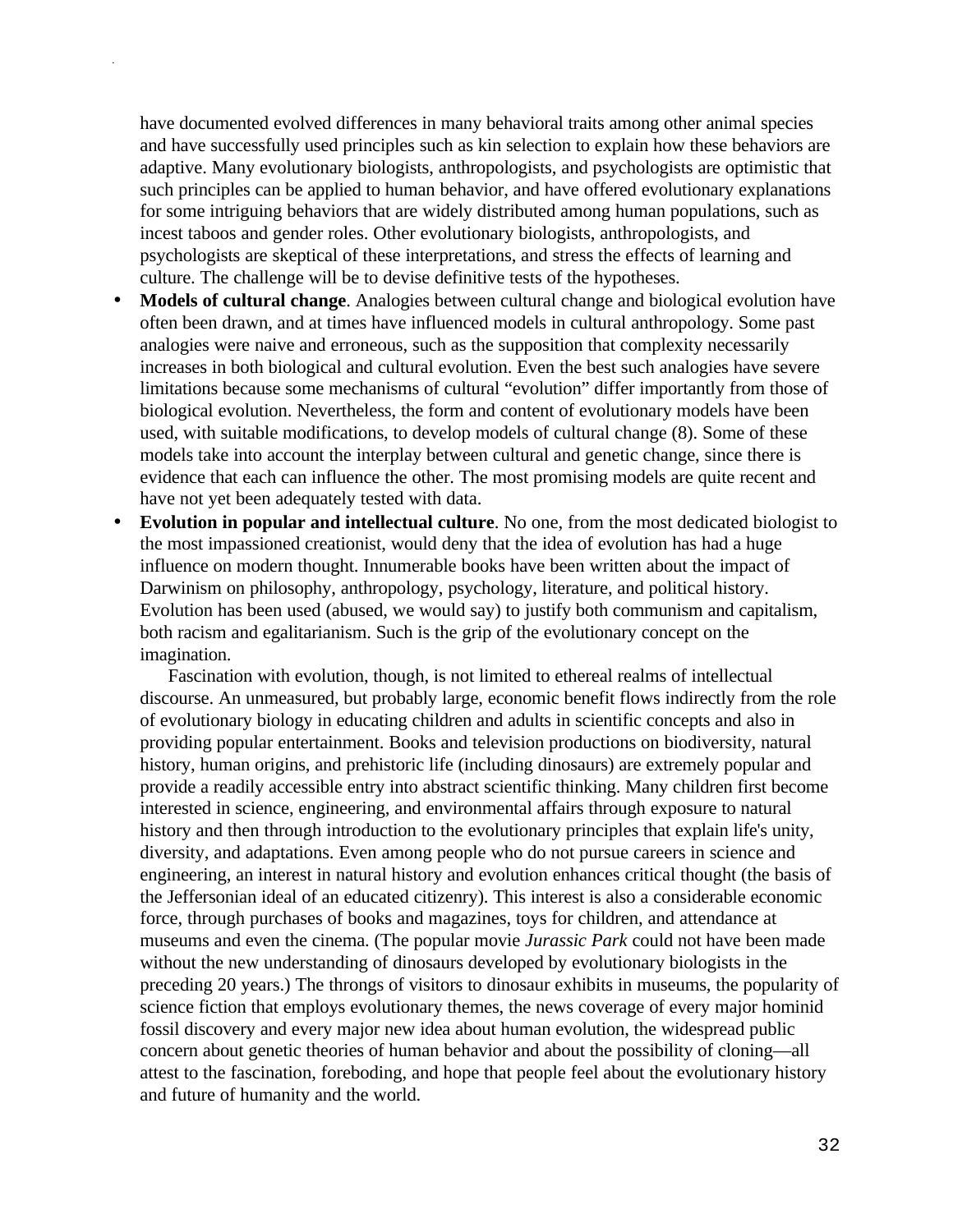## **VIII. CHALLENGES AND OPPORTUNITIES IN EVOLUTIONARY RESEARCH**

### **A. Basic Research**

.

Evolutionary research is progressing on many fronts, but the unknown still greatly exceeds the known. In some areas we simply have less information than we should (for example, the history of diversity in the fossil record is very incompletely known.) In other cases, questions have been tentatively answered using only one or a few study systems, and we do not know how widely those answers can be generalized. (For example, the numbers of genes contributing to reproductive isolation between species have been described for some *Drosophila* species, but for few other kinds of organisms.) In many cases, evidence has been obtained for or against one of several competing hypotheses, but the full range of hypotheses has not been tested adequately. (Of the several hypotheses that may explain the advantages of sexual reproduction, only a few have been tested.) Some long-standing questions have resisted analysis until recently, but new techniques offer great promise. (The question of how developmental pathways evolve is a conspicuous example.) Especially in molecular biology, entirely new phenomena have been discovered that call for evolutionary explanation and understanding.

We anticipate virtually unprecedented progress in basic evolutionary biology in the next decade or two, if there is adequate support for research and the training of young researchers. In this section, we list some of the areas in which progress is especially desirable and feasible, given present techniques and technical advances that may be anticipated in the near future. Although many evolutionary biologists would undoubtedly add to this list, the following high-priority questions and challenges represent a consensus of evolutionary biologists with diverse specialties and approaches. We group these research questions into several categories, which are equal in importance and priority.

### **1. Theory and technique**

Much of evolutionary research has been guided by theory (often mathematical), which frames hypotheses, provides precise predictions or expectations, constrains the interpretation of data, and often specifies the kind of data required to test hypotheses. The training of evolutionary theoreticians continues to be highly important. Among the many areas requiring further theoretical work are

- the continuing development of coalescent theory, used for inferring evolutionary processes from "gene trees";
- development of the theory of the relationship between phylogenies of genes and phylogenies of species and populations;
- further theoretical work on phylogenetic trees, for example, methods to compare and evaluate trees, to infer the history of character evolution from the phylogenetic distribution of characters, and to infer evolutionary processes from tree structure;
- the development of population genetic theory for application to underexplored topics, such as the nature and evolutionary consequences of gene interactions, gene-environment interactions, and the evolution of polygenic traits with different genetic architectures;
- development of optimization models for analyzing the evolution of behavior, life histories, and other phenotypic traits;
- models of evolutionary change in developmental pathways; and
- predictive models of the coevolution of interacting species.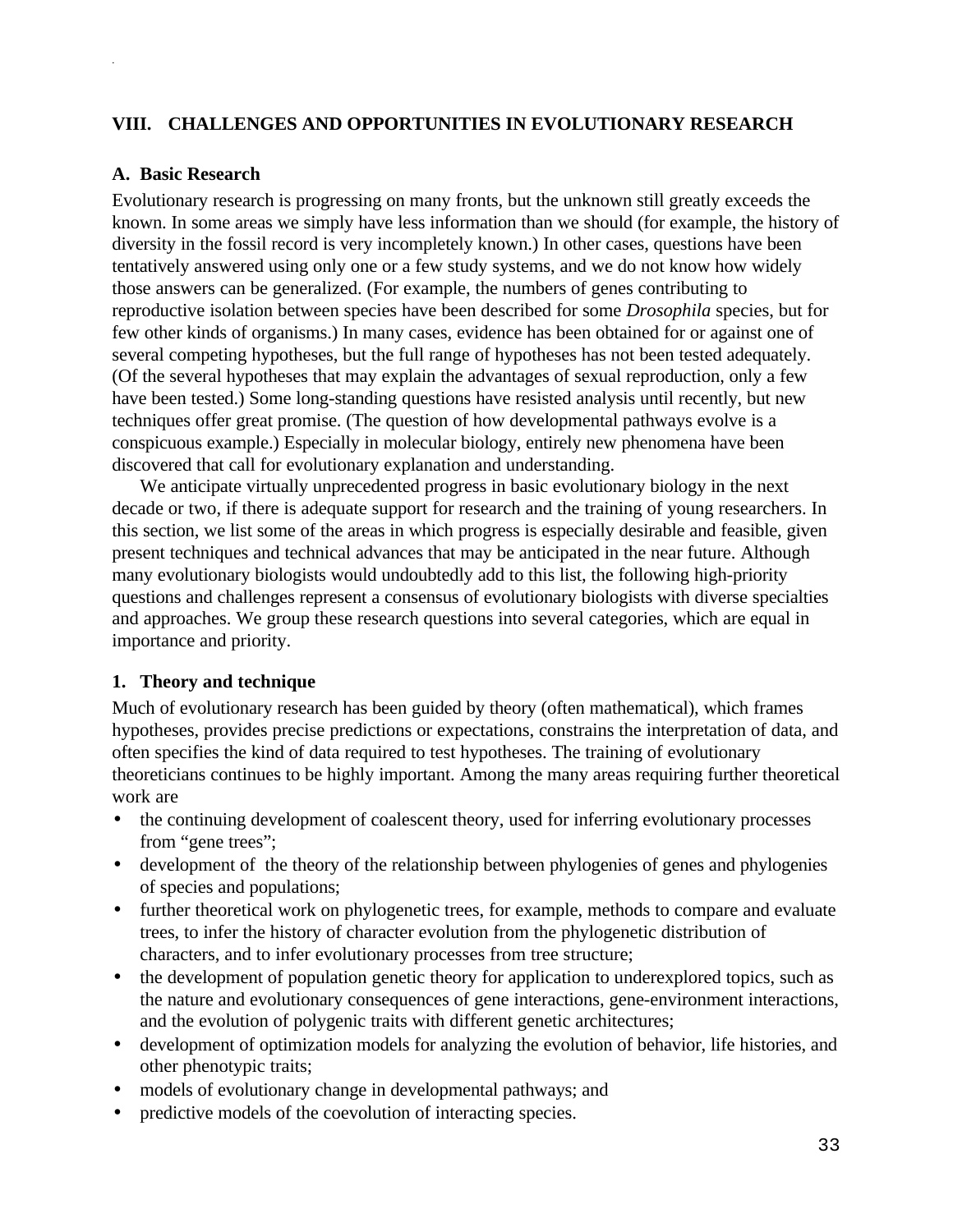All research depends on advances in techniques. Molecular and other experimental methods have greatly influenced evolutionary research, but evolutionary biology is also, and perhaps uniquely, dependent on analytical, statistical, and numerical (computational) methods. In the future, evolutionary research will particularly require progress in

- methods for searching and manipulating massive amounts of data, such as DNA sequences;
- improvement of methods of maximum likelihood and other statistical procedures for analyzing population genetic data (e.g., molecular markers of mating systems);
- methods of aligning different DNA sequences;
- improvement of methods of phylogenetic analysis (as noted above); and
- improvement of methods for fine-scale mapping of quantitative trait loci.

## **2. Evolutionary history**

.

Describing and explaining the history of evolution is one of the major goals of evolutionary biology. This is achieved mostly through phylogenetic methods, which are discussed below, and paleobiological study. Priority goals in paleobiology include:

- a more complete history of the diversity of life through time, especially of bacteria and other forms of life during the earliest five-sixths of life's history (the Precambrian era);
- improved data and methods for testing hypotheses about the causes of variation (among time periods and among taxa) in rates of speciation, extinction, and diversification (which includes accounting for both mass and background extinctions, the latter being particularly poorly understood);
- a better understanding of the constraints on and mechanisms of adaptation during unique historical events, such as the apparently explosive origin of animal diversity and the colonization of land by plants and arthropods;
- explaining differences among taxa in their susceptibility to and recovery from mass extinctions;
- a better understanding of common sequences of evolutionary events in the wake of mass extinctions, including massive expansions of weedy species and characteristic time scales of ecosystem recovery—both of which relate to the contemporary biodiversity crisis; and
- tracing more fully the history and rate of evolution of characters, and of correlations among characters, in evolving lineages (such data are required to test many hypotheses, such as "punctuated equilibrium").

## **3. Systematics**

Systematic studies contribute to our knowledge of evolutionary history. They can also be used to test hypotheses about evolutionary processes by inferring the sequence and time of branching of lineages and the sequence and rate of change in their characteristics. Improved analytical methods and data have recently made systematics a far more vibrant, rigorous field than it had been, but much remains to be done. Among the important challenges are:

• Documenting the diversity of living organisms. Estimates of the number of living species vary widely. Among bacteria, protists, fungi, nematodes, mites, and many groups of insects, the majority of species probably have not yet been described, although these groups play exceedingly important roles in ecosystems and include many forms that directly impinge on human welfare. A full inventory of living organisms and their biological characteristics will provide the same kind of foundation for ecology, evolutionary biology, and other biological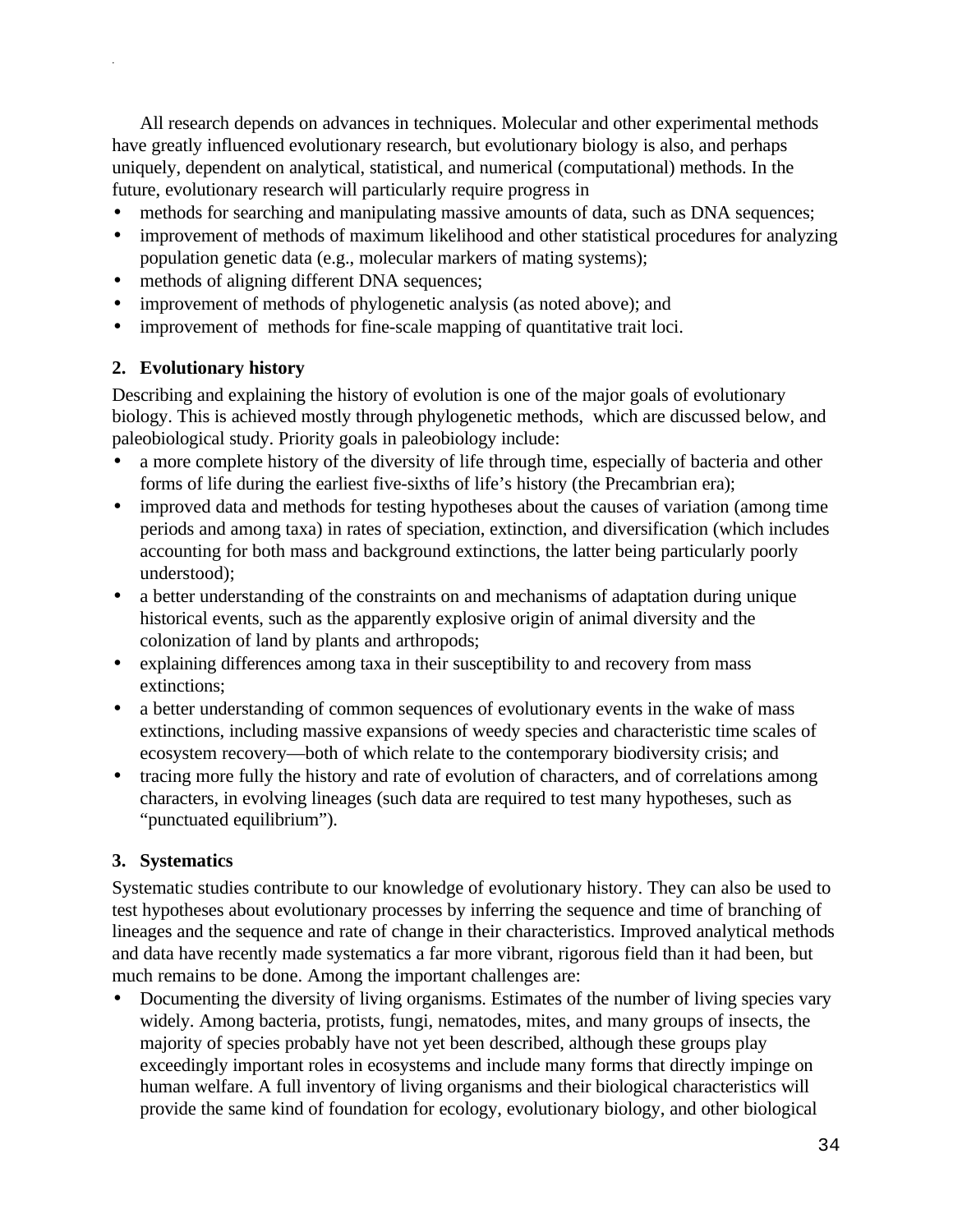sciences that geologic surveys provide for earth science and the extractive industries. Recognizing biodiversity as "living capital," a panel of the President's Committee of Advisors on Science and Technology recommended a substantial increase of investment in the discovery of species, in phylogenetic and genetic analysis of diversity, and in museum collections, herbaria, and the other infrastructure of systematic (48).

- "Growing the tree of life." Estimates of phylogeny have been developed for a small minority of taxa, but even these few estimates have already been used extensively for testing hypotheses in many areas of evolutionary biology and ecology. A high priority for evolutionary systematics should be more (and more robust) phylogenetic trees, embracing the full panoply of living and extinct organisms. These trees can be successively joined to build a phylogeny of all life. The more complete this tree of life, the better it will serve as an organizing framework for biological data of all kinds and as a basis for testing innumerable hypotheses. In order to accomplish this, widely accessible databases for storing phylogenetic estimates will be indispensable.
- Improving methods for inferring, evaluating, and using phylogenies to test hypotheses. For example, existing statistical methods for assessing the confidence to be placed in a phylogenetic tree will probably be superseded. Methods for using tree structure to determine differences among groups in rates of diversification are still being developed.
- Developing theoretical and empirical bases for integrating phylogenetic history with evolutionary processes. Researchers must find ways of bridging of the gulf between theory and data on evolutionary processes and the procedures of phylogenetic inference in order to create a fully integrated theory of evolutionary biology.

## **4. Speciation**

.

Possibly no major topic in evolutionary biology is as difficult and controversial as speciation, in part because it generally proceeds too fast to be fully documented in the fossil record, but too slowly to be observed within an investigator's lifetime. New approaches are needed, and are on the horizon, for answering some major questions about this process, the fount of biological diversity.

- Character differences between newly formed species, especially those that can prevent gene exchange between them, must be characterized, genetically and mechanistically. That is, we need to know not only the number and location of the genes involved (estimated in only a few cases), but also the developmental or biochemical effects by which gene differences cause reproductive isolation and other character differences.
- The processes that cause speciation must be determined. Whether selection, genetic drift, or a combination of the two are generally responsible for speciation is a major, unresolved question. If selection is generally the cause, the agents of selection will need to be identified.
- The rapidity and predictability of speciation must be determined. We do not know whether isolated populations inevitably become different species, at what speed speciation occurs, or if the rates depend on taxa or environmental conditions. We also need to know the degree to which geographic isolation is required for speciation.

## **5. Evolutionary genetics**

Evolutionary genetics, including population genetics, plays a major role in the theory and analysis of character evolution and speciation. Among the major challenges for evolutionary genetics, we include the following: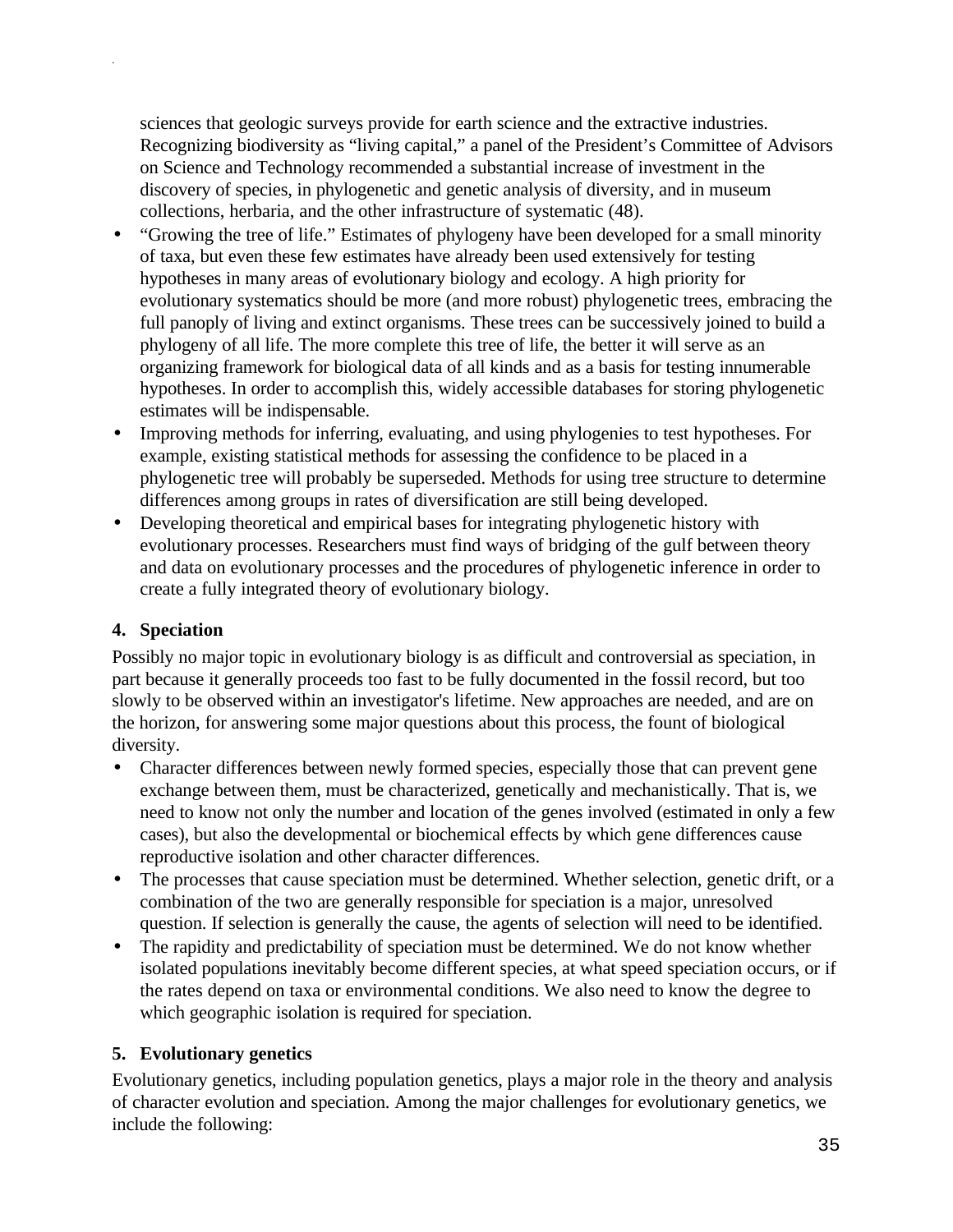- New theory on inadequately explored topics. Such topics include the nature of gene interactions (*epistasis*) and their evolutionary consequences; genetic processes in metapopulations, clusters of local populations that are subject to extinction and recolonization; and the genetic processes leading to speciation.
- Explaining levels of genetic variation in natural populations. New methods, especially analysis of DNA sequence variation, are giving us much more precise information on and insight into this old problem. In addition, greater understanding of evolutionary processes will arise as studies of DNA sequence variation are integrated into population-level studies.
- Describing "mutational landscapes"—that is, characterizing the variation that arises through mutation. Whether or not there are "forbidden" character states that can never arise, whether mutations act synergistically, and what their pleiotropic effects might be are among the many questions with important implications.
- Characterizing the genetic basis of character variation within and among species. Identifying the loci responsible for character variation, and their mechanistic effects on development, morphology, and physiology, will become feasible as methods of mapping (quantitative trait loci) are improved. Once such candidate genes have been identified, it will be possible to integrate studies of their developmental function with studies of their variation and evolution.
- Developing a predictive theory of adaptability and response to environmental change. Global warming and other environmental changes make it imperative that we understand when populations are likely to succeed or fail in adapting to new or changed environments. This will require an understanding of what governs rates of evolution.
- Understanding the population genetics of extinction. Comparatively little is known about the roles of such factors as cessation of gene flow and inbreeding depression in shrinking populations, yet this knowledge will be essential in preserving biodiversity and designing refugia for endangered species.

## **6. Evolution of genes and genomes**

.

The intensely active interface between evolutionary biology and molecular genetics will continue to provide insight into the evolution of the structure of genes and genomes. New molecular phenomena may well be revealed that will invite evolutionary interpretations. From the standpoint of our present knowledge, subjects that require further study include the following:

- Further analysis of the evolution of rates of mutation and recombination. Important questions include whether or not "optimal" rates evolve, what evolutionary processes lead to variation in recombination rates among and within genomes, and what the mechanisms of such variation might be.
- Documentation and assessment of the evolutionary consequences of novel sources of genetic variation, such as lateral gene transfer among species, transposable elements, and unequal recombinational exchange.
- A deeper understanding of the evolution of linkage relationships among genes, and of changes in the number and the structure of chromosomes.
- Analysis of the roles of selection and other factors in the evolution of coding and noncoding DNA.
- Analysis of the evolution of the information content of genomes from both phylogenetic and mechanistic perspectives, as well as evolutionary analysis of the packaging of information in genomes, large-scale patterns in DNA, and the processes whereby new gene functions evolve.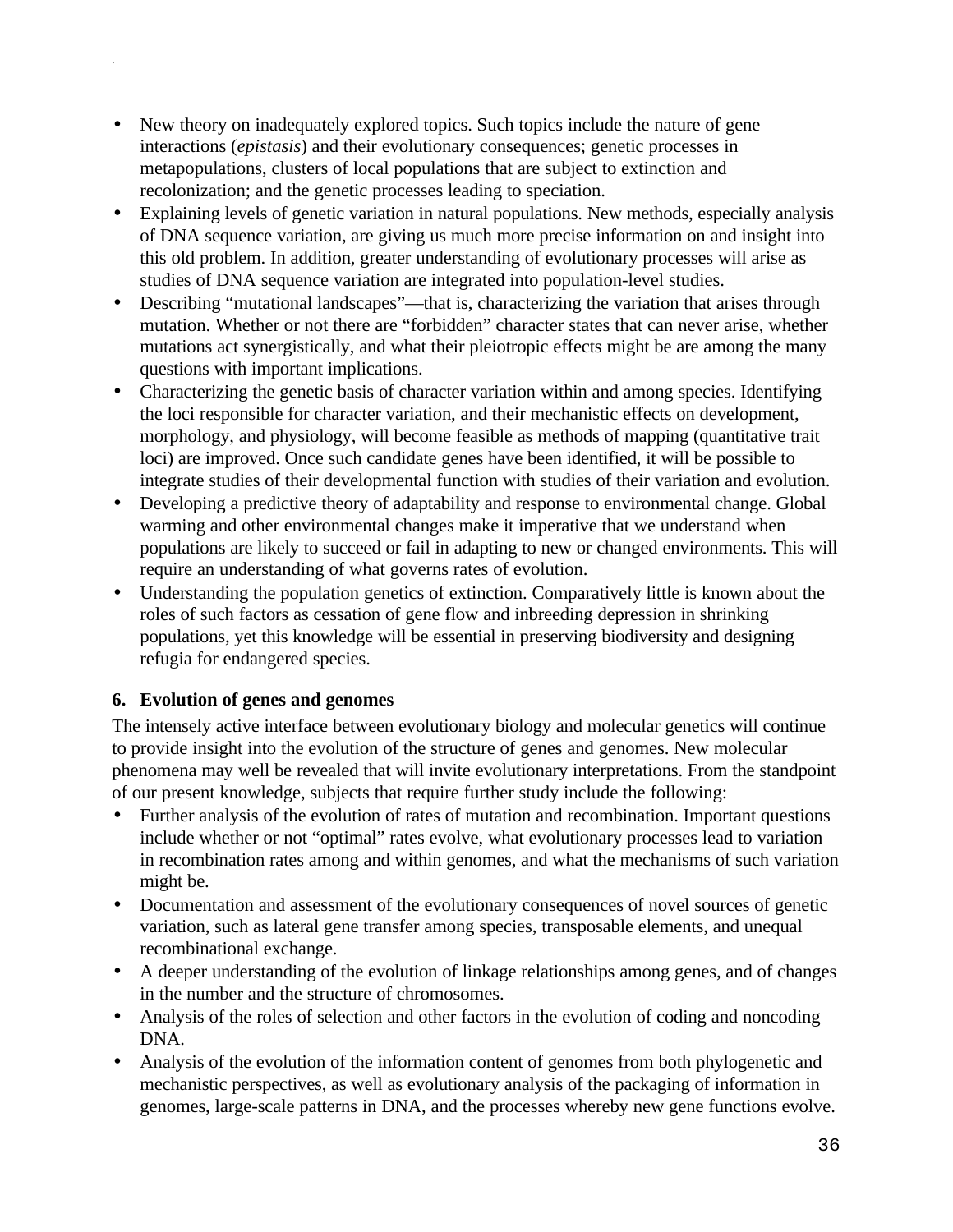• Analysis of genic selection and of conflict within genomes (e.g., segregation distortion, evolution of gene expression, etc.).

## **7. Evolution and development**

.

The processes by which developmental pathways evolve, and conversely, the effects of developmental processes on the paths evolution may take, hold profound interest not only for developmental biologists but also for paleobiologists, systematists, and all biologists concerned with the evolution of phenotypic characters. Due to molecular and other technical advances in developmental biology, unprecedented progress in this area may be anticipated, and in fact is well under way. Almost every aspect of development will reward study, but several approaches and topics will be especially important:

- Theoretical analysis of how phenotypes may be altered or constrained by developmental pathways.
- Analysis of the relationship between development and the genetic basis of variation in characters, both within and among species. This will require comparative and experimental studies of developmental differences among genotypes and among closely related taxa, complementing the broad taxonomic comparisons that are traditional in developmental biology.
- Understanding the genetic bases of phenotypic differences, and how genes acquire new developmental roles.
- Analysis of the developmental basis of complex and evolutionarily novel characters.
- Identifying developmental constraints on evolution and the mechanisms that underlie them.
- Understanding the relationships between phylogenetic and biological homology. Phylogenetically homologous characters (i.e., characters possessed by several different taxa and by their common ancestor) sometimes have remarkably different developmental pathways. A major challenge for developmental evolutionary biologists is to understand how the genetic foundation of a character may change even though its mature form remains relatively constant. Conversely, it is important to understand how the developmental roles of conserved genes come to differ among taxa (6, 63).
- Analysis of developmental mechanisms in modular organisms, such as plants and corals, compared with nonmodular forms, such as arthropods and vertebrates.
- Understanding the evolution of self-recognition and non-self-recognition systems. The compatibility or incompatibility of cells, mediated largely by cell surface factors, governs such phenomena as the union of eggs and sperm, pollen/stigma interactions (e.g., selfincompatibility), immune system processes, and the migration and adhesion of cells in animal development. A better understanding of these phenomena will have broad implications for subjects such as speciation, plant breeding systems, character evolution, and disease resistance.

## **8. Evolution of phenotypic characters**

The several subdisciplines of evolutionary biology that take specific classes of phenotypic characteristics as their subject will continue to address important problems, some of which are in the early stages of analysis. The following sample of challenges is by no means exhaustive.

• Develop criteria for evaluating differences between theoretical optimal values and observed values for phenotypic characters.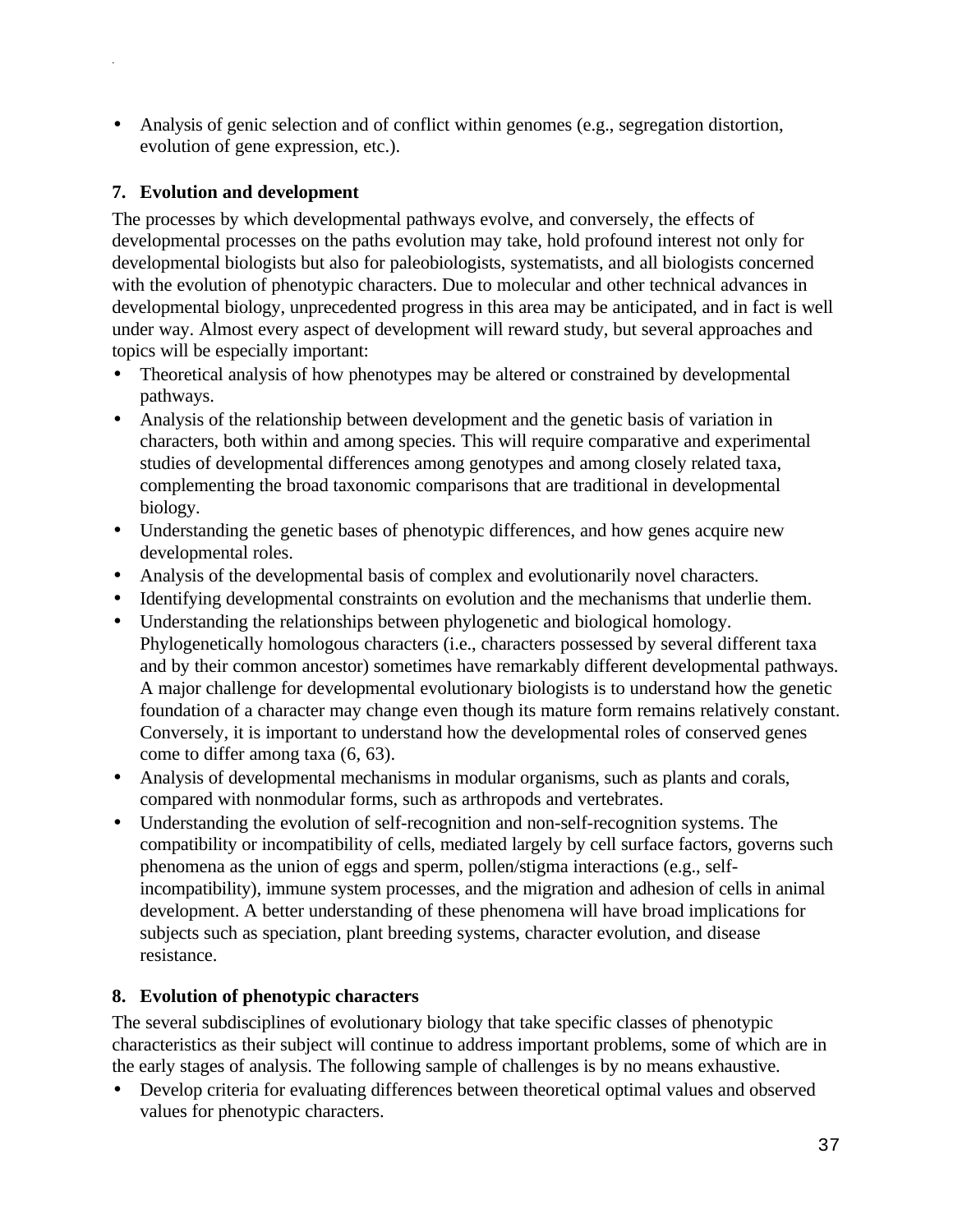- Account for variation in the rate of evolution among characters and among taxa. The most pressing need is to develop methods of distinguishing the relative roles that "external" (e.g., ecological sources of selection) and "internal" factors (e.g., genetic correlations, developmental constraints) play in determining evolutionary rates.
- Develop and test theories about the evolution of suites of characters that are correlated either by function or by their genetic and developmental foundations. How do we determine which characters will evolve in concert, or how the degree of correlation changes over evolutionary time?
- Develop and empirically test theories about the evolution of a large class of interesting characters, such as:
	- sexual versus asexual reproduction, variations in sex determination mechanisms, inbreeding versus outcrossing, and other aspects of breeding systems;
	- sexually selected characters;

.

- the mechanisms of behavior, including neural substrates and hormonal controls;
- the mechanisms by which organisms respond to varying environments, such as phenotypic plasticity, learning, dispersal, and physiological acclimation;
- physiological tolerances of environmental variables such as temperature, water availability, and environmental and dietary toxins;
- complex morphological structures and biochemical pathways; and
- the breadth of species' diets, habitat use, and geographic distributions.

# **9. Evolution of ecological interactions and communities**

About 30 years ago, evolutionary ecologists hoped to explain major features of ecological communities, such as species diversity and food web structure, by developing a theory of interactions among species based on both evolution and demography. Progress toward that goal has been modest for several reasons, including the complexity of communities and failure, in the past, to take sufficient account of the effects of evolutionary and geologic history. A more pluralistic community ecology seems to be emerging (52), in which evolutionary history and processes will play essential roles. Priority research areas include:

- development of methods for identifying and quantifying the effects of evolutionary and environmental history on community composition and on dynamic changes in communities;
- development and testing of theories of the effects of genetic variation and evolutionary change on the stability of species interactions and on extinction vs. persistence in the face of biological and environmental change;
- development and testing of hypotheses to account for the limits to the ecological and geographic distributions of species;
- development of methods for distinguishing the effects of coevolution and species assembly on the composition and structure of communities;
- development and testing of predictive theories on the coevolution of interacting species, including:
	- host/parasite interactions and the evolution of virulence and resistance in pathogens and their hosts;
	- mutualistic interactions, especially those involving microbial symbionts, including the stability of mutualisms and their role in community structure;
	- competition among species, including its importance and evolutionary consequences; and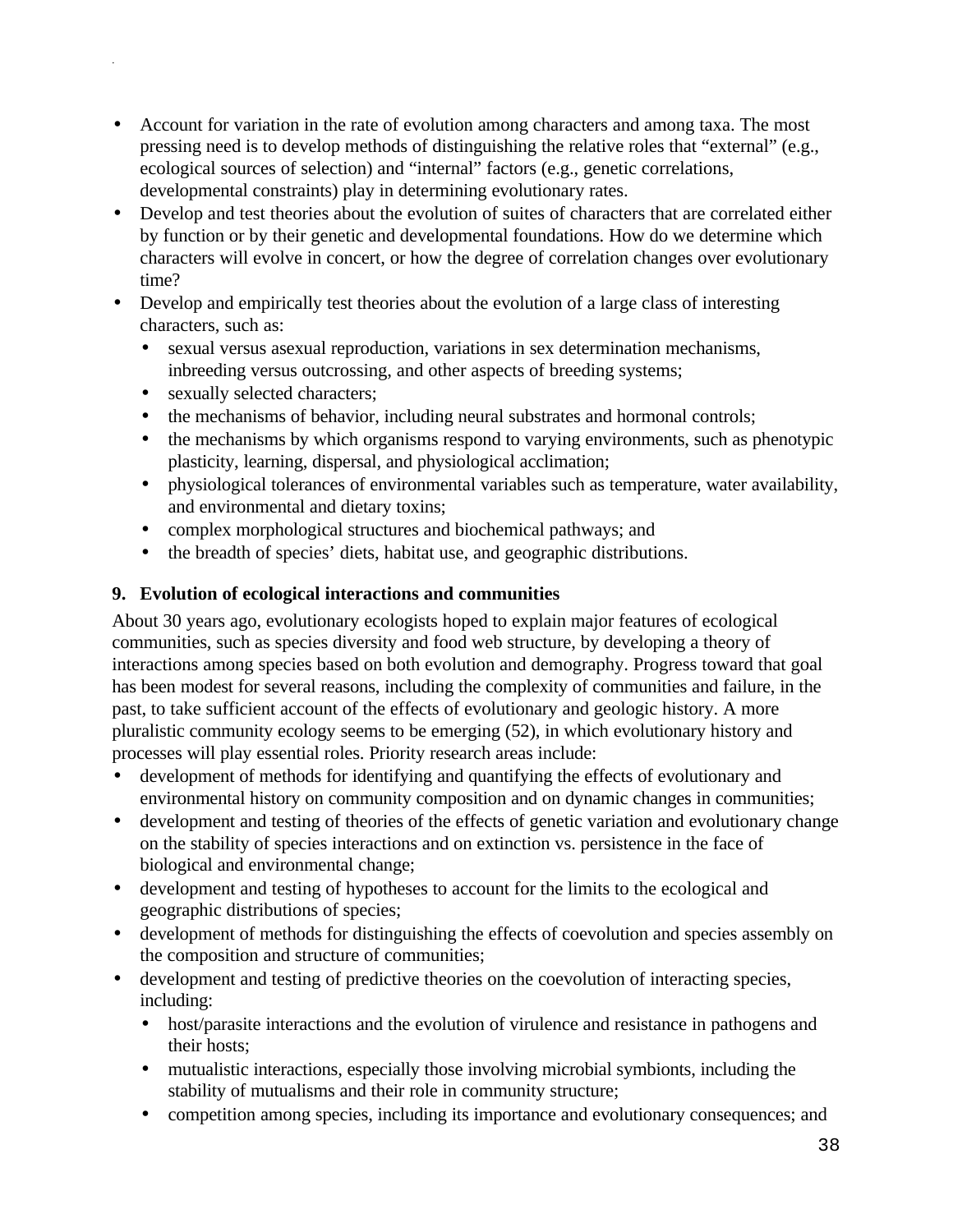- diffuse coevolution—i.e., the evolutionary dynamics of complex interactions among multiple species.
- development and testing of theories on the effects of evolution on properties of ecosystems (e.g., productivity, nutrient turnover) and the effects of those properties on the physical environment.

### **B. Applications to Societal Needs**

.

As discussed above, evolutionary biology has made diverse contributions to societal needs. However, its potential contributions greatly exceed those made to date. In contrast to some other biological disciplines such as biochemistry and ecology, in which applications to health or environmental science are emphasized in training and research, the development of an explicit field of "applied evolutionary biology" is only beginning (19, 33 41).

The history of evolutionary biology shows that beneficial interactions between basic and applied research can flow in both directions. Evolutionary genetics has profited from genetic research aimed at improving crops and domesticated animals. Studies of mutational changes in the metabolic capacities of microorganisms, pursued in part because of their industrial applications, have shed light on the evolution of biochemical pathways. Genetic and phylogenetic studies of corn and other crops have provided insight into rates of evolution and changes in developmental pathways. The study of sickle-cell hemoglobin and other polymorphisms in humans has provided some of the best analyses of modes of natural selection. The evolution of pesticide and drug resistance in insect pests, weeds, rats, and pathogenic bacteria, the evolution of life history characteristics in overexploited fish populations and introduced insect pests, the evolution of virulence in viruses and bacteria, and coevolution between insects and plants have been subjects of some of the best case studies of evolutionary dynamics.

This background shows that evolutionary biologists can often address basic questions by working on systems that are directly relevant to societal needs. To be sure, the ideal systems for addressing certain basic intellectual problems will often not be those with immediate social utility, although it is often hard to predict in advance what questions in basic science will lead to useful breakthroughs. Moreover, we reiterate the importance of exploring and understanding the diversity of organisms as an intellectual goal, in light of some of the payoffs discussed above. But in many cases, research on a socially relevant organism or system can both advance basic science and contribute to societal needs. We anticipate that evolutionary biologists will increasingly play these dual roles.

It is important to emphasize that much of the expected progress in applied evolutionary biology will require, and be inseparable from, progress in basic research. As in other biological disciplines, studies of model organisms and systems (including not only standard laboratory species such as yeasts, *Drosophila*, and *Arabidopsis*, but also a variety of wild species) will provide insights that can be applied to societal needs. Likewise, conceptual and theoretical advances in basic evolutionary biology will contribute to progress in applied evolutionary biology. Important progress will be made in the areas of health science, agriculture and other biological resource management, natural products, environment and conservation, technology development, and educational and intellectual interchange with other scholarly disciplines and with the general public.

#### **1. Health science**

Advances in applying evolutionary disciplines to human health fall into several categories.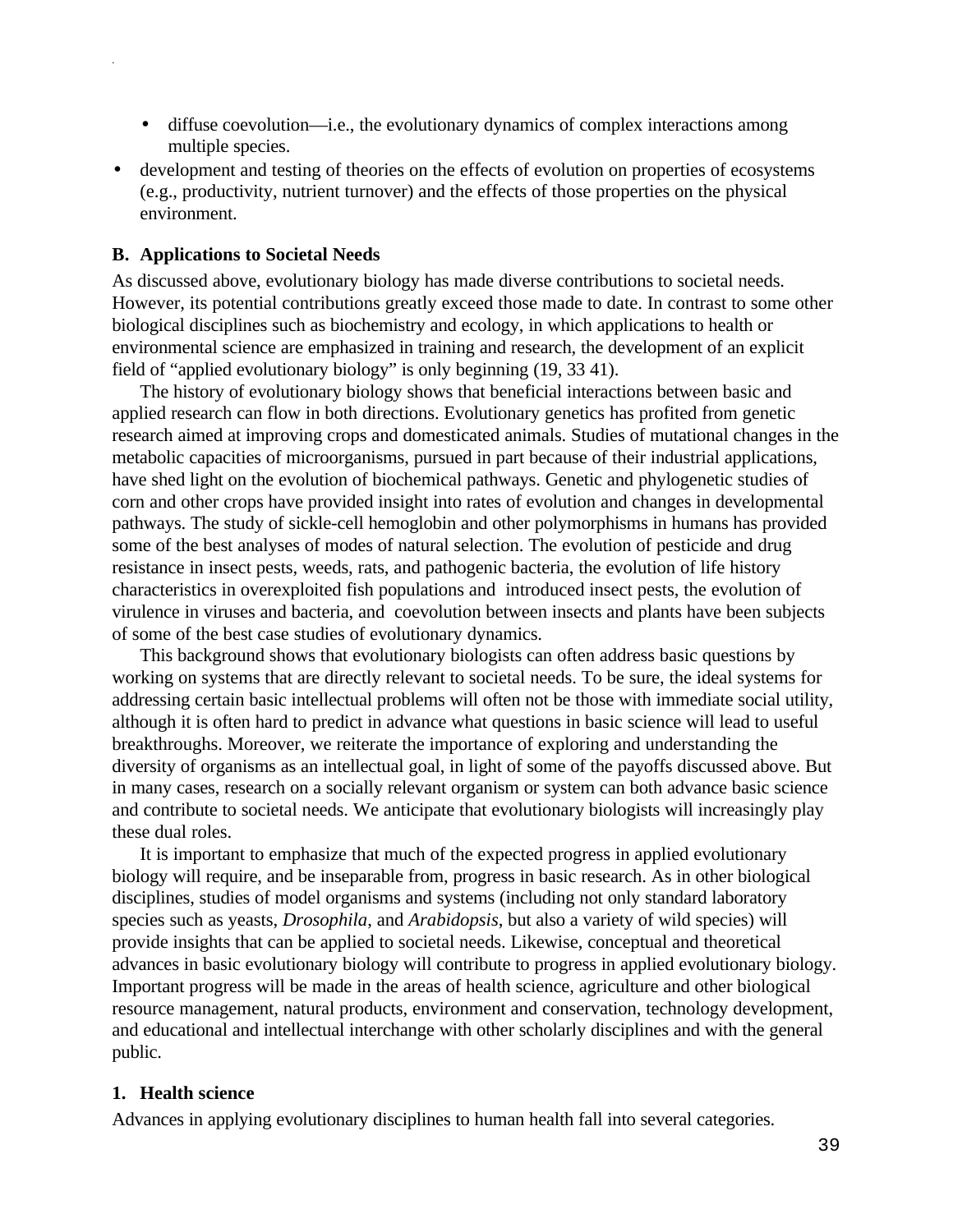• **Human genetic diversity**. Research on human genetic diversity will complement the Human Genome Project, which ultimately will sequence the entire human genome. Such research will provide data, at the molecular level, on the immense genetic diversity that exists within and among human populations. The techniques of population genetics and phylogenetic analysis will be applied to the exploding information on human genetic variation to determine the history of populations (e.g., their past sizes, movements, and interchanges), and will continue to provide tools for identifying the genetic lesions associated with inherited diseases and defects (as in the case of cystic fibrosis, breast cancer, and others). Evolutionary comparisons of human DNA sequences with those of other species will provide insight into gene functions. Population geneticists will analyze the genetic bases of interesting variable traits, such as reactions to allergens. Genes that provide adaptations to environmental factors such as pathogens and diet will be identified by studying genetic differences among and within populations. The methods used by evolutionary geneticists will be applied to human diversity in order to elucidate cases of complex inheritance of disease (e.g., those due to interactions among multiple genes) and to study genotype/environment interactions—the differential expression of traits such as disease resistance under different environmental conditions.

.

- **Genetic identification**. Population genetics has developed, and is continuing to improve, analytical methods for identifying individuals and relationships among individuals from a profile of genetically variable markers. This methodology also uses linked genetic markers to determine the likelihood that an individual carries genes of particular interest (e.g., those causing a genetic disease). As evolutionary geneticists improve these methods and apply them to data on human genetic diversity, it will be possible to use molecular markers more confidently and accurately for such purposes as counseling individuals on the likelihood that they or their children will carry a genetic disease , determining paternity, and forensic analysis.
- **Evolutionary developmental genetics**. Comparative data on the genetic and mechanical bases of development in diverse vertebrates and other organisms will shed much light on the mechanisms of human development. Such studies will contribute to our understanding of the bases of hereditary and other congenital defects in humans, and may ultimately be useful in developing gene therapies.
- **Mechanisms and evolution of antibiotic resistance**. Genetic, phylogenetic, and comparative biochemical studies of bacteria, protists, fungi, helminths, and other parasites will help to identify targets for antibiotics. The rapid evolution of antibiotic resistance in previously susceptible pathogens presents a critical need for evolutionary study, aimed at understanding the mechanisms of resistance, its rate of evolution, factors that may limit such evolution, and ways of preventing or counteracting it.
- **Parasite virulence and host resistance**. Evolutionary studies of parasite/host interactions, using both model systems and human parasites and pathogens, are only beginning to determine the conditions that lead parasites to become more virulent or more benign. Evolutionary geneticists and evolutionary ecologists need to develop a general, predictive theory of the evolution and population dynamics of pathogens and their hosts, especially for rapidly evolving organisms such as HIV and for rapidly migrating host species like modern humans. Analyses of genetic variation in resistance to pathogens in humans and other hosts are also needed.
- **Epidemiology and evolutionary ecology of pathogens and parasites**. New and resurgent diseases have emerged as major threats to public health, and more will probably do so in the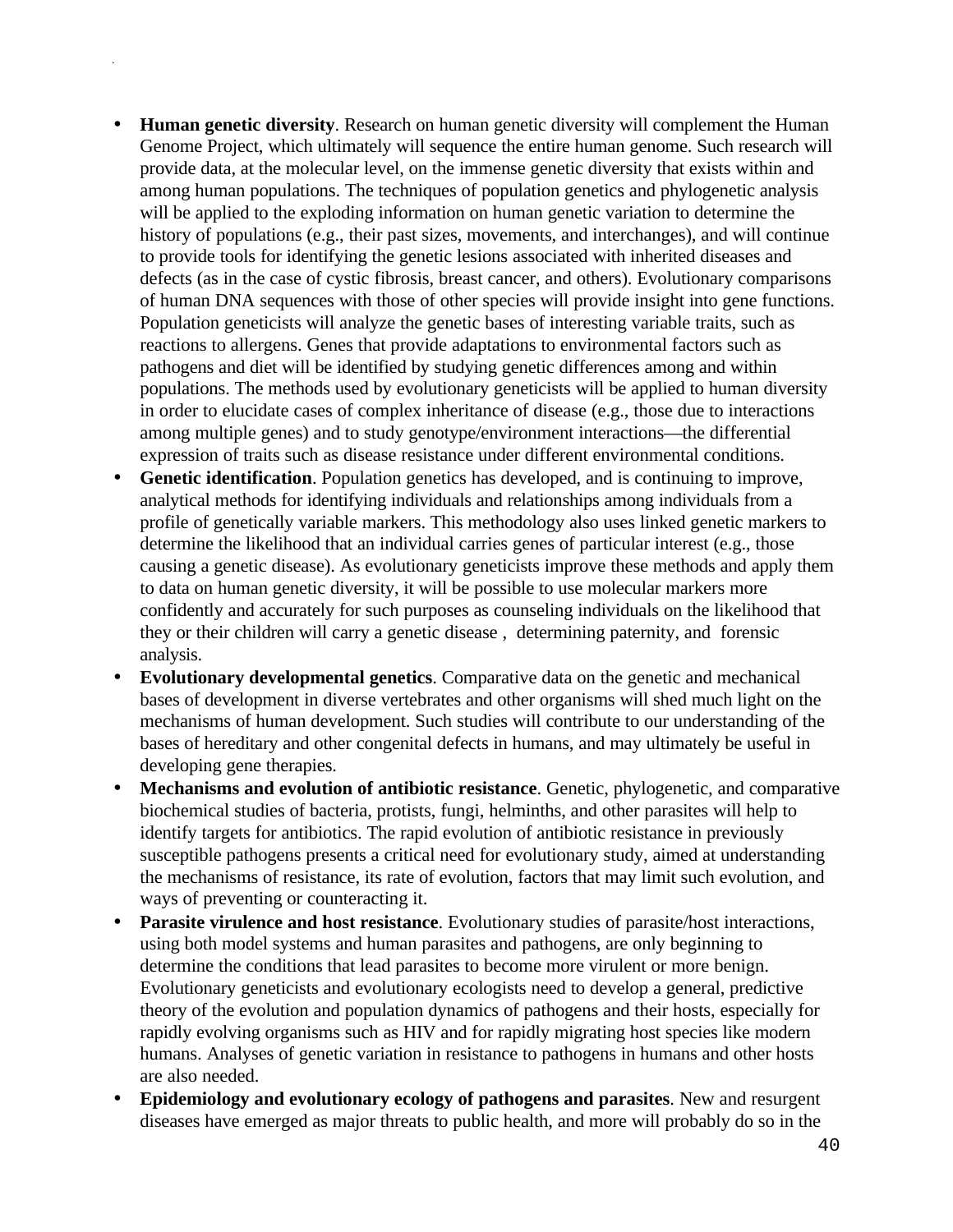future. Evolutionary biologists can aid in the effort to counter these threats in several ways. Screening for and studying the phylogeny of organisms related to known pathogens (e.g., viruses of other primates and vertebrates) may allow researchers to identify pathogens with the potential to enter the human population. Genetic, ecological, and phylogenetic studies of new and emergent pathogens (e.g., hantavirus and the Lyme disease spirochaete) can elucidate their origins, their rates and modes of transmission, and the ecological circumstances leading to outbreaks or to the evolution of greater virulence. Experimental studies of model systems, including organisms related to known pathogens, can identify mechanisms of virulence and the genetic and environmental factors that influence drug resistance. (Such studies will also have relevance, of course, to crops and domestic animals as well as economically important wild populations, such as fish.)

## **2. Agriculture and biological resources**

.

We noted above the many ways in which evolutionary biology has had an intimate relationship with agriculture and the management of biological resources such as forests and fisheries. The scope for further contributions in these areas is enormous. We highlight only a few of the most important topics to be pursued.

- **Pesticide resistance**. Despite new alternative methods of pest management, judicious use of pesticides will undoubtedly remain indispensable. The evolution of pesticide resistance in insects, nematodes, fungi, and weeds is a serious economic problem that should receive major attention. This will require studies of the genetics and physiological mechanisms of resistance, population dynamic studies, and modeling of methods to limit or delay the evolution of resistance.
- **Alternatives in pest management**. Evolutionary considerations will be important in evaluating many alternative methods of pest management, such as mixing different crops or crop varieties (intercropping), or developing transgenic crops that carry resistance factors protecting them against insects or other pests. Experiments have shown, for example, that tobacco pests can adapt to transgenic tobacco carrying a bacterial toxin, highlighting the need for studies of genetic variation in insect responses to transgenic crops. There is enormous potential for transgenic use of the innumerable secondary compounds and other properties of wild plants that protect them against insects and pathogens. Experimental and phylogenetic screening of these natural resistance factors should prove rewarding. The large field of evolutionary ecology concerned with secondary plant compounds and the interactions between plants and their insect and fungal enemies is relevant to this effort. It will be important to analyze the physiological effects of natural resistance factors on pest organisms, the mechanisms by which some insects and fungi overcome their effects, and genetic variation in the responses of target species to natural resistance factors.
- **Genetic diversity in economically important organisms**. Production of food, fiber, and forest products has historically been greatly improved by exploiting genetic variation, and the methods for doing so have been deeply informed by evolutionary biology. Evolutionary and agricultural scientists together will use QTL (quantitative trait loci) mapping and other methods to locate the genes for, and elucidate the mechanistic bases of, important plant traits, such as resistance to pathogens and to environmental stresses. Such studies will also serve the interests of basic scientists interested in the adaptations of plants to environmental factors. Similar studies on wild plants will locate genes for useful traits that can be genetically engineered into crops. Research programs of this kind will use principles and information from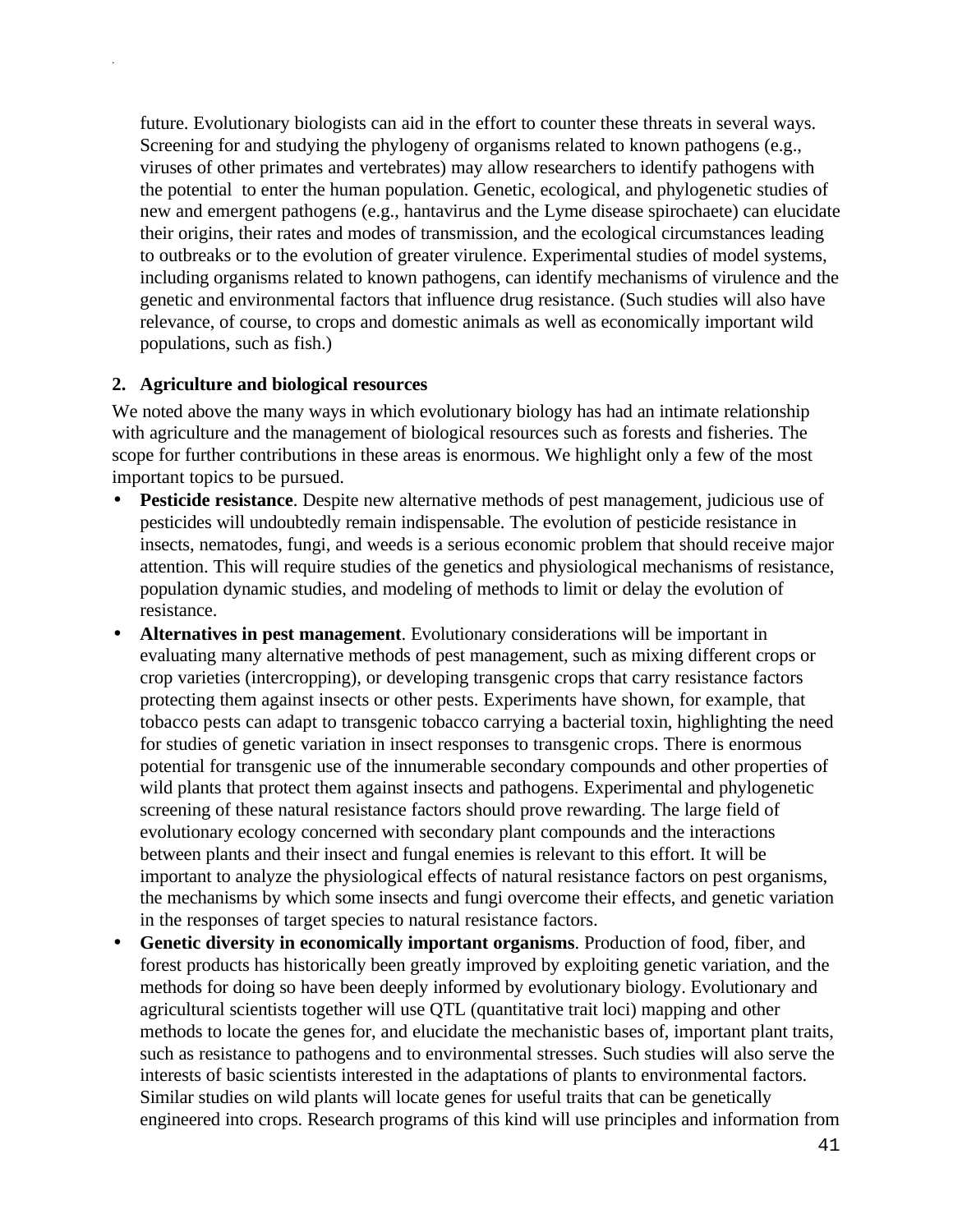studies of plant phylogeny and adaptation. The critically important task of developing and maintaining germ plasm banks (i.e., storing genetic diversity of crop plants and their relatives for future needs) will continue to depend on studies of variation within and among populations.

• **Fisheries**. Several kinds of evolutionary studies have been and will continue to be important in managing commercial and sport fisheries. Molecular genetic markers will aid researchers in distinguishing breeding populations and migration routes of species such as cod and salmon. Studying the evolution of life history characteristics such as growth rate and age at maturity will enable managers to evaluate the genetic and demographic effects of harvesting on fish populations. For certain fish species that are widely stocked, genetic and physiological studies of adaptation to and fitness in different environments will be useful. Stocking plans will also include the use of transgenic fish, which are in the early stages of development.

## **3. Natural products and processes**

.

Pharmaceutical and other industries are actively searching for novel products and processes by screening plants, animals, and microorganisms (33). Because of its commercial implications, the search for and development of novel products and processes raises serious issues in patent law, international law, and the publication of scientific data that are beyond the scope of this report, but which will affect the engagement and activities of research scientists. Evolutionary studies will greatly contribute to research and development, resulting in many novel products and processes.

- **Systematics and phylogeny**. Documenting the diversity of potentially useful organisms is the foundation for all further work. This has been recognized, for example, by the President's Committee of Advisors on Science and Technology (48) and by the pharmaceutical companies that have funded biodiversity inventories in Costa Rica and elsewhere. The phylogenetic aspect of systematics is crucial for pointing researchers toward species that are related to those in which potentially useful compounds or metabolic pathways have been found, since related species may have similar, perhaps even more efficacious, properties. The systematics of bacteria, protists, fungi, and other inconspicuous organisms are very poorly known and require extensive investigation.
- **Studies of adaptation**. Antibiotics, resistance factors for use in transgenic crops, and other useful natural products are likely to be found by studying the chemical mechanisms of competition among fungi and microorganisms, the defenses of plants against their natural enemies, and the waxes, steroids, terpenes, hormones, and innumerable other compounds that organisms use for diverse adaptive ends.
- **Genetic and physiological studies**. Bacteria, yeasts, and other microorganisms have exceedingly diverse metabolic capacities. They have been the source of penicillin, of the polymerase enzyme used in DNA sequencing, and of important industrial processes of fermentation, biosynthesis, and biodegradation. Industry anticipates that "great advances in bio-processing can be expected from future exploration of the yet unexplored biodiversity of the land and sea" (30). Yet most microorganisms have not yet been described and characterized, the physiological capacities of most of them are unknown, and there is little information available on their genetic diversity, or on what kinds of novel metabolic capacities can arise by mutation. Researchers trained in evolutionary genetics, physiology, and systematics will make important contributions to this area.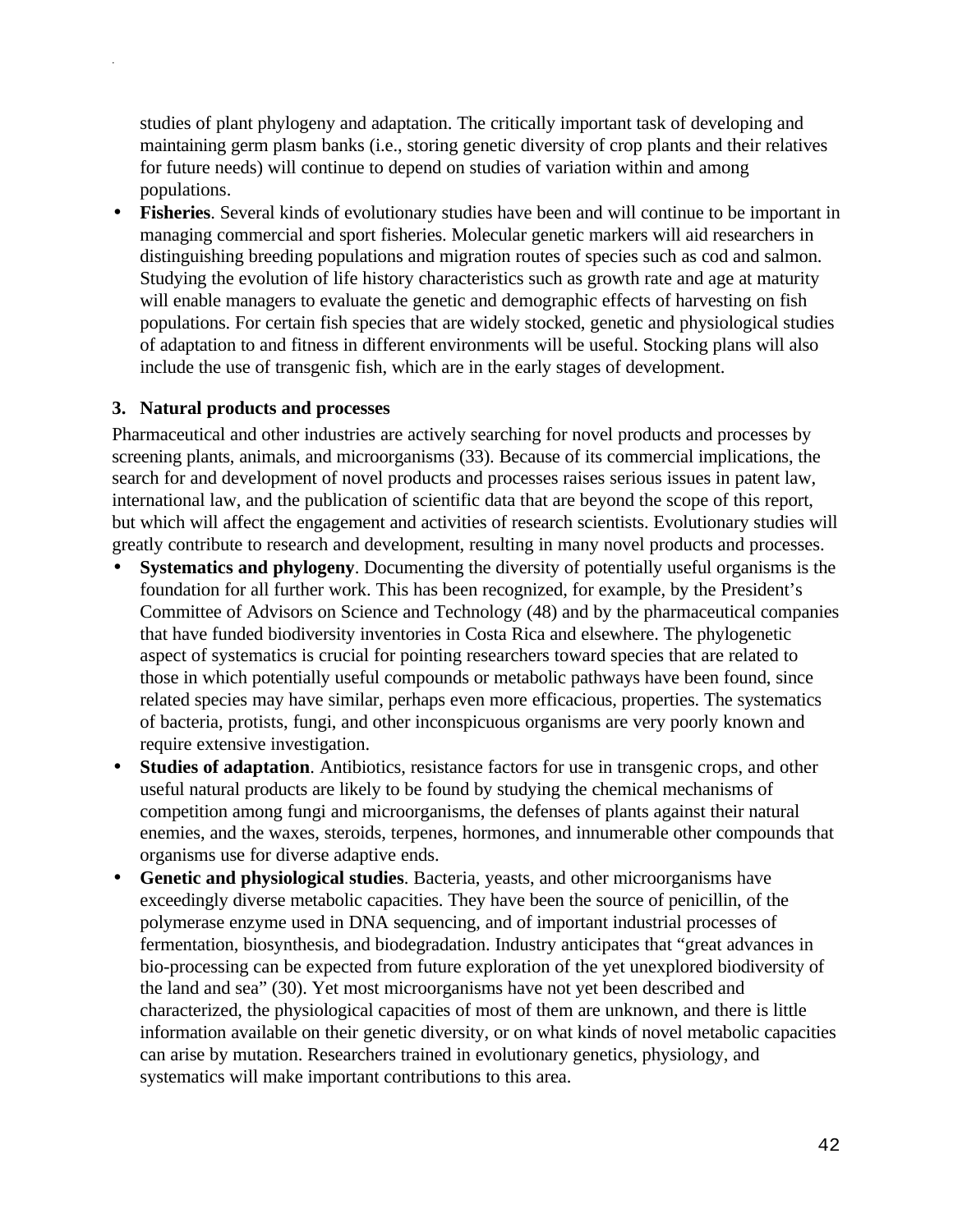## **4. Environment and conservation**

.

Evolutionary principles are immediately applicable to the conservation of rare and endangered species and ecosystems; in fact, many leading conservation biologists have done research in basic evolutionary biology. Evolutionary biology can also shed light on environmental management issues that bear directly on human health and welfare. Here we highlight only a few of the needs for evolutionary study in the fields of environmental management and conservation.

- **Bioremediation**. *Bioremediation* refers primarily to the use of organisms (especially bacteria and plants) in cleaning up spills and toxins, treating sludge, and restoring degraded soils. Evolutionary biology can contribute to bioremediation by identifying species or genetic strains with desirable properties, by understanding the agents of natural selection that give rise to such properties, and by identifying the conditions that favor the persistence of useful organisms. Bacteria that can degrade polychlorinated biphenyls (PCBs) and other persistent contaminants are known, but it is not known whether this capability is characteristic of certain species or evolves in situ due to selection of new mutations. The community of bacteria involved in wastewater treatment undergoes a change in composition during the process, but the roles of turnover of species versus genetic change in the metabolism of persistent species are not known. Evolutionary genetics and systematics, together with microbial ecology and physiology, should continue to make important contributions to these and other questions in bioremediation.
- **Unplanned introductions**. Many of our most serious pests, including weeds, insects, red-tide dinoflagellates, and zebra mussels, do the most damage in regions to which they are not native. Quarantine procedures instituted by the U.S. Department of Agriculture are intended to prevent such introductions. The advent of genetic engineering has caused concern about the escape of vigorous, genetically novel microorganisms, plants, fishes, or other organisms, and about the possibility that genes for novel capacities could spread by hybridization from transgenic organisms into wild ones, transforming benign species into novel pests. Evolutionary biologists have been active in assessing such risks (60). Studies of gene flow between and within species and evaluations of the fitness effects of genes must complement ecological studies of the relevant organisms if we are to predict the possible unintended effects of transgenic releases. The traditional role of systematics in identifying introduced organisms will continue to be important.
- **Predicting effects of environmental change**. Of the many effects human activities have on the environment, the most universal posssible effect is global warming. Many other environmental alterations, such as desertification, salinization of fresh water, and acid rain, have more local, but still profound, effects on both wild species and biological resources. Predicting and possibly forestalling the effects of such changes is an important goal for ecological studies, but evolutionary biology also faces major challenges. In particular, we need to understand far better the conditions under which populations adapt to environmental changes versus migrating or becoming extinct, and what kinds of species will follow these courses. We also need to understand the conditions favoring "breakouts," in which new species adapt to and disperse rapidly into novel environments. Agriculture and urbanization have produced many novel environments, and such breakout species may not be benign. Evolutionary biologists have documented many examples of species that have adapted rapidly, and many that have not, but a fuller theory of vulnerability versus potential for rapid adaptation is needed (28). Paleobiological studies can complement genetic and ecological studies by providing detailed histories of changes in the composition of communities and the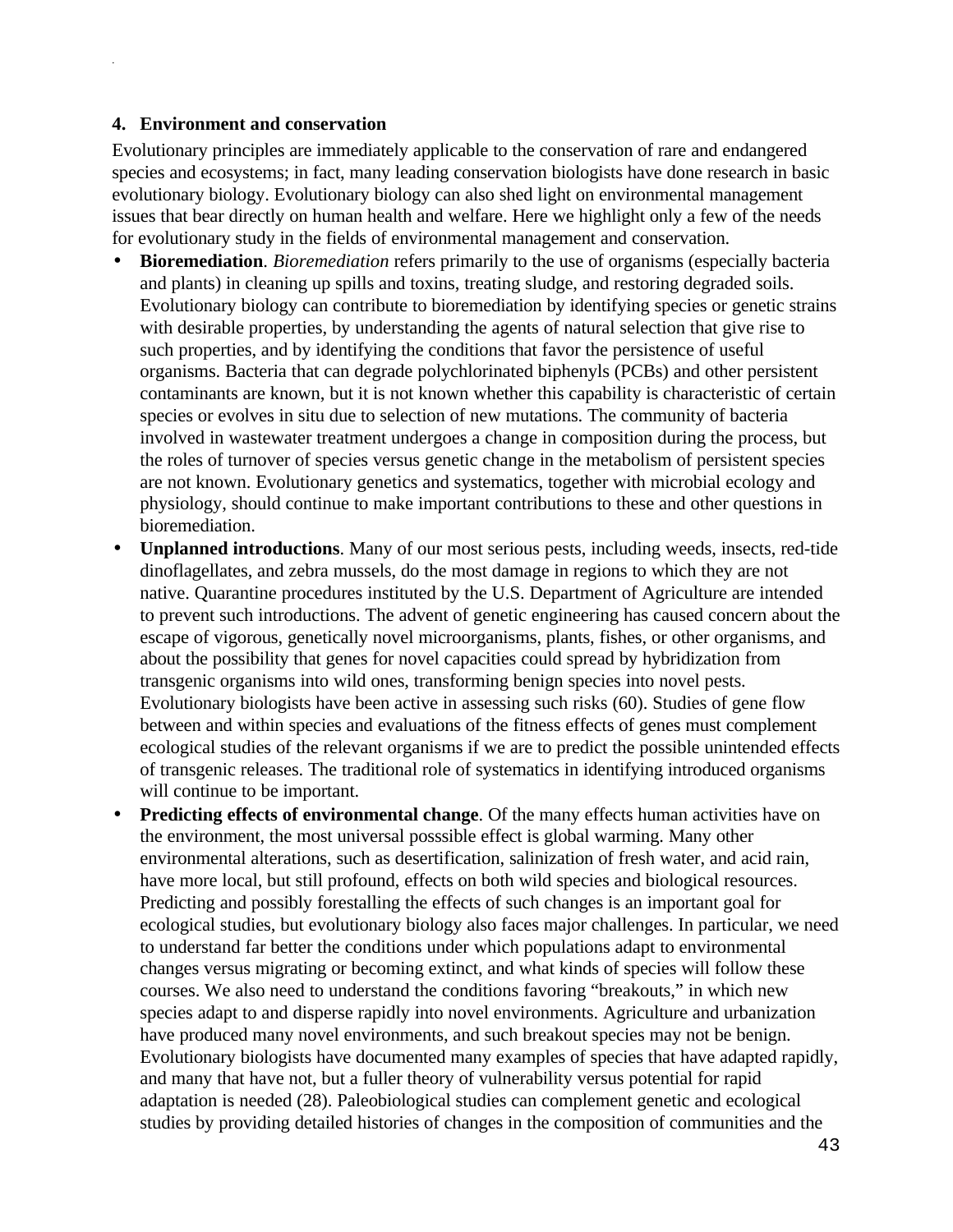distributions of species under past environmental changes. Paleobiology can also help us to develop generalizations about the kinds of species and communities that are most vulnerable.

• **Conservation of biodiversity**. Alteration of habitats, intentional and unintentional harvesting of natural populations, and other human activities constitute a grave threat to the persistence of many species. Inevitably, difficult choices will be necessary in the allocation of resources, and not all threatened species and ecosystems will be safeguarded.

Evolutionary biology and ecology work hand-in-hand in addressing these issues (34). There is a need for intense efforts to describe the diversity, distribution, and ecological requirements of organisms, especially those in regions where natural habitats are most rapidly being lost. Evolutionary systematics, biogeography, and ecological genetics provide the information needed in order to develop guidelines for conserving the greatest genetic diversity.

Previous crises in biodiversity can be seen in the fossil record, and evolutionary paleontologists can use these records as natural experiments on the consequences of biodiversity loss, the characteristics of species most at risk, and the nature and time scale of biotic recovery. For example, many extinction events in the geologic past were followed immediately by outbreaks of weedy "disaster species." Much more needs to be learned about this process, since there is no guarantee that disaster species that might arise in modern regions that have suffered extensive losses of biodiversity would be benign (55). Similarly, past biodiversity crises are associated with marked declines in primary productivity. This fact is relevant to future human welfare, in that humans now consume an estimated 25% of global primary productivity.

Evolutionary biologists are also studying such relevant problems as the minimal population sizes necessary for species to retain sufficient genetic variation to avoid inbreeding depression and to adapt to diseases, climate change, and other perturbations; the factors that cause extinction; the role of multiple populations in the long-term genetic and ecological dynamics of species; the role of interactions among species in maintaining viable populations; and the effects of coevolution among interacting species on dynamic processes in ecosystems. Conservation biology will be strengthened by further research on these poorly understood problems.

Some conservation efforts rely on germ plasm banks (for plants) and captive propagation (for animals). Population genetic theory plays a crucial role in these efforts. For example, inbreeding depression in small captive populations can be avoided by applying population genetic principles (59).

### **5. Technology development**

.

In all sciences, the need to solve problems stimulates the development of new techniques and technologies. As noted earlier, most of the broadly applicable technologies that have been developed at least partly due to the need to solve evolutionary problems have been in the areas of statistics, computation, and data management. We anticipate that as evolutionary biology addresses ever more complex problems and richer data sets, collaborations among evolutionary biologists will lead to further technical innovations in these areas. Some likely areas of progress will be the analysis of the dynamics of complex, nonlinear systems; optimal search routines—e.g., for phylogenetic tree structures; evolutionary computation—i.e., development of "evolving" algorithms for efficient problem solving; and applications in computer-based artificial intelligence and artificial life.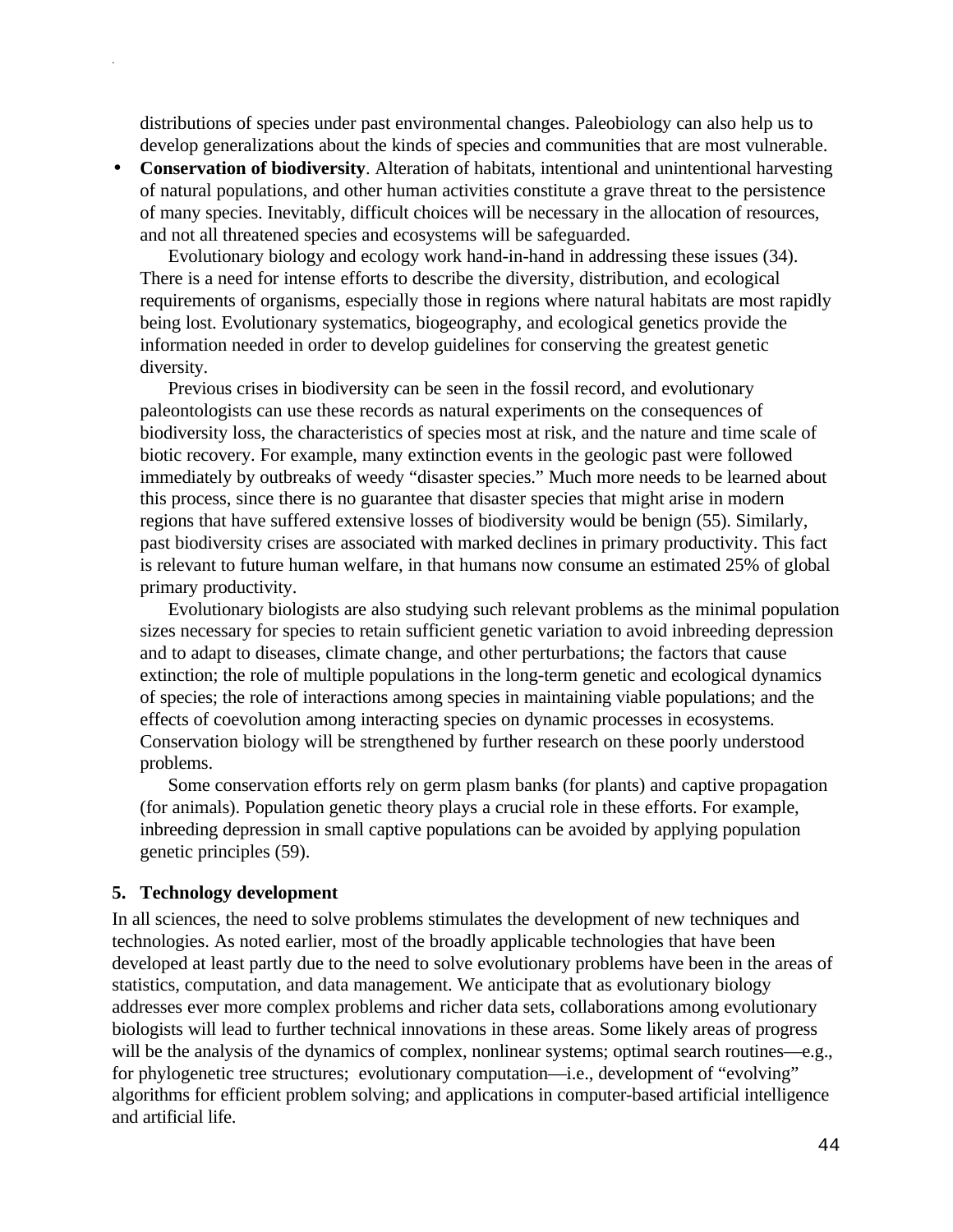### **6. Public understanding of science**

.

Important challenges for evolutionary biology lie not only in the domain of research, but also in the domain of public understanding and appreciation of science, which is necessary both for the support of research and for the awareness and understanding an educated citizenry requires in an increasingly scientific and technological age. Many surveys of students and the general public have shown that the United States ranks relatively low among industrial nations in their command of science and mathematics. This is a matter of serious concern to all scientific disciplines and, indeed, to all agencies and organizations concerned with the future of the country's human resources for technical and economic development.

Evolutionary biologists are keenly aware of the need for increased education in and understanding of science. The subject matter of evolutionary biology includes topics that directly impinge on individuals' health and welfare, such as inherited disease, gene therapy, infectious disease, and the evolution of antibiotic resistance by pathogens, food production, agricultural pest management, genetic engineering, bioremediation, conservation, and the effects of global warming. Issues related to evolution, such as genetic differences among human populations, the fossil history of life, and indeed, the reality of evolution itself, are frequent topics of public discourse. Yet much of the public does not understand basic genetics or evolutionary biology. Incredible as it may seem in an age of spacecraft and supercomputers, polls find that more than half of the American public does not even believe in the scientific veracity of evolution, the unifying principle of all of biology.

Although some professional biologists have devoted great efforts to educating the public, the greatest efforts in public outreach in the United States have been made by organizations such as the National Center for Science Education, and the largest educational role has been played by secondary school teachers. Professional biologists should devote more effort to public education, availing themselves of opportunities such as press releases, engagement with the media, and museum exhibits. They should take every opportunity to point out the evolutionary dimensions of biological phenomena that capture the public's attention; for instance, pests and disease organisms do not merely "mutate" or "develop" resistance to drugs—they *evolve* resistance. Heightened efforts to teach about evolution and related subjects are also required at both the college and secondary levels.

### **IX.MECHANISMS FOR MEETING CHALLENGES AND OPPORTUNITIES**

If we are to realize the great promise that evolutionary biology holds for both basic and applied science and for education, we will need enhanced research funding, structural mechanisms, and educational foundations. The following suggestions and recommendations in each of these areas should speed progress toward the goals described in the preceding section.

### **A. Research Funding**

The rate of progress and the accomplishments of a science are fundamentally dependent on the level of funding for rigorous research and on the policies and mechanisms that govern its disposition. These include research initiatives, allocations to large collaborative efforts versus investigator-based programs, and permanent positions at universities and colleges, institutes,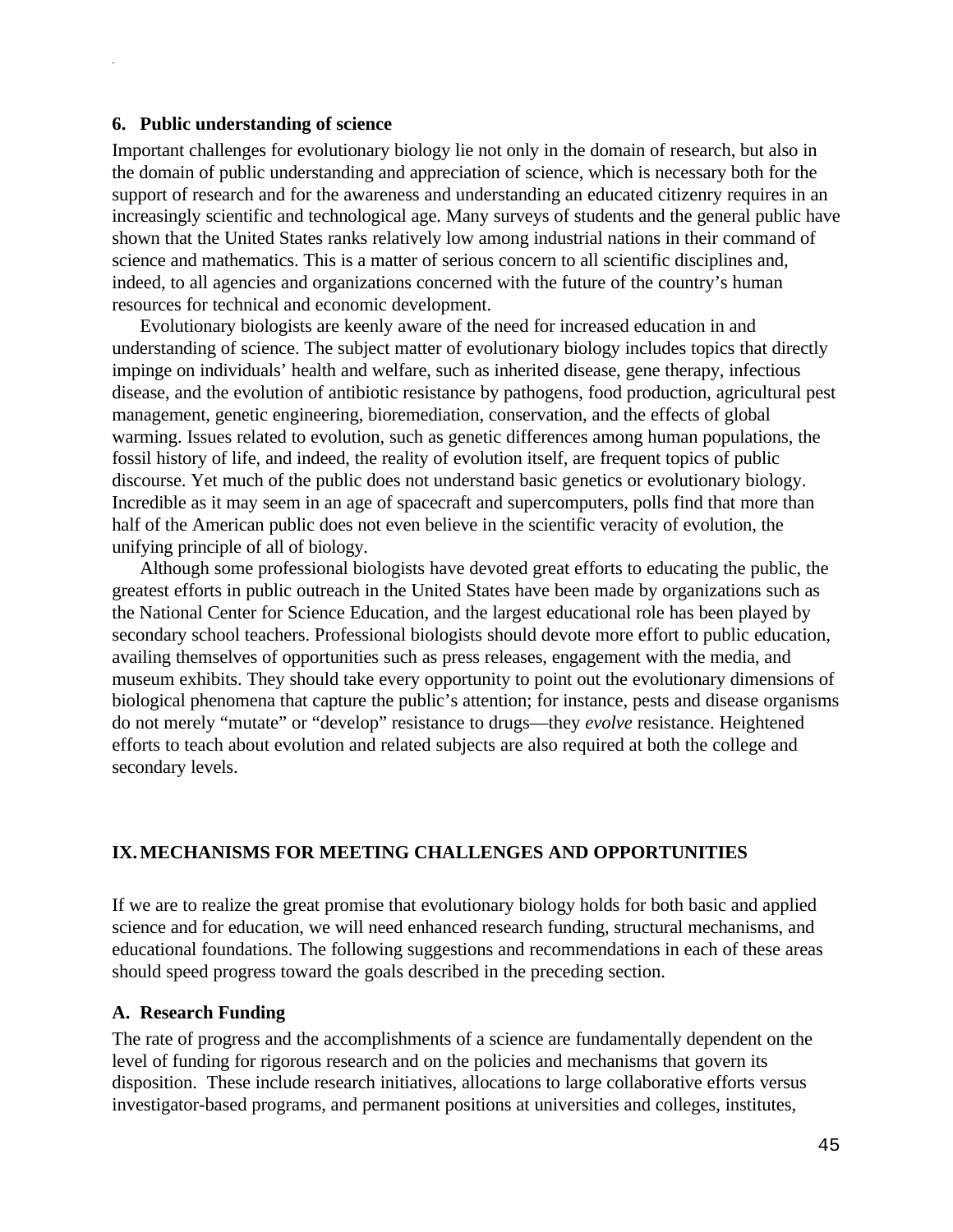agencies, and corporations. Like many scientific disciplines, evolutionary biology has felt the effects of the disparity between the rising costs of research and the budgets of funding agencies. Large numbers of excellent proposals for unquestionably important research, submitted by both experienced researchers and innovative young scientists, are not being funded because agency budgets have not grown to meet the existing needs. The development of new directions in research can only exacerbate the inability of traditional sources of research funding to keep up with the potential for progress on both basic and applied fronts. These considerations lead to the following recommendations for funding evolutionary research.

.

• **Maintain funding for individual-based research programs**. Considerable discussion has focused on the value of diverse research programs in individual laboratories, funded at a relatively modest scale, compared with large projects that require collaboration among numerous laboratories. In some fields of science, large-scale projects are the most effective, even essential. In evolutionary biology, certain large, coordinated efforts may indeed play important roles. Examples of such efforts include the development of databases for paleontologic, phylogenetic, and other data on biodiversity, data on human diversity and the like.

However, evolutionary biology, reflecting the diversity of its subject matter, has progressed due to the interplay of ideas, principles, and data issuing from individual researchers in each of its subdisciplines. We therefore affirm the preeminent value of individual-based research programs

- **Recognize the contributions of both well-studied model systems and diverse systems**. Some fields of biology progress largely by focusing primarily on a few model systems, such as *E. coli* bacteria, *Caenorhabditis* nematodes, and *Arabidopsis* plants. Likewise, certain areas of evolutionary biology, such as population genetics, have achieved great progress by utilizing the voluminous information and techniques available for model systems such as *Drosophila*. Many other subdisciplines of evolutionary biology can likewise profit from research on model systems; for instance, evolutionary developmental biology will be furthered by comparative studies of the groups of organisms that include model organisms such as *Drosophila*, *Caenorhabditis*, and *Arabidopsis*. However, it is inherent in evolutionary biology, which aims to describe and understand the full history and diversity of organisms, that it cannot be restricted to a few model species. In order to understand the diversity of life and its implications for human endeavor, creative tension must be maintained between studies of well-understood models and explorations of the broader diversity of organisms.
- **Increase funding levels and expand sources of funding**. A large proportion of basic research in evolutionary biology in the United States is supported by the National Science Foundation. Without denying the legitimate need of other disciplines for greater funding commensurate with increasing costs and enhanced prospects for progress in those fields, we emphatically support efforts by NSF to obtain increased budgets for basic research in those biological sciences, including evolutionary biology, that are progressing to unprecedented levels of understanding. Basic and applied evolutionary research is intimately related to the missions of many funding agencies, because of it applications in health, agriculture, natural resources, and other social needs. We urge agencies to review the ways in which various subjects studied by evolutionary biologists may contribute to those agencies' missions. Appendix IV suggests research areas that are directly relevant to the goals of some federal agencies in the United States, as well as industry, private foundations, and some international agencies.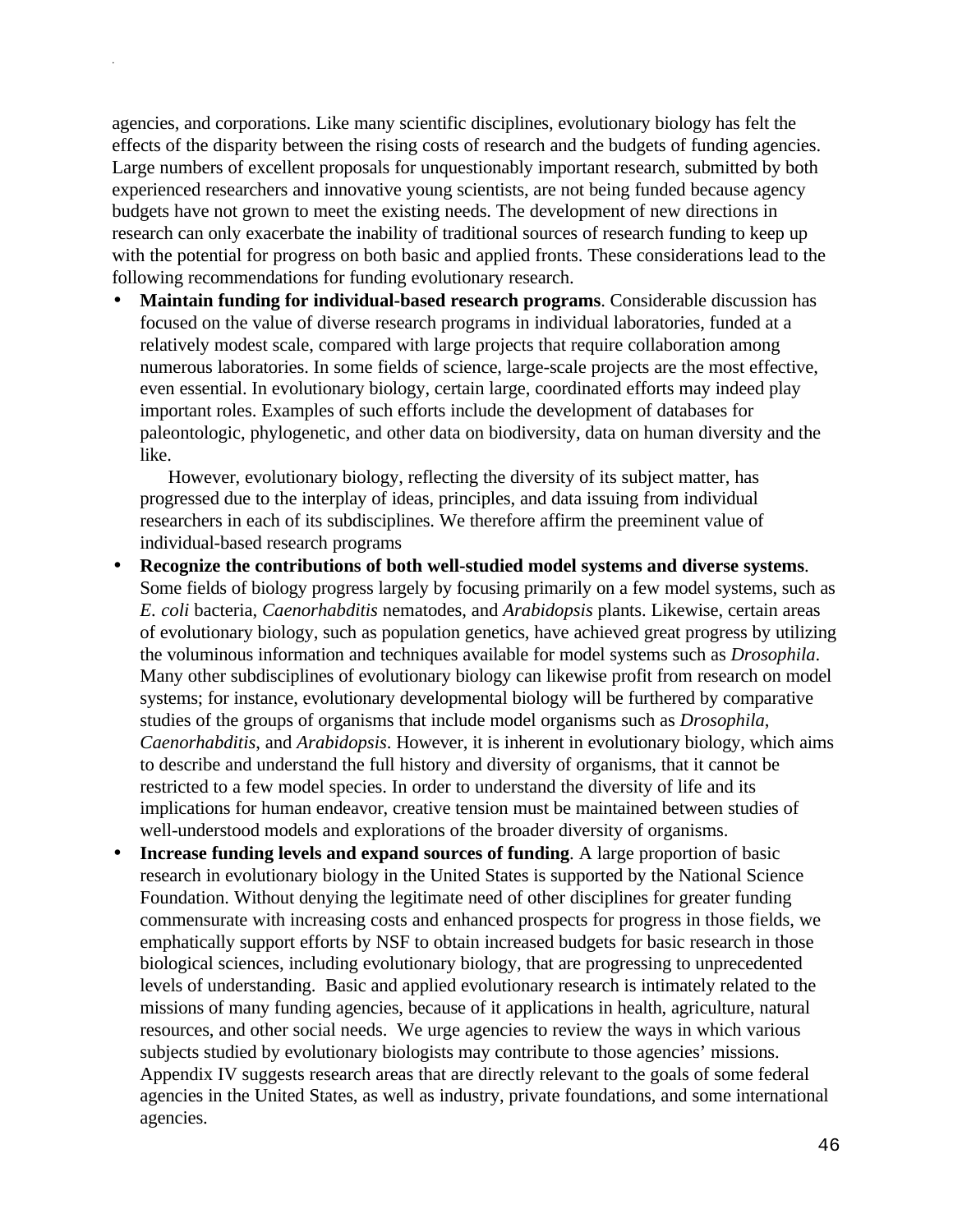## **B. Structural Mechanisms**

.

- **Review of research funding.** The diverse elements of evolutionary research are supported or could be supported by diverse national agencies (see Appendix IV). We urge that a crossagency review of funding for evolutionary biology, perhaps conducted by the National Academy of Sciences, be undertaken in order to recommend coordination of funding.
- **Reorganization of foundational support for evolutionary research**. The largest share of basic research in evolutionary biology in the United States is supported by the National Science Foundation. Research grants in the several subdisciplines of evolutionary biology are awarded by numerous divisions and panels within NSF. This structure is suitable for funding research that lies squarely within many of the subdisciplines, but interdisciplinary proposals often face difficulty because some reviewers on the relevant panels are unfamiliar with the context into which the proposals fit. For example, research on the borders between paleobiology and developmental evolutionary biology, between molecular genetics and evolutionary ecology, or between population genetics and systematics may face "double jeopardy" in finding funding. We suggest that NSF consider establishing a single unit, perhaps on "Biodiversity and Biotic Change," that could comprehensively address the spectrum of evolutionary research, including the interdisciplinary research that makes such conspicuous contributions to scientific progress.
- **Interdisciplinary workshops**. Because evolutionary biology is inherently interdisciplinary, exchange of ideas, information, and techniques is important, both among the subdisciplines of evolutionary biology and between evolutionary biologists and researchers in other biological and nonbiological disciplines. We strongly urge that mechanisms be established for encouraging annual workshops of an interdisciplinary nature, coordinated by appropriate national agencies or scientific societies. These workshops would be structured to provide for exchange of ideas and demonstration of techniques, and would be intended to foster research collaborations that might otherwise not develop. We would envision bringing evolutionary biologists together with researchers in such fields as developmental biology, neurobiology, endocrinology, microbiology, computer science and many others.
- **Intensive training workshops**. Because of the rapid progress taking place in molecular technology, computing, data analysis, and other areas of evolutionary and other biological sciences, researchers can look forward to extended productive careers only by keeping abreast of new developments. We recommend the establishment of annual workshops devoted to intensive training in new techniques. Again, these workshops would be coordinated through appropriate funding agencies or scientific societies. The intent of these workshops differs from the explicit development of interdisciplinary research described in the previous item.
- **Training grants for graduate education and research**. The health and progress of any discipline depends on the training of the graduate students who will be the next generation of researchers. To this end, there is a need for an increase in grant opportunities for graduate student training and research to foster the broad basic and applied perspectives discussed here. Basic and applied research will most profit from training grants in interdisciplinary areas, applied evolutionary biology, and theoretical evolutionary biology. Training a generation of researchers at the interface between basic and applied evolutionary biology will have the added benefit of exporting evolutionary thinking into some applied disciplines in which the evolutionary perspective can enhance understanding.
- **Postdoctoral and mid-career opportunities**. Postdoctoral positions and mid-career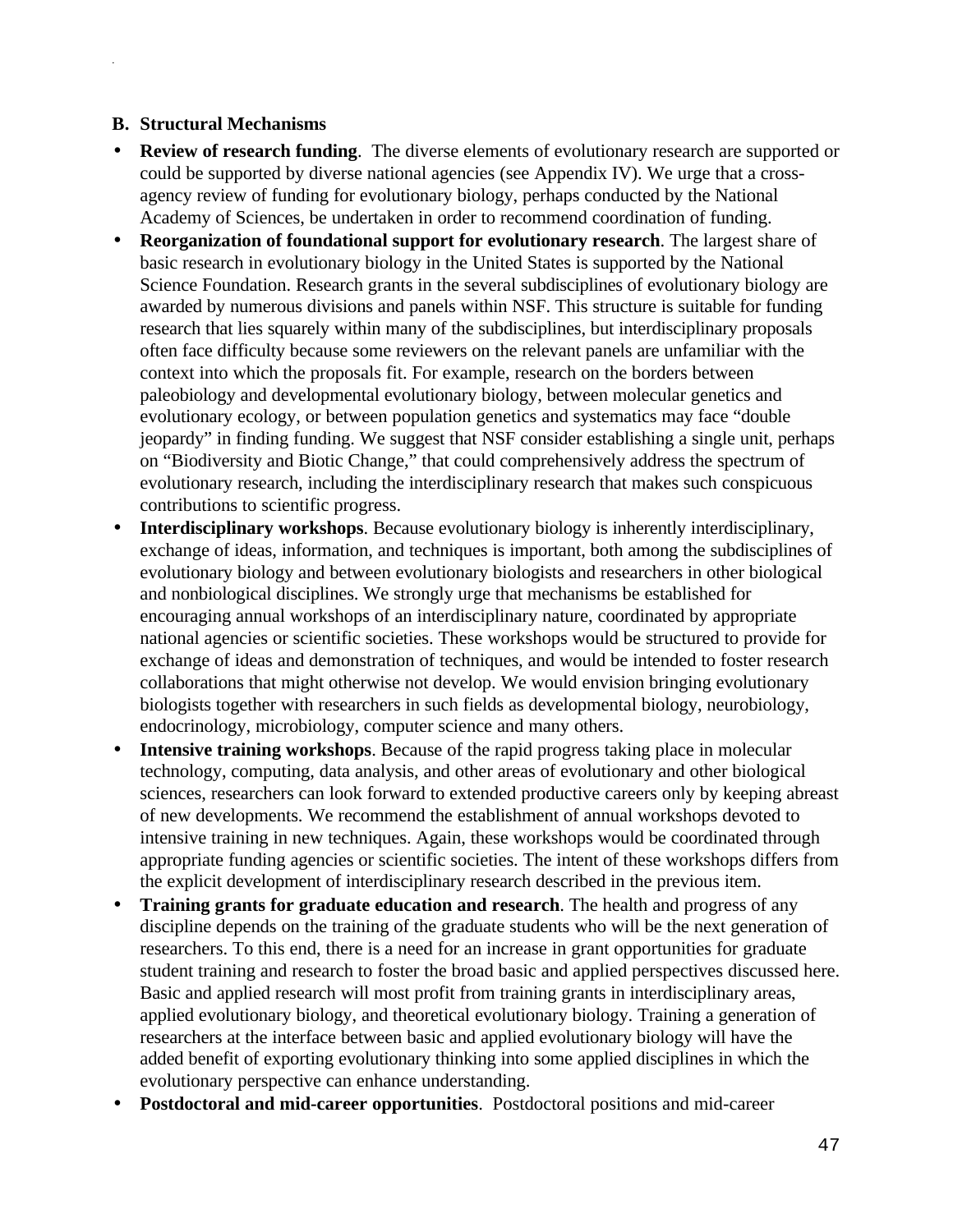research leaves are critical for enabling researchers to learn or develop new techniques or to initiate new research programs, especially those with an interdisciplinary or applied dimension. Support for postdoctoral and mid-career research positions currently falls far short of the need. Increasing the sources of such support will be important for progress in both basic and applied evolutionary biology.

.

- **Training in underdeveloped subjects**. In several important areas of evolutionary biology, the number of young scientists who will become the future corps of researchers is sorely inadequate. Perhaps the most conspicuous of these areas are (*a*) mathematical and statistical evolutionary biology, including modeling and data analysis; (*b*) systematics and biology of groups of organisms that have been inadequately studied and/or include species of importance to human society (e.g., microorganisms, protists, algae, fungi, plants, insects, nematodes); and (*c*) evolutionary paleobiology, focusing on speciation and biodiversity. To address this critical need, Ph.D. students must be trained in these areas, and employment opportunities, such as positions in university and college biology departments, must be made available to them.
- **Databases**. Much progress in evolutionary biology depends on analyzing data collected by numerous researchers. For example, databases of DNA sequences are extensively used not only by molecular but also by evolutionary biologists, and data on fossil occurrences are used not only by paleobiologists, but also by other biologists and even physicists interested in nonlinear dynamics. The evolutionary dimensions of environmental management, conservation, and the search for economically useful species will be greatly aided by accessible, widely shared databases on biodiversity, including information on geographic and ecological distributions, phylogenies, fossil occurrences, and museum and herbarium holdings. We support the development of such databases.
- **LTER sites**. Ecologists have obtained important data from the Long-Term Ecological Research (LTER) sites situated in several biomes in the United States through infrastructural and research support from NSF. In addition to providing data on long-term ecological and environmental changes, these sites are potential resources for researchers studying long-term genetic changes in populations, including changes in characteristics that mediate organisms' responses to climate change. Evolutionary biologists should be encouraged to take advantage of the special funding opportunities associated with LTER sites to conduct carefully framed evolutionary studies.
- **Research centers for evolutionary biology**. We suggest that the community of evolutionary biologists discuss the advisability and feasibility of establishing one or more research centers for evolutionary biology. The major functions of such centers would be to (*a*) organize workshops of the kinds described above; (*b*) provide work space for visiting scientists in order to support data analysis, publication, and interaction among subdisciplines; (*c*) manage databases and electronic communication networks for evolutionary scientists; and (*d*) foster cross-disciplinary communication among the many subdisciplines of evolutionary biology.
- **A National Committee on Evolutionary Biology**. The exponential increase of research on many fronts has been accompanied by growth in the number of specialized societies, journals, and annual meetings, and by a tendency toward increased specialization in students' research and perspectives. Efforts to counter these trends, such as joint meetings of the Society for the Study of Evolution, the Society of Systematic Biologists, the American Society of Naturalists, and the Society for Molecular Biology and Evolution, and symposia organized by the Paleontological Society, have been enthusiastically received, indicating broad interest in mechanisms that can unite the field. Moreover, evolutionary biologists recognize that it will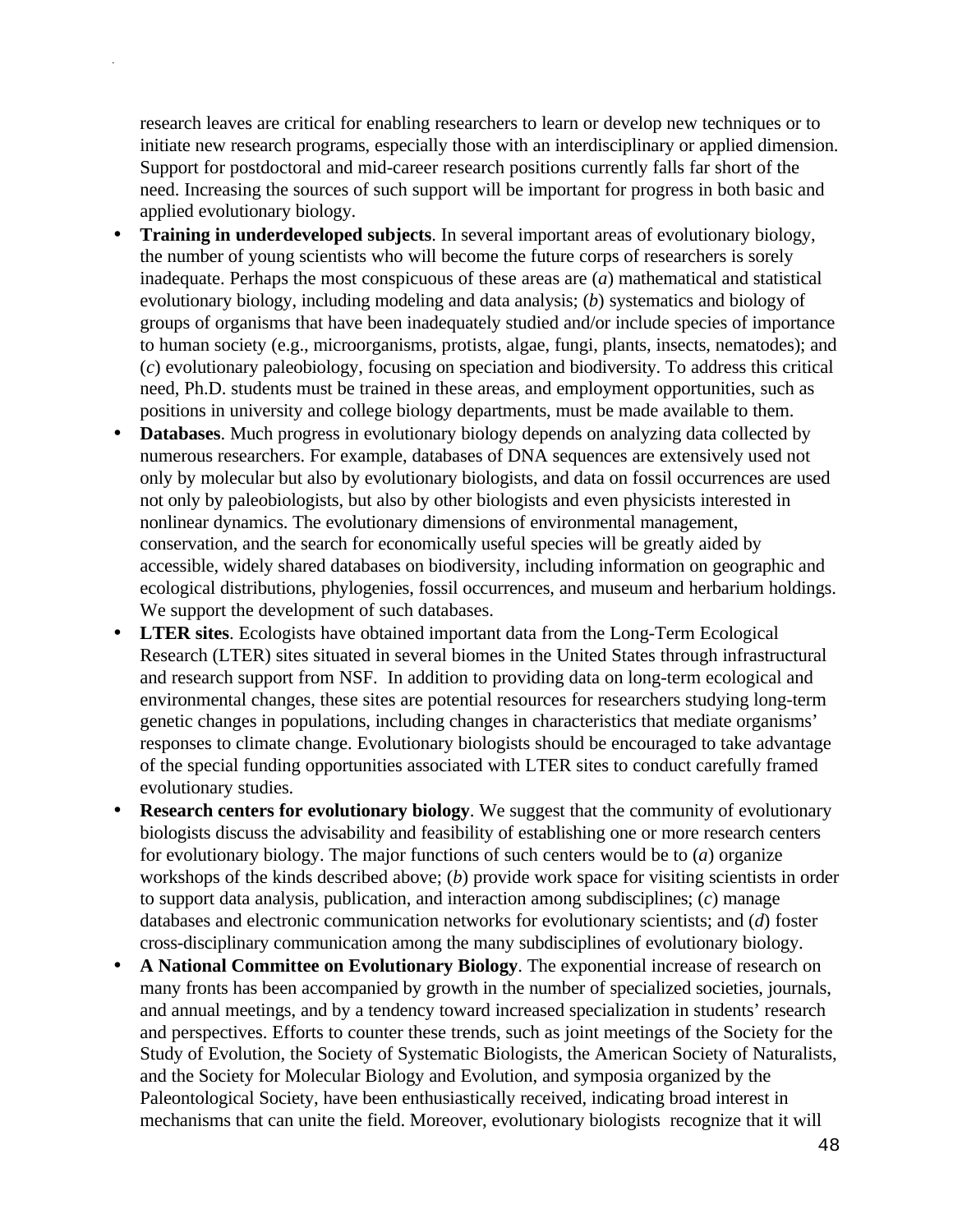be important to be visible in their interactions with the public, with educators, and with governmental and private agencies that support research. We therefore suggest that the professional societies explore the desirability and feasibility of a jointly sponsored steering or advisory committee on evolutionary biology. The membership of this committee could be appointed and structured in much the same way as existing journal editorial boards. Its potential roles might include (*a*) establishing and maintaining an Internet site, linked to the sites of relevant scientific societies, for disseminating information of broad interest; (*b*) responding to queries from funding agencies about trends and needs in research, and communicating generally held views to such agencies; (*c*) helping to coordinate workshops and other mechanisms for advancing training and research; (*d*) making university administrators and other educators aware of educational and training needs; (*e*) communicating important advances to the media; (*f*) coordinating efforts to educate the public on evolutionary aspects of topics such as racism, genetic engineering, and the conflict between creationism and evolutionary science; and (*g*) keeping scientists aware of legislation relevant to evolutionary biology, and educating legislators and their staffs about evolutionary issues relevant to pending legislation. Such a Committee could be developed through a consortium of scientific societies under the leadership of a specific society, such as the American Society of Naturalists or the Society for the Study of Evolution.

## **C. Education**

.

Formal education both trains the nation's work force in each of the areas of specialized knowledge and methodology on which society depends and trains an informed citizenry that can make reasoned decisions and adapt to change. As science and technology change our world at an ever-increasing pace, it becomes steadily more important for people to understand and use information from the sciences, including biology. However, a report from the United States National Academy of Science (37) noted with concern that "teaching of science in the nation's public schools often is marred by [the] serious omission" of evolution. Because, as the report noted, evolution plays a central role in modern biological science and its applications to societal need, we provide the following recommendations for education, including both formal schooling and dissemination of information to the public:

- **Training of K–12 school teachers**. Excellent education at the elementary, middle, and high school levels is critical for all students. The inadequate preparation of elementary, middle, and high school students in the sciences is a widely recognized cause for national concern. The level of understanding of evolution and related subjects such as genetics is especially poor. Evolution is frequently given little or no coverage in high school biology curricula. Furthermore, many well-meaning, overworked teachers are unable to keep abreast of some of the most important progress in the field, and consequently provide inadequate coverage of the topic. We therefore recommend that agencies responsible for education increase their efforts toward the continuing education of teachers in evolutionary biology and related subjects by supporting summer courses and workshops that will be rewarded with professional advancement. We urge professional biologists to contribute to such efforts. Such courses should emphasize the process of scientific inquiry and critical thinking, the progress in concepts and information that the field has enjoyed, and the relevance of evolution to human life and societal needs. A variety of teaching materials are available for such programs.
- **College and university curricula**. Our comments concern course offerings for both biology majors and nonmajors. In many or most colleges and universities, a course on evolution is an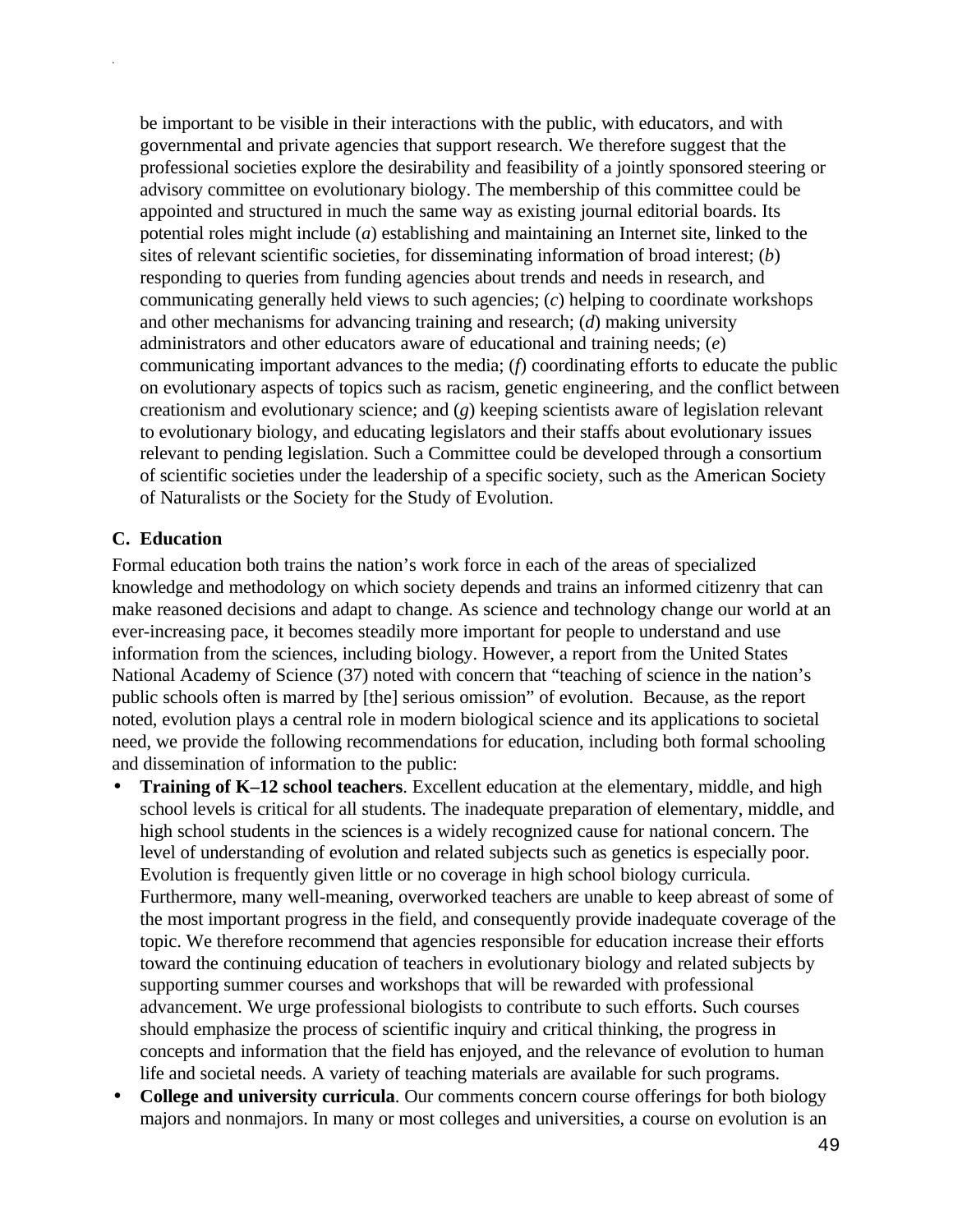elective, taken by a minority of biology majors, most of whom do not think it relevant to their medical or other careers. The majority of biology majors may have little exposure to evolution beyond a few weeks (or less) in an introductory biology course. This does not prepare them to recognize or understand the relevance of evolutionary concepts and information to human health, agriculture, environmental science, or even to research in molecular biology or other biological disciplines. Biology departments in some leading universities (e.g., Cornell University, the University of Colorado, and the University of California) have recognized that evolutionary concepts are as fundamental and integral to the biological sciences as genetics and molecular biology, and have established a course on evolution as a requirement for all biology majors. Because of the unifying role that evolution plays in biology, its relevance to the interpretation of data in all biological disciplines, its many demonstrated and potential applications to societal needs, and its position as one of the more important intellectual developments in the history of Western ideas, we strongly urge other colleges and universities to include a course on evolution among the requirements for biology majors.

.

Many biology departments offer nonmajors courses in critically important subjects such as genetics and ecology. For the reasons described above, evolution is an equally important element in an educated person's understanding of biology. Well taught, such a course will intrigue and excite students, and will provide them not only with a technical understanding of issues that affect their lives, but also with an enlightened perspective on social and philosophical issues and a heightened understanding of the living history of ideas. We urge, in the strongest terms, that *a nonmajors course in evolution be made available in every college and university*.

- **Inclusion of evolutionary science in specialized advanced training**. As this document has already made clear, elements of evolutionary biology are profoundly relevant to fields such as medicine, public health, law, agronomy, forestry, natural products chemistry, and environmental science. However, postbaccalaureate training in most of these fields often is devoid of coverage of even the simplest, most relevant evolutionary concepts, such as the nature and importance of genetic variation. Moreover, we have already noted that most students receive almost no education on evolution as undergraduates. We urge that professional schools and graduate programs in these fields incorporate relevant evolutionary material into their curricula.
- **Enhanced graduate training in evolutionary biology and its applications**. We noted above that training grants can contribute immeasurably to preparing graduate students for excellent, innovative research careers. Grants for doctoral research are equally important. In evolutionary biology, it is customary for Ph.D. students to do dissertation research that is thematically related to their advisor's research, but is not an integral part of the advisor's research projects and cannot be supported by the advisor's grants. This custom fosters independent thought, innovation, self-reliance, and learning beyond the advisor's sphere of knowledge, and it is suitable for a field that takes biological diversity as its subject. There exist funding programs for Ph.D. research in NSF and some other agencies, but in a quantity incommensurate with the need and the prospective returns. We urge the establishment of dissertation support by agencies that presently do not provide it.
- **College and university faculty positions**. For both educational reasons and to promote the development of research excellence in modern biology, it is essential that biology departments of colleges and universities include faculty in several of the evolutionary subdisciplines. Faculty in evolutionary biology typically have a broad, interdisciplinary outlook that enhances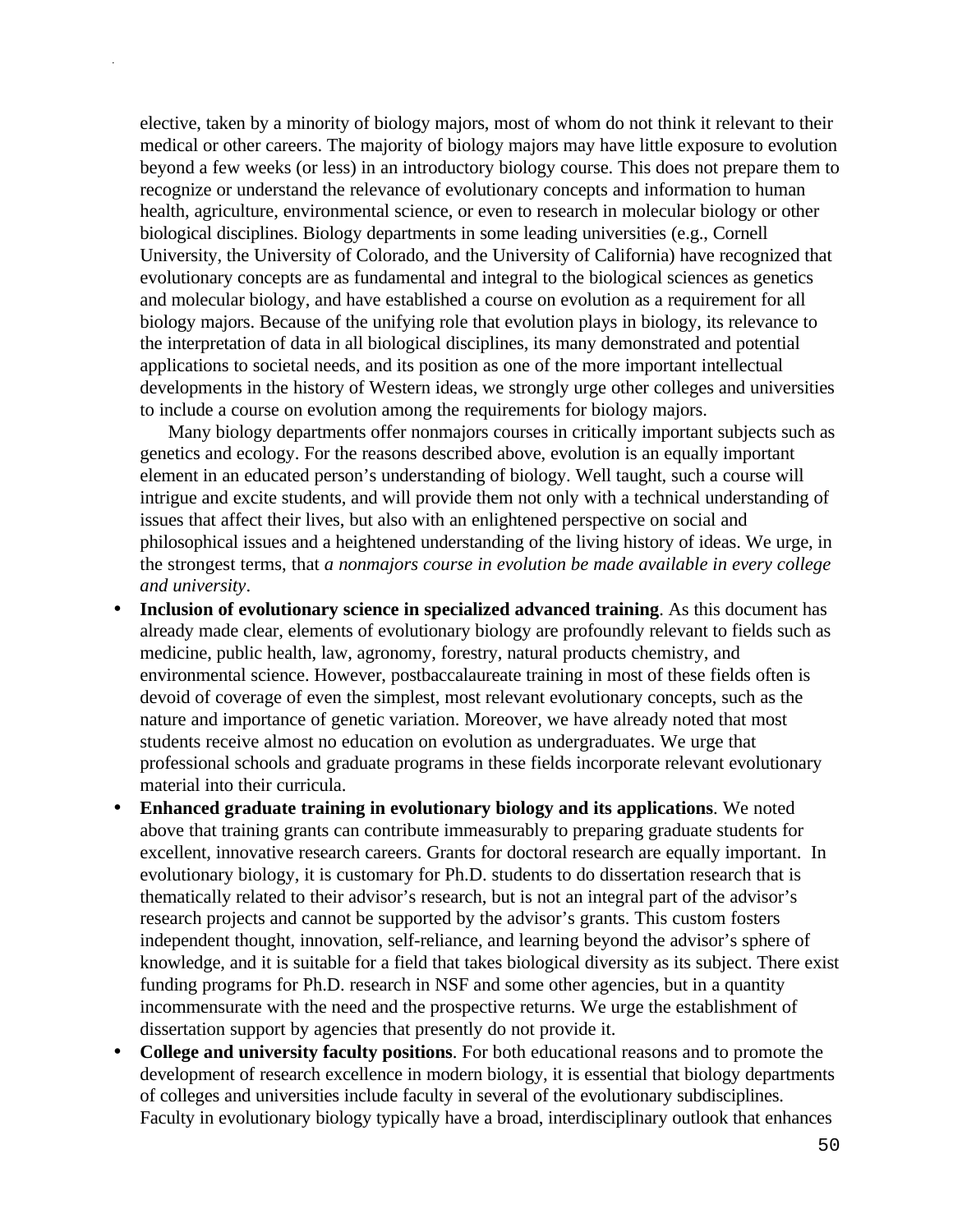communication with colleagues in other disciplines, and they very frequently attract some of the most outstanding graduate students in biology Ph.D. programs. Most importantly, evolutionary biology is an intellectually dynamic discipline that unifies biology and extends beyond it. Because it encompasses a variety of subdisciplines from molecular evolution to systematics and paleobiology, no one faculty member can have sufficient expertise to represent the entire discipline. Indeed, many universities harbor departments or programs with names such as "Ecology and Evolutionary Biology" that include specialists in several or many evolutionary subdisciplines. Emerging disciplines such as developmental evolution and evolutionary neurobiology need to be complemented by more traditional disciplines such as systematics and population genetics, which despite their maturity are addressing new questions with new methods and techniques.

• **Public outreach and education**. The greatest challenge to evolutionary biologists, and to all scientists, is to provide new and interesting information and concepts to the public at large. Evolutionary biology faces the additional challenge of reaching and convincing a portion of the public that is skeptical about, or even hostile to, the very concept of evolution. Although evolution is hardly controversial in many other countries, it is a politically and educationally volatile issue in the United States (see Appendix I, "Evolution: Fact, Theory, Controversy"). Yet without its evolutionary foundation, biology cannot be a modern science, for however fully we describe biological phenomena, we cannot fully understand their causes except with reference to evolutionary processes and history. Without evolution, many of the potential applications of biology to societal needs will remain undeveloped and even unexplored. No issue in public education about biological matters holds greater urgency or importance than communicating the nature, implications, and applications of evolution.

In the strongest possible terms, we urge evolutionary scientists to become engaged with public education, and urge educational institutions to communicate the reality, vitality, and societal importance of evolution to the public. Possible vehicles for doing so include:

• Public talks to local school and citizens' groups;

.

- Museum exhibits on modern evolutionary biology and the evidence for evolution;
- Press releases on exciting advances in evolutionary research;
- Letters to newspapers and magazines, and urging coverage of evolution in science columns;
- Monitoring textbooks and communicating reactions to publishers and school boards;
- Addressing television and radio audiences; and
- Supporting organizations that contribute to public education in biology.

## **X. CONCLUSIONS AND RECOMMENDATIONS**

## **A. Evolutionary Biology Plays a Critical Role in Modern Biology**

- It provides causal explanations, based on history and on processes of adaptation and genetic change for biological phenomena ranging from the molecular to the ecological.
- It provides a theoretical framework and analytical methods for interpreting biological data, including data on humans.
- It can discover phenomena of interest to mechanistic biologists, by using its comprehensive conceptual framework, mathematical genetic theory, phylogenetic analyses, comparisons of species, and other tools.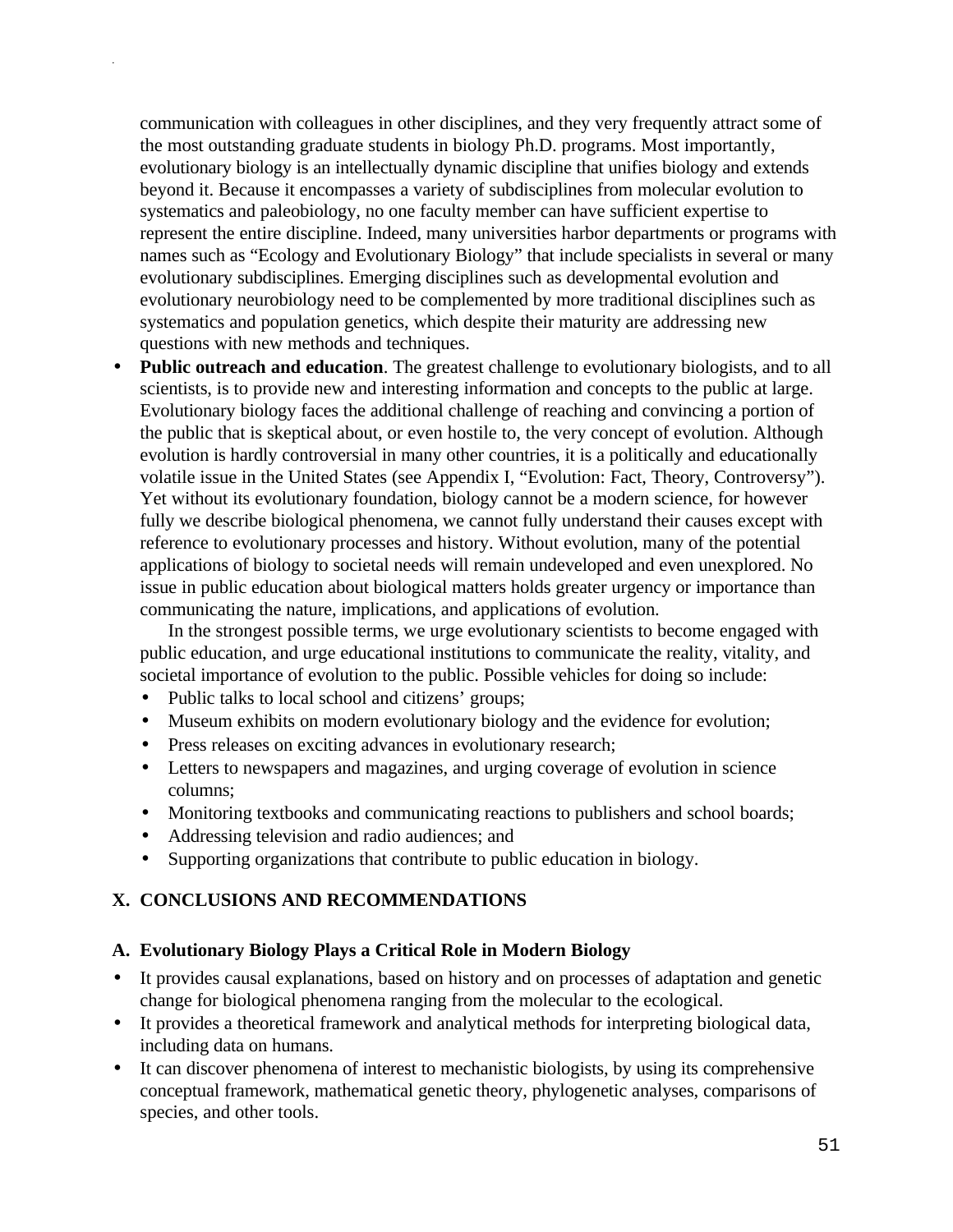- By describing species, variation within species, and phylogenetic relationships among species, it provides analyses of biological diversity that are the indispensable foundation for all biological studies that draw insight from the study of different organisms.
- Employing the methods of paleobiology and systematics, it describes and analyzes the history of life, which provides insight into the present organization and future of biological systems.
- It contributes to societal needs, in areas ranging from medicine to agriculture to the economic development of natural products and processes.
- It provides information on, and a conceptual framework for interpreting data on, human genetic diversity, physiology, behavior, and culture, thus joining the many other disciplines that help us to understand ourselves.

# **B. Current Areas of Opportunity**

.

At present, evolutionary biology is highly dynamic, and is progressing rapidly on many diverse fronts. However, unanswered questions greatly outnumber those that have been fully answered. Hence, there exists enormous potential for continuing progress, for exploration of new realms, and for contributions to other biological sciences and to societal needs.

In *basic* science, we stand at the threshold

- of fully documenting biodiversity and describing the phylogenetic relationships among all organisms
- of analyzing the history of life in greater depth than ever before
- of discovering and explaining processes of evolution at the molecular level
- of analyzing the molecular and genetic basis of characteristics that vary within and among species
- of understanding how developmental mechanisms evolve and give rise to new phenotypic characteristics
- of elucidating the processes that both cause and constraint adaptations in physiology and anatomy
- of contributing to a deeper understanding of the adaptive meaning and mechanisms of behavior
- of developing a predictive theory of coevolution between species, such as pathogens, parasites, and their hosts, and of the effects of coevolution on populations and ecological communities

In the *applied* realm, evolutionary biologists are becoming increasingly aware of the many ways in which their discipline can help humanity

- to understand and combat genetic, systemic, and infectious diseases
- to understand human physiological adaptations to stresses, pathogens, and other causes of ill health
- to understand the origin and dynamics of infectious disease organisms
- to combat the evolution of antibiotic resistance by microbial pathogens
- to improve crops and mitigate damage by pathogens, insects, and weeds
- to develop tools for analyzing human genetic diversity as it applies to health, law, and the understanding of human behavior
- to use and develop biological resources in a responsible manner
- to remedy damage to the environment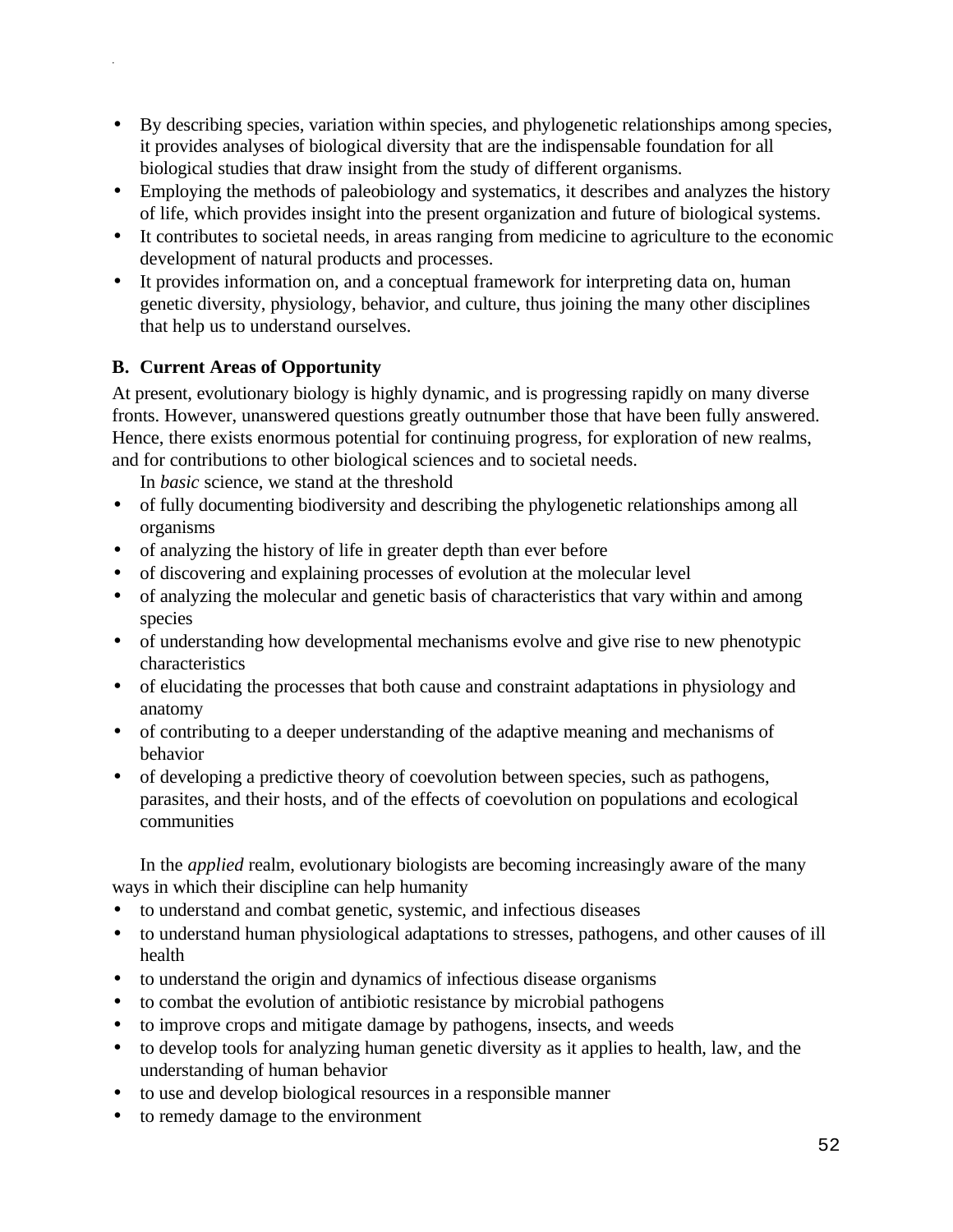- to predict the consequences of global and regional environmental change
- to conserve biodiversity and understand the consequences of the loss of species

## **C. Recommendations**

.

 In view of its maturity as a field and its centrality to the biological sciences, we propose the following mechanisms to realize the potential of evolutionary biology:

- a cross agency review of funding for evolutionary biology, perhaps conducted by the National Academy of Sciences, to make recommendations for its coordination;
- enhanced support for evolutionary biology through existing or emerging channels, including more support for postdoctoral positions, mid-career opportunities, graduate training grants, and research grants;
- support for workshops to foster interdisciplinary collaborations and to update training in rapidly changing techniques;
- identification of opportunities to join evolutionary research to industrial, agricultural, medical, and other applied research; and
- establishment of a National Committee on Evolutionary Biology, an electronically linked virtual committee designed as a rapid response network to provide a conduit for input and assistance from the scientific community into federal agencies, the news media, and other entities requiring information from the scientific community.

In view of the many applications of evolutionary research to the biological disciplines and to practical social needs, we urge evolutionary biologists

- to communicate to federal agencies, and to other institutions that support basic or applied research, the relevance of evolutionary biology to these institutions' missions
- to direct their research not only to basic, but also to applied goals
- to integrate into their educational activities the relevance of evolutionary biology to societal needs

In view of the relevance of evolution to human endeavors and the overall importance of scientific literacy, we urge that major efforts be made to strengthen curricula in primary and secondary schools, as well as in colleges and universities with respect to modern evolutionary biology. We call for

- support of mid-career training of school teachers in evolutionary biology
- greater emphasis on evolution in the curricula expected of biology majors and available to nonmajors at colleges and universities
- integration of relevant evolutionary concepts into the postbaccalaureate training of all biologists and of professionals in areas such as medicine, law, and agronomy
- adequate representation of evolutionary biology, especially its understudied subdisciplines, among faculty positions at colleges and universities
- active contributions from the scientific community toward informing the public about the nature, progress, and implications of evolutionary biology

As physics has shaped the science and technology of the twentieth century, so biology will shape the twenty-first century. Provided it receives adequate resources and public support, evolutionary biology will play an indispensable role.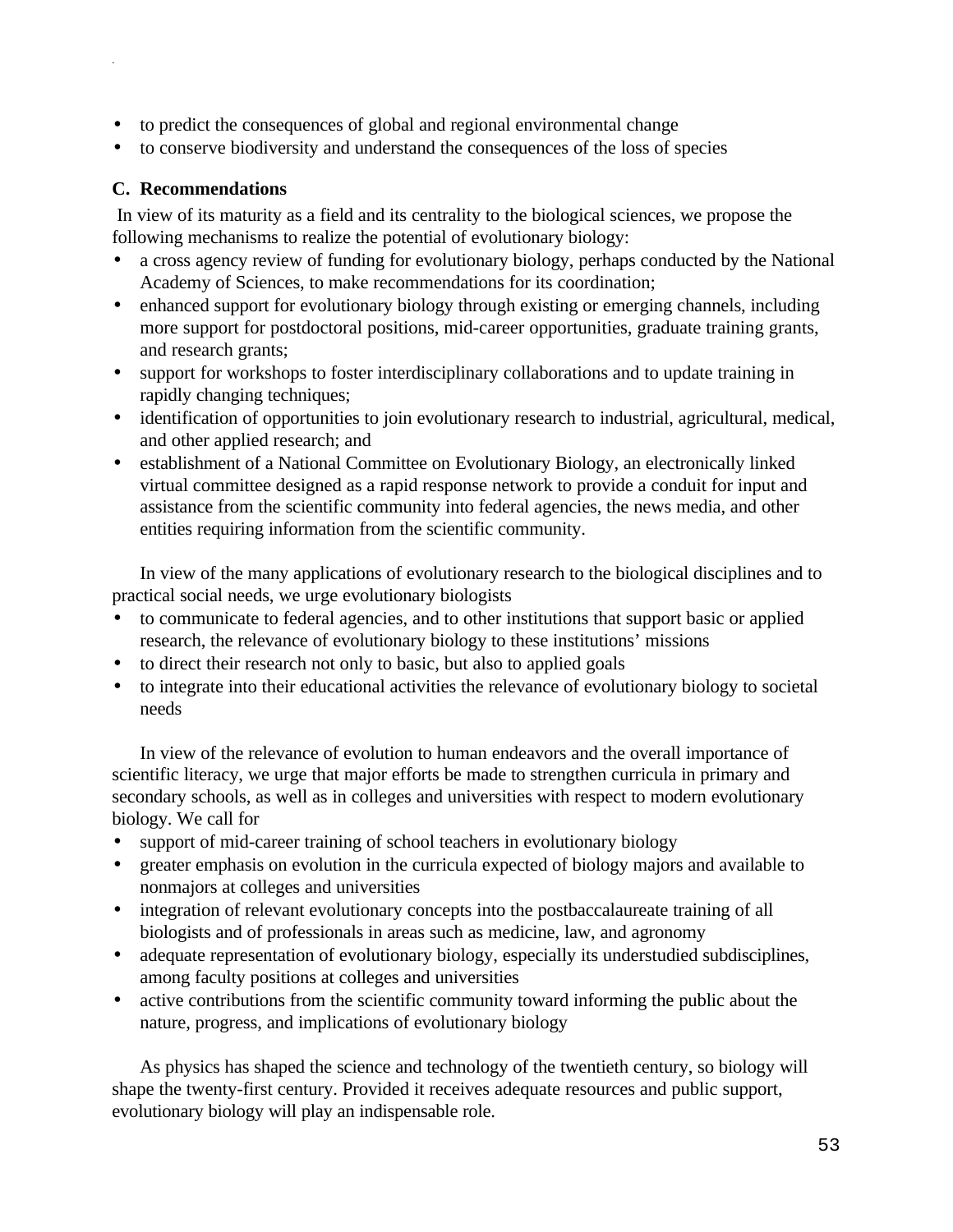#### REFERENCES

.

- 1. Adams, M. W., A. H. Ellingboe, and E. C. Rossman. 1971. Biological uniformity and disease epidemics. *BioScience* 21;1067-1070.
- 2. Adey, N. B., T. O. Tollefsbol, A. B. Sparks, M. H. Edgell, and C. A. Hutchison, III. 1994. Molecular resurrection of an extinct ancestral promoter for mouse L1. *Proc. Natl. Acad. Sci. U.S.A*. 91:1569-1573.
- 3. Beltran, P., and 10 others. 1988. Toward a population genetic analysis of *Salmonella*: genetic diversity and relationships among strains of serotypes of *S. choleraesuis, S. derby, S. dublin, S. enteridis, S. heidelberg, S. infantis, S. newport, and S. typhimurium. Proc. Natl. Acad. Sci. U.S.A.*, 85:7753-7757.
- 4. Bishop, J. A., and L. M. Cook (eds.). 1981. *Genetic Consequences of Man Made Change*. Academic Press, London.
- 5. Bulmer, M. 1998. Evolutionary aspects of protein synthesis. *Oxford Surveys in Evolutionary Biology* 5:1-40.
- 6. Carroll, S. B. 1995. Homeotic genes and the evolution of arthropods and chordates. *Nature* 376:479-485.
- 7. Caugant, D., L. Moco, C. Frasch, L. Froholm, W. Zolinger, and R. Selander. 1987. Genetic structure of Neisseria meningitidis populations in relation to serogroup, serotype, and outer membrane protein pattern. *J. Bacteriol*. 169:2781-2792.
- 8. Cavalli-Sforza, L. L., and M. W. Feldman, 1981. *Cultural Transmission and Evolution*. Princeton University Press, Princeton, NJ.
- 9. Cavalli-Sforza, L. L., P. Menozzi, and A. Piazza, 1994. *The History and Geography of Human Genes*. Princeton University Press, Princeton, NJ.
- 10. Cohen, M. L. 1992. Epidemiology of drug resistance: implications for a post-antimicrobial era. *Science* 257:1050-1055.
- 11. Coley, P.D., J. P. Bryant, and F. S. Chapin III. 1985. Resource availability and aniherbivore defense. *Science* 230:895-899.
- 12. Dawkins, R. 1976. *The Selfish Gene*. Oxford University Press, Oxford.
- 13. Dobzhansky, Th. 1962. *Mankind Evolving*. Yale University Press, New Haven, CT.
- 14. Doolittle, W. F., and C. Sapienza. 1980. Selfish genes, the phenotypic paradigm and genomic evolution. *Nature* 284:601-603.
- 15. Dubose, R. F., and D. L. Hartl. 1991. Evolutionary and structural constraints in the alkaline phosphatase of *Escherichia coli*. In R. K. Selander, A. G. Clark, and T. S. Whittam (eds.), *Evolution at the Molecular Level*, pp.58-76. Sinauer, Sunderland, MA.
- 16. Dykhuizen, D. E., 1990. Experimental studies of natural selection in bacteria. *Annu. Rev. Ecol. Syst*. 21:393-398.
- 17. Ewald, P. W. 1994. *Evolution of Infectious Disease*. Oxford University Press, Oxford.
- 18. Friedlander, Y., E. M. Berry, S. Eisenberg, Y. Stein, and E. Leitersdorf, 1995. Plasma lipids and lipoproteins response to a dietary challenge – Analysis of four candidate genes. *Clinical Genetics* 47:1-12.
- 19. Futuyma, D. J. 1995. The uses of evolutionary biology. *Science* 267:41-42.
- 20. Garland, T., Jr., and P. A. Carter. 1994. Evolutionary physiology. *Annu. Rev. Physiol*. 56:579-621.
- 21. Halder, G., P. Callaerts, and W. J. Gehring. 1995. Induction of ectopic eyes by targeted expression of the eyeless gene in *Drosophila. Science* 267:1788-1792.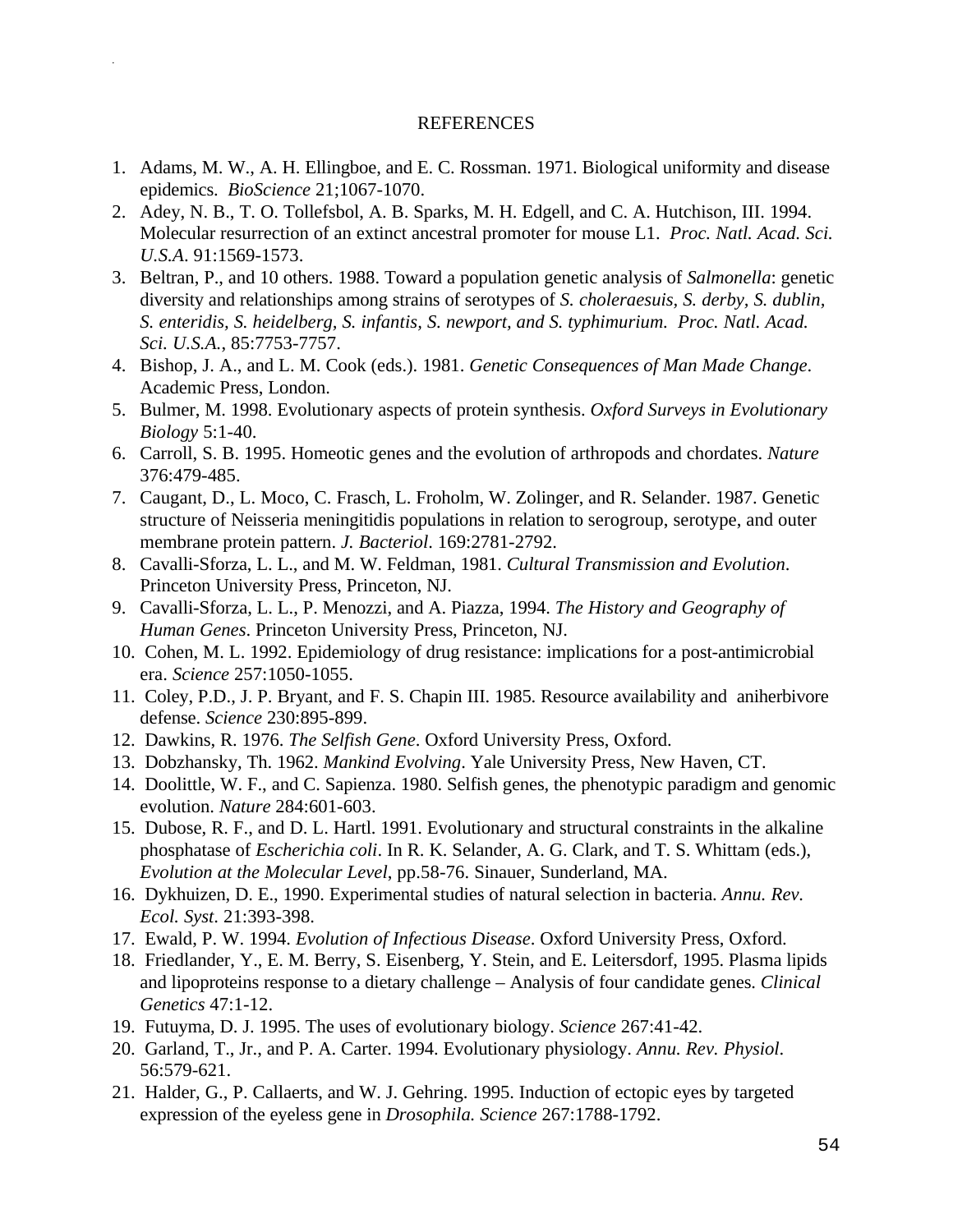- 22. Hall, B. G. 1983. Evolution of new metabolic functions in laboratory organisms. In M. Nei and R. K. Koehn (eds.), *Evolution of Genes and Proteins,* pp. 234-257. Sinauer, Sunderland, MA.
- 23. Haviland, M. B., R. E. Ferrell, and C. F. Sing. 1997. Association between common alleles of the low-density lipoprotein receptor gene region and interindividual variation in plasma lipid and apolipoprotein levels in a population-based sample from Rochester, Minnesota. *Human Genetics* 99:108-114.
- 24. Heywood, V. H. (ed.). 1995. *Global Biodiversity Assessment*. United Nations Environmental Programme. Cambridge University Press, Cambridge.
- 25. Holland, J. 1992. *Adaptation in Natural and Artificial Systems*. MIT Press, Cambridge, MA.
- 26. Jermann, T. M., J. G. Opitz, J. Stackhouse, and S. A. Benner. 1995. Reconstructing the evolutionary history of the artiodactyl ribonuclease superfamily. *Nature* 374:56-59.
- 27. Johnson 1990[SELECTION FOR LIFE SPAN IN C. ELEGANS]

.

- 28. Kareiva, P. M., J. G. Kingsolver, and R. M. Huey (eds.). 1993. *Biotic Interactions and Global Change*. Sinauer, Sunderland, MA.
- 29. Lander, E. 1996. The new genomics: global views of biology. *Science* 274:536-539.
- 30. Laskin, A. 1994. P.14 in L. R. Meagher and T. R. Meagher (eds.), *Leaping into the Future with Evolutionary Biology*. Rutgers University, New Brunswick, NJ.
- 31. McKenzie, J. A. 1996. *Ecologicial and Evolutionary Aspects of Insecticide Resistance*. Academic Press, San Diego.
- 32. McKenzie, J. A., and G. M. Clarke. 1988. Diazinon resistance, fluctuating asymmetry, and fitness in the Australian sheep blowfly. *Genetics* 120:213-220.
- 33. Meagher, L. R., and T. R. Meagher. (eds.) 1994. *Leaping into the Future with Evolutionary Biology: The Emerging Relevance of Evolutionary Biology Applied to Problems and Opportunities*. [Report of a workshop.] Rutgers University, New Brunswick, NJ.
- 34. Meffe, G. K., and R. M. Carroll. 1997. *Principles of Conservation Biology.* Second edition. Sinauer, Sunderland, MA.
- 35. Montagu, A. 1974. *Man's Most Dangerous Myth: The Fallacy of Race*. Oxford University Press, London.
- 36. National Academy of Sciences National Research Council. 1972. *Genetic Vulnerability of Major Crops*. National Academy Press, Washington, D.C.
- 37. National Academy of Sciences, Working Group on Teaching Evolution. 1998. *Teaching about Evolution and the Nature of Science*. National Academy Press, Washington, D.C.
- 38. National Research Council, YEAR. A Biological Survey for the Nation. Washington, D.C. NEED FULL CITATION FROM SOMEONE – TOM? MICHAEL?
- 39. Nei, M., and A. L. Hughes. 1991. Polymorphism and evolution of the major histocompatibility complex loci in mammals. In R. K. Selander, A. G. Clark, and T. S. Whittam (eds.), *Evolution at the Molecular Level*, pp. 222-247. Sinauer, Sunderland, MA.
- 40. Nei, M., and A. K. Roychoudhury, 1982. Genetic relationship and evolution of human races. *Evolutionary Biology* 14:1-59.
- 41. Nesse, R. M., and G. C. Williams. 1994. *Why We Get Sick: The New Science of Darwinian Medicine*. Times Books, NY.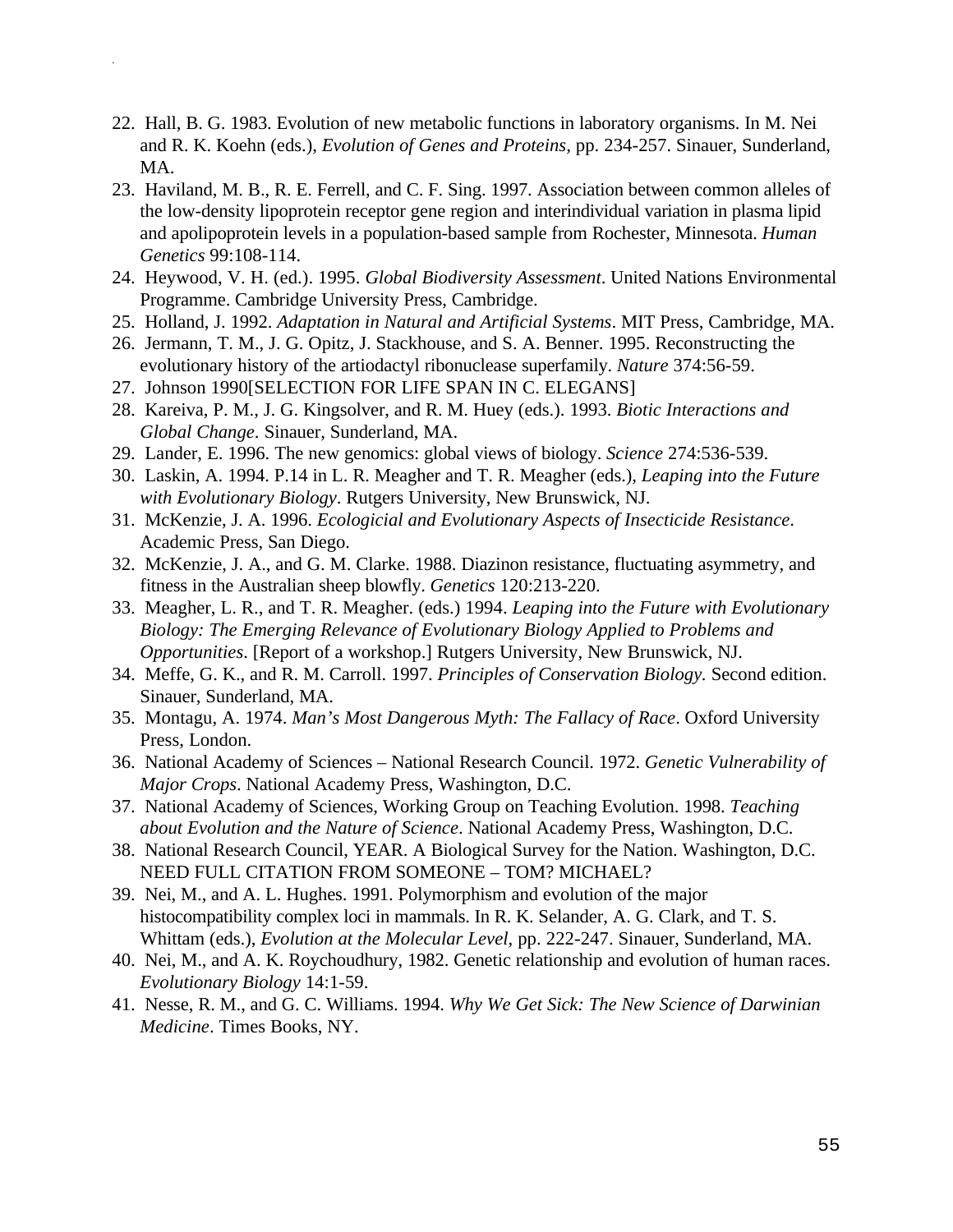### **APPENDIX I**

.

### **EVOLUTION: FACT, THEORY, CONTROVERSY**

When biologists refer to the theory of evolution, they use the word "theory" as it is used throughout science. It does not mean a mere speculation or an unsupported hypothesis. Rather, as *The Oxford English Dictionary* puts it, "a hypothesis that has been *confirmed or established* by observation or experiment, and is propounded or accepted as accounting for the known facts; a statement of the *general laws, principles, or causes* of something known or observed" (our italics). The complex body of principles that explain evolutionary change is a theory in the same sense as "quantum theory" in physics or "atomic theory" in chemistry: it has been developed from evidence, tested, and refined, and it accounts for literally thousands of observations made throughout the entirety of biological science and paleontology.

Like *all* scientific theories, the theory of evolution is a *current best explanation*. It has withstood innumerable tests and attempts to disprove it, but it is still being refined, modified in the light of new knowledge, and extended to account for newly discovered phenomena. The theory of genetics has had such a history, progressing from Mendel's simple early principles to the complex body of molecular principles that constitute today's theory of inheritance, and it is constantly being refined and modified, even though its core principles have remained valid for a century. So it is with the theory of evolution.

Is evolution also a fact? All but the most trivial facts begin as untested hypotheses—such as the hypothesis that the earth revolves around the sun. They acquire "facthood" as more and more evidence accrues in their favor, and as they withstand attempts to refute them. The evidence and attempt at refutation may take many forms besides simple observations; indeed, the most powerful evidence is not mere observations, but conformity to predictions that the hypothesis makes about what we should see if the hypothesis is true or false. We do not observe the earth making a circuit around the sun; we accept this hypothesis because of the numerous, verified astronomical observations—and more recently observations from spacecraft—that conform to the predictions of the hypothesis. So Copernicus's hypothesis is now a fact—a statement supported by so much evidence that we use it as if it were true.

Biologists accept as fact that all organisms, living and extinct, have descended, with innumerable changes, from one or at most a few original forms of life. For Darwin in 1859, this was a hypothesis, for which he provided abundant evidence from comparative anatomy, embryology, behavior, agriculture, paleontology, and the geographic distributions of organisms. Since that time, all of the many thousands of observations in each of these areas have supported Darwin's core hypothesis. To these observations has been added copious evidence that Darwin could hardly have dreamed of, especially from paleontology and molecular biology. A century's accumulation of such evidence establishes *descent, with modification, from common ancestors* as a *fact* of science. How we explain this fact—what the principles and causes of it may be—is the *theory* of evolutionary process, parts of which are subject to various amounts of scientific debate, modification, and extension.

To claim evolution as a fact is to confront controversy, for probably no claim in all of science evokes as much emotional opposition as biological evolution. Nonetheless, no scientific hypothesis other than common descent with modification can account for and make predictions about the unity, diversity, and properties of living organisms. No other hypothesis of the origin of biological diversity is supported by such overwhelming evidence, and no competing hypothesis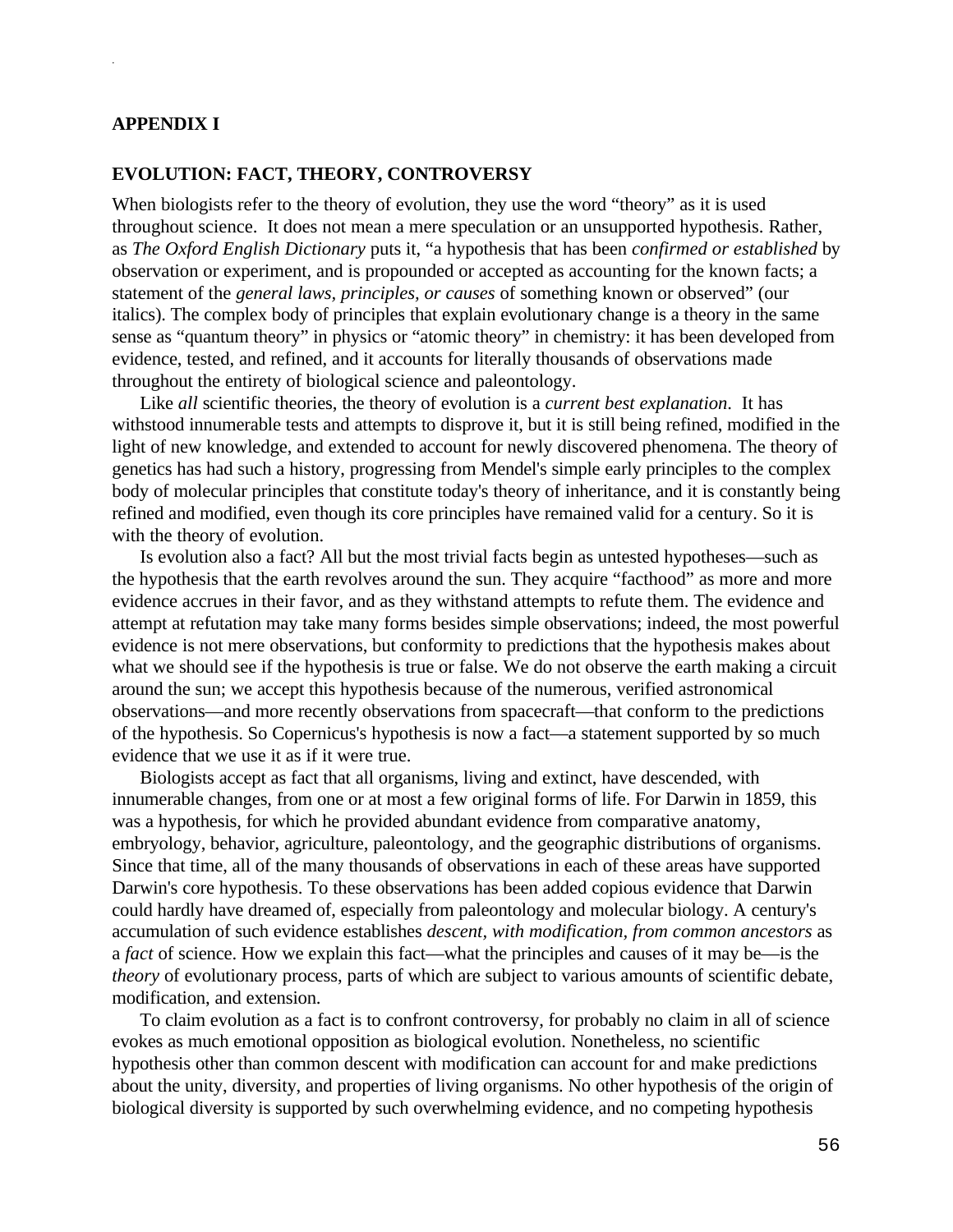spawns such richness of scientific study and has as many implications for the biological sciences and their applications to societal needs.

### **Evolution and Spiritual Belief: A Necessary Conflict?**

.

The theory of evolution is controversial because it is perceived by some people to be incompatible with religious beliefs, especially about human nature and origins. The so-called creationist opposition to evolution is so vocal in the United States that it has threatened federal funding of evolutionary research, despite its basic scientific value and numerous applications. Equally importantly, it has driven public school systems to minimize education in evolutionary science, contributing to widespread scientific illiteracy. (A 1988 study of teenagers' command of science worldwide ranked Americans in the lowest 25 percent, behind students in countries such as Japan, England, and Hungary.) More than half of Americans believe that humans were created in their present form about 10,000 years ago, even though the reality of evolution—including human evolution—has not been seriously controversial among scientists for almost a century (37).

Priests, ministers, rabbis, and Pope John Paul II have affirmed the validity of evolutionary science while also affirming the spiritual validity of the Bible's teachings. Some clergy indeed teach about evolution and even do evolutionary research. Evolutionary biologists themselves include atheists, agnostics, and devout participants in various religions. Most theologians seem to agree that whether or not belief in God and acceptance of evolution are compatible is a matter of individual decision. Most evolutionary biologists agree that issues of spiritual belief cannot be decided by science, which by its nature is limited to determining natural observable causes, cannot pronounce on supernatural matters, and cannot provide answers to ultimate philosophical or ethical questions.

This last point needs emphasis. Anti-evolutionists have charged that evolution robs society of any foundation for morality and ethics, and that it teaches a materialistic world view, which would justify the principle that might makes right. But evolutionary science has never taught any such thing, and if properly exercised, cannot teach any such thing, for science in itself has no moral or ethical content, for good or ill. Whether the science be physics or evolutionary biology, it teaches us only what the observable world is like and how it works. Such sciences as physics, chemistry, geology, physiology, and neurobiology, exactly like evolutionary biology, admit no supernatural causes for the actions of atoms, the sun's energy, the health or ills of the human body, or the powers of the human brain. These sciences recognize only natural, material causes, and we rely on their naturalistic theories when we build airplanes, synthesize new plastics, listen to weather reports, or consult our doctors. We would no more apply religious principles to these activities than we would seek moral guidance from medical doctors, engineers, or chemists. So it is with evolutionary science: no more nor less materialistic than any other science, it offers no moral guidance, only dispassionate analysis of how biological systems function and came to be. What use we make of such information is for individuals and society to decide.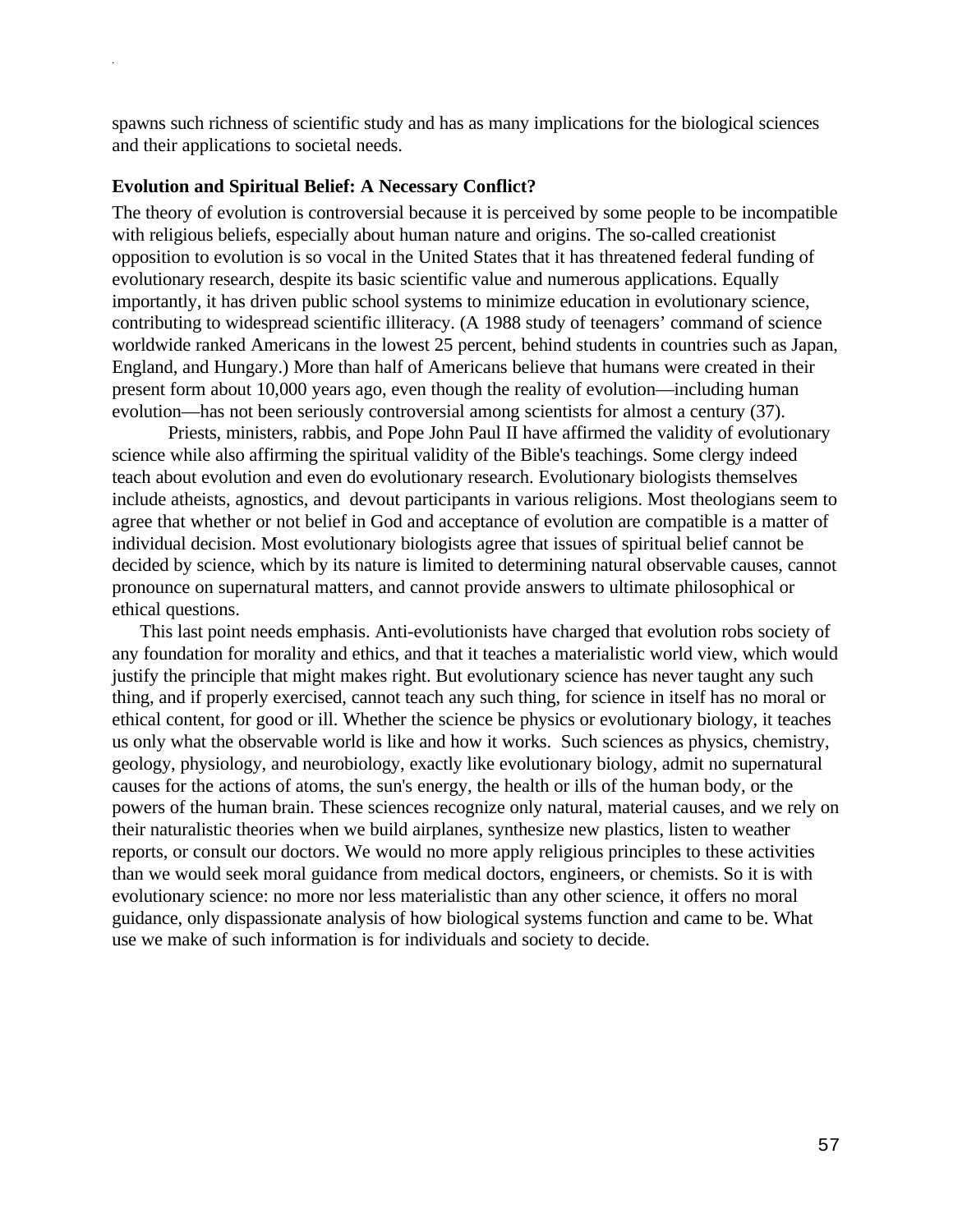## **APPENDIX II**

.

#### **HOW THIS DOCUMENT WAS PRODUCED**

At the invitation of their respective society presidents, representatives\* from the American Society of Naturalists (ASN), the Society for the Study of Evolution (SSE), the Society for Molecular Biology and Evolution (SMBE), the Ecological Society of America (ESA), the Society of Systematic Biologists (SSB), the Genetics Society of America (GSA), the Animal Behavior Society (ABS), and the Paleontological Society (PS) met in Indianapolis, Indiana, on April 22–23, 1995, to discuss the need for preparation of a report defining the challenges and opportunities facing the science of evolution. The purpose of this document would be to serve as a statement of the nature and importance of the field for use by policymakers, educators, and scientists alike.

A working committee representing the major disciplines in evolutionary biology was convened to draft a working document to be presented to the memberships of our respective societies. Cochairs D. Futuyma (editorial) and T. Meagher (organizational) were elected at the April 1995 workshop to draft proposals to seek funding to support workshops to develop the report and to coordinate and oversee its writing and publication. The project has been supported by the A. P. Sloan Foundation and the National Science Foundation. Announcements of the existence of the working committee and its charges were made in *The American Naturalist*, *Ecology*, *Evolution*, *Genetics*, *Molecular Biology and Evolution*, and *Science*.

The working committee met in October 1995 (in Lawrenceville, NJ) and March 1996 (in Chicago, IL) to discuss the content of the report and to distribute writing and research assignments. Between meetings, regular contact was maintained among working group members via email. The report has been distributed to the executive councils of the relevant scientific societies for feedback in 1996–1997, and a copy of the document was posted on the World Wide Web in 1997 for inspection and feedback by the scientific community at large, with announcements and access information placed in several of the above-mentioned journals. A final meeting of the working group took place in April 1997 (in Palo Alto, CA) to address issues of overall balance in the final document and to appoint a smaller working group to oversee final publication of the report.

\*Douglas Futuyma (ASN), Leslie Real (ASN, ESA), Thomas Meagher (SSE), Walter Fitch (SMBE), Carol Lynch (SSE), Linda Maxson (SMBE), Charles Langley (GSA), J. John Sepkoski, Jr. (PS), Zuleyma Tang-Martinez (ABS) and Michael Donoghue (SSB), Mark Courtney observing for NSF.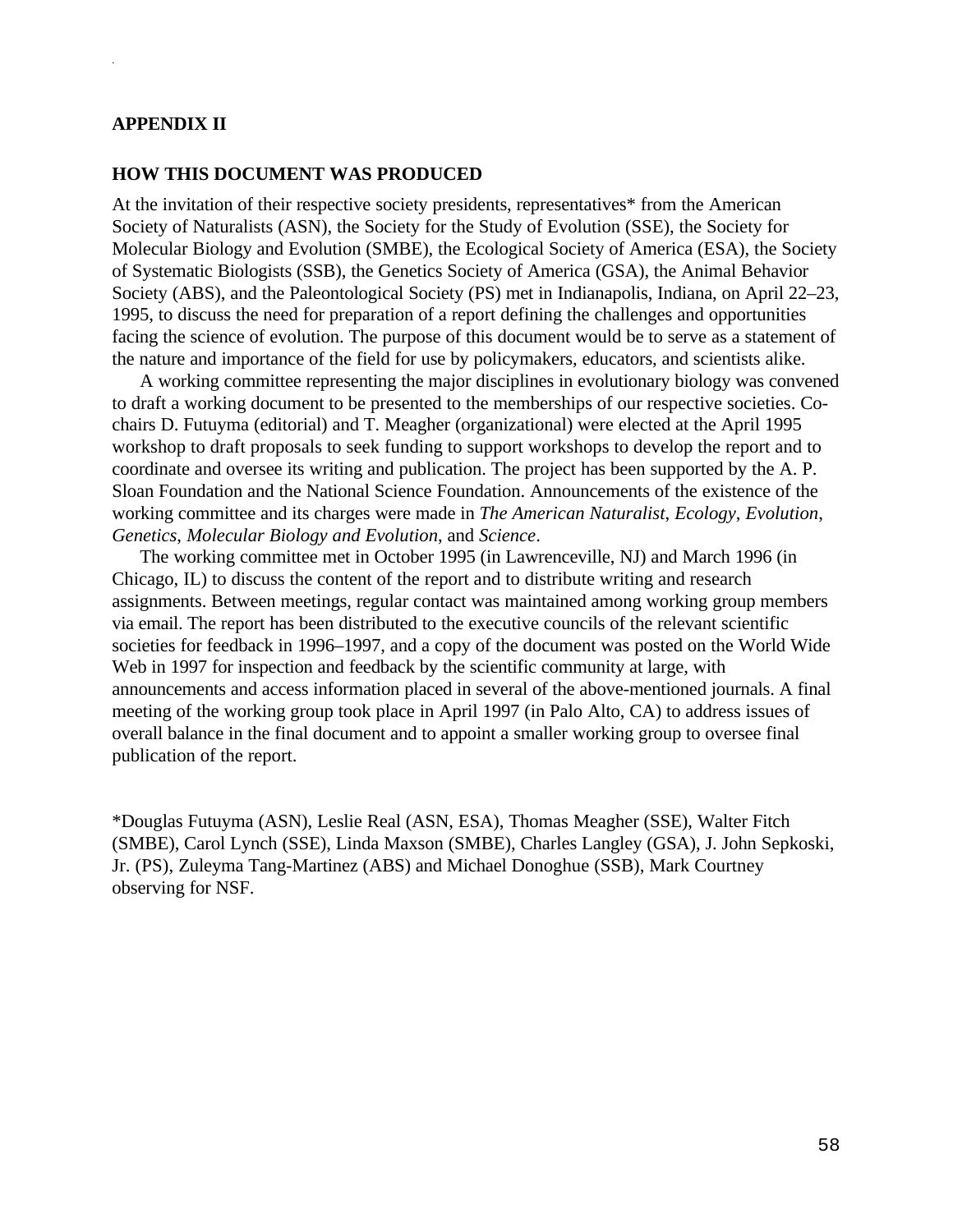## **APPENDIX III**

.

## **GLOSSARY OF FREQUENTLY USED TERMS**

**Allele**: One of several alternative forms of a gene, differing from other forms in nucleotide sequence, and usually in its effect on some character.

**Allele frequency**: The proportion of gene copies in a population that are a specific allele. If the population has *N* individuals, each with 2 gene copies, the total number of genes in the population is 2*N*.

**Biodiversity**: The number of alleles or taxa in a specified geographic area (ranging from a local region to the whole earth). The number of taxa is often referred to as "*taxonomic diversity*" or, simply, "*diversity*."

**Character**: A specific feature, e.g., "molar teeth." A *character state* is one of several alternative conditions of a feature, e.g., the specific number of molars. A *quantitative character* varies continuously (e.g., weight) rather than discretely, usually because of the effects of both the environment and the action of several or many genes, hence the term "*polygenic" character*.

**Coalescent theory**: A body of population genetics theory that uses relationships among DNA sequences to infer the evolutionary processes that have affected genes and populations. **Development**: The changes that an individual organism undergoes during its lifetime, from egg, seed, etc., through maturity to death.

**Extinction**: The death of all individuals in a local population, a species, or a higher taxon. **Fixation**: The state of an allele that replaces all other alleles in a population, so that its frequency is 1 (i.e., 100%).

**Fitness**: The contribution to the next generation of a genotype, relative to that of other genotypes, reflecting its probability of survival and its reproductive output.

**Fossil**: Any recognizable trace of an ancient organism preserved in a geologic deposit.

**Gamete**: A cell, such as an egg or sperm, that unites with another cell to form a new organism. **Gene**: A unit of heredity, usually a sequence of DNA that encodes a protein or other product that influences the development of one or more characters. Each amino acid in a protein chain is encoded by one or more specific triplets made up of four kinds of nucleotide bases.

**Gene flow**: The movement of genes from one population into another (usually of the same species) resulting from movement of individuals or their gametes.

Genetic drift: Random changes in the frequencies of alleles within a population due to random sampling of genes.

**Genotype**: A specific combination of alleles at one or more loci. Organisms such as humans carry two copies of each gene at each of most loci (one from the mother and one from the father); the genotype at a given locus is *homozygous* if the two copies are the same allele, and *heterozygous* if they are different alleles.

**Locus** (pl., loci): The site on a chromosome occupied by a gene; this term is often used to refer to the gene itself.

**Mass extinction**: A large increase in the number of extinctions (with a concomitant decline in diversity) over a geologically short interval of time (years to many thousands of years).

**Mutation**: Alteration of the DNA sequence of a gene; hence, the origin of a new allele. **Neutral alleles**: Two or more alleles that do not differ in their effect on fitness. Such alleles are said to be "*selectively neutral*."

**Phenotype**: An observable characteristic(s) of an organism, e.g., eye color, respiration rate,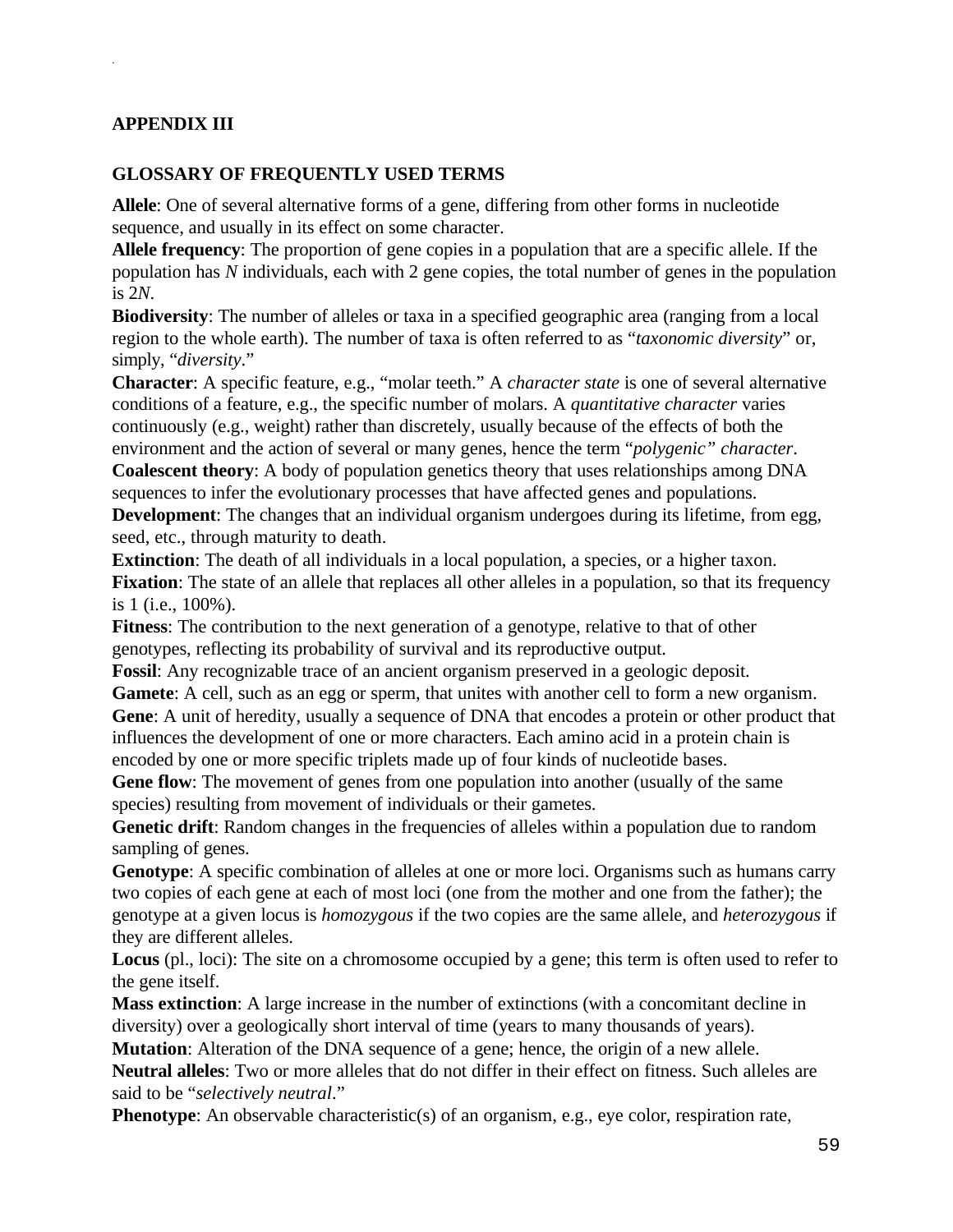number of offspring produced. Both genetic and environmental factors often determine the phenotype.

.

**Phylogeny:** The historical pattern of branching, produced by speciation or population isolation, that has resulted in a diversity of taxa or differentiated populations.

**Polymorphism**: The presence in a population of two or more alleles at a given genetic locus. **Pleiotropy**: The effects of a single gene on more than one character.

**Population:** A local group of individuals of a species; in sexually reproducing organisms, the members of a population interbreed with each other more frequently than they do with members of other populations.

**Selection**: Shorthand for "*natural selection*," i.e., consistent differences in the rate of survival or reproduction between different genotypes or alleles due to differences in the phenotypes they produce.

**Species**: As used by most evolutionary biologists, a species is a population of organisms that actually or potentially exchange genes by interbreeding, and which are reproductively isolated from other such populations by biological differences that reduce or prevent gene exchange. *Speciation* is the origin of two or more species by the division of an ancestral species into reproductively isolated populations.

**Taxon (pl., taxa)**: A named entity in biological classification, such as a species (e.g., *Homo sapiens*) or an order (e.g., Primates). A *higher taxon* is one above the species level (e.g., a genus or family), and ideally represents a group of species that have descended from their most recent common ancestor.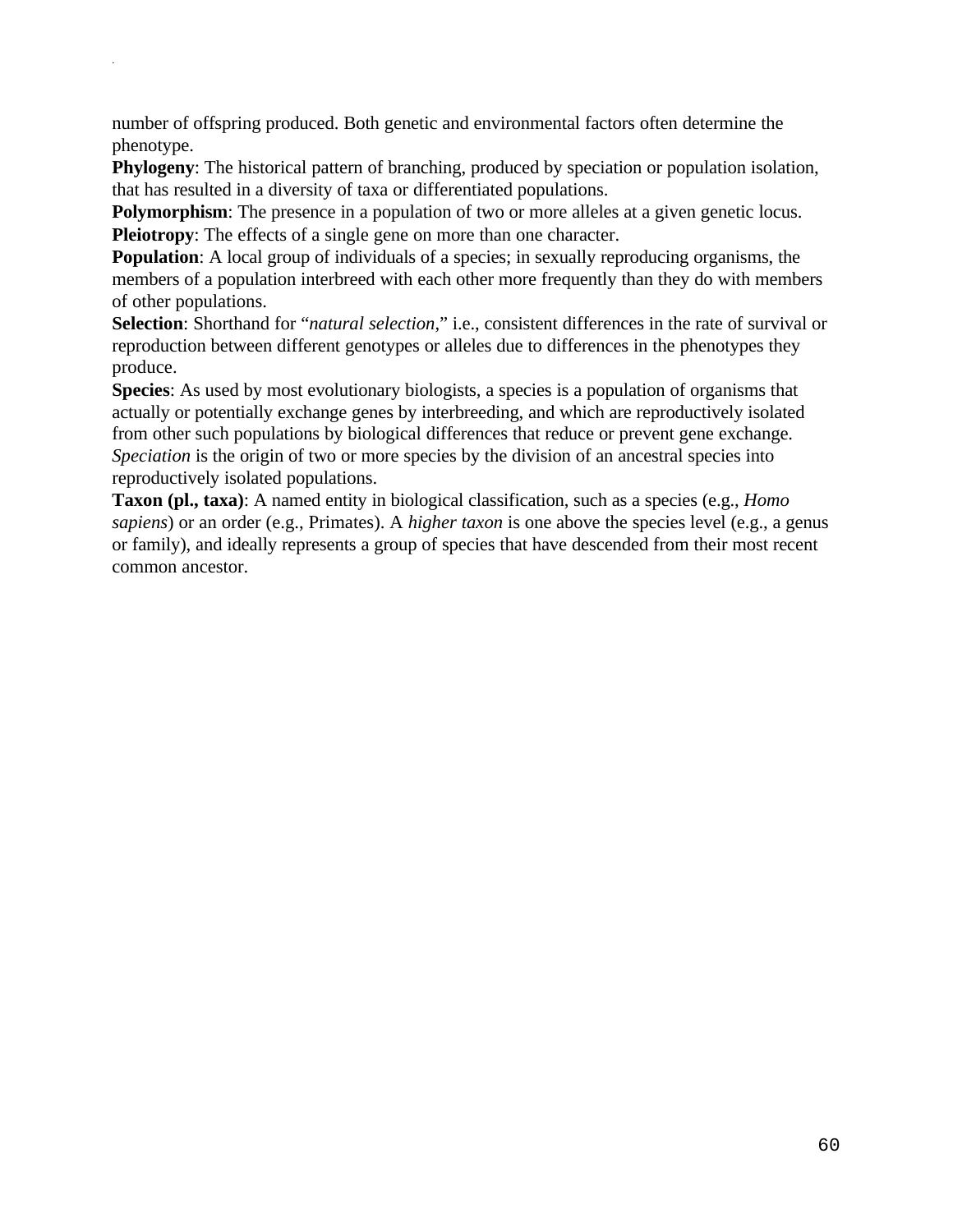## **APPENDIX IV.**

.

## **MATCHING EVOLUTIONARY RESEARCH TO AGENCY MISSIONS**

We have described the emergence of a field of applied evolutionary biology, which includes research that is immediately directed toward societal needs as well as basic research that is clearly prerequisite to developing applications. Progress in these areas is closely related to the missions of diverse agencies, and will clearly contribute to their needs and goals. Certain agencies indeed do support research in some of the subdisciplines of evolutionary biology. However, many of those listed below have funded little of the evolutionary research that could advance their goals. Examples of possible matches between agencies and evolutionary research areas relevant to their missions include:

- **National Institutes of Health (NIH)**: Evolution and diversity of genome organization; molecular evolution; population genetic theory; QTL (quantitative trait loci) mapping; evolution of developmental mechanisms; evolutionary morphology and physiology; mechanisms of adaptation to environmental stresses; coevolution (of pathogens or parasites and hosts); numerical and analytical techniques for using molecular data; genetic epidemiology; genetic diagnostics; evolution of drug resistance in microorganisms; human variation. Evolutionary approaches to the biological basis of human behavior; mechanisms of behavior related to cognitive function; hormonal function and its effects on behavior.
- **U.S. Department of Justice**: Genetic identification; population genetics of molecular polymorphisms; analytical methods.
- **U.S. Department of Agriculture (USDA)**: Genetic variation and QTL mapping of characters of plants; molecular evolution and developmental evolution in plants; plant breeding systems; evolutionary physiology of plants, domesticated animals, and insects; natural pest resistance in wild plants; genetics, ecology, behavior, and systematics of plants, insects, nematodes, fungi, and other plant pathogens; parasite/host coevolution; genetics and evolutionary ecology of soil organisms; evolution of resistance to natural toxins and synthetic pesticides and herbicides; statistical and numerical data analysis.
- **Environmental Protection Agency (EPA)**: Genetics, ecology, and evolution as applied to bioremediation; microbial evolution; adaptation to global and local environmental change; genetics and adaptability of small and/or threatened populations; biodiversity (including systematics, biogeography, evolution of species interactions, and paleobiology of community change.
- **U.S. Department of the Interior:** Bioremediation of damaged environments; evolutionary genetics and physiology of forest and fishery resources; adaptation to global and local environmental change; genetics and adaptability of small and/or threatened populations; evolution of life histories and breeding systems of harvested populations; biodiversity analysis (e.g., inventory, systematics, biogeography, remote habitat sensing, species interactions); theoretical, statistical, and numerical methods.
- **Department of Defense (DOD)**: Systematics, genetics, and evolutionary ecology of parasites, pathogens, and disease vectors; systematics and evolutionary ecology of marine organisms; adaptation to global change, past and present; genetic characterization of individuals via DNA fingerprinting
- **National Air and Space Administration (NASA); National Oceanographic and Atmospheric Administration (NOAA)**: Biodiversity analysis of vegetation and marine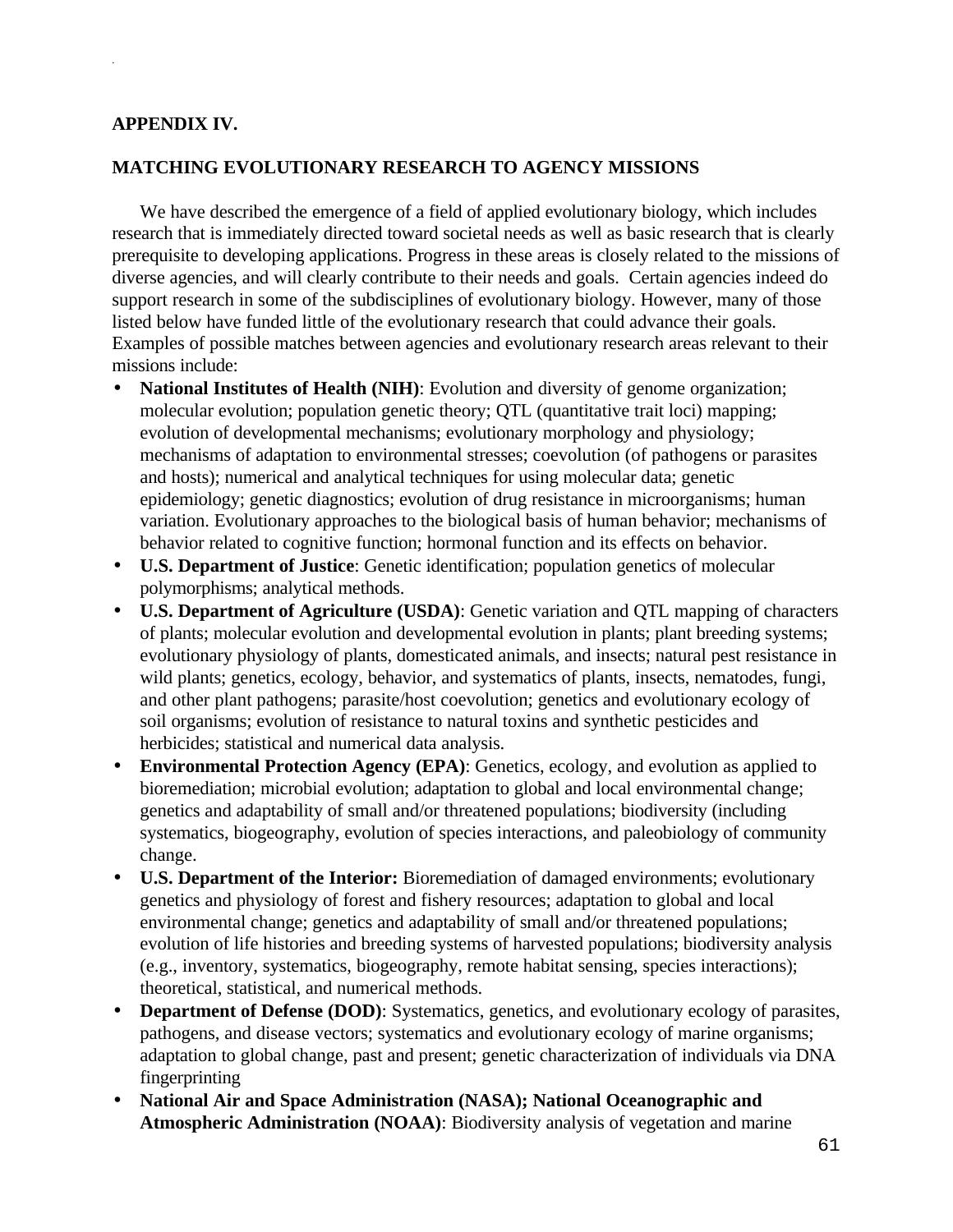systems (including systematics, biogeography, evolutionary ecology); effects of species composition, species interactions, and genetic variation on ecosystem processes; adaptation to global and local environmental change; paleobiological studies of communities and environments; statistical and analytical methods; origins of life and exobiology; adaptation to extreme environments.

• **World Health Organization**: Epidemiology and biogeography of disease; evolution of disease resistance; emergence of new diseases; ecological and evolutionary relationships between diseases and their vectors.

.

- **UNESCO (UNEP—United Nations Environmental Programme)**: UNEP's support of biodiversity surveys can be strengthened by basic research into the origin and stability of biodiversity at levels from gene frequencies within populations to numbers of species to variation in habitats and ecosystems. The UNEP *Global Biodiversity Assessment* cites the importance of paleobiological studies of biological responses to global change, and it outlines the importance of evolutionary biology to our understanding of biodiversity and its management (24).
- **Industry:** The descriptions above of past and potential applications of evolutionary science to such goals as bioremediation, natural products development, and biotechnology make it clear that various industries will find it useful to support research in such areas as comparative analysis of genes and genomes; QTL mapping of microorganisms; evolutionary genetics of transgenic organisms and their interactions with wild species; coevolution in microbial systems; adaptability and evolutionary ecology of soil organisms, weeds, and pest species; evolution of resistance to antibiotics, pesticides, and herbicides; adaptive analyses of the chemical properties of plants and other species; systematics and biodiversity of microorganisms, plants, and other species.
- **Private foundations**: Private foundations can play a critical role in launching research in directions that may not be readily funded by federal agencies. Within this category, proposals for research that is truly innovative and therefore "high risk/high gain" in nature; that is interdisciplinary, and likely to fall between the traditional areas funded by public agencies; or that is out of fashion (perhaps because it entails amassing more data on traditional subjects) are especially likely to benefit from the flexibility that private foundations often can exercise.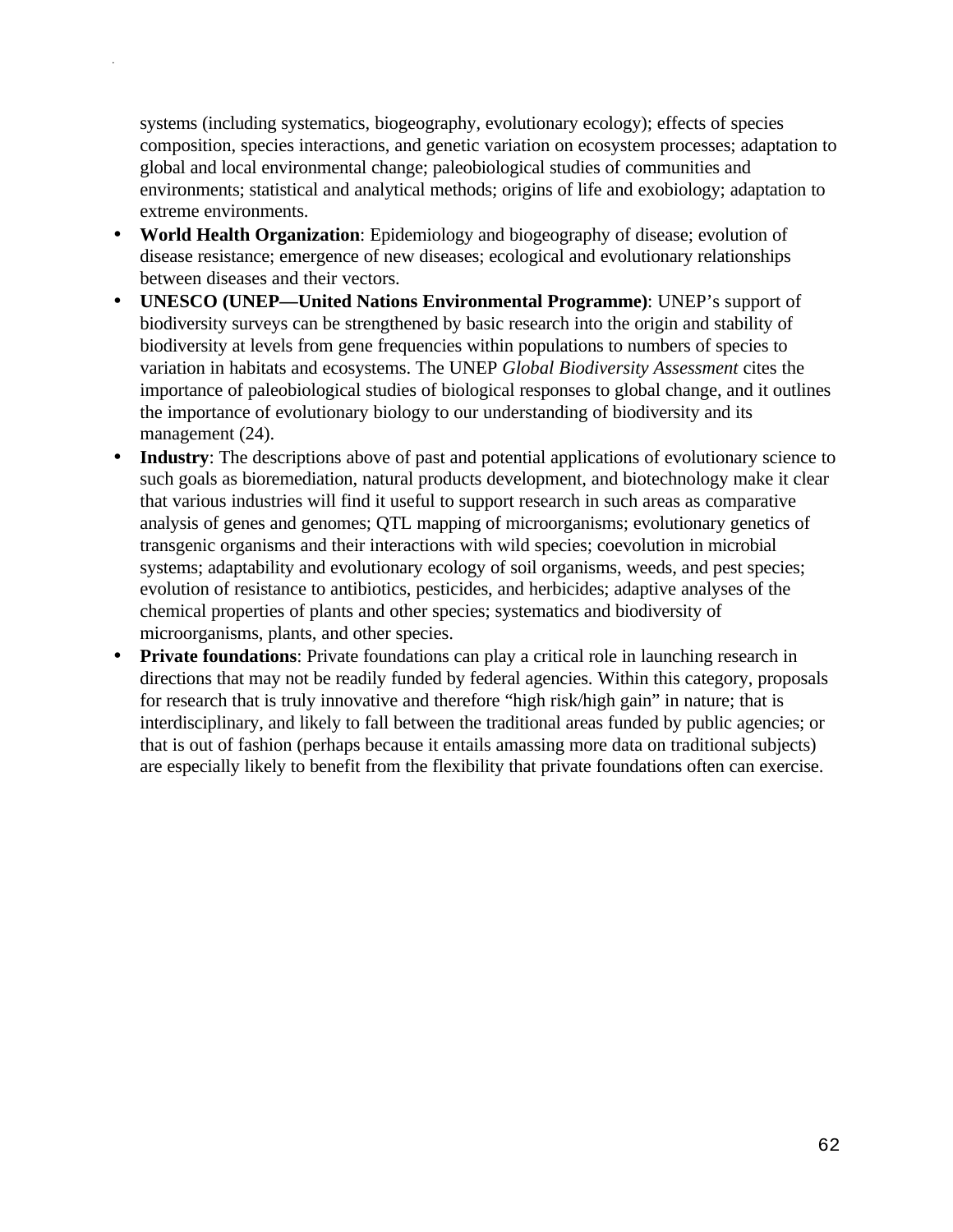.

 $\overline{\phantom{0}}$ 

## **An Example of the Uses of Biodiversity Knowledge**

**Charles W. Myers <sup>1</sup>and John W. Daly<sup>2</sup>**

**1 American Museum of Natural History**

## **2 National Institute of Diabetes and Digestive and Kidney Diseases**

Knowledge of evolutionary (phylogenetic) relationships has helped to guide research scientists to the discovery of natural compounds useful in biomedical research. The poison-dart frogs are a closely related group of New World tropical amphibians found in Central and South America. Their poisons are based on a class of chemical compounds called alkaloids, which the frogs may obtain from small insects and other invertebrates in their diet, and which they later release in defensive skin secretions. Alkaloids from three species of these frogs are used for poisoning the blowgun darts of native forest hunters in western Colombia. *Batrachotoxin*, an alkaloid isolated from one of these poison-dart frogs, *Phyllobates terribilis*, 1 has proved useful in studying the effects of local anesthetics, anticonvulsants, and other drugs. Alkaloids of the *pumiliotoxin* class from a Central American poison-dart frog, *Dendrobates pumilio,* have been shown to have cardiotonic (heart-stimulating) activity. *Epibatidine*, an alkaloid isolated from the skin of a South American poison-dart frog, *Epipedobates tricolor,* is 200 times more powerful than morphine as an analgesic (painkiller), and a commercial synthetic analog is now being widely studied because of its potent nicotine-like activity. These are only a few of the medically useful compounds first discovered in tropical poison-dart frogs. By working closely with evolutionary biologists and systematists who locate, identify, and describe new species of poison-dart frogs, research scientists continue to identify new compounds useful in biomedical research. [References]

Badio, B., H. M. Garraffo, T. F. Spande, and J. W. Daly. 1994. Epibatidine: discovery and definition as a potent analgesic and nicotinic agonist. Med. Chem. Res. 4: 440–448.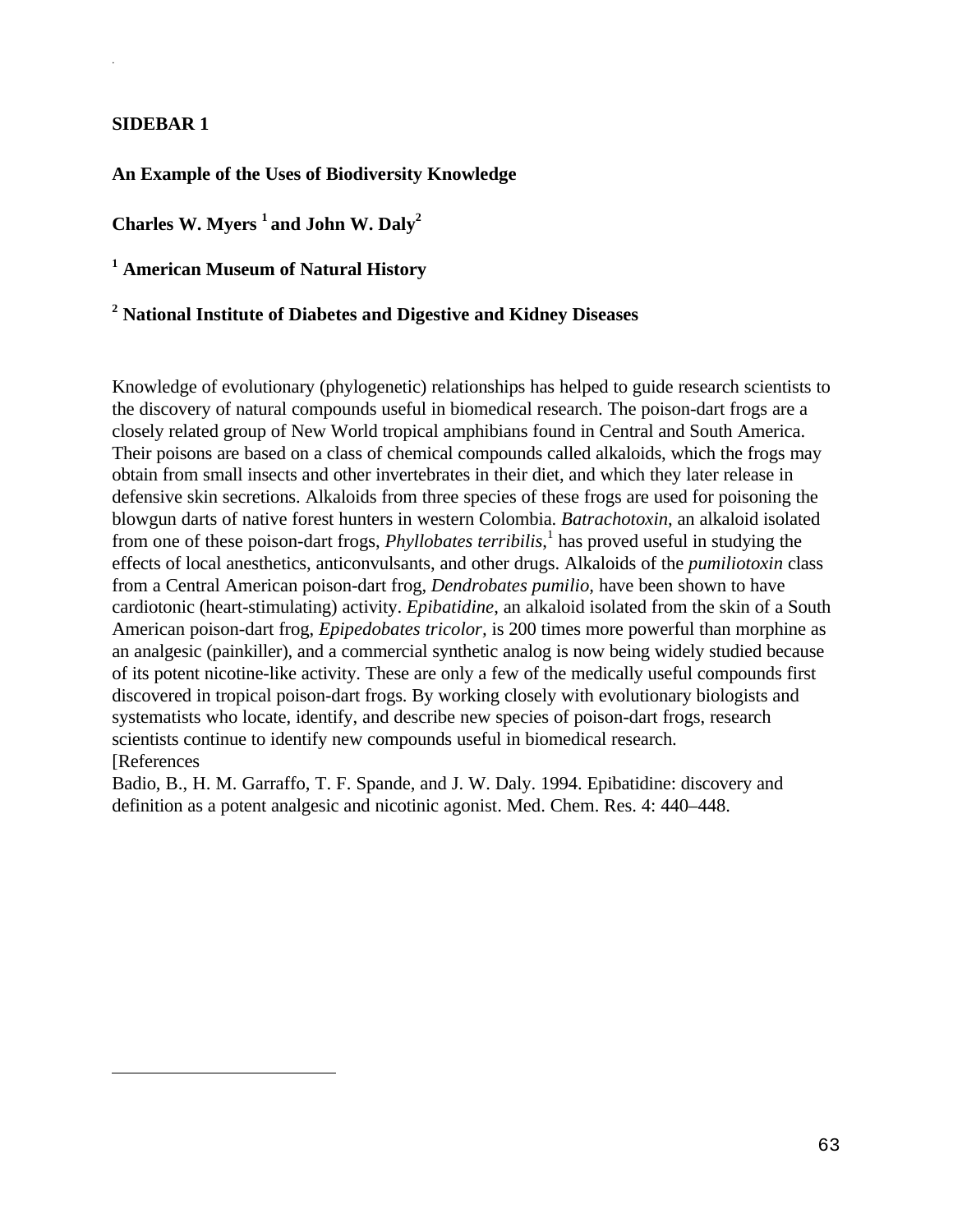.

### **The Origins of Modern Humans**

### **Douglas J. Futuyma**

### **State University of New York at Stony Brook**

Most hominid fossils from about 1 million to 300,000 years ago are classified as *Homo erectus*, which was widely distributed from Africa to eastern Asia. The skeletal features of *Homo erectus* evolved gradually into those of *Homo sapiens*. An anatomical transition between "archaic" *Homo sapiens*—such as Neanderthals—and "anatomically modern" *Homo sapiens* occurred in Africa about 170,000 years ago, and somewhat later elsewhere. Until recently, it was generally supposed that genes for modern characteristics spread among different populations of "archaic" humans, so that the different archaic populations all evolved into modern humans, but retained some genetic differences that persist among different human populations today. This idea is known as the "multiregional hypothesis."

The multiregional hypothesis has been challenged by some geneticists, who propose instead that anatomically modern humans evolved first in Africa and then spread through Europe and Asia, replacing indigenous archaic humans without interbreeding with them.<sup>1</sup> According to this "out of Africa" hypothesis, archaic human populations in Europe and Asia have bequeathed few, if any, genes to today's human populations. This hypothesis is based on studies of variation in the sequence of certain genes, such as mitochondrial genes, from human populations throughout the world. These genes show that DNA sequences from different populations are more similar than we would expect, if they had been accumulating different mutations for 300,000 years or more. Moreover, sequences from African populations differ more than each other than do sequences from Europeans, Asians, and Native Americans – which might indicate that African populations are older and had more time to accumulate mutational differences among their genes.

Analyses of these genes suggest that modern humans spread out of Africa about 150,000 to 160,000 years ago. If this is true, all human beings are more closely related to each other, having descended from more recent common ancestors, than had previously been thought. However, a few genes present a different picture. In these cases, the amount of DNA sequence variation among gene copies is greater in Asian than African populations, and the differences among populations are great enough to suggest that they diverged more than 200,000 years ago – before anatomically modern humans appear in the fossil record. Although many researchers in this field are leaning toward the "out of Africa" hypothesis, the issue has not yet been resolved, and more data will be necessary before a firm conclusion can be reached about the origin of modern humans.

<sup>1</sup>R.L. Cann et al., *Nature* 325:31-36 (1987); D.B. Goldstein et al., *Proc. Natl*. *Acad. Sci. USA* 92:6723-6727 (1995); N. Takahata, *Annu. Rev. Ecol. Syst*. 26:343-372 (1995); R.M. Harding et al., *Am. J. Hum. Genet*. 60:772-789 (1997).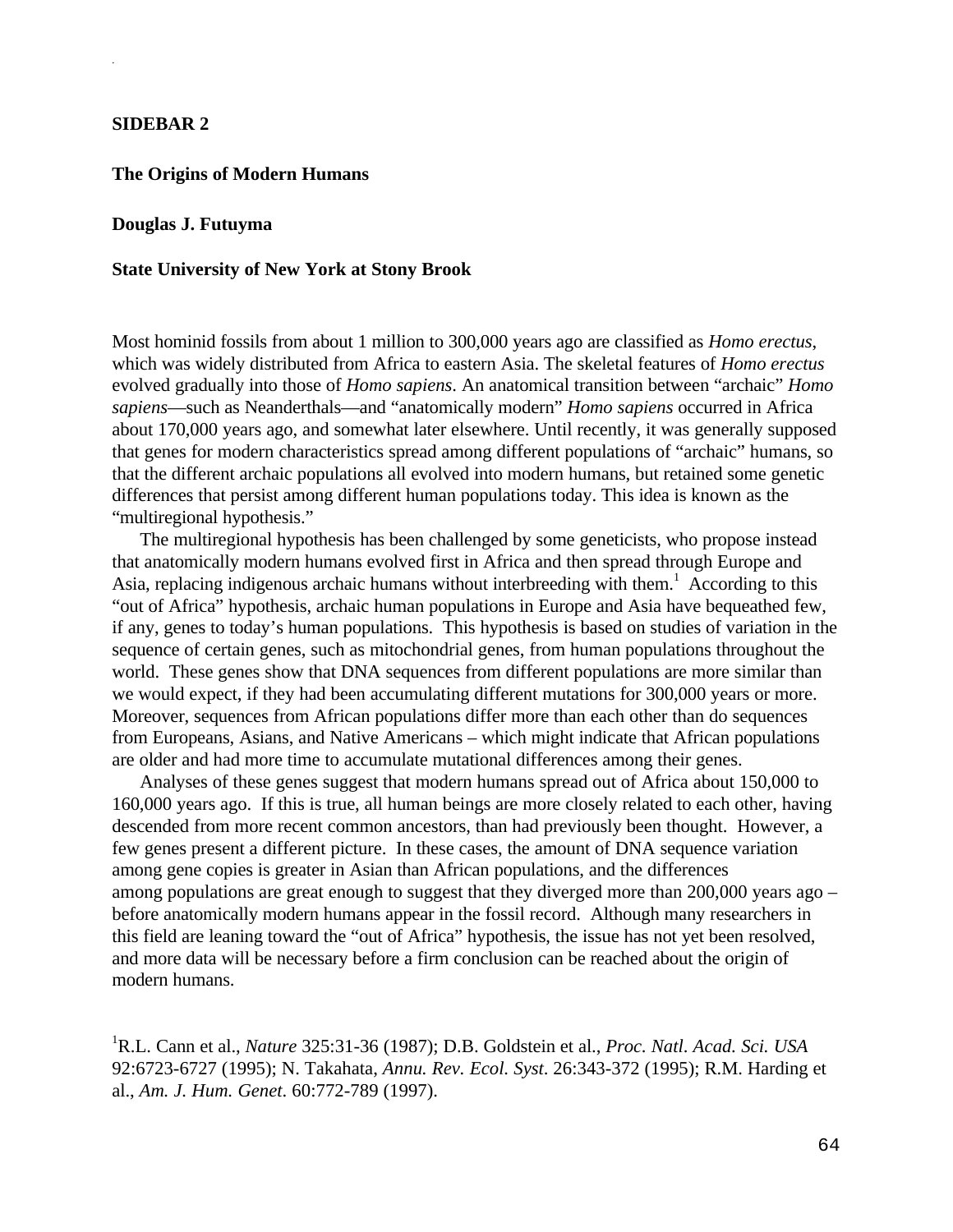.

**Insect Pests: Resistance and Management**

### **Douglas J. Futuyma**

### **State University of New York at Stony Brook**

Evolution is a dynamic, ongoing process that can have direct, important impacts on human welfare. The evolution of insecticide resistance by pest species of insects and other arthropods provides a spectacular example.<sup>1</sup>

Since World War II, synthetic insecticides have been used to control insects and mites that cause immense crop losses, and by carrying malaria and other diseases, pose major threats to public health. However, many chemical control programs are failing or have failed altogether, because the pest species have evolved resistance.

More than 500 species have evolved resistance to at least one insecticide. Many pest species are now resistant to all, or almost all, of the available insecticides. Moveover, some species that had been uncommon have become serious pests, because insecticide use has extinguished their natural enemies. As insects have become more resistant, farmers have applied ever higher levels of insecticide to their crops, so that more than one billion pounds per year are now applied in the United States. Resistance has made it necessary to develop new insecticides, each at an average cost of 8 to 10 years and \$20 to \$40 million in research and development. Hence insect evolution has imposed a huge economic burden (about \$118 million per year, just in the United States), and an increasing environmental burden of chemicals that can endanger human health and natural ecosystems.

Insect resistance evolves rapidly because natural selection increases the rare mutations that are not advantageous under normal conditions, but happen to provide protection against harmful chemicals. Entomologists trained in evolutionary genetics have developed strategies for delaying the evolution of resistance. The most effective strategy, based both on evolutionary models and on evidence, is to provide the pest species with pesticide-free "refuges" in which susceptible genotypes can reproduce, thus preventing resistant genotypes from taking over. The intuitively appealing opposite strategy – trying to overwhelm the insect population with "saturation bombing" – simply hastens the evolution of resistance, because it increases the strength of natural selection.

Although evolution of resistance can be delayed, it is probably inevitable in most cases. Thus modern pest management strategies combine pesticides with other tactics. For example, spider mites in almond orchards have been controlled by applying both a pesticide and predatory mites that had been selected for pesticide resistance in the laboratory. Crop varieties that are genetically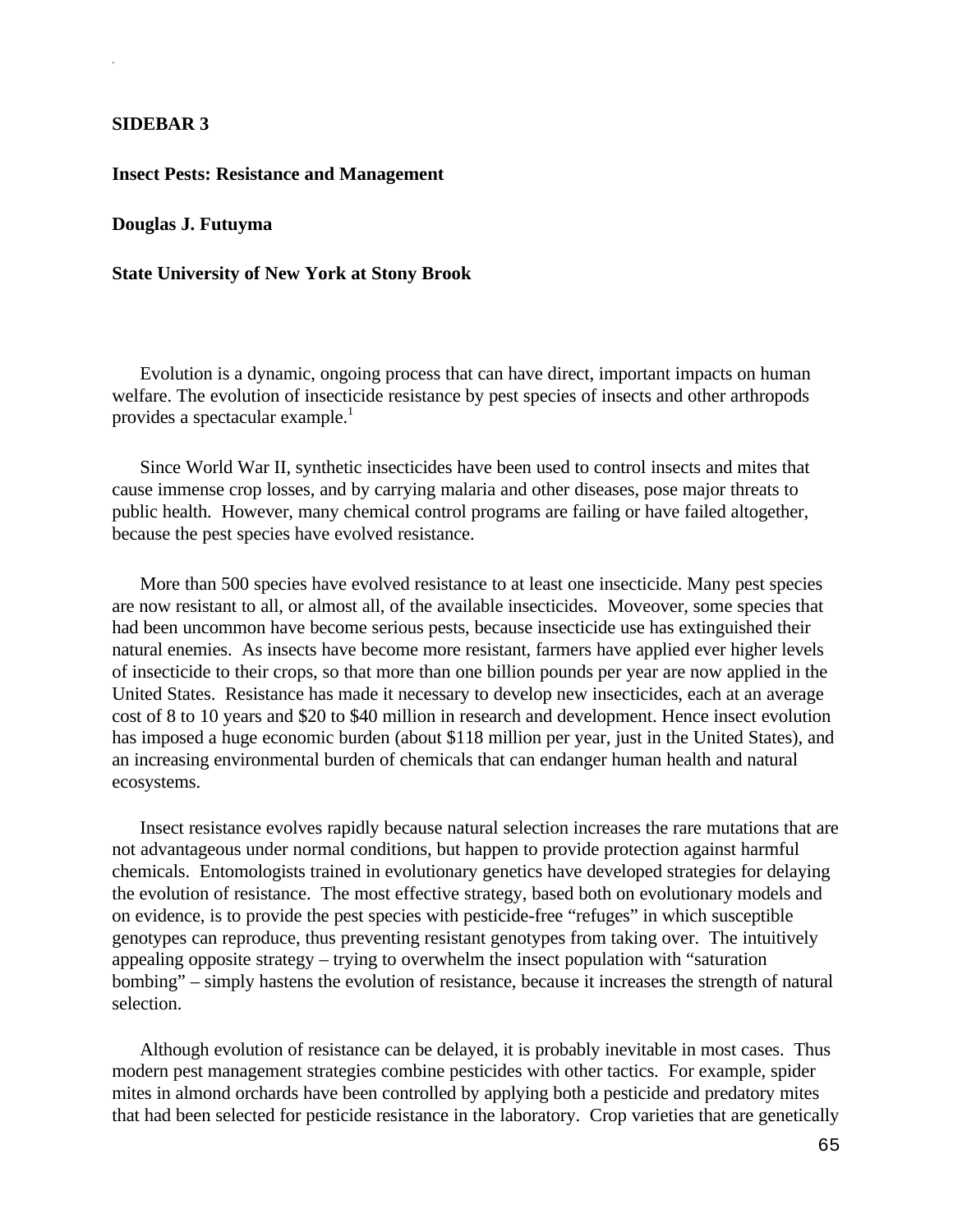resistant to certain insects have been developed both by traditional methods of selection and by genetic engineering. For instance, strains of several crops have been engineered to carry a bacterial gene for a protein (Bt-toxin) that is toxic to certain insects. Pest-resistant crop varieties have often been economically very profitable, but history has shown that if they are planted widely, the insect pest eventually evolves the capacity to attack them, so that it becomes necessary to develop new genetic strains that the pest is not yet adapted to. At least one pest species, the diamondback moth, has already adapted to Bt-toxin. Thus, the "arms race" between the insect evolution and human ingenuity presents a continuing challenge.

<sup>1</sup> National Academy of Sciences (ed.), *Pesticide resistance: Strategies and tactics for management* (National Academy Press, Washington, D.C., 1986); R.L. Metcalf and W. H. Luckmann (eds.), *Introduction to insect pest management*, 3d edition (Wiley, New York, 1994); R.T. Roush and B.E. Tabashnik (eds.), *Pesticide resistance in arthropods* (Chapman and Hall, New York, 1990); B.E. Tabashnik, *Annu. Rev. Entomol*. 39:47-79 (1994); A.L. Knight and G.W. Norton, *Annu. Rev*. *Entomol.* 34:293-313 (1989).

Figure caption for **Sidebar 3:**

.

Increases in the number of pest species resistant to the principal classes of insecticides. (From R. L. Metcalf in R. L. Metcalf and W. H. Luckmann (eds.), Introduction to Pest Management. Third Edition, p. 251, copyright 1994 by John Wiley and Sons, N.Y.)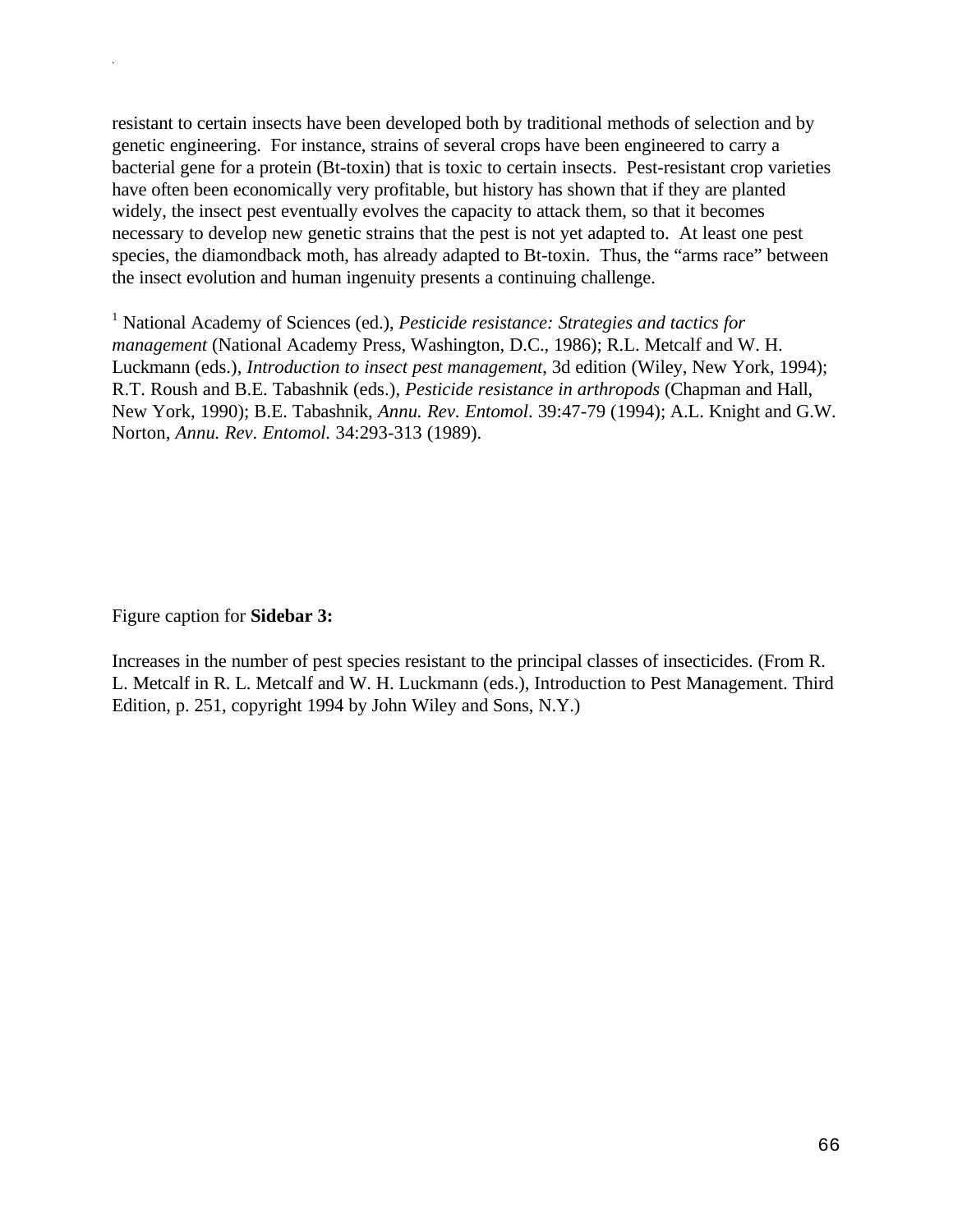### **SIDEBAR 4:**

.

**Homeobox Genes**

**Sean B. Carroll**

**University of Wisconsin**

The evolution of animals has long been approached through systematics and paleontology. However, the genetic basis for the morphological diversity of any animal group has, until recently, been beyond the reach of biology. How do body plans and body parts evolve? One of the most important discoveries of the past decade is that most or all animals share a special family of genes, the *Hox* genes, which are important for determining body pattern. The diversity of *Hox*-related features in arthropods (segment morphology, appendage number and pattern) and vertebrates (vertebral morphology, limb and central nervous system pattern) suggests that *Hox* genes have played an important role in morphological evolution. Recent studies of many different types of animals suggest that much of animal diversity has evolved around a common set of *Hox* genes that are deployed in different ways and regulate different genes in specific groups.<sup>1</sup>

<sup>1</sup> S.B.Carroll, *Nature*, 376: 479-485 (1995); R.A. Raff, *The Shape of Life: Genes, Development,* and the Evolution of Animal Form (University of Chicago Press, Chicago, 1996).

Figure for Sidebar 4:

Figure caption: *Hox* gene organization and expression. Top, the A-P domains of *Drosophila Hox* gene expression correspond to the order of the genes within the *Hox* complex. Middle, the evolutionary relationship between the Drosophila, Amphibious and mouse *Hox* clusters, and the deduced complement of *Hox* genes in the presumed common ancestor of Orthropods and chordatus. Bottom, the A-P domains of mouse *Hox* genes within the developing mouse also correspond to gene order in the *Hox* complexes. Adapted from ref. 50, 52, and 75.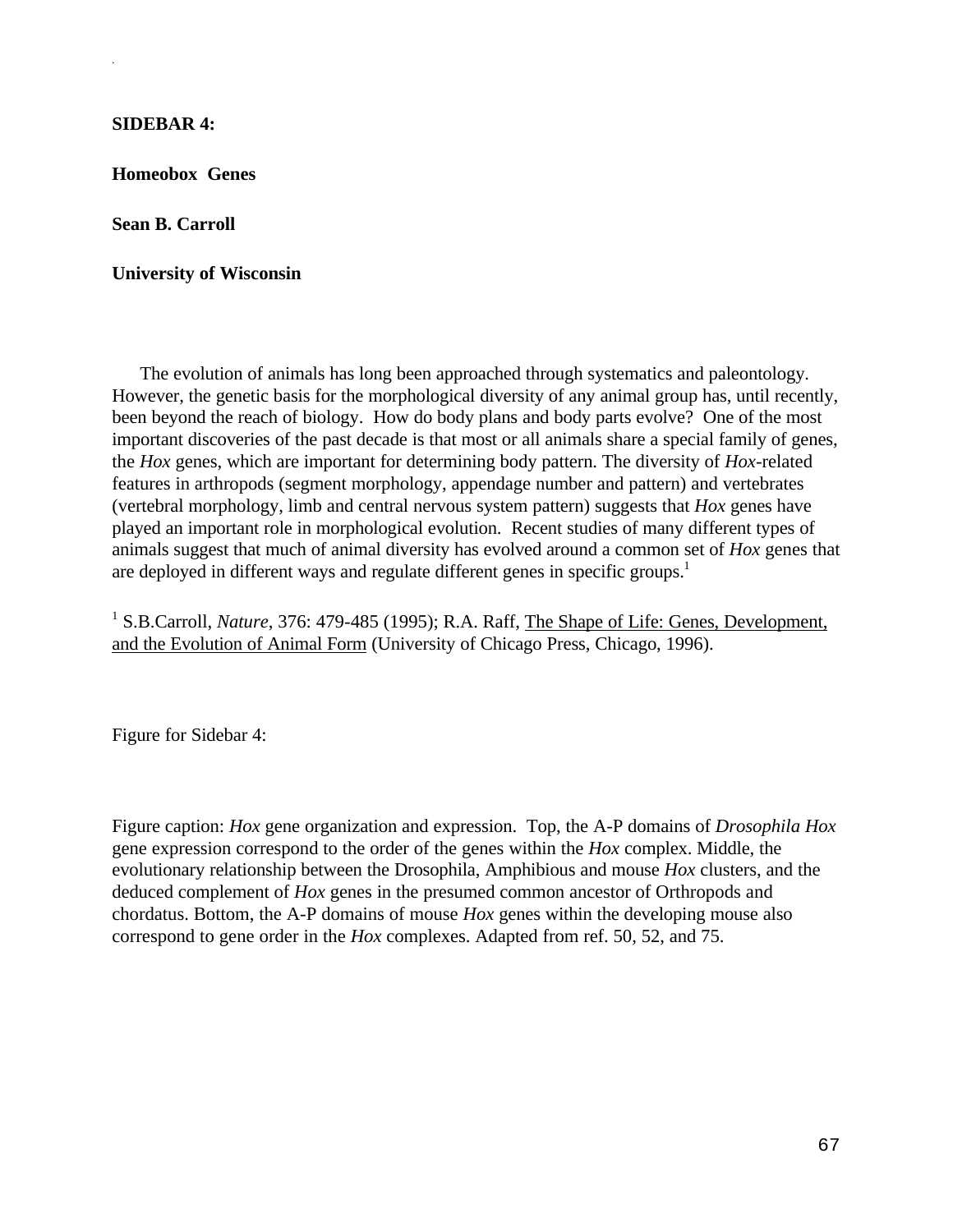.

### **Transitions in the Fossil Record: Whales from Ungulates**

### **Jack Sepkoski**

### **University of Chicago**

Whales and dolphins (cetaceans) are definitely mammals: they are warm-blooded, they suckle their young, they have three bones in the middle ear. They even have partial vestigial hindlimbs within the body wall. Exactly how cetaceans are related to other mammals, however, has been elucidated out only since the 1960s, through a combination of good phylogenetic analysis and spectacular paleontological discoveries.

It is now known, through a seamless series of transitions found in the fossil record, that cetaceans evolved during the Early Eocene from a primitive group of carnivorous ungulates (hoofed mammals) called mesonychids. This group had unusually large heads for their body size and had teeth adapted for crushing turtles. Thus, some mesonychids must have been living near water inhabited by turtles.

The oldest fossil included in the Cetacea is *Pakicetus*, a skull from Lower Eocene riverine strata in Pakistan. The structure of the skull is cetacean, but the teeth are more like those of mesonychids than those of modern toothed whales. A more complete fossil, also from Pakistan but from shallow marine deposits, is the early Middle Eocene *Ambulocetus*. This animal's front forelimbs and powerful hind legs had large (and still hoofed) feet suitable for paddling, which were capable of being turned backward like those of a sea lion. *Ambulocetus* would have been capable of moving between sea and land. More importantly, however, the vertebrae in the lower back of *Ambulocetus* had a highly flexible articulation, making the back capable of strong up-anddown motion, the method modern cetaceans use to swim and dive.

In slightly younger marine deposits in Pakistan, two more fossil cetaceans, *Indocetus* and *Rodhocetus*, have been found. These animals had hindlimbs that were probably functional, but *Rodhocetus* had lost fusion of the vertebrae where the pelvis articulates to the backbone in terrestrial mammals. This loss of fusion permitted yet greater flexibility in dorsoventral movement for swimming, and suggests that the animal did not venture onto land often, if at all.

*Basilosaurus*, from Upper Eocene rocks of Egypt and the United States, is a more modern whale, with front flippers for steering and a completely flexible backbone. Still, along this backbone are vestiges of *Basilosaurus*'s terrestrial ancestry: complete hindlimbs though now small, not articulated to the backbone, and probably nonfunctional. In the later evolution of the cetaceans, these hindlimbs became further reduced, losing the toes and kneecap needed for terrestrial locomotion.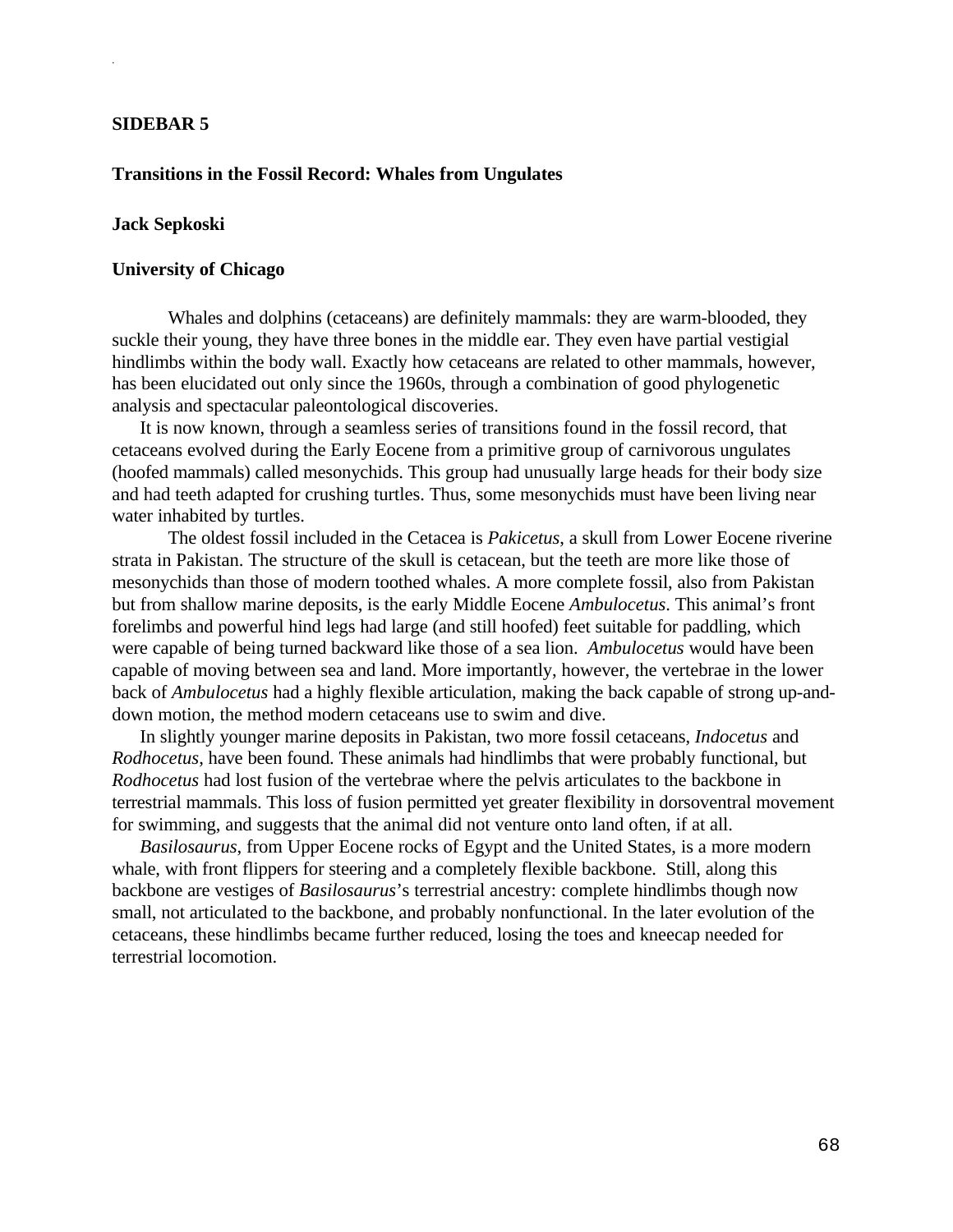.

### **The Nature and Distribution of Human Genetic Disease**

### **Aravinda Chakravarti**

### **Case Western Reserve University**

Each human population carries its own unique burden of genetic illnesses. Thus, persons of European ancestry have an increased frequency of cystic fibrosis, Africans and their descendants an increased frequency of sickle-cell disease and many Asian populations have a higher incidence of a blood-anemia called thalassemia. These rare disorders are the result of mutations in individual genes and exhibit simple patterns of inheritance. Modern molecular techniques have led to the identification of many disease genes and the specific changes in the DNA sequence that lead to the illness. A surprising finding is that the high frequency of many of these disorders is not because the underlying genes are highly mutable, but rather because one or more specific mutations have increased in frequency. In many instances, the frequency increase may have occurred by chance (a lottery effect). For example, many genetic diseases are particularly pronounced in social, religious and geographic isolates, such as the Amish, Mennonites and Hutterites in the United States, who owe their ancestry to a small set of related founders. In other cases, such as cystic fibrosis, sickle-cell disease and thalassemias, there is considerable evidence that the mutations have increased due to a survival advantage to individuals who carry one copy of the mutation, yet who are clinically unaffected and thus can transmit the mutation to future generations.

Knowledge of our ancestry, that is, of the genes and mutations we have received from our forebears and of the evolutionary processes that have shaped their distributions, is crucial to our understanding of human genetic diseases. A major principle to emerge from recent genetic studies in cystic fibrosis, sickle-cell disease, thalassemias and others, is that the numerous patients who carry the most common mutation in each disease do so because they share a common ancestor; that is, they are distant relatives. Consequently, these individuals also share relatively large, contiguous tracts of DNA sequence around the mutation. Geneticists have begun to use this principle of possible evolutionary relatedness of patients as a method for mapping and identifying disease genes. If the culprit gene mutation lies in a segment of DNA shared by most or all patients then disease gene mapping is equivalent to searching for shared DNA segments among patients.

Currently, there is intense interest in genetic analyses of multi-gene disorders, such as cancer, hypertension and the like, since they exact such a large toll in all societies. Evolutionary sharing of mutations among patients, at each gene responsible for these illnesses, is also expected in these common human diseases. Unlike the rare disorders, we expect these mutations to be more common and to share a smaller segment of DNA among patients since they are much older in the human population. Moreover, these common diseases also vary in incidence between different human populations due to variation in both genetic makeup and environment. For these reasons, identifying the genes underlying these diseases is difficult. To accomplish this task, scientists are creating a human gene and sequence map at very high resolution. This map consists of "markers," which are known and ordered segments of human DNA that vary in sequence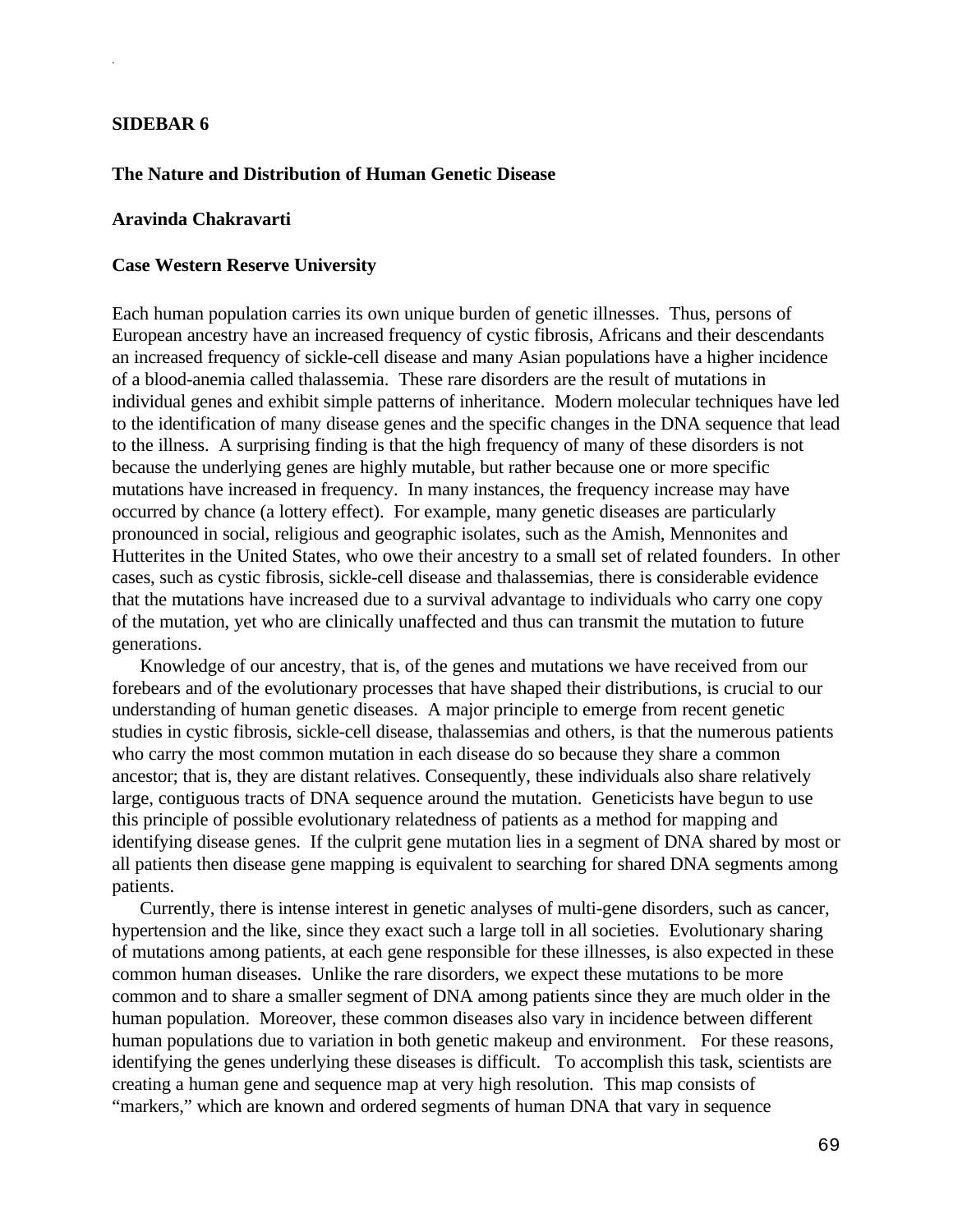composition among humans. The mapping principle of finding disease susceptibility and resistance genes by matching patients' DNA for common shared sequence patterns is expected to play a crucial part in these discoveries. In the future, these and other new evolutionary principles will contribute to the identification of new disease genes and to the understanding of the current world distribution of human genetic disease.

.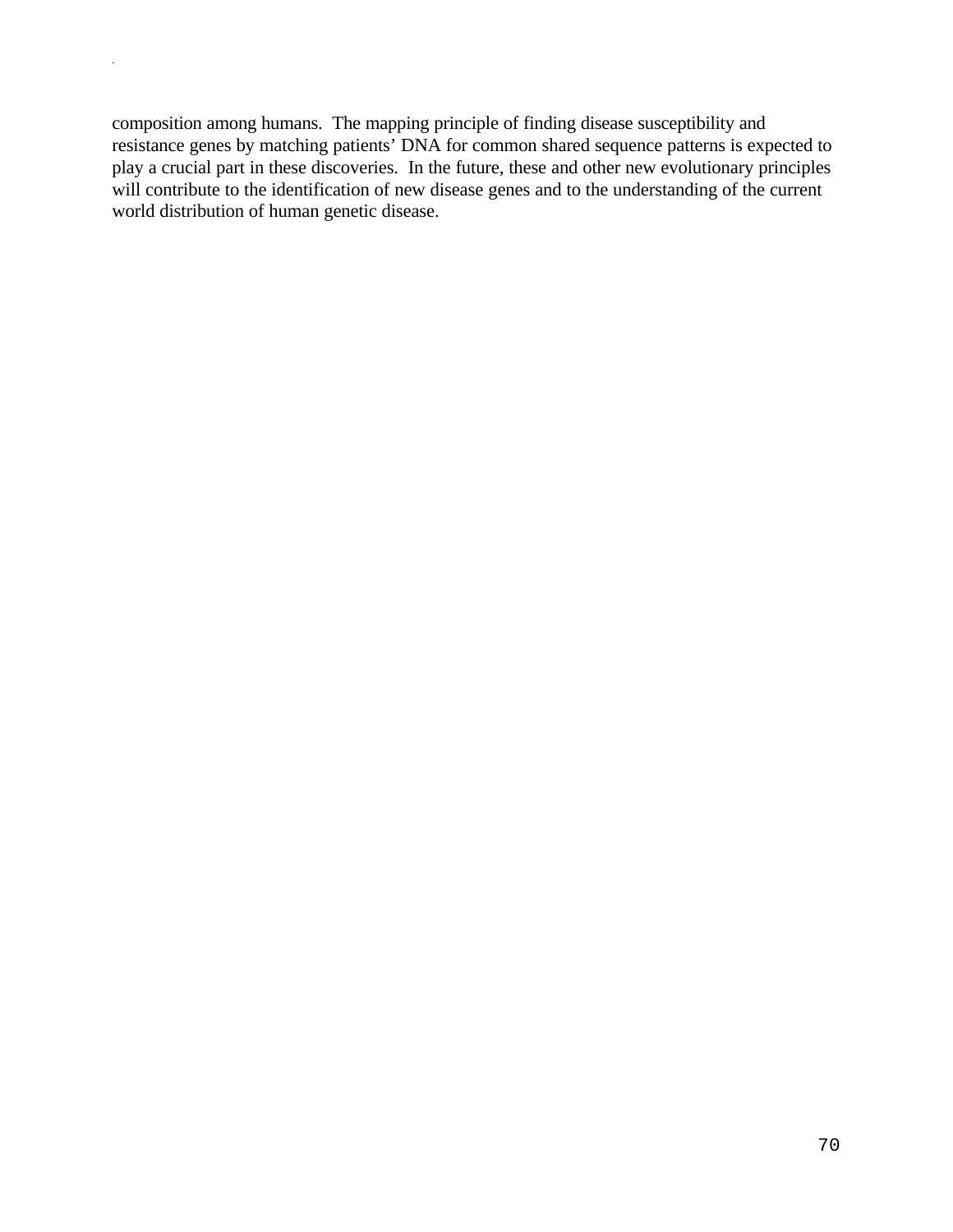.

### **Human Immunodeficiency Virus**

### **E. C. Holmes**

### **Oxford University**

Many viruses, most notably the human immunodeficiency virus (HIV), exhibit enormous genetic diversity—diversity that often arises within the time frame of human observation, and frequently hinders attempts at control and eradication. Evolutionary biology has played an important role in describing the extent of this variation, in determining the factors that have been responsible for its origin and maintenance, and in examining how it may influence the clinical outcome of an infection. It is possible to illustrate the importance of evolutionary analysis in this context particularly with HIV, for which the most data is available—at three different levels: on a global scale, within infected populations, and in individual patients.<sup>1</sup>

Globally, phylogenetic trees have shown that the two immunodeficiency viruses, HIV-1 and HIV-2, arose separately from simian ancestors, and that within each virus there is considerable genetic variation, which can be organized into distinct "subtypes." These subtypes differ in their geographic distribution (although most are found in Africa) and possibly in important biological properties. For example, subtype E, from Southeast Asia, appears to be more easily sexually transmissible than other subtypes, and is associated with the recent dramatic spread of the virus through this part of the world. The correct identification of subtypes through phylogenetic analysis will be a critical element in the design of future vaccines.

Within infected populations, evolutionary analyses have led to important epidemiological hypotheses about where different HIV strains have originated, particularly those associated with "low risk" behavioral groups, and whether different risk groups possess characteristic strains. This information will form an important part of behavioral intervention programs, since it will be possible to identify accurately those groups that are most involved with the spread of HIV. An evolutionary approach has also been central to answering questions about whether HIV can be passed to patients by health care workers, as, for example, during surgery.

Evolutionary analyses of genetic variation in HIV have also produced valuable information about changes in the population of viruses within a single patient. Although an individual patient is infected by many viral genotypes, the genetic diversity of the virus soon drops drastically, suggesting that only certain genotypes can successfully invade the host's cells during the early stages of incubation. Later, the virus population within the patient diversifies, producing certain genotypes that are able to invade specific organs, such as the brain. There also appears to be an evolutionary interaction between the virus and the immune system, which may determine when and how HIV eventually causes AIDS. An evolutionary perspective is therefore central to understanding the basic biology of HIV and may help us understand its responses to drug therapy.

<sup>1</sup> A. J. Leigh Brown and E.C. Holmes, *Annu. Rev. Ecol. Syst.* 25: 127-165 (1994).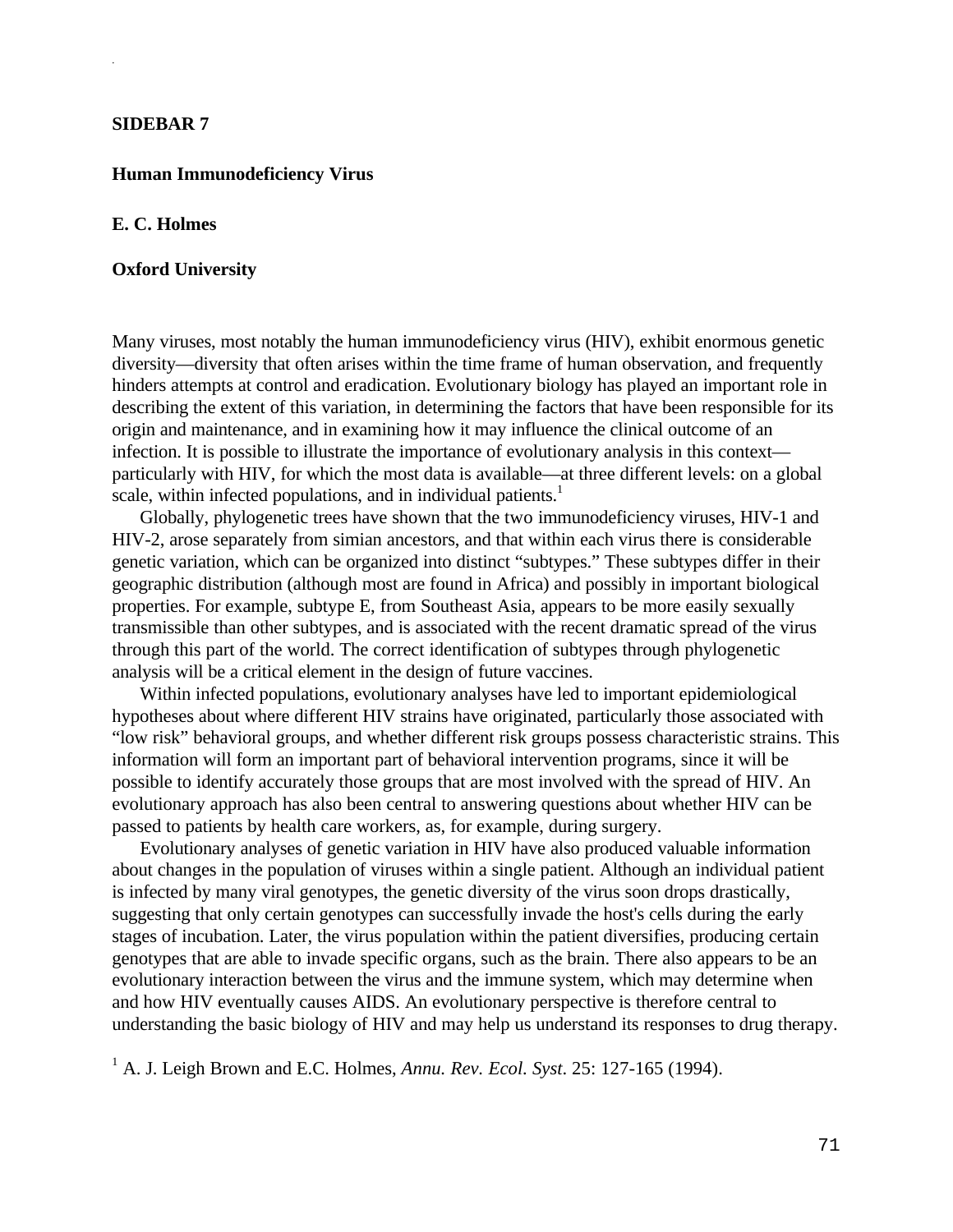.

### **A Lesson from History: The Tragic Fate of Evolutionary Genetics in the Soviet Union**

#### **Vassiliki Betty Smocovitis**

### **University of Florida**

By the 1920's, Soviet scientists had gained international recognition for their pioneering work in many fields of biology. Most notable among these efforts was a unique school of population genetics that synthesized insights from genetics and Darwinian selection theory with knowledge of the structure of wild populations of animals and plants, in order to understand the mechanisms of adaptation and evolution. In the 1920's, Sergei Chetverikov and other Russian population geneticists anticipated the evolutionary synthesis that occurred in the west in the 1930's and the 1940's. Among the contributions of the Russian school of evolutionary theory were the concept of the gene pool, the independent derivation of the concept of genetic drift, and the first genetic studies of wild populations of the fruit fly *Drosophila melanogaster*. The school trained young evolutionists such as N. V. Timofeeff-Ressovsky and Theodosius Dobzhansky, who later played key roles in establishing modern evolutionary theory in Germany and the United States. The Russian school affirmed that evolutionary change consists of changes in the frequencies of Mendelian, particulate genes within populations.

This flourishing center of evolutionary research, and most of its scientists, suffered a tragic end. Beginning in the late 1920's, biology in general and genetics in particular was increasingly perceived as dangerous to the political spirit of Stalinist Russia, then pushing to transform itself from an agrarian state into a modern nation. A persecution of genetics and geneticists began in the early 1930's. It was fueled by the rhetoric of Trofim Lysenko (1898-1976), an agronomist with little education and no scientific training, but with grand ambitions for Soviet agriculture based on his mistaken belief in a Lamarckian mechanism of inheritance and organic change. According to Lamarckian and Lysenkoist theory, exposure of parent organisms to an environmental factor such as low temperature directly induces the development of adaptive changes that are inherited by their descendants – a theory of evolution by the inheritance of acquired characteristics, rather than by natural selection of genes.

Western geneticists and evolutionary biologists had already shown that Lamarckian inheritance does not occur. Declaring genetics a capitalist, bourgeois, idealist, and even fascistsupported threat to the state, Lysenko led a vicious propaganda campaign that culminated in 1948 with the official condemnation of genetics by Stalin and the Central Committee of the Communist Party. Among the casualties of Lysenkoism was Nikolai Vavilov, one of the pioneers of plant breeding, who died of starvation in a prison camp, and the entire school of population geneticists, who were dispersed or destroyed. Lysenkoism quickly led to the wholesale destruction of the very areas of Soviet biology that had gained world prominence in the 1920's.

The Soviet policy against genetics and evolution had disastrous consequences for the Soviet people. In addition to wreaking rural destruction rivaled only by that of Soviet collectivization, Lysenkoism thwarted the development of agricultural science. The Soviet Union was left out of the global agricultural revolution that occurred in the middle decades of this century, fueled in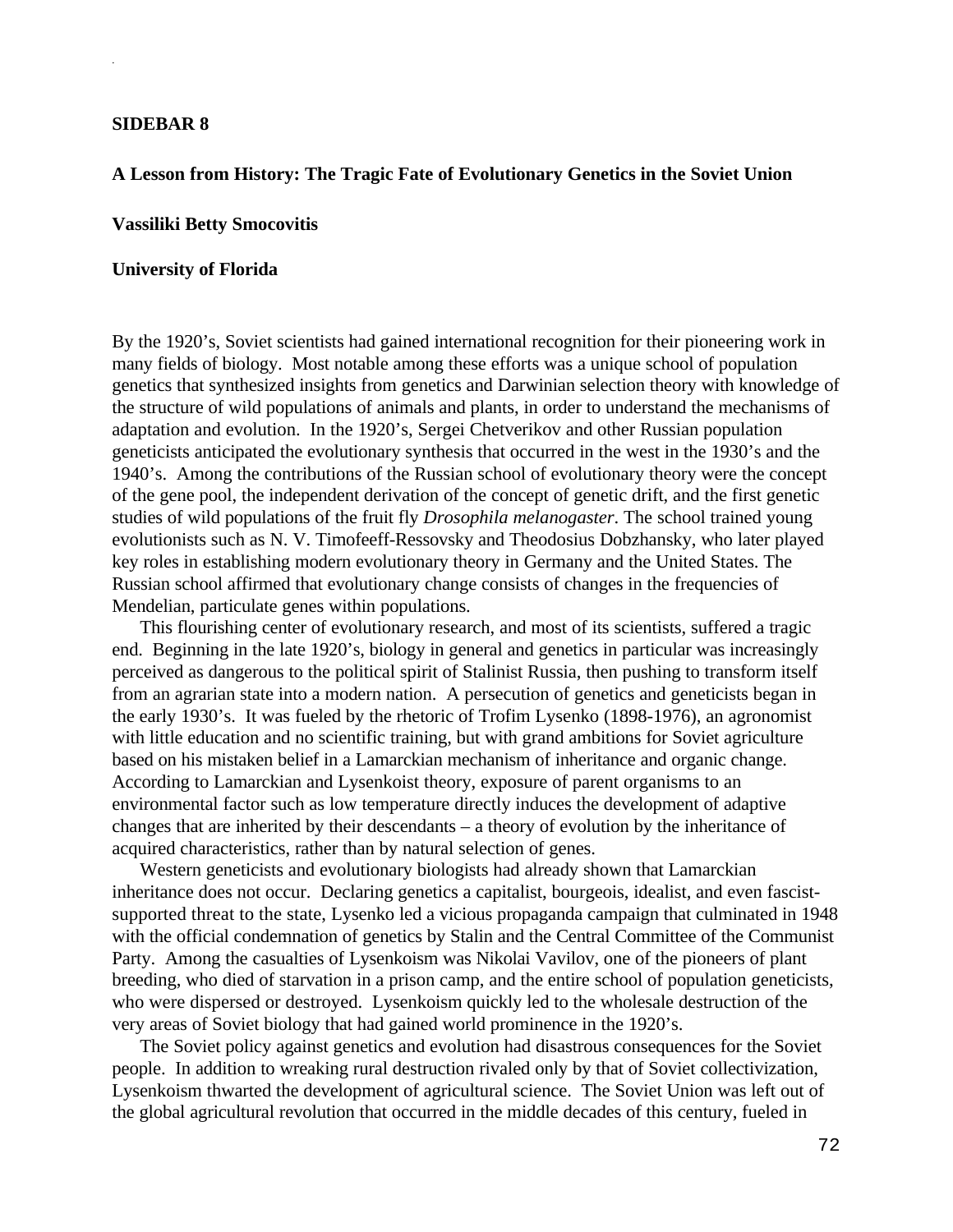part by genetic innovations such as hybrid corn. Despite rising opposition, Lysenko remained in power until 1965, following Khrushchev's ouster. Soviet biology was never able to recover effectively from this period. Its earlier promise lived on only in individuals like Dobzhansky, a towering figure in evolutionary biology, who carried insights from Russian population genetics to the west when he immigrated to the United States in 1927.

.

The full consequencies of Lysenkoism and Stalinist biology have yet to be determined, but are now under study by scholars who are gaining access to formerly restricted government sources.<sup>1</sup> Although they debate details, all scholars agree that the reign of Lysenkoism was an especially grim period in the history of science. It is the classic example of the negative consequences of misguided anti-science policies and ideological control of science. The lesson learned is that free inquiry, informed government support of basic and applied sciences, and open debates on scientific subjects – especially those declared threatening or dangerous by special interest groups – are essential for the health and prosperity of nations.

<sup>1</sup> M. Adams, in E. Mayr and W. Provine (eds.), *The Evolutionary Synthesis* (Harvard University Press, Cambridge, MA., 1980), pp. 242-278; D. Joravsky, *The Lysenko Affair* (Harvard University Press, Cambridge, MA, 1979); N. Krementov, *Stalinist Science* (Princeton University Press, Princeton, NJ, 1997); V. Soyfer, *Lysenko and the Tragedy of Soviet Science* (Rutgers University Press, New Brunswick, NJ, 1994).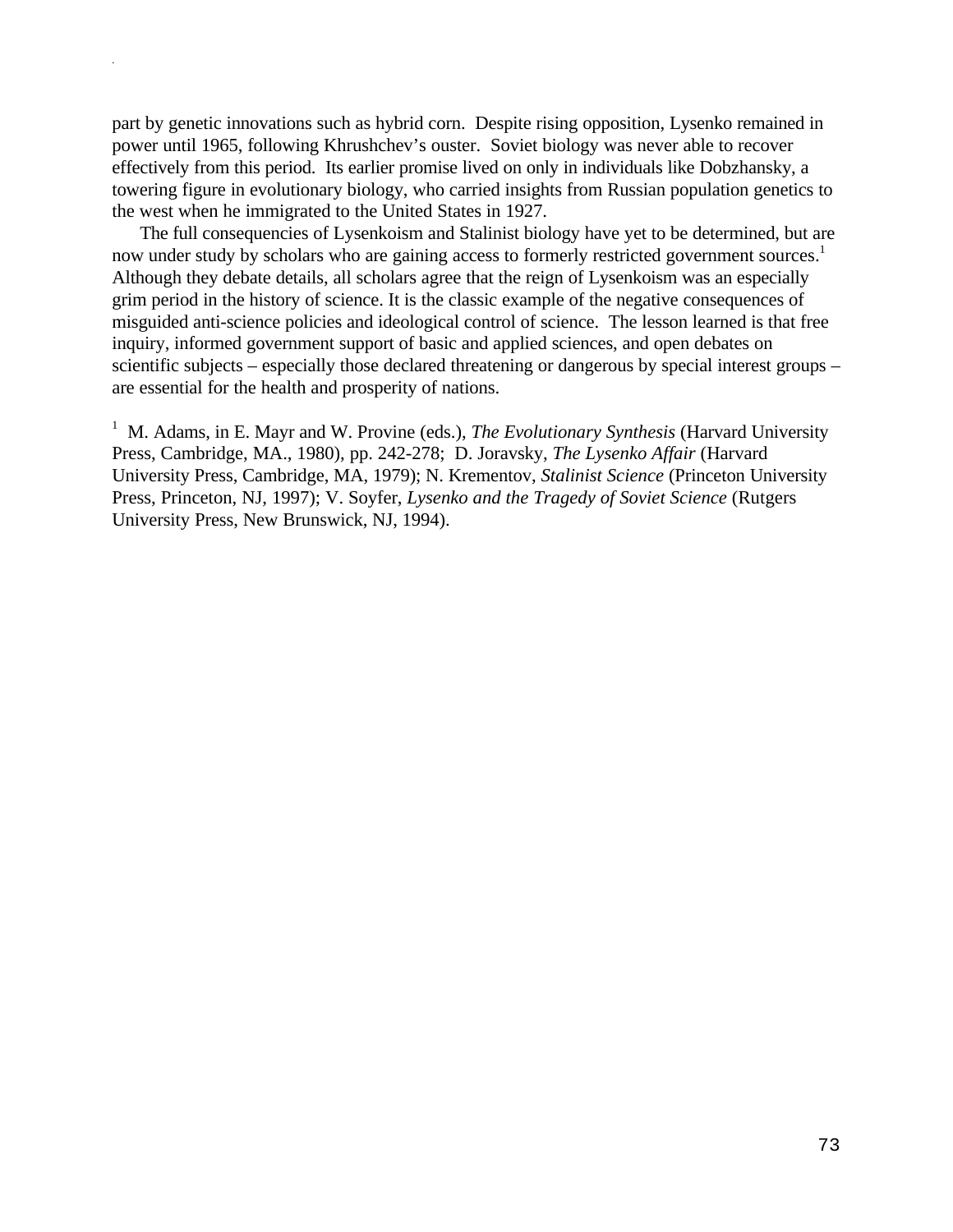## **SIDEBAR 9**

.

## **Risk Assessment and Genetically Engineered Organisms**

## **Tom Meagher**

## **Rutgers University**

Concern over planned releases of genetically engineered organisms into the environment has prompted a wide range of recommendations for assessing the risks associated with such releases. As transgenic cultivars have come closer to commercial reality, risk assessment issues have shifted from concern over the transgenic organisms themselves to concern over the long-term effects of their possible hybridization with their wild relatives. Introgressive hybridization of modified genes, such as those that confer herbicide resistance, into wild relatives of cultivars could, for example, create problem weeds. $<sup>1</sup>$ </sup>

For any transgenic cultivar, the baseline information required to address this concern is the probability of hybrid production with related species. Cultivars of oilseed rape and other cultivated species of *Brassica* have been of particular concern due to economic pressure for the introduction of transgenic oil-seed rape (*Brassica napus*) in close proximity to its wild relatives, some of which are already weeds in crop lands. $^2$  Empirical data that could form a scientific basis for assessing the risk of this introduction were recently provided by studies on *Brassica napus* and a closely related wild species, *B. campestris.*<sup>3</sup> These studies on *Brassica* will serve as a model on which risk assessment studies of insect-pollinated cultivars can be based.

1 J. M. Tiedje et al., *Ecology* 70:298-315 (1989); N. C. Ellstrand and C. A. Hoffman, *BioScience* 40:438-442 (1990); L. R. Meagher, Chapter 8 in *A New Technological Era for American Agriculture*, U.S. Congress Office of Technology Assessment, OTA-F-474 (U.S. Government Printing Office, Washington, D.C., 1992)

<sup>2</sup>M. J. Crawford et al., *Nature* 363:620-623 (1993); C. R. Linder and J. Schmitt, *Molecular Ecology* 3:23-30 (1994).

3 T. R. Mikkelson et al., *Nature* 380:31 (1996).